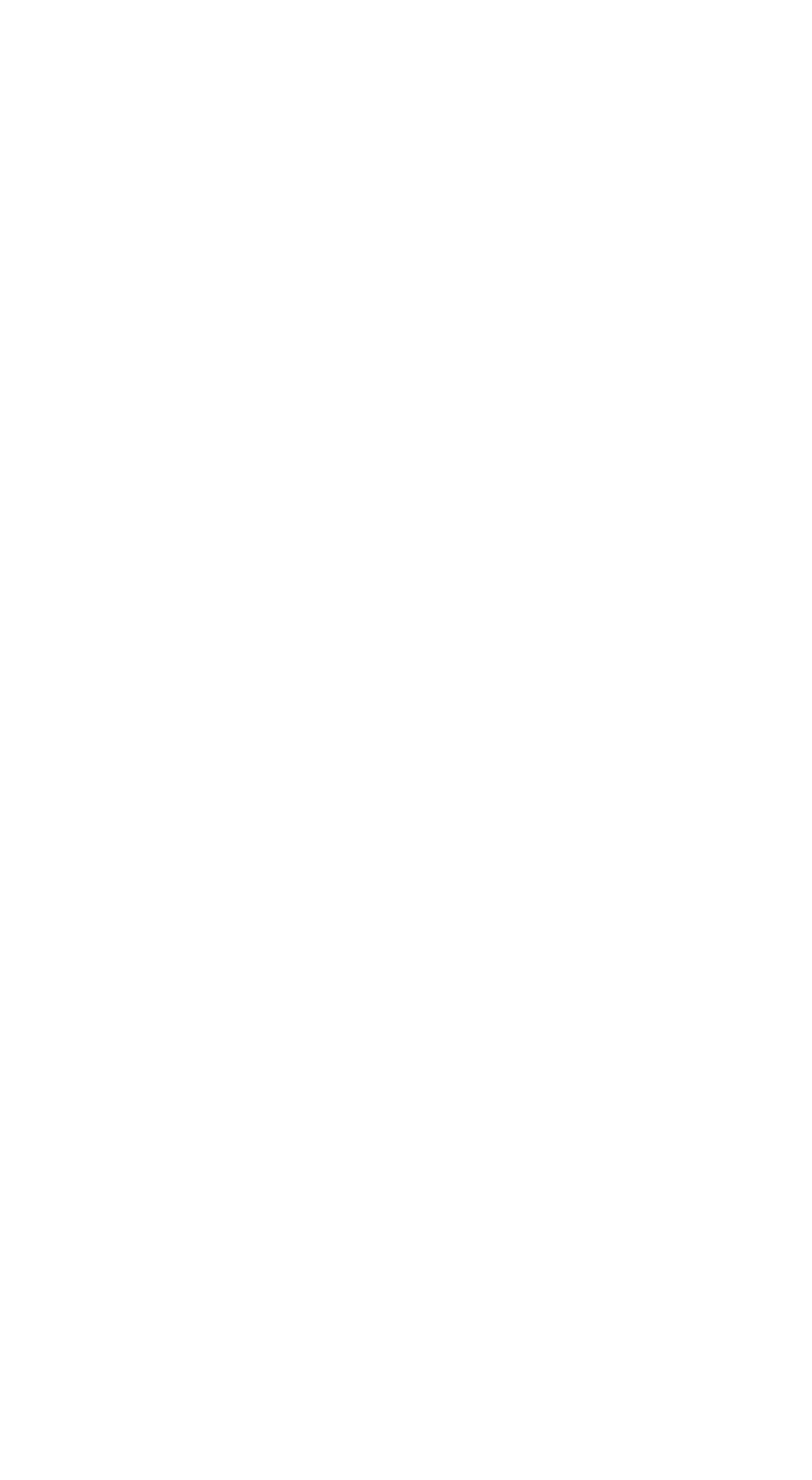

**Business matters.** 

# **INTRODUCTION**

The 2022 Arkansas Competitiveness Redbook is a compilation of key economic indicators for each of the 50 states. It provides a snapshot of Arkansas' business climate compared to that of other states. Heath care costs, job growth, housing affordability, access to higher education, concerns over aging and infrastructure have all been in the media spotlight, and you will find statistics on all of these subjects and much more here.

The Redbook is made available to all State Chamber/AIA members and key policy makers across the state. It provides a valuable set of indicators that trace and evaluate the competitiveness of Arkansas' business climate. We believe this data will help guide the focus of business leaders and public officials as they work together to further our state's economy.

As we work to keep an eye on legislative and regulatory changes that affect your business, the Redbook will be a valuable tool to assist us with researching issues and lobbying elected and appointed state officials. Your State Chamber/AIA governmental affairs team represents your interests, and along with our staff, works to enhance the economic climate of Arkansas.

The Redbook data is based on the efforts of a partnership with the Washington Alliance for a Competitive Economy, a nonprofit research institute.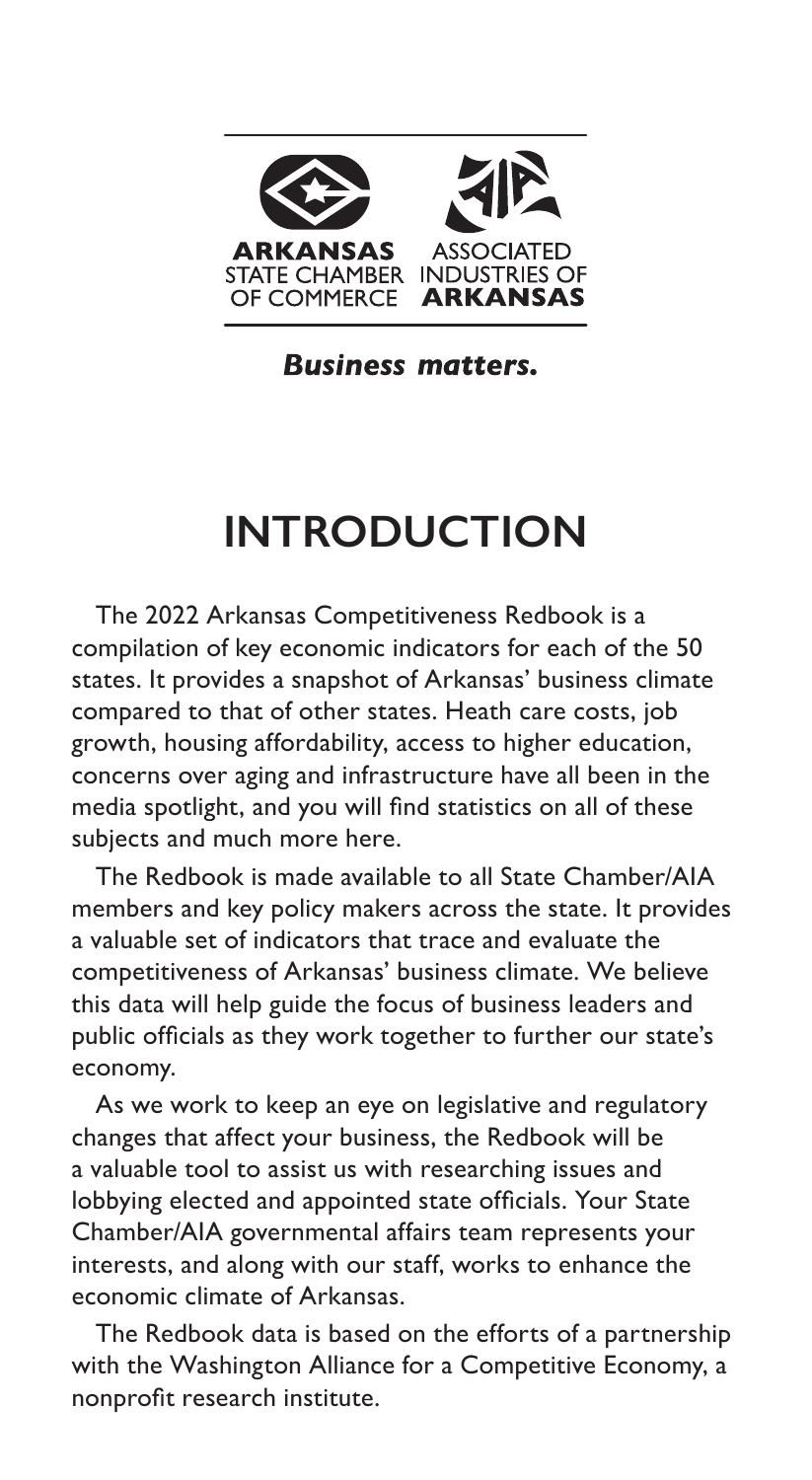## **Tables**

| Net Migration by State (July 1, 2019 - July 1, 2020) 3                                                                |
|-----------------------------------------------------------------------------------------------------------------------|
| Non-Agricultural Employment Growth                                                                                    |
| Non-Agriculture Employment Growth (10 yr)                                                                             |
|                                                                                                                       |
| Gross Domestic Product by State in Current Dollars (2020). 7                                                          |
|                                                                                                                       |
| Opening and Closing Rates of Establishments (Q1 2020 - Q1 2021) 9                                                     |
| Census Estimates of State and Local Taxes (2019). 10                                                                  |
| Business Taxes as a Share of all Taxes and GSP (FY 2018) 11                                                           |
|                                                                                                                       |
| CNBC Top States for Business Rankings (July 2021). 13                                                                 |
| Effective Property Tax Rate on a Primary Residence<br>in the State's Largest City (Payable 2020).<br>. 14             |
| Effective Property Tax Rate on a Commercial Property*<br>in the State's Largest City (Payable 2020).<br>$\ldots$ . 15 |
| Effective Property Tax Rate on an Industrial Property*<br>in the State's Largest City (Payable 2020).<br>. 16         |
| State and Local Government Employment (March 2020) 17                                                                 |
| State & Local FTE Average Annual Pay (March 2020) 18                                                                  |
| High-Tech Employment and Wages (2020)19                                                                               |
| Wages & Productivity of Production Workers<br>$\ldots$ 20                                                             |
| Annual Average Investment Per Manufacturing Employee (2019). 21                                                       |
| Union Members as a Share of Employment (2020) 22                                                                      |
| Union Membership - Public vs. Private (2020) 23                                                                       |
| Unemployment Insurance Taxes (2019) 24                                                                                |
| Regular Unemployment Insurance Payments (2nd Quarter 2020). . 25                                                      |
| Workers' Compensation - Benefits Paid (2019). 26                                                                      |
| State Minimum Wage (November 1, 2021)27                                                                               |
| Economic, Fiscal and Regulatory Freedom (2016) 28                                                                     |
| Rankings of State Liability Systems (2019) 29                                                                         |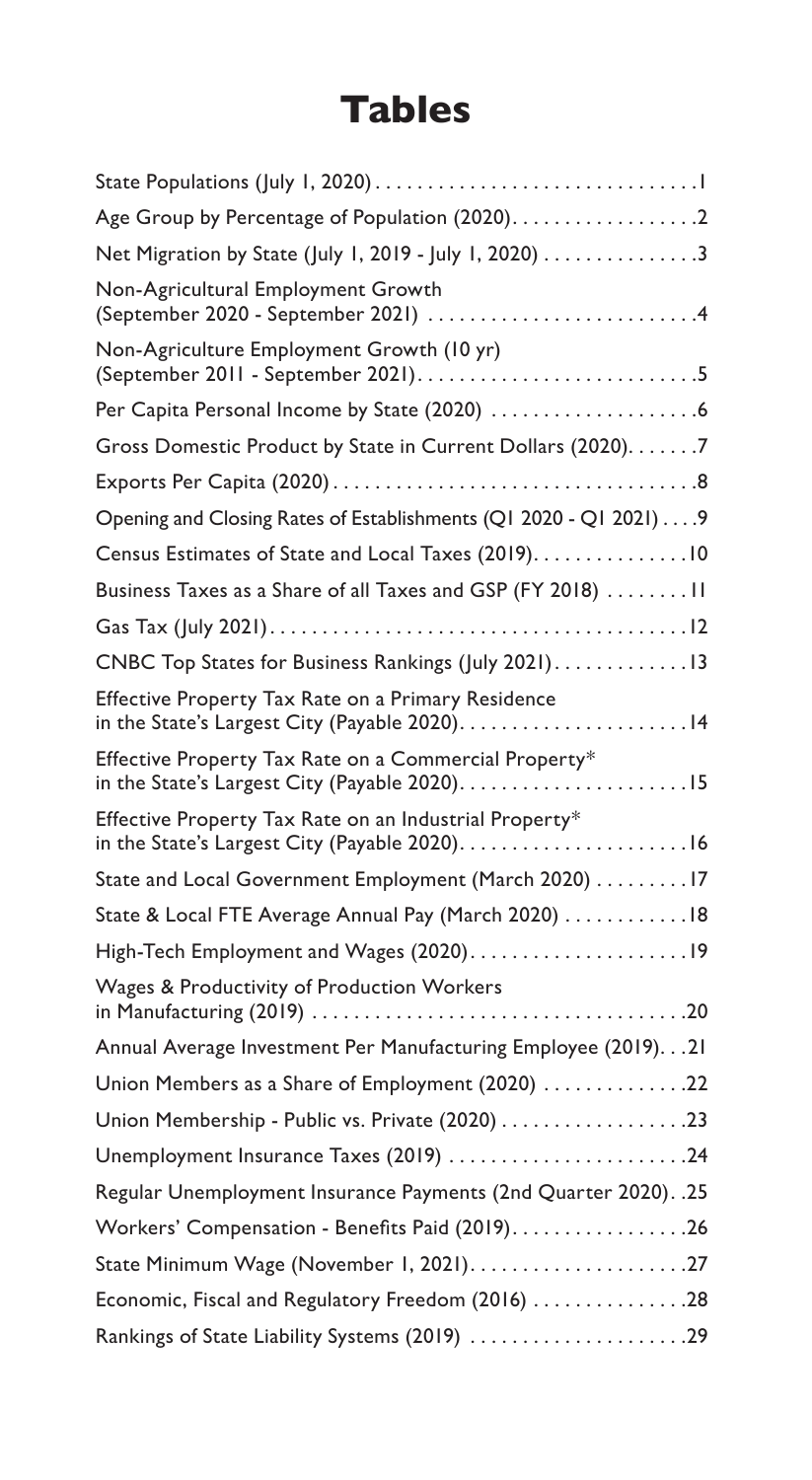| Venture Capital Investment (Quarter 1 - Quarter 3, 2021;                          |
|-----------------------------------------------------------------------------------|
|                                                                                   |
| R&D Per Capita by Performing Sector (2018, 2019) 32                               |
| Science, Engineering and Health Doctorates (2017, 2020) 33                        |
| Educational Attainment of Population 25 and Older (2019) 34                       |
| Higher Education Total Fall Enrollment as Percentage of Population,               |
| Fall Enrollment as Percentage Population:                                         |
| Fall Enrollment as Percentage Population:<br>. 37<br>Private (Fall 2019)          |
| Fall Enrollment in Private For-Profit                                             |
| Import/ Export Ratio of College-Bound High School Graduates                       |
| National Assessment of Educational Progress (2019) 40                             |
| Estimated Public School Spending Per Pupil (2019) 41                              |
| Average Retail Price Per KwH for Industrial Customers                             |
| Average Retail Price Per KwH for Commercial Customers                             |
| Average Retail Price Per KwH for Residential Customers                            |
|                                                                                   |
| Generation of Energy Resources cont. (2020). 46                                   |
|                                                                                   |
| Health Care Expenditures Per Capita (2019)48                                      |
| Percentage Without Health Insurance by State (2019) 49                            |
| Percent of Privately Insured Persons<br>with Employment-Based Insurance (2019) 50 |
| State and Local Government Health                                                 |
| Occupational Injury and Illness Incidence (2019) 52                               |
| Partisan Composition of State Governments (September 15, 2021) 53                 |
| Housing Price Appreciation (2nd Quarter 2020). 54                                 |
| Home Ownership Rates (2nd Quarter 2016-2nd Quarter 2021). 55                      |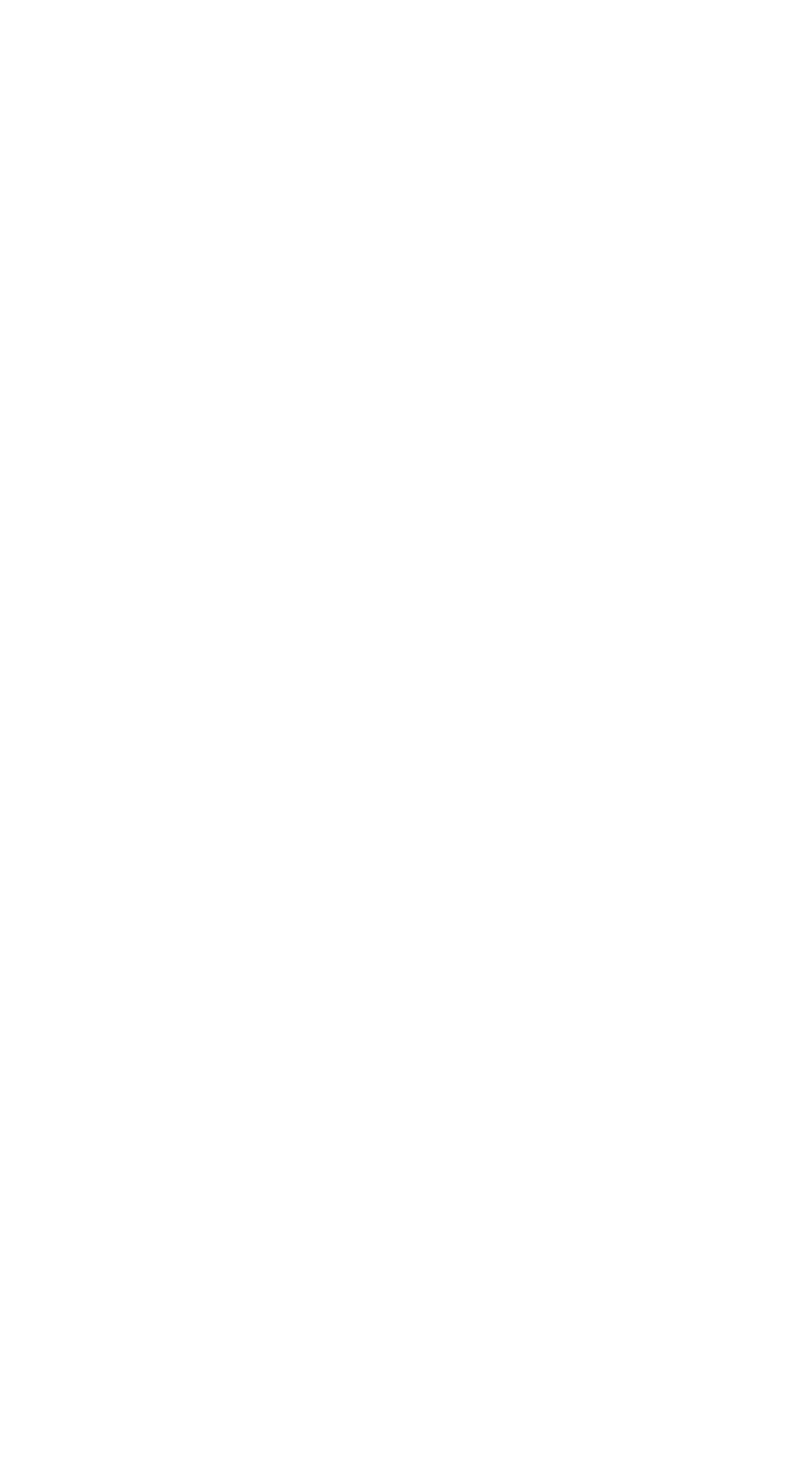**State Populations** *(July 1, 2020)*

|                | Change (July 1, 2019 - July 1, 2020) |            |           |                 |          |                         |
|----------------|--------------------------------------|------------|-----------|-----------------|----------|-------------------------|
|                | Rank                                 | Population | Numeric   | Rank            | %        | Rank                    |
| T              | California                           | 39,368,078 | $-69,532$ | 48              | $-0.18%$ | 41                      |
| $\overline{2}$ | Texas                                | 29,360,759 | 373,965   | I               | 1.29%    | 5                       |
| 3              | Florida                              | 21,733,312 | 241,256   | $\overline{2}$  | 1.12%    | $\overline{7}$          |
| 4              | New York                             | 19,336,776 | -126,355  | 50              | $-0.65%$ | 50                      |
| 5              | Pennsylvania                         | 12,783,254 | $-15,629$ | 46              | $-0.12%$ | 40                      |
| 6              | Illinois                             | 12,587,530 | -79,487   | 49              | $-0.63%$ | 49                      |
| $\overline{7}$ | Ohio                                 | 11,693,217 | $-3,290$  | 39              | $-0.03%$ | 36                      |
| 8              | Georgia                              | 10,710,017 | 81,997    | 5               | 0.77%    | 4                       |
| 9              | North Carolina                       | 10,600,823 | 99,439    | $\overline{4}$  | 0.95%    | П                       |
| 10             | Michigan                             | 9,966,555  | -18,240   | 47              | $-0.18%$ | 42                      |
| П              | New Jersey                           | 8,882,371  | $-8,887$  | 4 <sub>1</sub>  | $-0.10%$ | 38                      |
| 12             | Virginia                             | 8,590,563  | 33,921    | 13              | 0.40%    | 9                       |
| 3              | Washington                           | 7,693,612  | 79,588    | 6               | 1.05%    | 8                       |
| 4              | Arizona                              | 7,421,401  | 129,558   | 3               | 1.78%    | $\overline{2}$          |
| 15             | Massachusetts                        | 6,893,574  | $-1,309$  | 37              | $-0.02%$ | 35                      |
| 16             | <b>Tennessee</b>                     | 6,886,834  | 56,509    | 8               | 0.83%    | $\overline{13}$         |
| 17             | Indiana                              | 6,754,953  | 23,943    | 15              | 0.36%    | 21                      |
| 18             | Missouri                             | 6,151,548  | 11,073    | 9               | 0.18%    | 29                      |
| 9              | Maryland                             | 6,055,802  | 848       | 34              | 0.01%    | 34                      |
| 20             | Wisconsin                            | 5,832,655  | 8,074     | 23              | 0.14%    | 30                      |
| 21             | Colorado                             | 5,807,719  | 49,233    | 9               | 0.85%    | 12                      |
| 22             | Minnesota                            | 5,657,342  | 17,289    | 17              | 0.31%    | 25                      |
| 23             | South Carolina                       | 5,218,040  | 60,338    | 7               | 1.17%    | 6                       |
| 24             | Alabama                              | 4,921,532  | 13,567    | 18              | 0.28%    | 26                      |
| 25             | Louisiana                            | 4,645,318  | $-12,967$ | 45              | $-0.28%$ | 44                      |
| 26             | Kentucky                             | 4,477,251  | 4,906     | 28              | 0.11%    | 32                      |
| 27             | Oregon                               | 4,241,507  | 25,391    | 4               | 0.60%    | 16                      |
| 28             | Oklahoma                             | 3,980,783  | 20,107    | 16              | 0.51%    | 17                      |
| 29             | Connecticut                          | 3,557,006  | $-9,016$  | 42              | $-0.25%$ | 43                      |
| 30             | Utah                                 | 3,249,879  | 46,496    | П               | 1.45%    | $\overline{\mathbf{4}}$ |
| 31             | lowa                                 | 3,163,561  | 3,965     | 30              | 0.13%    | 31                      |
| 32             | Nevada                               | 3,138,259  | 47,488    | $\overline{10}$ | 1.54%    | 3                       |
| 33             | Arkansas                             | 3,030,522  | 9,537     | 22              | 0.32%    | 24                      |
| 34             | Mississippi                          | 2,966,786  | -11,441   | 44              | $-0.38%$ | 46                      |
| 35             | Kansas                               | 2,913,805  | 1,170     | 33              | 0.04%    | 33                      |
| 36             | New Mexico                           | 2,106,319  | 6,685     | 24              | 0.32%    | 23                      |
| 37             | Nebraska                             | 1,937,552  | 4,981     | 27              | 0.26%    | 27                      |
| 39             | West Virginia                        | 1,784,787  | $-10,476$ | 43              | $-0.58%$ | 47                      |
| 38             | Idaho                                | 1,826,913  | 37,853    | 12              | 2.12%    | T                       |
| 40             | Hawaii                               | 1,407,006  | $-8,609$  | 40              | $-0.61%$ | 48                      |
| 4 <sub>1</sub> | New Hampshire                        | 1,366,275  | 5,492     | 26              | 0.40%    | 8                       |
| 42             | Maine                                | 1,350,141  | 4,371     | 29              | 0.32%    | 22                      |
| 43             | Montana                              | 1,080,577  | 10,454    | 20              | 0.98%    | $ 0\rangle$             |
| 44             | Rhode Island                         | 1,057,125  | $-1,033$  | 36              | $-0.10%$ | 37                      |
| 45             | Delaware                             | 986,809    | 10, 141   | 21              | 1.04%    | 9                       |
| 46             | South Dakota                         | 892,717    | 5.590     | 25              | 0.63%    | 15                      |
| 47             | North Dakota                         | 765,309    | 1,585     | 32              | 0.21%    | 28                      |
| 48             | Alaska                               | 731,158    | $-2,445$  | 38              | $-0.33%$ | 45                      |
| 49             | Vermont                              | 623,347    | $-699$    | 35              | $-0.11%$ | 39                      |
| 50             | Wyoming                              | 582,328    | 2,212     | 31              | 0.38%    | 20                      |
|                | District of Columbia                 | 712,816    | 4,563     |                 | 0.64%    |                         |
|                | <b>United States</b>                 |            | 1,154,170 |                 |          |                         |

**TABLE**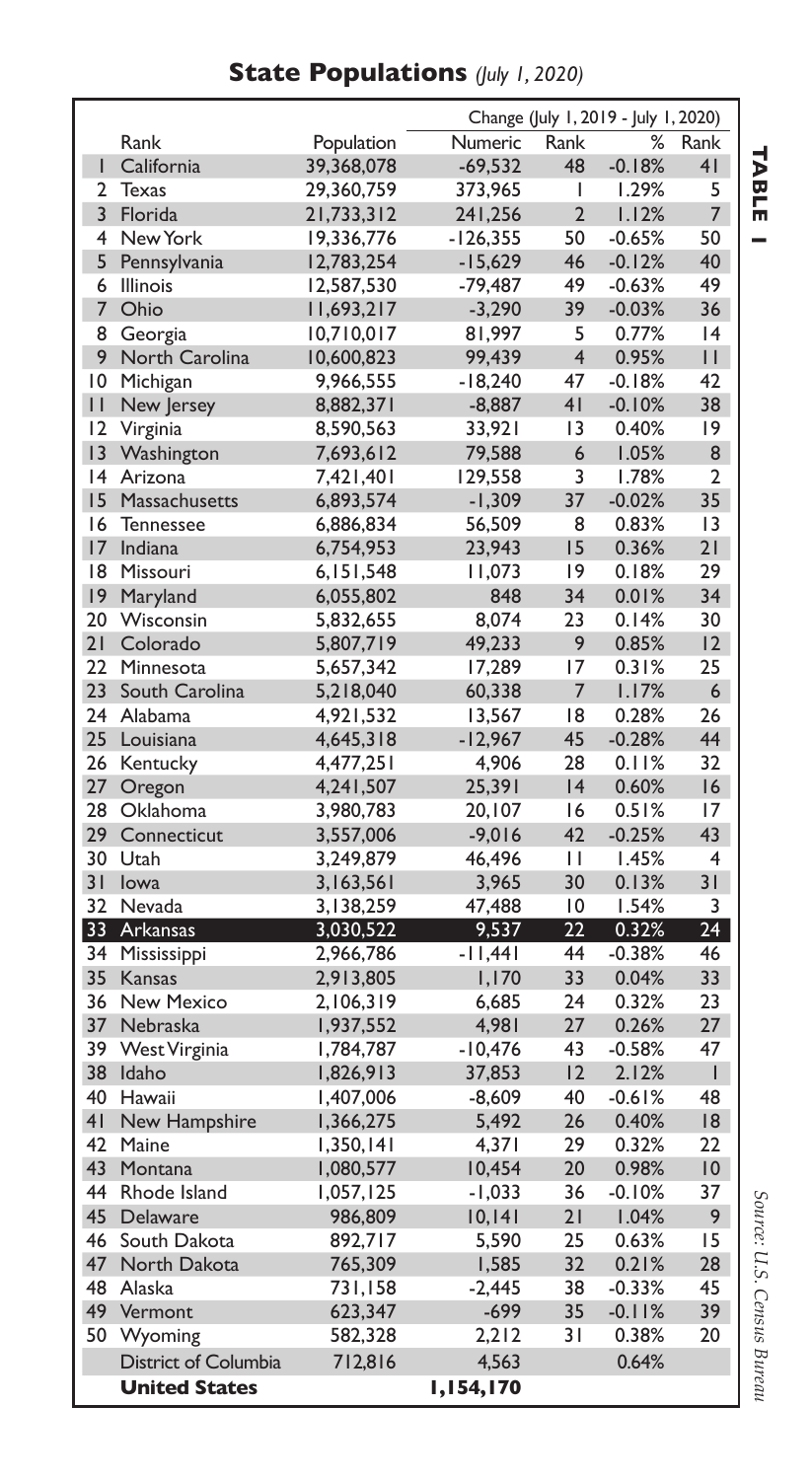### **Age Group by Percentage of Population** *(2020)*

TABLE 2 **TABLE 2**

|                 |                          |                |          | Prime Working Age |          |                |
|-----------------|--------------------------|----------------|----------|-------------------|----------|----------------|
|                 | Rank                     | % < 18         | $%18-24$ | $%25-44$          | $%45-64$ | % > 65         |
| Ī               | Alabama                  | 22.1%          | 9.1%     | 25.3%             | 25.7%    | 17.8%          |
| $\mathcal{P}$   | Alaska                   | 24.4%          | 9.2%     | 29.3%             | 23.9%    | 13.1%          |
|                 | 3 Arizona                | 22.2%          | 9.5%     | 26.2%             | 23.6%    | 18.5%          |
| 4               |                          |                |          | 25.5%             |          |                |
|                 | Arkansas<br>5 California | 23.1%<br>22.3% | 9.2%     | 28.8%             | 24.6%    | 17.7%<br>15.2% |
|                 |                          |                | 9.2%     |                   | 24.6%    | 15.1%          |
|                 | 6 Colorado               | 21.5%          | 9.1%     | 30.0%             | 24.3%    |                |
|                 | 7 Connecticut            | 20.2%          | 9.5%     | 24.8%             | 27.4%    | 18.2%          |
| 8               | Delaware                 | 20.7%          | 8.4%     | 24.9%             | 26.0%    | 20.0%          |
| 9               | Florida                  | 19.6%          | 8.0%     | 25.2%             | 25.9%    | 21.3%          |
| 10              | Georgia                  | 23.3%          | 9.5%     | 27.1%             | 25.3%    | 14.7%          |
| П               | Hawaii                   | 21.0%          | 8.3%     | 26.9%             | 24.3%    | 19.6%          |
| 12              | Idaho                    | 24.7%          | 9.2%     | 26.0%             | 23.3%    | 16.7%          |
| $\overline{3}$  | <b>Illinois</b>          | 22.1%          | 9.0%     | 26.8%             | 25.5%    | 16.6%          |
| 4               | Indiana                  | 23.2%          | 9.7%     | 25.7%             | 24.9%    | 16.5%          |
| 15              | lowa                     | 22.9%          | 9.9%     | 25.0%             | 24.3%    | 17.9%          |
| 16              | Kansas                   | 23.9%          | 10.0%    | 25.6%             | 23.7%    | 16.8%          |
| 17              | Kentucky                 | 22.4%          | 9.2%     | 25.5%             | 25.7%    | 17.2%          |
| 18              | Louisiana                | 23.3%          | 9.0%     | 26.8%             | 24.5%    | 16.4%          |
| $ 9\rangle$     | Maine                    | 18.4%          | 7.8%     | 23.8%             | 28.2%    | 21.8%          |
| 20              | Maryland                 | 22.0%          | 8.6%     | 26.7%             | 26.4%    | 16.3%          |
| 21              | Massachusetts            | 19.5%          | 9.9%     | 26.9%             | 26.3%    | 17.4%          |
| 22              | Michigan                 | 21.3%          | 9.3%     | 25.0%             | 26.2%    | 18.2%          |
| 23              | Minnesota                | 23.0%          | 8.7%     | 26.5%             | 25.0%    | 16.8%          |
| 24              | Mississippi              | 23.4%          | 9.4%     | 25.4%             | 24.9%    | 16.9%          |
| 25              | Missouri                 | 22.3%          | 9.1%     | 25.8%             | 25.1%    | 17.7%          |
| 26              | Montana                  | 21.3%          | 9.1%     | 25.4%             | 24.5%    | 19.7%          |
| 27              | Nebraska                 | 24.5%          | 9.7%     | 25.9%             | 23.4%    | 16.5%          |
| 28              | Nevada                   | 22.2%          | 8.1%     | 28.1%             | 25.0%    | 16.5%          |
| 29              | New Hampshire            | 18.5%          | 9.0%     | 24.5%             | 28.8%    | 19.3%          |
| 30              | New Jersey               | 21.8%          | 8.4%     | 25.8%             | 27.0%    | 17.0%          |
| 31              | <b>New Mexico</b>        | 22.4%          | 9.3%     | 25.9%             | 23.9%    | 18.5%          |
| 32              | New York                 | 20.6%          | 8.9%     | 27.2%             | 25.8%    | 17.4%          |
| 33              | North Carolina           | 21.8%          | 9.4%     | 26.0%             | 25.8%    | 17.1%          |
| 34              | North Dakota             | 23.7%          | 10.9%    | 27.2%             | 22.1%    | 16.1%          |
| 35 <sub>1</sub> | Ohio                     | 22.0%          | 9.0%     | 25.4%             | 25.7%    | 17.9%          |
| 36              | Oklahoma                 | 24.0%          | 9.6%     | 26.4%             | 23.6%    | 16.4%          |
| 37              | Oregon                   | 20.3%          | 8.5%     | 28.0%             | 24.6%    | 18.6%          |
| 38              | Pennsylvania             | 20.5%          | 8.8%     | 25.4%             | 26.2%    | 19.1%          |
| 39              | Rhode Island             | 19.1%          | 10.2%    | 26.1%             | 26.5%    | 18.2%          |
| 40              | South Carolina           | 21.4%          | 9.0%     | 25.3%             | 25.6%    | 18.7%          |
| 41              | South Dakota             | 24.5%          | 9.3%     | 25.0%             | 23.6%    | 17.6%          |
| 42              | <b>Tennessee</b>         | 22.0%          | 8.9%     | 26.4%             | 25.6%    | 17.1%          |
| 43              | <b>Texas</b>             | 25.3%          | 9.7%     | 28.4%             | 23.4%    | 13.2%          |
| 44              | Utah                     | 28.6%          | 11.3%    | 28.6%             | 19.7%    | 11.7%          |
| 45              | Vermont                  | 18.2%          | 10.4%    | 23.7%             | 27.2%    | 20.6%          |
| 46              | Virginia                 | 21.7%          | 9.3%     | 27.0%             | 25.6%    | 16.3%          |
| 47              | Washington               | 21.7%          | 8.6%     | 29.2%             | 24.4%    | 16.2%          |
| 48              | West Virginia            | 20.0%          | $8.6\%$  | 23.9%             | 26.6%    | 20.9%          |
| 49              | Wisconsin                | 21.6%          | 9.3%     | 25.1%             | 26.0%    | 18.0%          |
| 50              | Wyoming                  | 22.9%          | 9.0%     | 26.0%             | 24.3%    | 17.8%          |
|                 | District of Columbia     | 18.2%          | 10.1%    | 39.0%             | 20.2%    | 12.6%          |
|                 | <b>United States</b>     | 22.I%          | 9. I %   | 26.8%             | 25.1%    | 16.9%          |
|                 |                          |                |          |                   |          |                |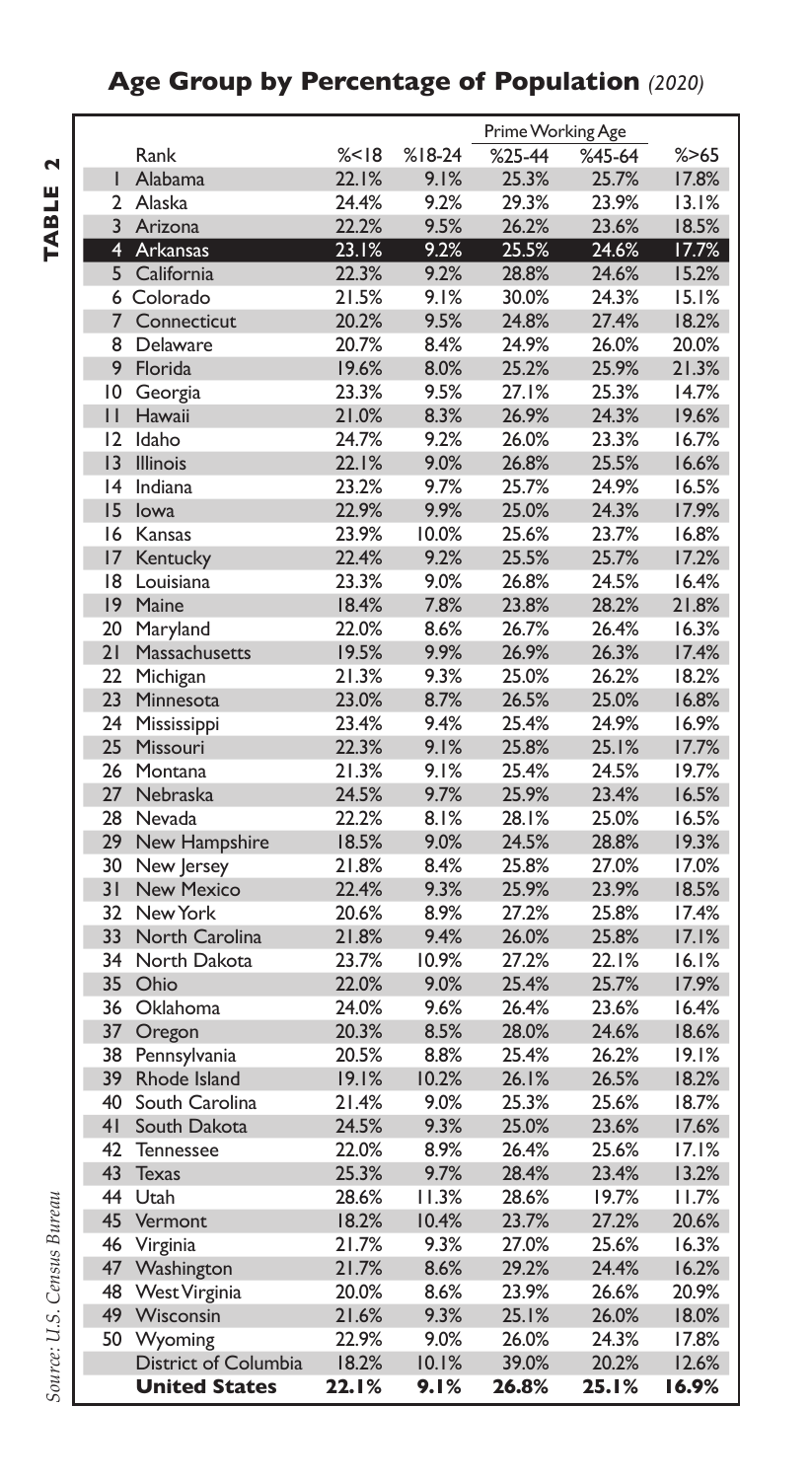|                | Net Domestic Migration       |             |                | Net International Migration |
|----------------|------------------------------|-------------|----------------|-----------------------------|
|                | Rank                         | Number      | Number         | Rank                        |
| L              | Florida                      | 174,645     | 78,072         | L                           |
| $\overline{2}$ | <b>Texas</b>                 | 162,299     | 54,650         | 2                           |
| 3              | Arizona                      | 105,434     | 9,272          | 16                          |
| 4              | North Carolina               | 70,229      | 13,387         | $\overline{10}$             |
| 5              | South Carolina               | 53,671      | 6,023          | 20                          |
| 6              | <b>Tennessee</b>             | 46,732      | 3,280          | 26                          |
| 7              | Washington                   | 38,473      | 18,301         | 8                           |
| 8              | Georgia                      | 37,563      | 13,275         | 12                          |
| 9              | Nevada                       | 35,202      | 4,562          | 24                          |
|                | 10 Idaho                     | 30,283      | 678            | 47                          |
| $\mathbf{H}$   | Colorado                     | 25,498      | 3,118          | 27                          |
| 12             | Oregon                       | 21,128      | 1,908          | 36                          |
| 13             | Utah                         | 15,689      | 2,189          | 33                          |
| 4              | Alabama                      | 13, 115     | 2,078          | 35                          |
| 15             | Oklahoma                     | 11,682      | 2.821          | 28                          |
| 16             | Montana                      | 8,960       | 990            | 45                          |
| 17             | Delaware                     | 8,772       | 1,217          | 41                          |
|                | 18 Maine                     | 6,114       | 1,605          | 39                          |
| 19             | Arkansas                     | 5,550       | 1,517          | 40                          |
| 20             | New Hampshire                | 4,244       | 2,313          | 31                          |
| 21             |                              | 1,323       |                | 17                          |
| 22             | Indiana<br><b>New Mexico</b> | 1,221       | 8,743<br>2,687 | 29                          |
| 23             |                              |             | 174            | 50                          |
| 24             | Wyoming                      | 1,129       |                |                             |
|                | South Dakota                 | $-21$       | 1.856          | 37                          |
| 25             | Kentucky                     | $-308$      | 2,210          | 32                          |
| 26             | Vermont                      | $-462$      | 542            | 49                          |
| 27             | Missouri                     | $-1,267$    | 5,360          | 22                          |
| 28             | Rhode Island                 | $-2,234$    | 1,193          | 42                          |
| 29             | North Dakota                 | $-2,766$    | 577            | 48                          |
| 30             | West Virginia                | -4,742      | 996            | 44                          |
| 31             | Wisconsin                    | $-5,055$    | 4.287          | 25                          |
| 32             | Nebraska                     | $-5, 123$   | 1,837          | 38                          |
| 33             | lowa                         | $-7,799$    | 5,511          | 21                          |
| 34             | Alaska                       | $-7,980$    | 1.078          | 43                          |
| 35             | Virginia                     | $-9,130$    | 20,721         | 6                           |
| 36             | Kansas                       | $-9,663$    | 2.483          | 30                          |
| 37             | Minnesota                    | $-9,757$    | 7,360          | 9                           |
| 38             | Hawaii                       | $-13,375$   | 2,187          | 34                          |
| 39             | Mississippi                  | $-14,205$   | 787            | 46                          |
| 40             | Connecticut                  | $-19,294$   | 9.387          | 15                          |
| 41             | Pennsylvania                 | $-20,854$   | 14,523         | 9                           |
| 42             | Ohio                         | $-23,146$   | 13,303         | $\mathbf{H}$                |
| 43             | Louisiana                    | $-25,334$   | 4,928          | 23                          |
| 44             | Maryland                     | $-26,379$   | 13,078         | 3                           |
| 45             | Michigan                     | $-31,206$   | 7,753          | 18                          |
| 46             | Massachusetts                | $-32,164$   | 25,247         | 5                           |
| 47             | New Jersey                   | $-46,623$   | 19,674         | $\overline{7}$              |
| 48             | <b>Illinois</b>              | $-113,205$  | 11,164         | 4                           |
| 49             | New York                     | $-203,893$  | 35,181         | 3                           |
| 50             | California                   | $-242,313$  | 28.803         | 4                           |
|                | District of Columbia         | $-658$      | 2,143          |                             |
|                | <b>United States</b>         | $\mathbf 0$ | 477,029        |                             |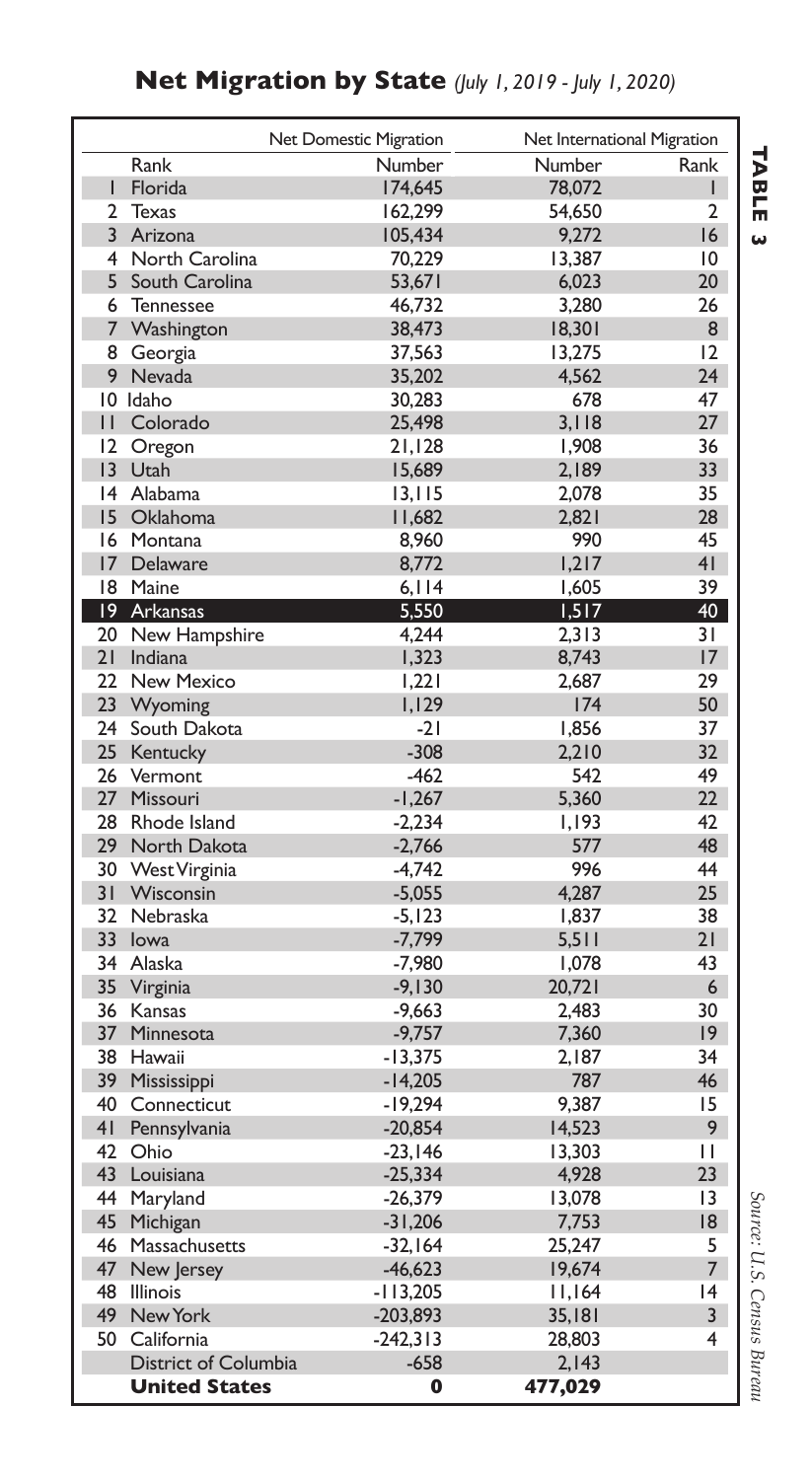### **Non-Agricultural Employment Growth**

*(September 2020 - September 2021)*

|                | Rank                 | Jobs Added (Lost) | % Growth | Rank            |
|----------------|----------------------|-------------------|----------|-----------------|
| L              | California           | 865,200           | 5.5%     | 5               |
| $\overline{2}$ | Texas                | 723.800           | 6.0%     | 3               |
| $\overline{3}$ | Florida              | 436,500           | 5.2%     | $\overline{7}$  |
|                | 4 New York           | 224,900           | 2.6%     | 33              |
|                | 5 Georgia            | 192,100           | 4.4%     | 10 <sup>1</sup> |
| 6              | Massachusetts        | 189,800           | 5.7%     | 4               |
| 7              | Washington           | 177,800           | 5.4%     | 6 <sup>1</sup>  |
| 8              | <b>Illinois</b>      | 165,800           | 2.9%     | 23              |
| 9              | North Carolina       | 148,600           | 3.4%     | 17              |
| 10             | Pennsylvania         | 147,300           | 2.6%     | 31              |
| П              | New Jersey           | 144,500           | 3.7%     | 15              |
| $\overline{2}$ | Arizona              | 143,900           | 5.1%     | 9               |
| 3              | Michigan             | 107,400           | 2.6%     | 32              |
| 3              | Minnesota            | 107,400           | 3.9%     | 13              |
|                | 15 Ohio              | 107,200           | 2.0%     | 42              |
| 16             | Colorado             | 106,000           | 4.0%     | П               |
| 17             | Maryland             | 102,400           | 4.0%     | 12              |
| 18             | <b>Tennessee</b>     | 96,100            | 3.2%     | 20              |
| 19             | Nevada               | 88,100            | 6.9%     | $\overline{2}$  |
| 20             | Virginia             | 83,300            | 2.2%     | 39              |
| 21             | Utah                 | 79,600            | 5.2%     | 8               |
| 22             | Missouri             | 74,600            | 2.7%     | 30              |
| 23             | Indiana              | 71,700            | 2.4%     | 38              |
| 24             | Oregon               | 68,500            | 3.8%     | 4               |
| 25             | South Carolina       | 67,900            | 3.3%     | $ 9\rangle$     |
| 26             | Hawaii               | 67,100            | 13.2%    | I               |
| 27             | Alabama              | 63,100            | 3.2%     | 21              |
| 28             | Wisconsin            | 52,400            | 1.8%     | 43              |
| 29             | Connecticut          | 44,200            | 2.8%     | 25              |
| 30             | Oklahoma             | 41,400            | 2.6%     | 35              |
| 31             | Kentucky             | 39,300            | 2.1%     | 41              |
| 32             | lowa                 | 37,300            | 2.5%     | 37              |
| 33             | Kansas               | 36,600            | 2.7%     | 29              |
| 34             | Arkansas             | 34,000            | 2.7%     | 27              |
|                | 35 Nebraska          | 28,600            | 2.9%     | 24              |
| 36             | <b>New Mexico</b>    | 25,800            | 3.3%     | 18              |
| 37             | Mississippi          | 23,900            | 2.1%     | 40              |
| 38             | Idaho                | 21,100            | 2.7%     | 26              |
| 39             | Louisiana            | 17,700            | 1.0%     | 49              |
| 40             | New Hampshire        | 17,600            | 2.7%     | 28              |
| 4 <sub>1</sub> | <b>West Virginia</b> | 17,400            | 2.6%     | 34              |
| 42             | Rhode Island         | 17,300            | 3.7%     | 16              |
| 43             | Maine                | 11,000            | 1.8%     | 45              |
| 44             | Alaska               | 9,600             | 3.1%     | 22              |
| 45             | Montana              | 8.400             | 1.8%     | 46              |
| 46             | Delaware             | 7,600             | 1.7%     | 47              |
| 47             | North Dakota         | 7,500             | 1.8%     | 44              |
| 48             | Vermont              | 7,200             | 2.5%     | 36              |
| 49             | South Dakota         | 7,100             | 1.6%     | 48              |
| 50             | Wyoming              | 1,900             | 0.7%     | 50              |
|                | District of Columbia | 17,600            | 2.4%     |                 |
|                | <b>United States</b> | 5,383,100         | 3.8%     |                 |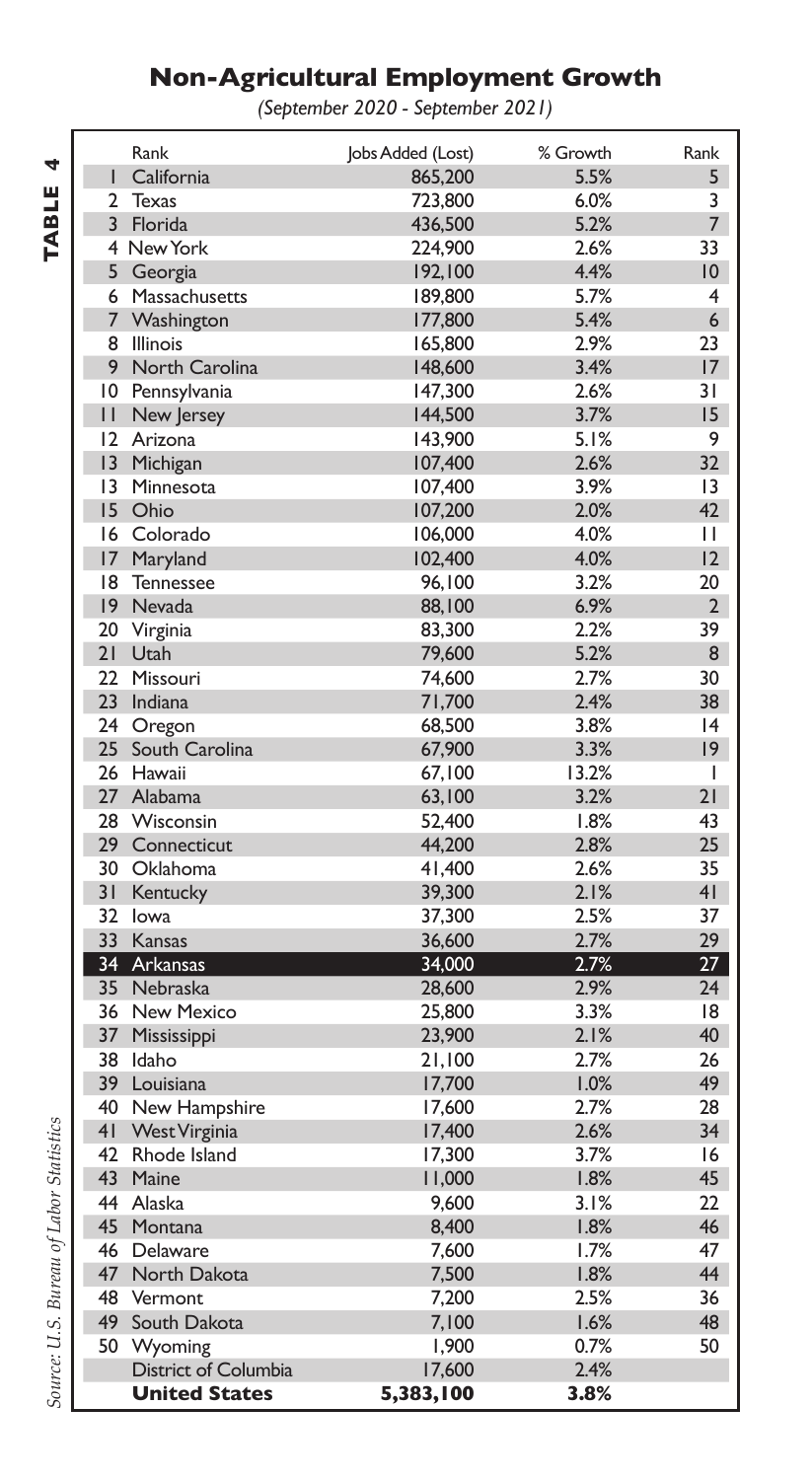### **Non-Agricultural Employment Growth (10 yr)**

*(September 2011 - September 2021)*

|                |                      | Sep-11   | Sep-21                        | <b>lobs Added</b> |                 |                         |
|----------------|----------------------|----------|-------------------------------|-------------------|-----------------|-------------------------|
|                | Rank                 |          | (In Thousands) (In Thousands) |                   | (Lost) % Growth | Rank                    |
|                | 24 Alabama           | 1,899.9  | 2,043.0                       | 143,100           | 7.5%            | 17                      |
|                | 48 Alaska            | 347.2    | 315.8                         | $-31,400$         | $-9.0%$         | 50                      |
|                | 6 Arizona            | 2.422.6  | 2,977.4                       | 554,800           | 22.9%           | 3                       |
|                | 28 Arkansas          | 1,178.3  | 1,276.8                       | 98,500            | 8.4%            | 16                      |
| L              | California           | 14,467.3 | 16,690.1                      | 2,222,800         | 15.4%           | 3                       |
|                | 8 Colorado           | 2,278.8  | 2,744.3                       | 465,500           | 20.4%           | 5                       |
|                | 47 Connecticut       | 1,645.2  | 1,618.6                       | $-26,600$         | $-1.6%$         | 44                      |
|                | 38 Delaware          | 419.5    | 450.I                         | 30,600            | 7.3%            | 9                       |
|                | 3 Florida            | 7.242.0  | 8.836.2                       | 1,594,200         | 22.0%           | $\overline{\mathbf{4}}$ |
|                | 4 Georgia            | 3,909.5  | 4,570.5                       | 661,000           | 16.9%           | 9                       |
| 45             | Hawaii               | 595.I    | 575.2                         | $-19,900$         | $-3.3%$         | 46                      |
|                | 20 Idaho             | 623.5    | 788.4                         | 164,900           | 26.4%           | 2                       |
|                | 25 Illinois          | 5.736.0  | 5.849.8                       | 113,800           | 2.0%            | 4 <sup>1</sup>          |
|                | 18 Indiana           | 2,888.6  | 3,084.0                       | 195,400           | 6.8%            | 20                      |
|                | 35 lowa              | 1,501.6  | 1,544.1                       | 42,500            | 2.8%            | 38                      |
|                | 34 Kansas            | 1,349.0  | 1,392.5                       | 43,500            | 3.2%            | 35                      |
|                | 29 Kentucky          | 1,800.8  | 1,887.7                       | 86,900            | 4.8%            | 27                      |
|                | 50 Louisiana         | 1,913.0  | 1,815.6                       | $-97,400$         | -5.1%           | 47                      |
| 4 <sup>1</sup> | Maine                | 609.0    | 621.9                         | 12,900            | 2.1%            | 40                      |
|                | 26 Maryland          | 2,560.2  | 2,666.0                       | 105,800           | 4.1%            | 30                      |
|                | 13 Massachusetts     | 3,294.5  | 3,539.5                       | 245,000           | 7.4%            | 8                       |
|                | 19 Michigan          | 4,017.3  | 4,207.3                       | 190,000           | 4.7%            | 28                      |
| 21             | Minnesota            | 2,723.1  | 2,884.9                       | 161,800           | 5.9%            | 23                      |
|                | 36 Mississippi       | 1.099.0  | 1.140.6                       | 41,600            | 3.8%            | 33                      |
|                | 22 Missouri          | 2,700.8  | 2,855.9                       | 155,100           | 5.7%            | 25                      |
|                | 33 Montana           | 441.2    | 486.7                         | 45,500            | 10.3%           | 15                      |
|                | 30 Nebraska          | 957.5    | 1,019.5                       | 62,000            | 6.5%            | 22                      |
|                | 15 Nevada            | 1,132.4  | 1,356.6                       | 224,200           | 19.8%           | 7                       |
|                | 37 New Hampshire     | 630.9    | 664.0                         | 33,100            | 5.2%            | 26                      |
|                | 23 New Jersey        | 3,857.4  | 4,006.3                       | 148,900           | 3.9%            | 31                      |
|                | 43 New Mexico        | 805.8    | 814.8                         | 9,000             | 1.1%            | 42                      |
|                | 14 New York          | 8.713.6  | 8,945.3                       | 231,700           | 2.7%            | 39                      |
|                | 5 North Carolina     | 3,945.0  | 4,528.1                       | 583,100           | 14.8%           | 4                       |
|                | 42 North Dakota      | 409.0    | 420.7                         | 11,700            | 2.9%            | 37                      |
|                | 16 Ohio              | 5,158.9  | 5,378.4                       | 219,500           | 4.3%            | 29                      |
| 31             | Oklahoma             | 1,594.6  | 1,655.8                       | 61,200            | 3.8%            | 32                      |
|                | 12 Oregon            | 1,632.7  | 1,885.5                       | 252,800           | 15.5%           | $\mathbf{H}$            |
|                | 32 Pennsylvania      | 5,713.1  | 5,767.2                       | 54,100            | 0.9%            | 43                      |
|                | 40 Rhode Island      | 470.8    | 485.I                         | 14,300            | 3.0%            | 36                      |
| П              | South Carolina       | 1,841.0  | 2,145.5                       | 304,500           | 16.5%           | $\overline{10}$         |
| 39             | South Dakota         | 412.3    | 439.9                         | 27,600            | 6.7%            | 21                      |
|                | 9 Tennessee          | 2.691.0  | 3,104.7                       | 413,700           | 15.4%           | 12                      |
| $\overline{2}$ | Texas                | 10,670.5 | 12,836.0                      | 2,165,500         | 20.3%           | 6                       |
|                | 10 Utah              | 1,224.1  | 1,625.2                       | 401,100           | 32.8%           | T                       |
|                | 44 Vermont           | 303.3    | 295.6                         | $-7,700$          | $-2.5%$         | 45                      |
|                | 17 Virginia          | 3.715.9  | 3.933.0                       | 217,100           | 5.8%            | 24                      |
|                | 7 Washington         | 2,895.9  | 3,448.9                       | 553,000           | 19.1%           | 8                       |
| 49             | West Virginia        | 734.6    | 693.6                         | $-41,000$         | $-5.6%$         | 48                      |
|                | 27 Wisconsin         | 2,782.3  | 2,886.9                       | 104,600           | 3.8%            | 34                      |
|                | 46 Wyoming           | 299.2    | 277.6                         | $-21,600$         | $-7.2%$         | 49                      |
|                | District of Columbia | 730.2    | 750.8                         | 20,600            | 2.8%            |                         |
|                | <b>United States</b> | 132,985  | 146,228                       | 13,242,900        | 10.0%           |                         |

**TABLE TABLE 5**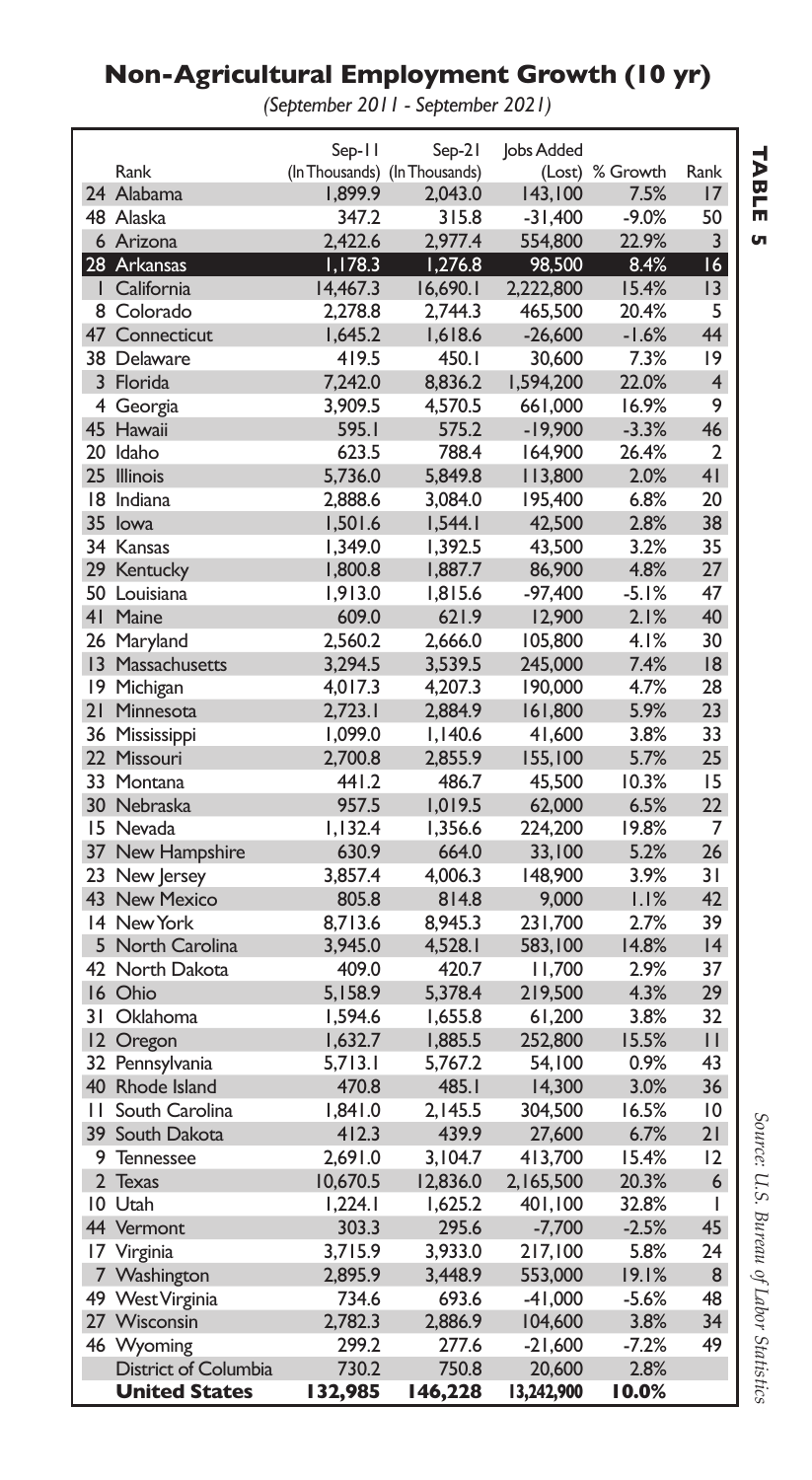### **Per Capita Personal Income by State** *(2020)*

|                      |        | % Change     |                 |
|----------------------|--------|--------------|-----------------|
| Rank                 | 2020   | from 2019    | Rank            |
| Connecticut          | 78.609 | 3.7%         | 46              |
| 2 Massachusetts      | 78,458 | 6.8%         | 4               |
| 3 New York           | 74,472 | 6.5%         | 20              |
| 4 New Jersey         | 73,460 | 5.5%         | 35              |
| 5 California         | 70,192 | 8.8%         | T               |
| 6 Washington         | 67,126 | 6.5%         | 8               |
| 7 New Hampshire      | 67,097 | 5.2%         | 39              |
| 8 Maryland           | 66.799 | 6.0%         | 25              |
| 9 Colorado           | 63,776 | 4.8%         | 42              |
| 10 Alaska            | 63,502 | 2.9%         | 49              |
| II Illinois          | 62,930 | 6.5%         | 21              |
| 12 Minnesota         | 62,005 | 6.1%         | 24              |
| 13 Virginia          | 61,958 | 5.5%         | 36              |
| 14 Wyoming           | 61,855 | 1.3%         | 50              |
| 15 Pennsylvania      | 61,700 | 7.1%         | $\mathbf{H}$    |
| 16 North Dakota      | 61,530 | 5.8%         | 29              |
| 17 Rhode Island      | 60,825 | 7.4%         | 9               |
| 18 South Dakota      | 59,281 | 8.3%         | 3               |
| 19 Vermont           | 59,187 | 6.8%         | 3               |
| 20 Hawaii            | 58,655 | 5.8%         | 30              |
| 21 Nebraska          | 57,570 | 6.5%         | 17              |
| 22 Oregon            | 56,312 | 7.3%         | 10              |
| 23 Kansas            | 56,099 | 5.4%         | 38              |
| 24 Delaware          | 56.097 | 4.3%         | 44              |
| 25 Florida           | 55,675 | 5.0%         | 41              |
| 26 Wisconsin         | 55,593 | 5.1%         | 40              |
| 27 Texas             | 55,129 | 3.5%         | 47              |
| 28 Maine             |        | 7.5%         | 7               |
| 29 Nevada            | 54,211 | 4.5%         | 43              |
| 30 Ohio              | 53,720 |              | 12              |
| 31 Iowa              | 53,641 | 6.9%<br>5.8% | 28              |
|                      | 53,478 |              | 9               |
| 32 Montana           | 53,361 | 6.5%         | $\overline{4}$  |
| 33 Michigan          | 53,259 | 8.1%         |                 |
| 34 Utah              | 52,204 | 6.3%         | 22              |
| 35 Indiana           | 51,926 | 6.0%         | 26              |
| 36 Georgia           | 51,780 | 6.2%         | 23              |
| 37 Missouri          | 51,697 | 5.6%         | 33              |
| 38 Tennessee         | 51,046 | 4.2%         | 45              |
| 39 Louisiana         | 50,874 | 6.7%         | 15              |
| 40 North Carolina    | 50,305 | 5.5%         | 34              |
| 41 Oklahoma          | 49,878 | 3.2%         | 48              |
| 42 Arizona           | 49.648 | 8.4%         | $\overline{2}$  |
| 43 Idaho             | 48,759 | 6.6%         | 16              |
| 44 South Carolina    | 48.021 | 5.6%         | 31              |
| 45 Kentucky          | 47,339 | 7.9%         | 5               |
| 46 Arkansas          | 47,235 | 5.5%         | 37 <sup>2</sup> |
| 47 Alabama           | 46,479 | 5.6%         | 32 <sub>2</sub> |
| 48 New Mexico        | 46,338 | 7.5%         | 8               |
| 49 West Virginia     | 44,994 | 5.9%         | 27              |
| 50 Mississippi       | 42.129 | 7.9%         | 6               |
| District of Columbia | 86,567 | 7.1%         |                 |
| <b>United States</b> | 59,510 | 6.2%         |                 |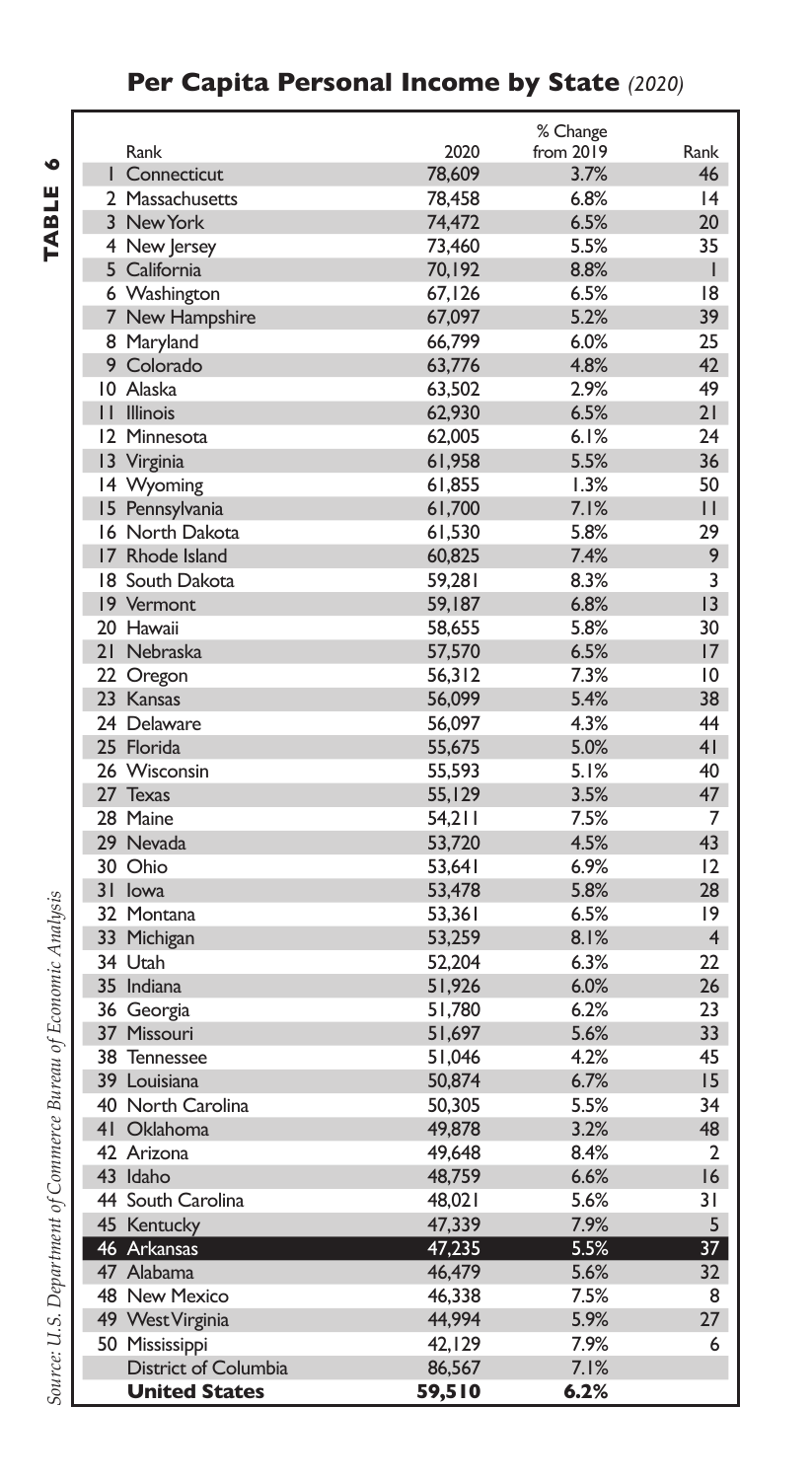### **Gross Domestic Product by State in Current Dollars** *(2020)*

|                |                             |               | % of US    |              | % Change        |                 |
|----------------|-----------------------------|---------------|------------|--------------|-----------------|-----------------|
|                |                             | 2020 GDP      | 2020       | 2019 GDP (In | $(2019 -$       |                 |
|                | Rank                        | (In Millions) | <b>GDP</b> | Millions)    | 2019)           | Rank            |
|                | I California                | \$3,007,188   | 14.4%      | \$3,052,645  | $-1.5%$         | 21              |
| 2              | <b>Texas</b>                | \$1,775,588   | 8.5%       | \$1,863,954  | $-4.7%$         | 43              |
|                | 3 New York                  | \$1,724,759   | 8.3%       | \$1,777,752  | $-3.0%$         | 35              |
|                | 4 Florida                   | \$1,106,036   | 5.3%       | \$1,116,435  | $-0.9%$         | 17              |
| 5              | <b>Illinois</b>             | \$858,367     | 4.1%       | \$890,486    | $-3.6%$         | 40              |
|                | 6 Pennsylvania              | \$771,898     | 3.7%       | \$799,686    | $-3.5%$         | 39              |
| $\overline{7}$ | Ohio                        | \$677,561     | 3.2%       | \$693,199    | $-2.3%$         | 30              |
|                | 8 Georgia                   | \$622,628     | 3.0%       | \$637,799    | $-2.4%$         | 31              |
|                | 9 New Jersey                | \$618,579     | 3.0%       | \$639,437    | $-3.3%$         | 37              |
|                | 10 Washington               | \$604,254     | 2.9%       | \$597,874    | 1.1%            | 6               |
| $\mathbf{H}$   | North Carolina              | \$589,829     | 2.8%       | \$595,655    | $-1.0%$         | 18              |
|                | 12 Massachusetts            | \$582,477     | 2.8%       | \$593,257    | $-1.8%$         | 25              |
|                | 13 Virginia                 | \$549,536     | 2.6%       | \$554,306    | $-0.9%$         | 4               |
|                | 14 Michigan                 | \$515,120     | 2.5%       | \$531,435    | $-3.1%$         | 36              |
|                | 15 Maryland                 | \$410,675     | 2.0%       | \$421,610    | $-2.6%$         | 34              |
|                | 16 Colorado                 | \$382,585     | 1.8%       | \$392,218    | $-2.5%$         | 33              |
| 17             | Indiana                     | \$375,337     | 1.8%       | \$381,020    | $-1.5%$         | 22 <sub>1</sub> |
|                | 18 Minnesota                |               | 1.8%       |              | $-2.4%$         | 32              |
|                |                             | \$373,739     |            | \$383,040    |                 |                 |
| 20             | 19 Arizona                  | \$373,719     | 1.8%       | \$369,988    | 1.0%<br>$-1.9%$ | 7<br>27         |
|                | Tennessee                   | \$369,574     | 1.8%       | \$376,917    |                 |                 |
| 21             | Wisconsin                   | \$337,714     | 1.6%       | \$344,725    | $-2.0%$         | 29              |
|                | 22 Missouri                 | \$329,367     | 1.6%       | \$332,273    | $-0.9%$         | 15              |
|                | 23 Connecticut              | \$276,423     | 1.3%       | \$288,109    | $-4.1%$         | 41              |
|                | 24 South Carolina           | \$244,882     | 1.2%       | \$244,662    | 0.1%            | 9               |
| 25             | Oregon                      | \$243,777     | 1.2%       | \$246,647    | $-1.2%$         | 19              |
|                | 26 Louisiana                | \$235,437     | 1.1%       | \$254,562    | $-7.5%$         | 46              |
|                | 27 Alabama                  | \$226,897     | 1.1%       | \$231,172    | $-1.8%$         | 26              |
|                | 28 Kentucky                 | \$212,540     | 1.0%       | \$216,102    | $-1.6%$         | 24              |
|                | 29 Utah                     | \$197,562     | 0.9%       | \$195,088    | 1.3%            | $\overline{4}$  |
|                | 30 lowa                     | \$194,268     | 0.9%       | \$194,323    | 0.0%            | 10              |
| 31             | Oklahoma                    | \$188,057     | 0.9%       | \$203,700    | $-7.7%$         | 47              |
|                | 32 Kansas                   | \$175,142     | 0.8%       | \$176,739    | $-0.9%$         | 16              |
|                | 33 Nevada                   | \$170,944     | 0.8%       | \$181,743    | $-5.9%$         | 44              |
|                | 34 Nebraska                 | \$133,439     | 0.6%       | \$131,352    | 1.6%            | 2               |
|                | 35 Arkansas                 | \$130,751     | 0.6%       | \$130,840    | $-0.1%$         | П.              |
|                | 36 Mississippi              | \$113,846     | 0.5%       | \$114,734    | $-0.8%$         | $\overline{13}$ |
|                | 37 New Mexico               | \$98,472      | 0.5%       | \$101,972    | $-3.4%$         | 38              |
| 38             | New Hampshire               | \$87,621      | 0.4%       | \$87,508     | 0.1%            | 8               |
| 39             | Idaho                       | \$83,822      | 0.4%       | \$82,420     | 1.7%            | I               |
|                | 40 Hawaii                   | \$82,885      | 0.4%       | \$91,781     | $-9.7%$         | 50              |
| 41             | <b>West Virginia</b>        | \$75,855      | 0.4%       | \$79,140     | $-4.2%$         | 42              |
|                | 42 Delaware                 | \$75,787      | 0.4%       | \$77,042     | $-1.6%$         | 23              |
|                | 43 Maine                    | \$69,272      | 0.3%       | \$68,453     | 1.2%            | 5               |
|                | 44 Rhode Island             | \$60,556      | 0.3%       | \$61,319     | $-1.2%$         | 20              |
|                | 45 North Dakota             | \$54,854      | 0.3%       | \$59,005     | $-7.0%$         | 45              |
|                | 46 South Dakota             | \$54,789      | 0.3%       | \$53,940     | 1.6%            | 3               |
| 47             | Montana                     | \$51,509      | 0.2%       | \$51,789     | $-0.5%$         | 12              |
|                | 48 Alaska                   | \$49,820      | 0.2%       | \$54,547     | $-8.7%$         | 49              |
|                | 49 Wyoming                  | \$36,324      | 0.2%       | \$39,601     | $-8.3%$         | 48              |
| 50             | Vermont                     | \$33,435      | 0.2%       | \$34,128     | $-2.0%$         | 28              |
|                | <b>District of Columbia</b> | \$144,555     | 0.7%       | \$144,406    | 0.1%            |                 |
|                | <b>United States</b>        |               | 100.0%     |              | $-2.2%$         |                 |
|                |                             | \$20,893,746  |            | \$21,372,582 |                 |                 |

Source: U.S. Department of Commerce Bureau of Economic Analysis *Source: U.S. Department of Commerce Bureau of Economic Analysis*

**TABLE** TABLE 7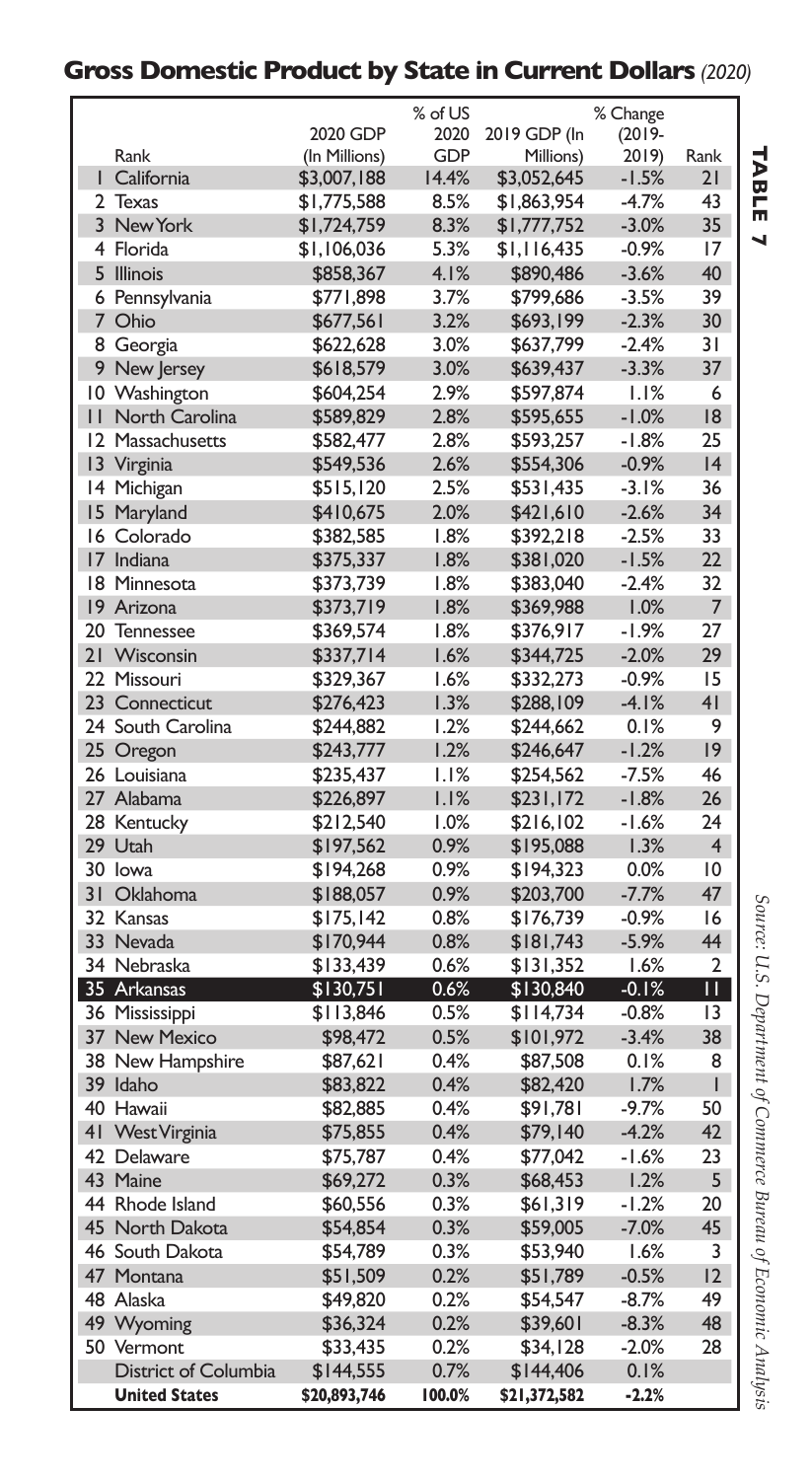### **Exports Per Capita** *(2020)*

TABLE 8 **TABLE 8**

|                      |            | Total                 |                 |
|----------------------|------------|-----------------------|-----------------|
| <b>State</b>         | Per Capita | (Millions of Dollars) | Rank            |
| I Louisiana          | \$12,835   | 59,622                | #N/A            |
| 2 Texas              | \$9,512    | 279,294               | I               |
| 3 North Dakota       | \$6,781    | 5,189                 | 37              |
| 4 Alaska             | \$6,308    | 4,612                 | 38              |
| 5 Oregon             | \$5,889    | 24,977                | 16              |
| 6 South Carolina     | \$5,806    | 30,295                | 13              |
| 7 Kentucky           | \$5,528    | 24,750                | 18              |
| 8 Utah               | \$5,450    | 17,713                | 22              |
| 9 Washington         | \$5,366    | 41,281                | 8               |
| 10 Indiana           | \$5,223    | 35,283                | 12              |
| II Michigan          | \$4,415    | 44,001                | 7               |
| 12 New Jersey        | \$4,280    | 38,021                | 10              |
| 13 Illinois          | \$4,251    | 53,512                | $\overline{4}$  |
| 14 Tennessee         | \$4,085    | 28.134                | 15              |
| 15 lowa              | \$3,994    | 12,635                | 28              |
| 16 New Hampshire     | \$3,991    | 5,453                 | 34              |
| 17 Delaware          | \$3,971    | 3,919                 | 40              |
| 18 California        | \$3,965    | 156,112               | 2               |
| 19 Connecticut       | \$3,880    | 13,802                | 25              |
| 20 Ohio              | \$3,852    | 45,039                | 6               |
| 21 Vermont           | \$3,848    | 2,399                 | 44              |
|                      |            | 38,784                | 9               |
| 22 Georgia           | \$3,621    | 24,893                | 17              |
| 23 Massachusetts     | \$3,611    |                       | 33              |
| 24 Nebraska          | \$3,605    | 6,984                 |                 |
| 25 Kansas            | \$3,569    | 10,399                | 29              |
| 26 Minnesota         | \$3,549    | 20,077                | 20              |
| 27 Wisconsin         | \$3,515    | 20,504                | $ 9\rangle$     |
| 28 Alabama           | \$3,481    | 17,131                | 23              |
| 29 Mississippi       | \$3,462    | 10,272                | 31              |
| 30 Nevada            | \$3,297    | 10,348                | 30              |
| 31 New York          | \$3,201    | 61,888                | $\overline{3}$  |
| 32 Pennsylvania      | \$2,930    | 37,455                | П               |
| 33 North Carolina    | \$2,683    | 28,439                | $\overline{14}$ |
| 34 Arizona           | \$2,657    | 19,718                | 21              |
| 35 West Virginia     | \$2,559    | 4,568                 | 39              |
| 36 Rhode Island      | \$2,272    | 2.402                 | 43              |
| 37 Florida           | \$2,108    | 45,807                | 5               |
| 38 Maryland          | \$2,093    | 12,672                | 27              |
| 39 Missouri          | \$2,076    | 12,770                | 26              |
| 40 Wyoming           | \$2,001    | 1,165                 | 48              |
| 41 Virginia          | \$1,913    | 16,431                | 24              |
| 42 Idaho             | \$1,863    | 3,403                 | 42              |
| 43 New Mexico        | \$1,752    | 3,691                 | 41              |
| 44 Maine             | \$1,724    | 2,328                 | 45              |
| 45 Arkansas          | \$1,715    | 5,197                 | 36 <sub>1</sub> |
| 46 South Dakota      | \$1,543    | 1,377                 | 47              |
| 47 Colorado          | \$1,426    | 8,283                 | 32 <sub>2</sub> |
| 48 Oklahoma          | \$1,350    | 5,376                 | 35              |
| 49 Montana           | \$1,326    | 1,433                 | 46              |
| 50 Hawaii            | \$227      | 320                   | 49              |
| District of Columbia | \$3,894    | 2,776                 |                 |
| <b>United States</b> | \$3,956    | 1,431,638             |                 |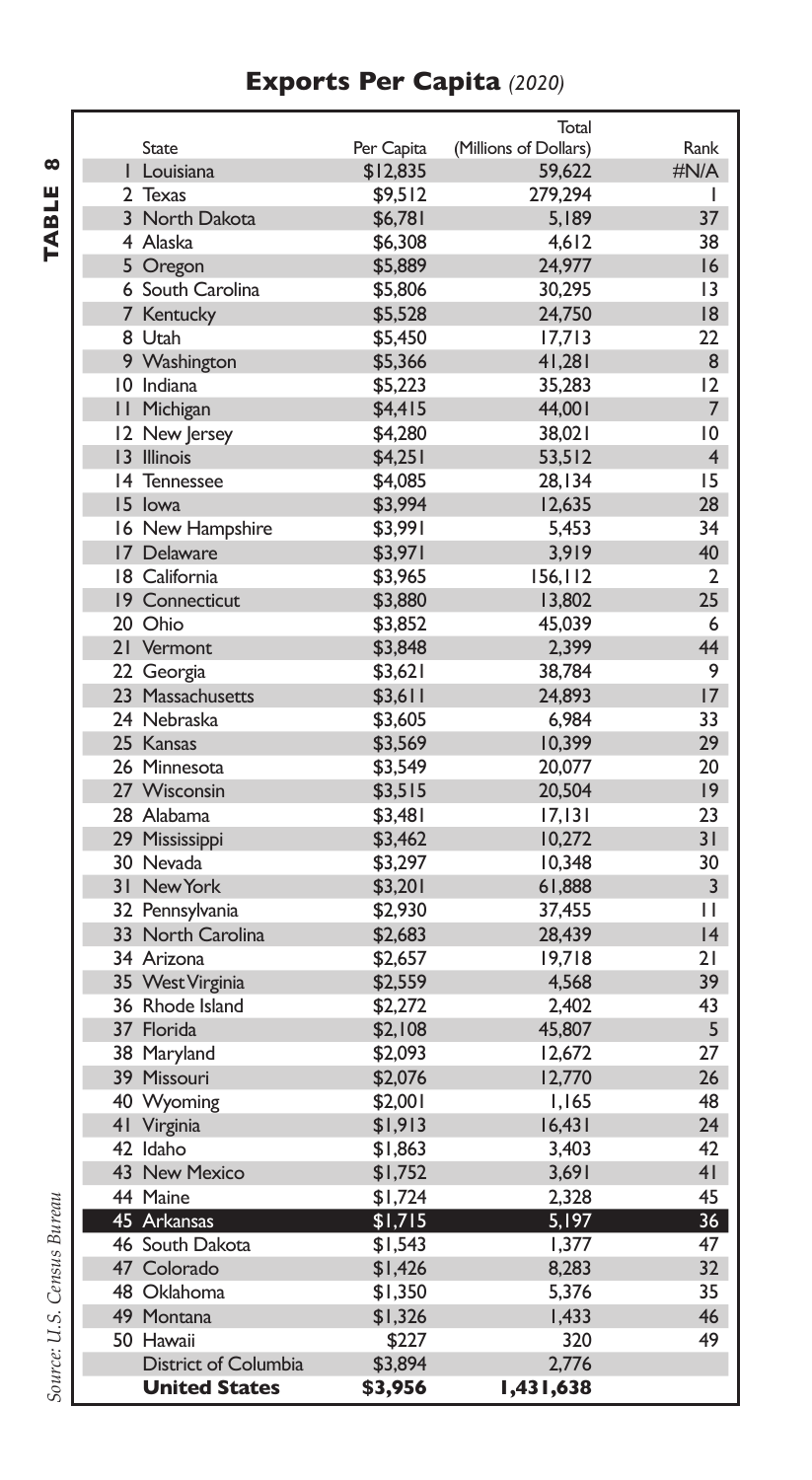#### Rank Average Quarterly Entry Rate Average Quarterly Exit Rate **Rank** 1 Nevada **8.3** 5.8 28 2 Utah 17 and 18.1 6.3 17 3 Rhode Island 8.0 7.2 3 4 New York 7.9 8.0 2 5 Florida 7.9 6.6 10 6 Hawaii 17.9 8.1 1 7 Colorado 7.9 6.6 12 8 Montana **7.9** 6.6 13 9 Illinois 5 7.7 7.0 5 10 Arizona 15 11 Maine 14 14 15 16 16 17.6 17.6 16.4 16 12 Idaho 7.6 5.7 30 13 Alaska 7.6 6.7 7 14 Georgia **7.3** 6.3 18 15 Massachusetts 7.2 6.6 10 16 North Carolina 7.1 5.5 34 17 Missouri 7.1 6.2 20 18 Michigan 7.0 6.9 6 19 Oregon 20 New Mexico 6.8 7.0 4 21 California 6.8 6.6 9 21 Connecticut 6.8 6.3 18 23 Delaware 6.7 6.0 25<br>24 New Hampshire 6.7 5.7 30 24 New Hampshire 6.7 5.7 30<br>25 Vermont 6.6 6.7 6.7 8 25 Vermont 6.6 6.7 8 25 Virginia 6.6 6.1 22 27 New Jersey 6.6 6.2 20 28 Minnesota 6.3 5.9 26 29 Kentucky 6.3 6.1 24 30 Wyoming 6.2 5.8 29 31 South Carolina 32 Arkansas 6.0 5.6 33 33 Pennsylvania 5.9 5.6 34 Maryland 5.9 6.1 22 35 Nebraska 5.8 5.9 27 35 Texas 5.8 5.1 39 37 North Dakota 5.6 5.4 35 37 South Dakota 5.6 4.7 45 39 Kansas 5.5 5.2 36 40 Indiana 5.5 4.7 45 41 Wisconsin 5.4 4.8 44 42 Louisiana 5.3 5.2 37 43 Oklahoma 43 West Virginia **5.3** 5.1 40<br>45 Ohio **1.1 5.2** 4.9 42 45 Ohio 5.2 4.9 42 46 Iowa 4.8 4.6 47 47 Tennessee 4.7 3.8 50 48 Alabama 4.7 4.9 43 49 Mississippi 4.6 4.3 48 50 Washington 3.9 4.0<br>District of Columbia 5 75 70 District of Columbia 7.5 7.0 **United States 6.6 6.0**

#### **Opening and Closing Rates of Establishments** *(Q1 2020 - Q1 2021)*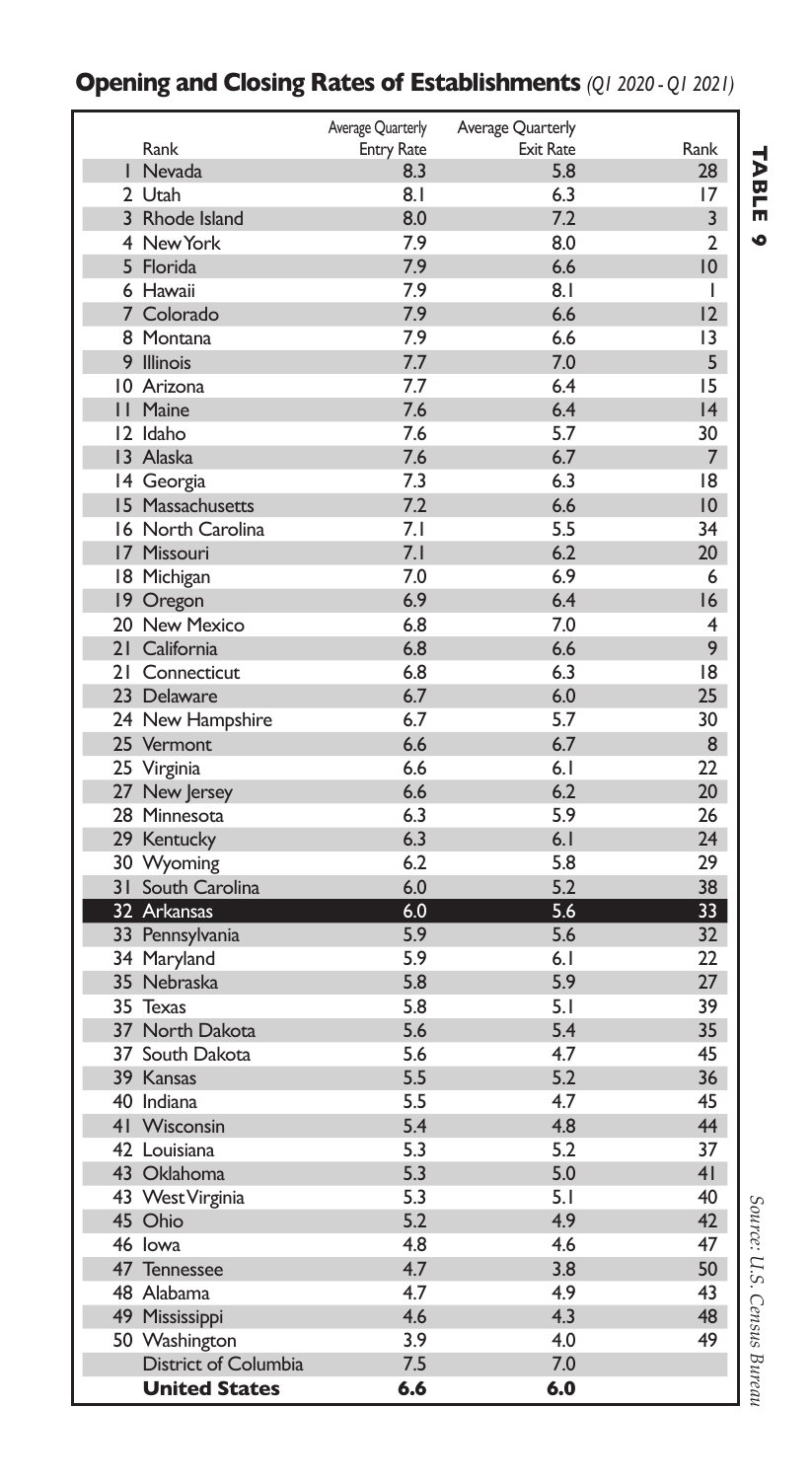### **Census Estimates of State and Local Taxes**

*(2019)*

|              |                      |                   | <b>Burden Per</b> |                |
|--------------|----------------------|-------------------|-------------------|----------------|
|              | Rank                 | Per Capita Burden | \$1000 PI         | Rank           |
|              | I New York           | \$10,208          | \$150.92          | 2              |
|              | 2 North Dakota       | \$8.542           | \$152.34          | T              |
|              | 3 Connecticut        | \$8,307           | \$112.09          | 12             |
|              | 4 New Jersey         | \$7,942           | \$118.28          | 9              |
|              | 5 Hawaii             | \$7,850           | \$145.86          | 3              |
|              | 6 California         | \$7,340           | \$119.03          | 7              |
|              | 7 Massachusetts      | \$7,339           | \$104.08          | 22             |
|              | 8 Maryland           | \$6,777           | \$110.25          | 13             |
|              | 9 Minnesota          | \$6,735           | \$118.84          | 8              |
|              | 10 Vermont           | \$6,710           | \$125.24          | 5              |
| $\mathbf{H}$ | <b>Illinois</b>      | \$6,282           | \$109.26          | 4              |
|              | 12 Maine             | \$6,241           | \$128.98          | $\overline{4}$ |
|              | 13 Rhode Island      | \$6,118           | \$112.84          | 10             |
|              | 14 Washington        | \$6,041           | \$101.25          | 25             |
|              | 15 Delaware          | \$5,891           | \$112.14          | $\mathbf{H}$   |
|              | 16 Pennsylvania      | \$5,746           | \$102.67          | 24             |
|              | 17 Colorado          | \$5,617           | \$97.44           | 30             |
|              | 18 Nebraska          | \$5,568           | \$106.33          | 18             |
|              |                      | \$5,551           | \$92.82           | 37             |
|              | 19 Wyoming           |                   |                   |                |
|              | 20 Oregon            | \$5,388           | \$107.44          | 17             |
|              | 21 Iowa              | \$5,386           | \$109.03          | 15             |
|              | 22 Virginia          | \$5,369           | \$94.74           | 32             |
|              | 23 Kansas            | \$5,369           | \$104.99          | 20             |
|              | 24 Wisconsin         | \$5,261           | \$102.92          | 23             |
|              | 25 New Hampshire     | \$5,187           | \$84.88           | 46             |
|              | 26 Alaska            | \$5,100           | \$84.84           | 47             |
|              | 27 New Mexico        | \$5,067           | \$122.94          | 6              |
|              | 28 Utah              | \$4,844           | \$106.05          | 9              |
|              | 29 Nevada            | \$4,833           | \$99.73           | 26             |
|              | 30 Ohio              | \$4,778           | \$98.08           | 29             |
| 31           | Texas                | \$4,710           | \$92.06           | 39             |
|              | 32 West Virginia     | \$4,497           | \$107.97          | 16             |
|              | 33 Louisiana         | \$4,495           | \$97.33           | 31             |
|              | 34 Michigan          | \$4,463           | \$93.53           | 35             |
|              | 35 Montana           | \$4,439           | \$93.16           | 36             |
|              | 36 Indiana           | \$4,368           | \$92.80           | 38             |
|              | 37 Arkansas          | \$4,278           | \$98.75           | 28             |
|              | 38 South Dakota      | \$4,277           | \$82.43           | 48             |
|              | 39 North Carolina    | \$4,253           | \$93.93           | 34             |
|              | 40 Oklahoma          | \$4,212           | \$91.36           | 40             |
|              | 41 Kentucky          | \$4,198           | \$99.69           | 27             |
|              | 42 Georgia           | \$4,121           | \$88.81           | 43             |
|              | 43 Arizona           | \$4,091           | \$94.49           | 33             |
|              | 44 Missouri          | \$4,077           | \$86.50           | 45             |
|              | 45 Florida           | \$3,985           | \$78.77           | 49             |
|              | 46 Mississippi       | \$3,949           | \$104.25          | 21             |
|              | 47 Idaho             | \$3,911           | \$91.26           | 4 <sub>1</sub> |
|              | 48 South Carolina    | \$3,882           | \$89.97           | 42             |
|              | 49 Alabama           | \$3,673           | \$87.07           | 44             |
|              | 50 Tennessee         | \$3,422           | \$73.06           | 50             |
|              | District of Columbia | \$12,087          | \$151.32          |                |
|              | <b>U.S. Total</b>    | \$5,664           | \$105.19          |                |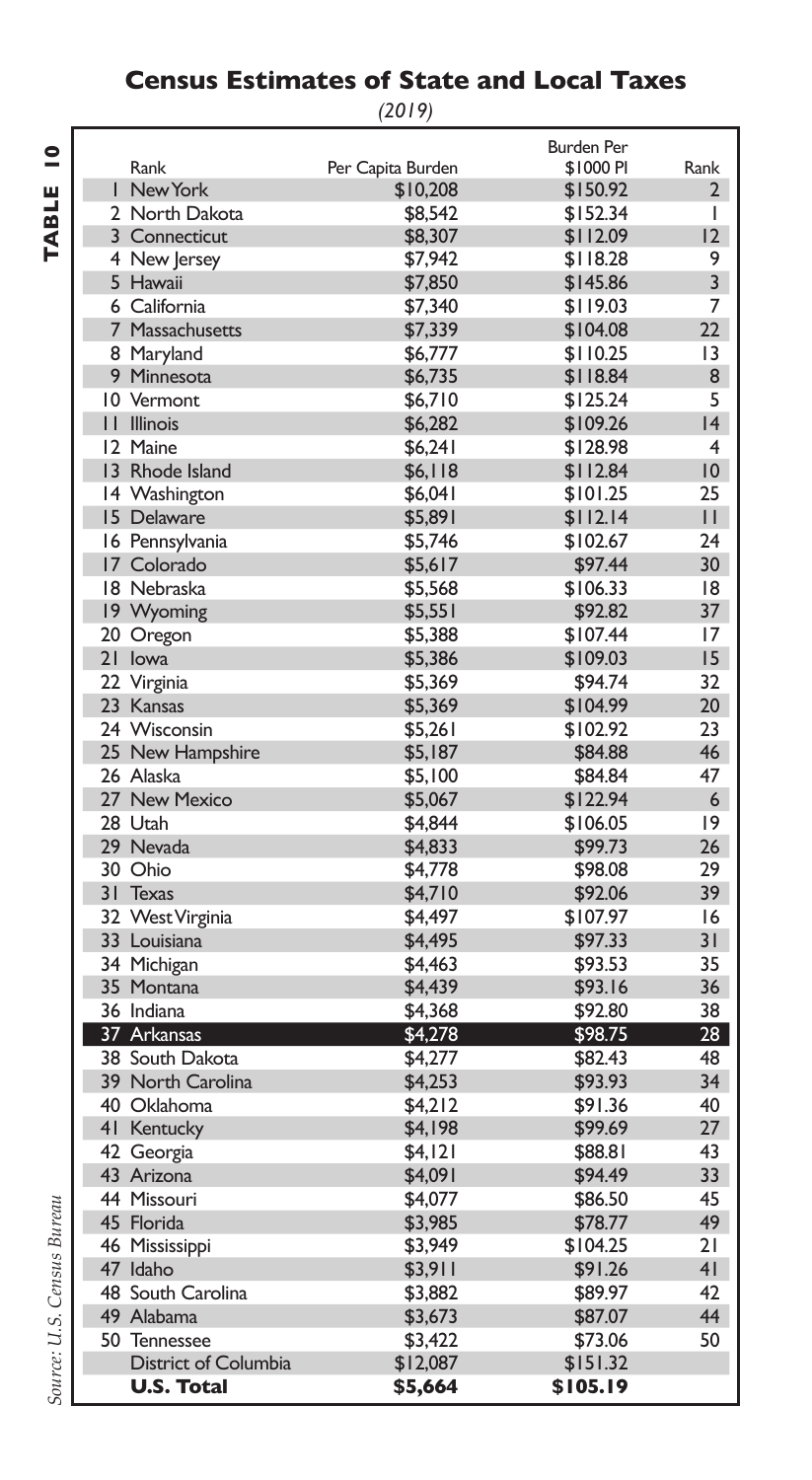#### **Business Taxes as a Share of All Taxes and GSP** *(FY 2018)*

|    |                      | Percent of |                |                         | <b>Business Taxes</b> |                 |
|----|----------------------|------------|----------------|-------------------------|-----------------------|-----------------|
|    |                      | Private    | Percent of all |                         | per Employee          |                 |
|    |                      | Sector GSP | <b>Taxes</b>   | Rank                    | (in thousands)        | Rank            |
|    | I North Dakota       | 8.7%       | 73.2%          | ı                       | \$11,900              | L               |
|    | 2 Maine              | 8.3%       | 49.1%          | 4                       | \$9,000               | 5               |
|    | 2 Vermont            | 8.3%       | 53.0%          | 9                       | \$8,800               | 6               |
|    | 4 New Mexico         | 8.0%       | 57.4%          | 6                       | \$9,400               | 4               |
|    | 5 Wyoming            | 6.9%       | 71.1%          | $\overline{2}$          | \$10,300              | 3               |
|    | 6 Mississippi        | 6.2%       | 49.8%          | 12                      | \$6,200               | 20              |
|    | 7 West Virginia      | 6.0%       | 49.5%          | 3                       | \$6,600               | 16              |
|    | 8 Hawaii             | 5.8%       | 39.0%          | 40                      | \$7,900               | $\overline{10}$ |
|    | 9 New Jersey         | 5.7%       | 43.7%          | 27                      | \$8,800               | 6               |
|    | 9 New York           | 5.7%       | 43.1%          | 29                      | \$10,700              | $\overline{2}$  |
|    | II Alaska            | 5.4%       | 68.4%          | 3                       | \$8,700               | 8               |
|    | II Montana           | 5.4%       | 48.1%          | 18                      | \$6,100               | 21              |
|    | 13 Nevada            | 5.2%       | 53.3%          | 8                       | \$6,600               | 16              |
|    | 13 Texas             | 5.2%       | 59.6%          | $\overline{\mathbf{4}}$ | \$7,600               | 13              |
|    | 15 Rhode Island      | 5.0%       | 38.6%          | 43                      | \$6,100               | 21              |
|    | 16 Oklahoma          | 4.9%       | 48.9%          | 17                      | \$5,900               | 27              |
|    | 17 Arkansas          | 4.7%       | 40.6%          | 36                      | \$5,000               | 40              |
|    | 17 Illinois          | 4.7%       | 44.5%          | 25                      | \$6,900               | 15              |
|    | 17 Iowa              | 4.7%       | 44.7%          | 24                      | \$6,000               | 25              |
| 17 | Kentucky             | 4.7%       | 43.7%          | 27                      | \$5,300               | 35              |
|    | 17 South Dakota      | 4.7%       | 58.8%          | 5                       | \$6,300               | 9               |
|    | 22 Alabama           | 4.6%       | 45.9%          | 21                      | \$5,100               | 38              |
|    | 22 Florida           | 4.6%       | 53.0%          | 9                       | \$5,700               | 29              |
|    | 22 Louisiana         | 4.6%       | 49.0%          | 16                      | \$5,900               | 27              |
|    | 22 Nebraska          | 4.6%       | 47.3%          | 20                      | \$6,100               | 21              |
|    | 22 South Carolina    | 4.6%       | 45.4%          | วว                      |                       | 35              |
|    | 27 Colorado          | 4.5%       | 44.9%          | 23                      | \$5,300               | 16              |
|    | 27 Delaware          | 4.5%       | 51.4%          | П                       | \$6,600               | П               |
|    |                      |            |                |                         | \$7,700               |                 |
|    | 27 Pennsylvania      | 4.5%       | 43.8%          | 26                      | \$6,000               | 25              |
|    | 30 Kansas            | 4.4%       | 42.1%          | $\overline{3}1$         | \$5,700               | 29              |
|    | 30 Virginia          | 4.4%       | 41.7%          | 32                      | \$6,100               | 21              |
|    | 32 California        | 4.3%       | 40.3%          | 37                      | \$7,700               | П               |
|    | 32 Minnesota         | 4.3%       | 37.5%          | 44                      | \$5,700               | 29              |
|    | 32 New Hampshire     | 4.3%       | 47.8%          | 9                       | \$5,600               | 33              |
|    | 32 Washington        | 4.3%       | 49.1%          | 4                       | \$8,100               | 9               |
|    | 36 Idaho             | 4.2%       | 41.1%          | 33                      | \$5,000               | 40              |
|    | 36 Tennessee         | 4.2%       | 54.0%          | $\overline{7}$          | \$5,100               | 38              |
|    | 38 Connecticut       | 4.1%       | 31.2%          | 50                      | \$7,000               | 4               |
|    | 38 Oregon            | 4.1%       | 35.6%          | 47                      | \$5,300               | 35              |
|    | 40 Wisconsin         | 4.0%       | 38.9%          | 41                      | \$4,700               | 45              |
|    | 41 Arizona           | 3.9%       | 41.0%          | 34                      | \$5,000               | 40              |
|    | 42 Indiana           | 3.8%       | 40.8%          | 35                      | \$4,700               | 45              |
|    | 42 Maryland          | 3.8%       | 31.6%          | 49                      | \$5,600               | 33              |
|    | 47 Ohio              | 3.8%       | 39.8%          | 39                      | \$4,800               | 44              |
|    | 45 Massachusetts     | 3.6%       | 36.8%          | 46                      | \$5,700               | 29              |
|    | 45 Utah              | 3.6%       | 40.1%          | 38                      | \$4,700               | 45              |
|    | 47 Georgia           | 3.5%       | 42.4%          | 30                      | \$4,900               | 43              |
|    | 48 Missouri          | 3.4%       | 38.7%          | 42                      | \$3,900               | 50              |
| 49 | Michigan             | 3.3%       | 35.2%          | 48                      | \$4,000               | 49              |
|    | 49 North Carolina    | 3.3%       | 37.0%          | 45                      | \$4,300               | 48              |
|    | District of Columbia | 5.0%       | 55.20%         |                         | \$8,700               |                 |
|    | <b>United States</b> | 4.5%       | 44.00%         |                         | \$6,500               |                 |

**TABLE** 

Source: Council on State Taxation (COST): State and Local Business Taxes Report *Source: Council on State Taxation (COST): State and Local Business Taxes Report*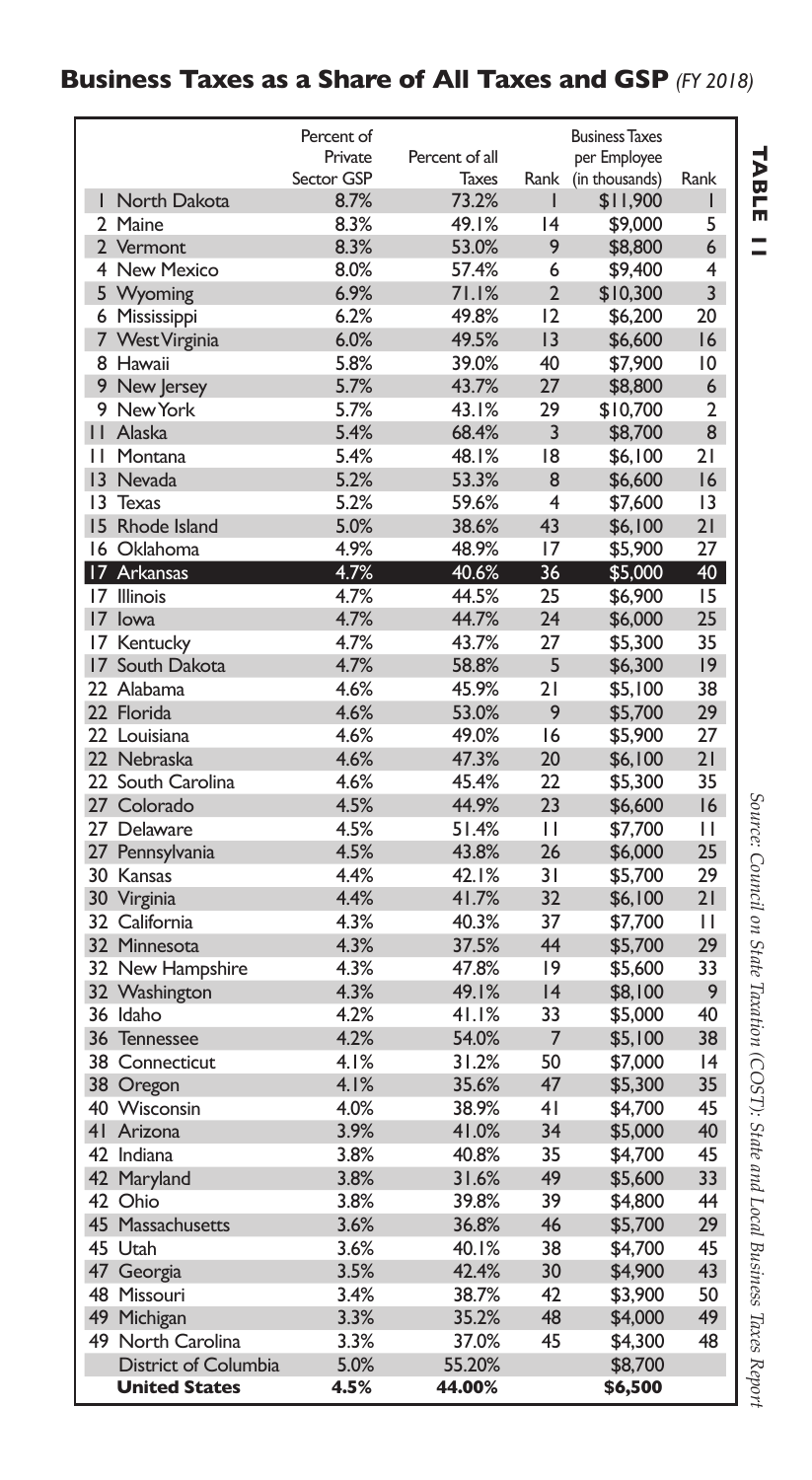### **Gas Tax** *(July 2021)*

|                      | <b>Total Tax</b> | <b>Excise Tax</b> | Other State Taxes |
|----------------------|------------------|-------------------|-------------------|
| Rank                 | (in cents/gal)   | (in cents/gal)    | (in cents)        |
| I California         | 66.98            | 51.10             | 15.88             |
| 2 Illinois           | 59.56            | 39.20             | 20.36             |
| 3 Pennsylvania       | 58.70            | 0.00              | 58.70             |
| 4 New Jersey         | 52.70            | 10.50             | 42.20             |
| 5 Nevada             | 50.48            | 23.00             | 27.48             |
| 6 Hawaii             | 50.17            | 16.00             | 34.17             |
| 7 Indiana            | 49.79            | 32.00             | 17.79             |
| 8 Washington         | 49.40            | 49.40             | 0.00              |
| 9 New York           | 46.19            | 8.05              | 38.14             |
| 10 Michigan          | 45.12            | 26.30             | 18.82             |
| II Florida           | 42.46            | 4.00              | 38.46             |
| 12 Oregon            | 38.83            | 36.00             | 2.83              |
| 13 Ohio              | 38.51            | 38.50             | 0.01              |
| 14 North Carolina    | 36.35            | 36.10             | 0.25              |
| 15 Maryland          | 36.10            | 27.10             | 9.00              |
| 16 Georgia           | 36.09            | 28.70             | 7.39              |
| 17 Connecticut       | 35.75            | 25.00             | 10.75             |
| 18 West Virginia     | 35.70            | 20.50             | 15.20             |
| 19 Rhode Island      | 35.00            | 34.00             | 1.00              |
| 20 Virginia          | 34.40            | 26.20             | 8.20              |
| 21 Montana           | 33.25            | 32.50             | 0.75              |
| 22 Idaho             | 33.00            | 32.00             | 1.00              |
| 23 Wisconsin         | 32.90            | 30.90             | 2.00              |
| 24 Utah              | 31.41            | 31.40             | 0.01              |
| 25 Vermont           | 31.28            | 12.10             | 19.18             |
| 26 Minnesota         | 30.60            | 28.50             | 2.10              |
| 27 Maine             | 30.01            | 30.00             | 0.01              |
| 28 lowa              | 30.00            | 30.00             | 0.00              |
| 28 South Dakota      | 30.00            | 28.00             | 2.00              |
| 30 Alabama           | 29.21            | 26.00             | 3.21              |
| 31 Nebraska          | 28.60            | 27.70             | 0.90              |
| 32 Tennessee         | 27.40            | 26.00             | 1.40              |
| 33 South Carolina    | 26.75            | 26.00             | 0.75              |
| 34 Massachusetts     | 26.54            | 24.00             | 2.54              |
| 35 Kentucky          | 26.00            | 24.60             | 1.40              |
| 36 Arkansas          | 24.80            | 24.50             | 0.30              |
| 37 Kansas            | 24.03            | 24.00             | 0.025             |
| 38 Wyoming           | 24.00            | 23.00             | 1.00              |
| 39 New Hampshire     | 23.83            | 22.20             | 1.63              |
| 40 Delaware          | 23.00            | 23.00             | 0.00              |
| 40 North Dakota      | 23.00            | 23.00             | 0.00              |
| 42 Colorado          | 22.00            | 22.00             | 0.00              |
| 43 Louisiana         | 20.01            | 20.00             | 0.01              |
| 44 Oklahoma          | 20.00            | 19.00             | 1.00              |
| 44 Texas             | 20.00            | 20.00             | 0.00              |
| 46 Arizona           | 19.00            | 18.00             | 1.00              |
| 47 New Mexico        | 18.88            | 17.00             | .88               |
| 48 Mississippi       | 18.79            | 18.00             | 0.79              |
| 49 Missouri          | 17.42            | 17.00             | 0.42              |
| 50 Alaska            | 14.98            | 8.95              | 6.03              |
| District of Columbia | 28.80            | 23.50             | 5.30              |
| <b>U.S. Average</b>  | 36.37            | 25.64             | 10.73             |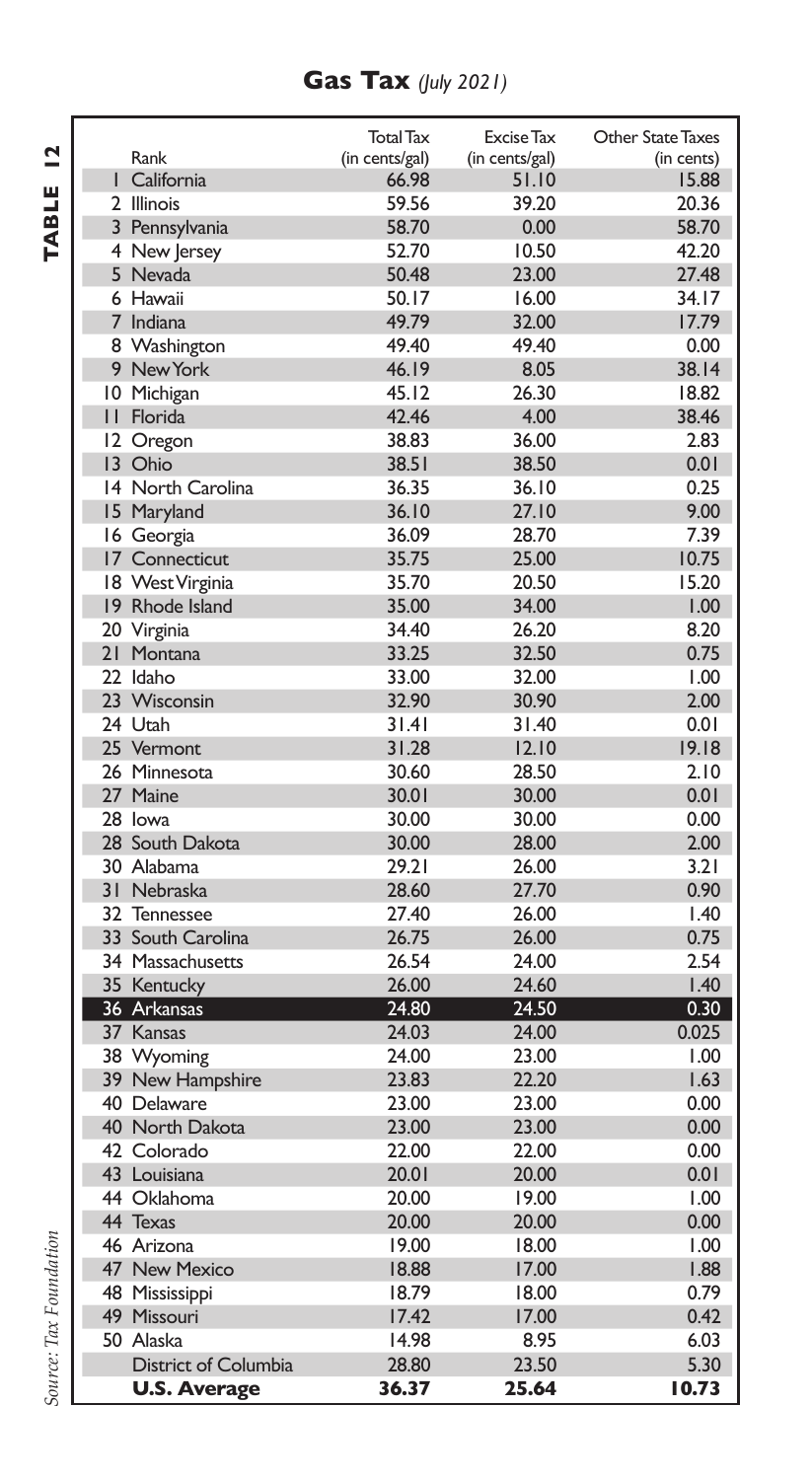|                       |                                         | ,                   | $-\cdots$       |                    |                        |                |                   |                      |
|-----------------------|-----------------------------------------|---------------------|-----------------|--------------------|------------------------|----------------|-------------------|----------------------|
|                       | Rank                                    | Cost of<br>Business | Economy         | Quality of<br>Life | త<br>Tech. &<br>Innov. | Education      | Cost of<br>Living | Access to<br>Capital |
| I                     | Virginia                                | 26                  | 3               | П                  | 16                     | $\overline{2}$ | 32                | 9                    |
| $\mathbf{2}$          | North Carolina                          | 15                  | 4               | 37                 | 10                     | 17             | 23                | 8                    |
| $\overline{3}$        | Utah                                    | 22                  | 3               | 27                 | 9                      | 26             | 26                | 17                   |
| 4                     | Texas                                   | $\overline{10}$     | 5               | 49                 | 12                     | 33             | 13                | 3                    |
| 5                     | <b>Tennessee</b>                        | 8                   | $\overline{2}$  | 46                 | 32                     | 23             | 8                 | 4                    |
| 6                     | Georgia                                 | 29                  | 6               | 45                 | 22                     | 24             | 8                 | 10                   |
| 7                     | Minnesota                               | 42                  | 18              | $\overline{4}$     | 4                      | 5              | 30                | 4                    |
| 8                     | Colorado                                | 38                  | 9               | 4                  | 6                      | 30             | 34                | 16                   |
| 9                     | Washington                              | 36                  | 16              | 7                  | 4                      | 4              | 38                | $\mathsf{I}$         |
| 10                    | Ohio                                    | $\overline{2}$      | 15              | 34                 | 15                     | 21             | 4                 | 7                    |
| $\mathsf{I}$          | Michigan                                | 16                  | 24              | 28                 | 6                      | 42             | П                 | 20                   |
| 12                    | Maryland                                | 43                  | 20              | 20                 | $\overline{2}$<br>37   | 18             | 44                | 18                   |
| $\overline{13}$<br> 4 | Nebraska<br>Massachusetts               | 24<br>49            | 7<br>28         | 9<br>8             | $\overline{2}$         | П<br>I         | 16<br>46          | 39<br>6              |
| 15                    | <b>Illinois</b>                         | 29                  | 48              | 24                 | 3                      | 10             | 21                | 3                    |
| 16                    | Idaho                                   | 13                  | I               | 21                 | 31                     | 46             | 19                | 45                   |
| 17                    | Florida                                 | 32                  | П               | 40                 | 28                     | 27             | 28                | 5                    |
| 18                    | North Dakota                            | 18                  | 34              | 3                  | 42                     | 13             | 25                | 47                   |
| 9                     | Indiana                                 | 9                   | 21              | 4 <sub>l</sub>     | 25                     | 36             | 10                | 24                   |
| 20                    | lowa                                    | 3                   | 26              | 5                  | 23                     | 20             | 12                | 36                   |
| 21                    | Wisconsin                               | 9                   | 31              | 31                 | 16                     | 8              | 23                | 2١                   |
| 22                    | New York                                | 4 <sub>1</sub>      | 12              | 18                 | 9                      | 8              | 49                | $\overline{2}$       |
| 23                    | Pennsylvania                            | 28                  | 4 <sub>1</sub>  | 33                 | 4                      | 5              | 33                | 12                   |
| 24                    | Connecticut                             | 45                  | 32              | 24                 | 8                      | $\mathbf{H}$   | 43                | 18                   |
| 25                    | Missouri                                | 5                   | $\overline{10}$ | 47                 | 24                     | 22             | 5                 | 22                   |
| 26                    | New Jersey                              | 44                  | 39              | 10                 | 20                     | 3              | 4 <sub>1</sub>    | 12                   |
| 27                    | Delaware                                | 34                  | 8<br>43         | 35                 | 20                     | 39             | 35                | 38                   |
| 28<br>29              | Kansas<br>South Dakota                  | 16<br>12            | 17              | 32<br>15           | 34<br>46               | 16<br> 8       | 2<br>28           | 29<br>34             |
| 30                    | Arizona                                 | 37                  | 4               | 50                 | 27                     | 4 <sub>1</sub> | 31                | 26                   |
| 31                    | Alabama                                 | 22                  | 29              | 44                 | 33                     | 34             | 6                 | 25                   |
| 32                    | Oklahoma                                | I                   | 40              | 36                 | 45                     | 50             | 3                 | 27                   |
| 33                    | California                              | 47                  | 27              | 26                 | Ī                      | 36             | 48                | ı                    |
|                       | 34 Montana                              | 20                  | 18              | 17                 | 35                     | 28             | 27                | 41                   |
| 35                    | Oregon                                  | 33                  | 29              | 16                 | 10                     | 31             | 47                | 28                   |
| 36                    | Wyoming                                 | 25                  | 43              | 22                 | 40                     | 15             | 20                | 49                   |
| 37                    | New Hampshire                           | 35                  | 37              | $\mathsf{I}$       | 8                      | 4              | 36                | 40                   |
| 38                    | <b>New Mexico</b>                       | $\mathbf{I}$        | 46              | 30                 | 30                     | 48             | 7                 | 31                   |
| 39                    | South Carolina                          | 31                  | 21              | 39                 | 36                     | 36             | 22                | 30                   |
| 40                    | Nevada                                  | 27                  | 23              | 47                 | 50                     | 49             | 37                | 35                   |
| 4 <sub>1</sub>        | Kentucky                                | 6                   | 45              | 29                 | 38                     | 34             | 8                 | 32                   |
|                       | 42 Vermont                              | 38                  | 33              | I                  | 26                     | 5              | 40                | 49                   |
| 43                    | Arkansas                                | 4                   | 24              | 43                 | 42                     | 43             | 4                 | 37                   |
|                       | 44 Louisiana                            | 3<br>7              | 50              | 42                 | 47                     | 40             | 17<br>Ī           | 23<br>32             |
|                       | 45 Mississippi                          | 46                  | 42<br>36        | 37<br>13           | 48<br>28               | 43<br>28       | 42                | 4 <sub>1</sub>       |
| 47                    | 46 Rhode Island<br><b>West Virginia</b> | 21                  | 35              | 22                 | 49                     | 45             | 15                | 47                   |
| 48                    | Maine                                   | 40                  | 37              | 5                  | 42                     | 24             | 39                | 4 <sub>1</sub>       |
| 49                    | Hawaii                                  | 50                  | 49              | $\overline{2}$     | 41                     | 31             | 50                | 4 <sub>1</sub>       |
|                       | 50 Alaska                               | 48                  | 47              | 19                 | 39                     | 47             | 45                | 46                   |
|                       |                                         |                     |                 |                    |                        |                |                   |                      |

### **CNBC Top States for Business Rankings**

*(July 2021)*

**TABLE TABLE 13** 

> Source: CNBC *Source: CNBC*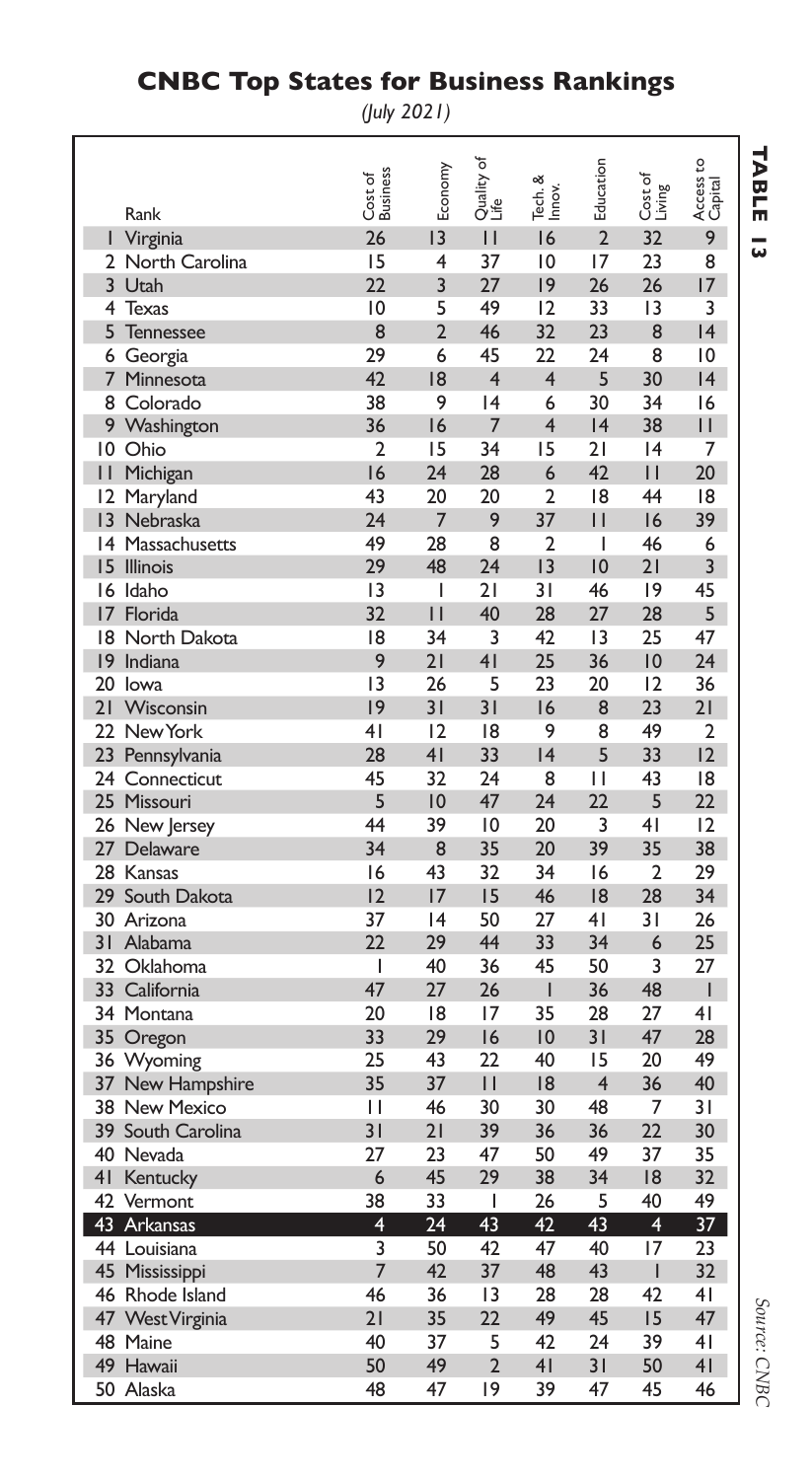#### **Effective Property Tax Rate on a Primary Residence in the State's Largest City** *(Payable 2020)*

|                               | <b>Effective Tax</b> | 2019 Median | Tax on   |                  |
|-------------------------------|----------------------|-------------|----------|------------------|
| Rank                          | Rate                 | Home Value  | Median   | Rank             |
| I Newark, New Jersey          | 3.199%               | \$270,600   | \$8,656  | $\overline{2}$   |
| 2 Bridgeport, Connecticut     | 2.999%               | \$194,800   | \$5,842  | 7                |
| 3 Detroit, Michigan           | 2.829%               | \$58,900    | \$1,667  | 46               |
| 4 Portland, Oregon            | 2.476%               | \$445,200   | \$11,022 | I                |
| 5 Milwaukee, Wisconsin        | 2.412%               | \$133,600   | \$3,222  | 21               |
| 6 Des Moines, Iowa            | 2.409%               | \$150,200   | \$3,618  | 14               |
| 7 Burlington, Vermont         | 2.397%               | \$284,500   | \$6,821  | 5                |
| 8 Baltimore, Maryland         | 2.220%               | \$179,100   | \$3,975  | П                |
| 9 Omaha, Nebraska             | 2.034%               | \$175,800   | \$3,576  | 15               |
| 10 Manchester, New Hampshire  | 1.958%               | \$253,900   | \$4,97 I | 9                |
| II Houston, Texas             | 1.729%               | \$195,800   | \$3,385  | 17               |
| 12 Columbus, Ohio             | 1.686%               | \$173,300   | \$2,921  | 24               |
| 13 Portland, Maine            | 1.660%               | \$334,200   | \$5,547  | 8                |
| 14 Chicago, Illinois          | 1.542%               | \$275,200   | \$4,243  | 10               |
| 15 Sioux Falls, South Dakota  | 1.528%               | \$218,900   | \$3,344  | 19               |
| 16 Jackson, Mississippi       | <b>I.477%</b>        | \$91,100    | \$1,346  | 48               |
| 17 Wilmington, Delaware       | <b>I.442%</b>        | \$174,400   | \$2,515  | 30               |
| 18 Kansas City, Missouri      | <b>1.406%</b>        | \$168,400   | \$2,368  | 33               |
| 19 Minneapolis, Minnesota     | 1.368%               | \$282,200   | \$3,861  | 3                |
| 20 Providence, Rhode Island   | 1.294%               | \$237,200   | \$3,069  | 22               |
| 21 Jacksonville, Florida      | 1.293%               | \$200,200   | \$2,589  | 27               |
| 22 Anchorage, Alaska          | 1.244%               | \$314,600   | \$3,914  | 12               |
| 23 Louisville, Kentucky       | 1.242%               | \$172,100   | \$2,138  | 39               |
| 24 Oklahoma City, Oklahoma    | 1.238%               | \$165,700   | \$2,051  | 40               |
| 25 Albuquerque, New Mexico    | 1.222%               | \$211,800   | \$2,587  | 28               |
| 26 Phoenix, Arizona           | 1.215%               | \$266,600   | \$3,238  | 20               |
| 27 New York City, New York    | 1.210%               | \$680,800   | \$8,240  | $\overline{4}$   |
| 28 Fargo, North Dakota        | I.199%               | \$236,800   | \$2,839  | 25               |
| 29 Los Angeles, California    | 1.188%               | \$697,200   | \$8,283  | 3                |
| 30 Wichita, Kansas            | 1.174%               | \$146,700   | \$1,722  | 45               |
| 31 Indianapolis, Indiana      | 1.165%               | \$155,400   | \$1,811  | 42               |
| 32 Las Vegas, Nevada          | <b>I.II8%</b>        | \$305,900   | \$3,420  | 16               |
| 33 Little Rock, Arkansas      | I.109%               | \$171,700   | \$1,904  | 41               |
| 34 New Orleans, Louisiana     | 1.002%               | \$242,900   | \$2,434  | 32               |
| 35 Philadelphia, Pennsylvania | 0.976%               | \$183,200   | \$1,788  | 43               |
| 36 Atlanta, Georgia           | 0.939%               | \$359,500   | \$3,376  | 18               |
| 37 Billings, Montana          | 0.932%               | \$232,700   | \$2,169  | 38               |
| 38 Virginia Beach, Virginia   | 0.913%               | \$296,200   | \$2,706  | 26               |
| 39 Charlotte, North Carolina  | 0.903%               | \$252,100   | \$2,277  | 37               |
| 40 Nashville, Tennessee       | 0.895%               |             |          | 29               |
|                               | 0.821%               | \$287,300   | \$2,570  | $6 \overline{6}$ |
| 41 Seattle, Washington        |                      | \$767,000   | \$6,300  |                  |
| 42 Boise, Idaho               | 0.735%               | \$310,900   | \$2,286  | 36<br>50         |
| 43 Birmingham, Alabama        | 0.667%               | \$98,800    | \$659    |                  |
| 44 Salt Lake City, Utah       | 0.646%               | \$378,300   | \$2,445  | 31               |
| 45 Cheyenne, Wyoming          | 0.644%               | \$214,300   | \$1,381  | 47               |
| 46 Charleston, West Virginia  | 0.589%               | \$124,600   | \$733    | 49<br>34         |
| 47 Denver, Colorado           | 0.516%               | \$447,500   | \$2,307  |                  |
| 48 Boston, Massachusetts      | 0.481%               | \$627,000   | \$3,013  | 23<br>44         |
| 49 Charleston, South Carolina | 0.479%               | \$363,600   | \$1,742  |                  |
| 50 Honolulu, Hawaii           | 0.310%               | \$739,700   | \$2,296  | 35               |
| Washington, DC                | 0.729%               | \$646,500   | \$4,714  |                  |
| <b>U.S. Average</b>           | 1.379%               | \$281,581   | \$3,470  |                  |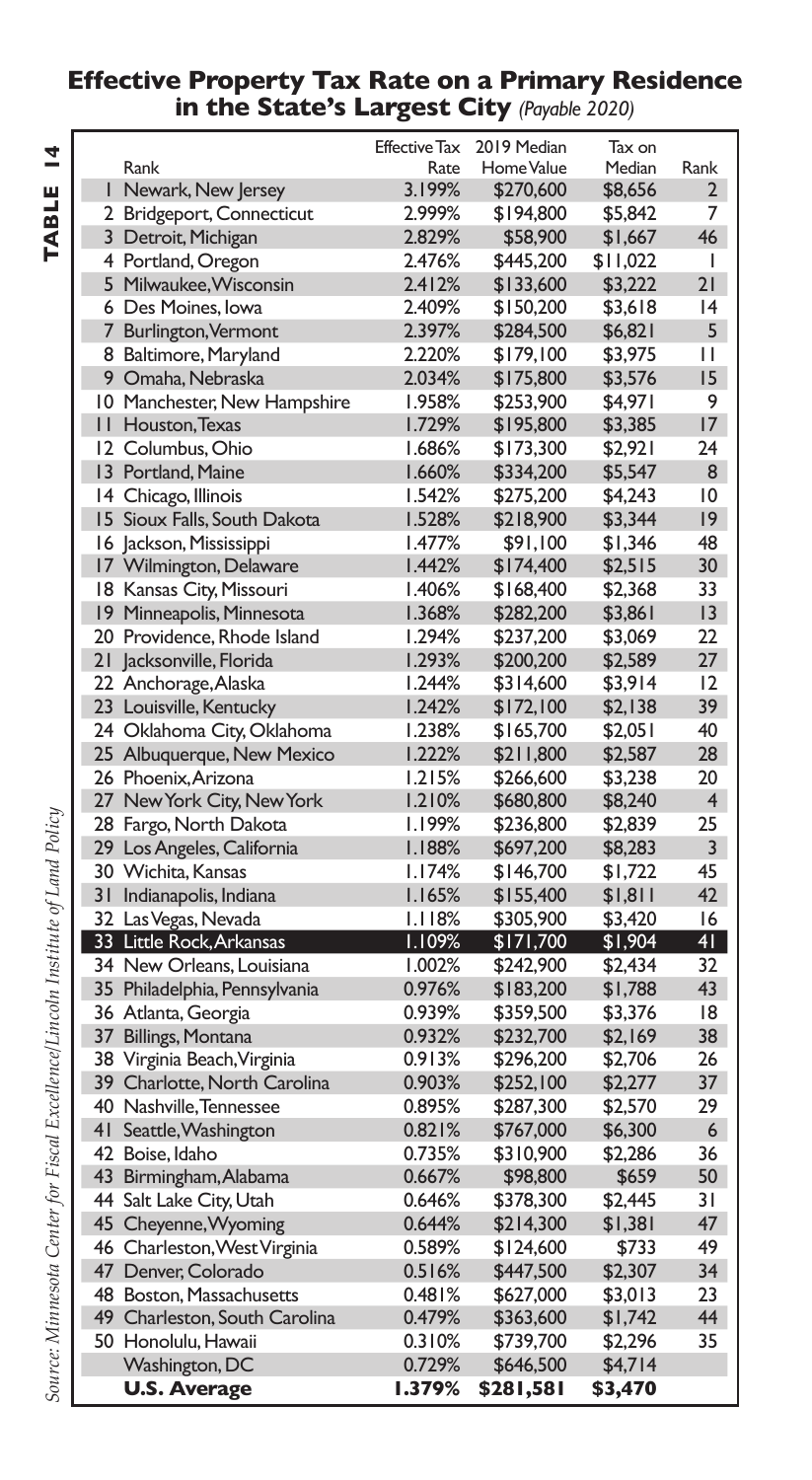#### **Effective Property Tax Rate on a Commercial Property\* in the State's Largest City** *(Payable 2020)*

| Rank                                                       | <b>Effective Tax Rate</b> | Net Tax     |
|------------------------------------------------------------|---------------------------|-------------|
| Detroit, MI                                                | 4.158%                    | \$1,247,302 |
| 2 Chicago, IL                                              | 4.027%                    | \$1,207,986 |
| 3 Bridgeport, CT                                           | 3.673%                    | \$1,101,936 |
| 4 Des Moines, IA                                           | 3.641%                    | \$1,092,406 |
| 5 Providence, RI                                           | 3.615%                    | \$1,084,473 |
| 6 Minneapolis, MN                                          | 2.881%                    | \$864,372   |
| 7 Kansas City, MO                                          | 2.874%                    | \$862,172   |
| 8 Indianapolis, IN                                         | 2.861%                    | \$858,350   |
| 9 Baltimore, MD                                            | 2.836%                    | \$850,931   |
| 10 Jackson, MS                                             | 2.716%                    | \$814,840   |
| II Phoenix, AZ                                             | 2.707%                    | \$812,249   |
| 12 Newark, NJ                                              | 2.666%                    | \$799,710   |
| 13 Burlington, VT                                          | 2.646%                    | \$793,752   |
| 14 Milwaukee, WI                                           | 2.584%                    | \$775,177   |
| 15 Wichita, KS                                             | 2.568%                    | \$770,282   |
| 16 Portland, OR                                            | 2.476%                    | \$742,693   |
| 17 Houston, TX                                             | 2.235%                    | \$670,511   |
| 18 Denver, CO                                              | 2.072%                    | \$621,658   |
| 19 New Orleans, LA                                         | 2.059%                    | \$617,763   |
| 20 Omaha, NE                                               | 2.050%                    | \$615,048   |
| 21 Philadelphia, PA                                        | 2.024%                    | \$607,128   |
| 22 Columbus, OH                                            | 1.892%                    | \$567,716   |
| 23 Boston, MA                                              | 1.890%                    | \$566,930   |
| 24 Portland, ME                                            | 1.884%                    | \$565,268   |
| 25 Charleston, WV                                          | 1.858%                    | \$557,529   |
| 26 Charleston, SC                                          | 1.766%                    | \$529,688   |
| 27 Jacksonville, FL                                        | 1.651%                    | \$495,267   |
| 28 Manchester, NH                                          | 1.632%                    | \$489,501   |
| 29 Atlanta, GA                                             | l.576%                    | \$472,850   |
| 30 Anchorage, AK                                           | 1.547%                    | \$464,094   |
| 31 Wilmington, DE                                          | 1.501%                    | \$450,274   |
| 32 Birmingham, AL                                          | <b>I.452%</b>             | \$435,725   |
| 33 Albuquerque, NM                                         | 1.431%                    | \$429,238   |
| 34 New York City, NY                                       | I.426%                    | \$427,760   |
| 35 Sioux Falls, SD                                         | 1.408%                    | \$422,435   |
| 36 Nashville, TN                                           | 1.404%                    | \$421,129   |
| 37 Little Rock, AR                                         | 1.398%                    | \$419,475   |
| 38 Oklahoma City, OK                                       | 1.364%                    | \$409,338   |
| 39 Louisville, KY                                          | 1.360%                    | \$408,084   |
| 40 Los Angeles, CA                                         | 1.200%                    | \$360,039   |
| 41 Billings, MT                                            | 1.181%                    | \$354,268   |
| 41 Salt Lake City, UT                                      | I.I8I%                    | \$354,277   |
| 43 Boise, ID                                               | I.I30%                    | \$339,018   |
| 44 Las Vegas, NV                                           | 1.120%                    | \$336,016   |
| 45 Fargo, ND                                               | 1.075%                    | \$322,610   |
| 46 Honolulu, HI                                            | 1.060%                    | \$318,060   |
| 47 Virginia Beach, VA                                      | 1.035%                    | \$310,413   |
| 48 Charlotte, NC                                           | 0.914%                    | \$274,060   |
| 49 Seattle, WA                                             | 0.829%                    | \$248,641   |
| 50 Cheyenne, WY                                            | 0.668%                    | \$200,459   |
| Washington, DC                                             | 1.925%                    | \$577,633   |
| <b>U.S. Average</b>                                        | 1.989%                    | \$596,684   |
| * \$25 million, land and structures; \$5 million, fixtures |                           |             |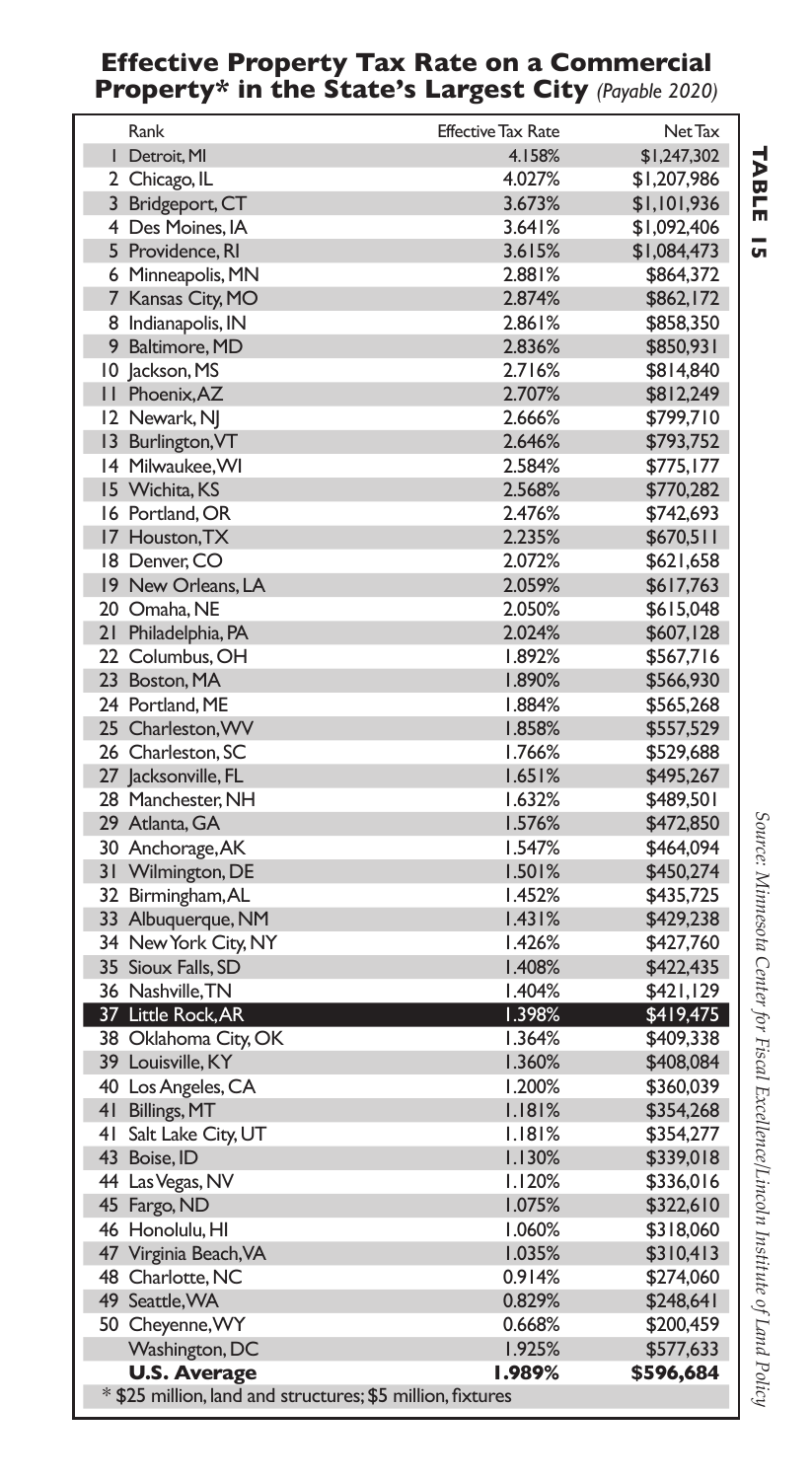#### **Effective Property Tax Rate on an Industrial Property\* in the State's Largest City** *(Payable 2020)*

 **TABLE**

|                | Rank                                                                                                            | <b>Effective Tax Rate</b> | Net Tax     |  |  |  |  |
|----------------|-----------------------------------------------------------------------------------------------------------------|---------------------------|-------------|--|--|--|--|
| T              | Jackson, MS                                                                                                     | 2.778%                    | \$1,388,772 |  |  |  |  |
| 2              | Chicago, IL                                                                                                     | 2.419%                    | \$1,209,493 |  |  |  |  |
| $\overline{3}$ |                                                                                                                 | 2.393%                    | \$1,196,717 |  |  |  |  |
| 4              | Indianapolis, IN                                                                                                | 2.324%                    |             |  |  |  |  |
|                | Detroit, MI                                                                                                     |                           | \$1,161,997 |  |  |  |  |
| 5              | Kansas City, MO                                                                                                 | 2.278%                    | \$1,138,889 |  |  |  |  |
| 6              | Charleston, SC                                                                                                  | 2.263%                    | \$1,131,500 |  |  |  |  |
| 7              | Houston, TX                                                                                                     | 2.235%                    | \$1,117,519 |  |  |  |  |
| 8              | Phoenix, AZ                                                                                                     | 2.226%                    | \$1,112,837 |  |  |  |  |
| 9              | New Orleans, LA                                                                                                 | 2.108%                    | \$1,053,903 |  |  |  |  |
| 10             | Des Moines, IA                                                                                                  | 2.080%                    | \$1,040,085 |  |  |  |  |
| $\mathbf{H}$   | Bridgeport, CT                                                                                                  | 2.015%                    | \$1,007,453 |  |  |  |  |
| 12             | Portland, OR                                                                                                    | 1.981%                    | \$990,257   |  |  |  |  |
| 3              | Providence, RI                                                                                                  | 1.890%                    | \$944,973   |  |  |  |  |
| 4              | Charleston, WV                                                                                                  | 1.858%                    | \$929,214   |  |  |  |  |
| 15             | Burlington, VT                                                                                                  | 1.805%                    | \$902,668   |  |  |  |  |
| 16             | Minneapolis, MN                                                                                                 | 1.725%                    | \$862,328   |  |  |  |  |
| 17             | Omaha, NE                                                                                                       | 1.679%                    | \$839,361   |  |  |  |  |
| 18             | Denver, CO                                                                                                      | 1.662%                    | \$830,794   |  |  |  |  |
| $ 9\rangle$    | Anchorage, AK                                                                                                   | 1.612%                    | \$806,094   |  |  |  |  |
| 20             | Newark, NJ                                                                                                      | 1.599%                    | \$799,710   |  |  |  |  |
| 21             | Oklahoma City, OK                                                                                               | 1.474%                    | \$736,808   |  |  |  |  |
| 22             | Atlanta, GA                                                                                                     | <b>1.439%</b>             | \$719,674   |  |  |  |  |
| 23             | Baltimore, MD                                                                                                   | 1.422%                    | \$711,133   |  |  |  |  |
| 24             | Milwaukee, WI                                                                                                   | 1.421%                    | \$710,573   |  |  |  |  |
| 25             | Little Rock, AR                                                                                                 | 1.399%                    | \$699,475   |  |  |  |  |
| 26             | Wichita, KS                                                                                                     | 1.395%                    | \$697,408   |  |  |  |  |
| 27             | Nashville, TN                                                                                                   | 1.349%                    | \$674,389   |  |  |  |  |
| 28             | Jacksonville, FL                                                                                                | 1.329%                    | \$664,300   |  |  |  |  |
| 29             | Billings, MT                                                                                                    | 1.227%                    | \$613,552   |  |  |  |  |
| 30             | Columbus, OH                                                                                                    | 1.222%                    | \$610,912   |  |  |  |  |
| 31             | Philadelphia, PA                                                                                                | 1.214%                    | \$607,128   |  |  |  |  |
| 32             | Albuquerque, NM                                                                                                 | 1.171%                    | \$585,325   |  |  |  |  |
| 33             | Birmingham, AL                                                                                                  | 1.162%                    | \$581,088   |  |  |  |  |
| 34             | Boston, MA                                                                                                      | 1.134%                    | \$566,930   |  |  |  |  |
| 35             | Portland, ME                                                                                                    | 1.014%                    | \$506,993   |  |  |  |  |
| 36             | Manchester, NH                                                                                                  | 0.979%                    | \$489,501   |  |  |  |  |
| 37             | Los Angeles, CA                                                                                                 | 0.960%                    | \$480,052   |  |  |  |  |
| 38             | Salt Lake City, UT                                                                                              | 0.953%                    | \$476,547   |  |  |  |  |
| 39             | Boise, ID                                                                                                       | 0.918%                    | \$458,855   |  |  |  |  |
| 40             | Las Vegas, NV                                                                                                   | 0.902%                    | \$450,753   |  |  |  |  |
| 4 <sub>1</sub> | Wilmington, DE                                                                                                  | 0.901%                    | \$450,274   |  |  |  |  |
| 42             | Sioux Falls, SD                                                                                                 | 0.845%                    | \$422,435   |  |  |  |  |
| 43             |                                                                                                                 | 0.767%                    |             |  |  |  |  |
| 44             | Louisville, KY<br>Charlotte, NC                                                                                 | 0.741%                    | \$383,409   |  |  |  |  |
| 45             |                                                                                                                 |                           | \$370,560   |  |  |  |  |
|                | Seattle, WA                                                                                                     | 0.670%                    | \$335,213   |  |  |  |  |
| 46             | Fargo, ND                                                                                                       | 0.645%                    | \$322,610   |  |  |  |  |
| 47             | Honolulu, HI                                                                                                    | 0.636%                    | \$318,060   |  |  |  |  |
| 48             | Virginia Beach, VA                                                                                              | 0.541%                    | \$270,413   |  |  |  |  |
| 49             | New York City, NY                                                                                               | 0.535%                    | \$267,350   |  |  |  |  |
| 50             | Cheyenne, WY                                                                                                    | 0.498%                    | \$248,883   |  |  |  |  |
|                | Washington, DC                                                                                                  | 1.835%                    | \$917,633   |  |  |  |  |
|                | <b>U.S. Average</b>                                                                                             | 1.438%                    | \$718,840   |  |  |  |  |
|                | *Value: \$25 million land & structures; \$12.5M, Machinery & Equipment;<br>\$10M, Inventories; \$2.5M, Fixtures |                           |             |  |  |  |  |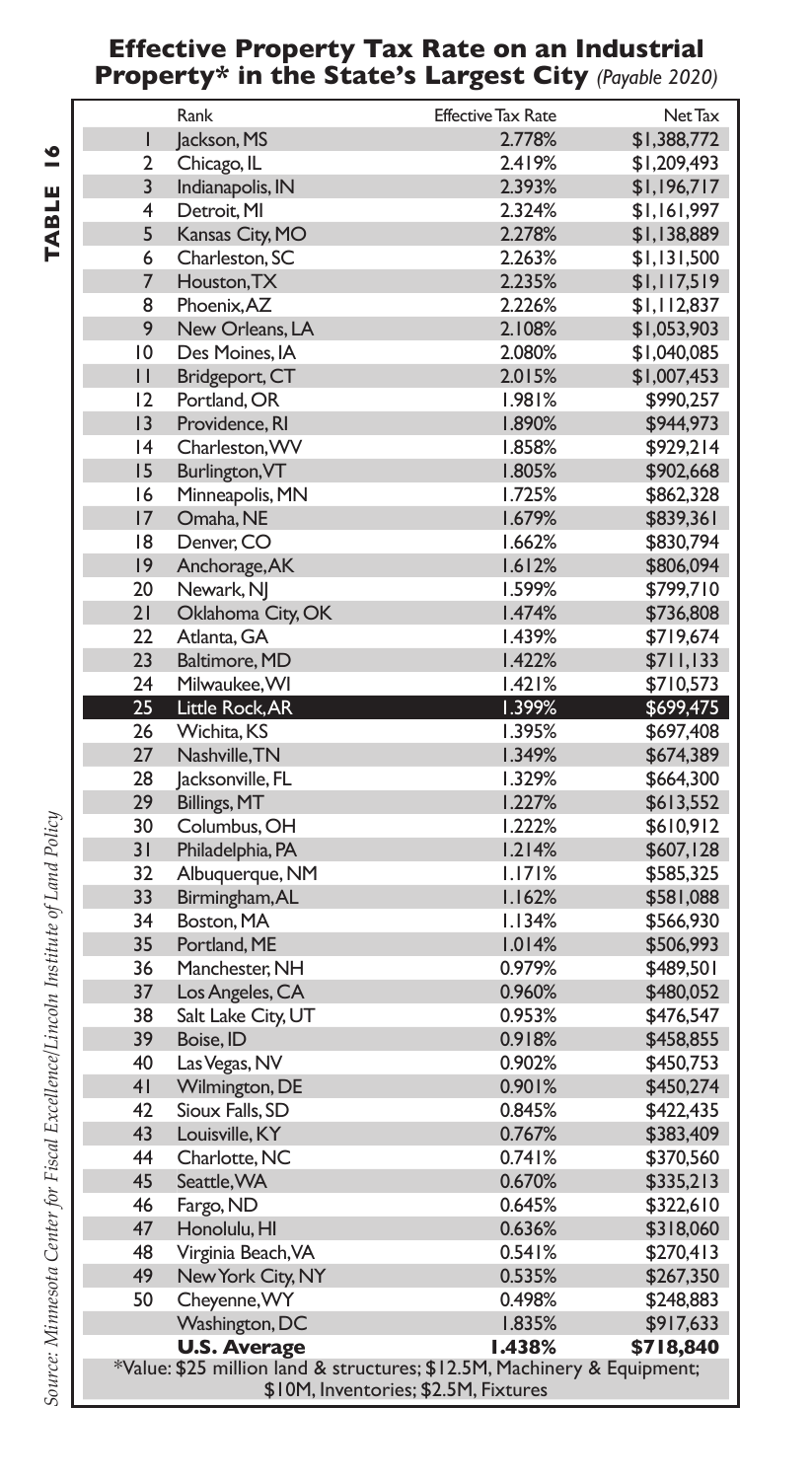### **State and Local Government Employment** *(March 2020)*

|                |                          | FTEs/1,000 | 2020 Annual |                 |
|----------------|--------------------------|------------|-------------|-----------------|
|                | State                    | Residents  | Payroll/FTE | Rank            |
| г              | Wyoming                  | 87.9       | \$56,993    | 26              |
|                | 2 Kansas                 | 70.3       | \$51,455    | 40              |
|                | 3 Alaska                 | 69.5       | \$71,852    | $7^{\circ}$     |
|                | 4 Nebraska               | 66.4       | \$56,477    | 29              |
|                | 5 New York               | 63.9       | \$76,931    | 3               |
|                | 6 North Dakota           | 62.2       | \$56,938    | 27              |
| $\overline{7}$ | Mississippi              | 61.6       | \$45,475    | 50              |
|                | 8 lowa                   | 60.1       | \$59,165    | 21              |
|                | 9 Vermont                | 60.0       | \$63,012    | 17              |
|                | 10 New Mexico            | 58.9       | \$53,073    | 34              |
| $\mathbf{H}$   | Alabama                  | 58.4       | \$52,756    | 35              |
|                | 12 Louisiana             | 57.3       | \$47,553    | 48              |
|                | 13 Arkansas              | 56.3       | \$46,981    | 49              |
| 14             | West Virginia            | 56.I       | \$47,647    | 47              |
|                | 15 Colorado              | 54.7       | \$63,406    | 16              |
|                | 16 Montana               | 54.7       | \$51,521    | 39              |
|                | 17 South Carolina        | 54.3       | \$51,557    | 38              |
|                | 18 Kentucky              | 54.3       | \$48,504    | 46              |
|                | 19 New Jersey            | 54.2       | \$74,456    | $\overline{4}$  |
|                | 20 Minnesota             | 53.9       | \$65,793    | 4               |
| 21             | North Carolina           | 53.0       | \$54,599    | 32 <sub>2</sub> |
|                | 22 South Dakota          | 52.9       | \$50,945    | 44              |
|                | 23 Virginia              | 52.9       | \$58,315    | 25              |
|                | 24 Texas                 | 52.9       | \$55,948    | 30              |
|                | 25 Maryland              | 52.8       | \$70,187    | 9               |
|                | 26 Maine                 | 52.7       | \$51,209    | 43              |
|                | 27 Oklahoma              | 52.7       | \$51,327    | 41              |
|                | 28 Delaware              | 52.5       | \$61,236    | 9               |
|                | 29 Hawaii                | 52.4       | \$66,120    | 12              |
|                | 30 Missouri              | 51.5       | \$49,011    | 45              |
| 31             | Washington               | 51.5       | \$80,590    | $\overline{2}$  |
|                | 32 New Hampshire         | 51.2       | \$56,638    | 28              |
|                | 33 Connecticut           | 50.9       | \$70,376    | 8               |
|                | 34 Utah                  | 50.3       | \$58,999    | 23              |
|                | 35 Oregon                | 50.0       | \$68,138    | 10              |
|                | 36 Ohio                  | 49.7       | \$58,606    | 24              |
| 37             | Massachusetts            | 49.7       | \$72,693    | 5               |
|                | 38 Illinois              | 49.4       | \$67,770    | П               |
|                |                          | 49.2       |             | 36              |
| 40             | 39 Georgia<br>Tennessee  | 48.9       | \$52,739    | 42              |
| 41             |                          | 48.8       | \$51,233    | 37              |
|                | Indiana<br>42 California | 48.5       | \$51,853    | $\overline{1}$  |
|                |                          |            | \$85,479    |                 |
|                | 43 Wisconsin             | 48.3       | \$60,646    | 20              |
|                | 44 Idaho                 | 47.4       | \$53,580    | 33              |
| 45             | Rhode Island             | 46.1       | \$72,181    | 6               |
|                | 46 Michigan              | 43.9       | \$62,594    | 18              |
|                | 47 Pennsylvania          | 43.9       | \$64,583    | 15              |
|                | 48 Florida               | 41.6       | \$55,089    | $\overline{3}1$ |
|                | 49 Arizona               | 38.6       | \$59,073    | $22 \,$         |
|                | 50 Nevada                | 37.7       | \$65,928    | 13              |
|                | District of Columbia     | 76.6       | \$88,066    |                 |
|                | <b>United States</b>     | 51.2       | \$63,464    |                 |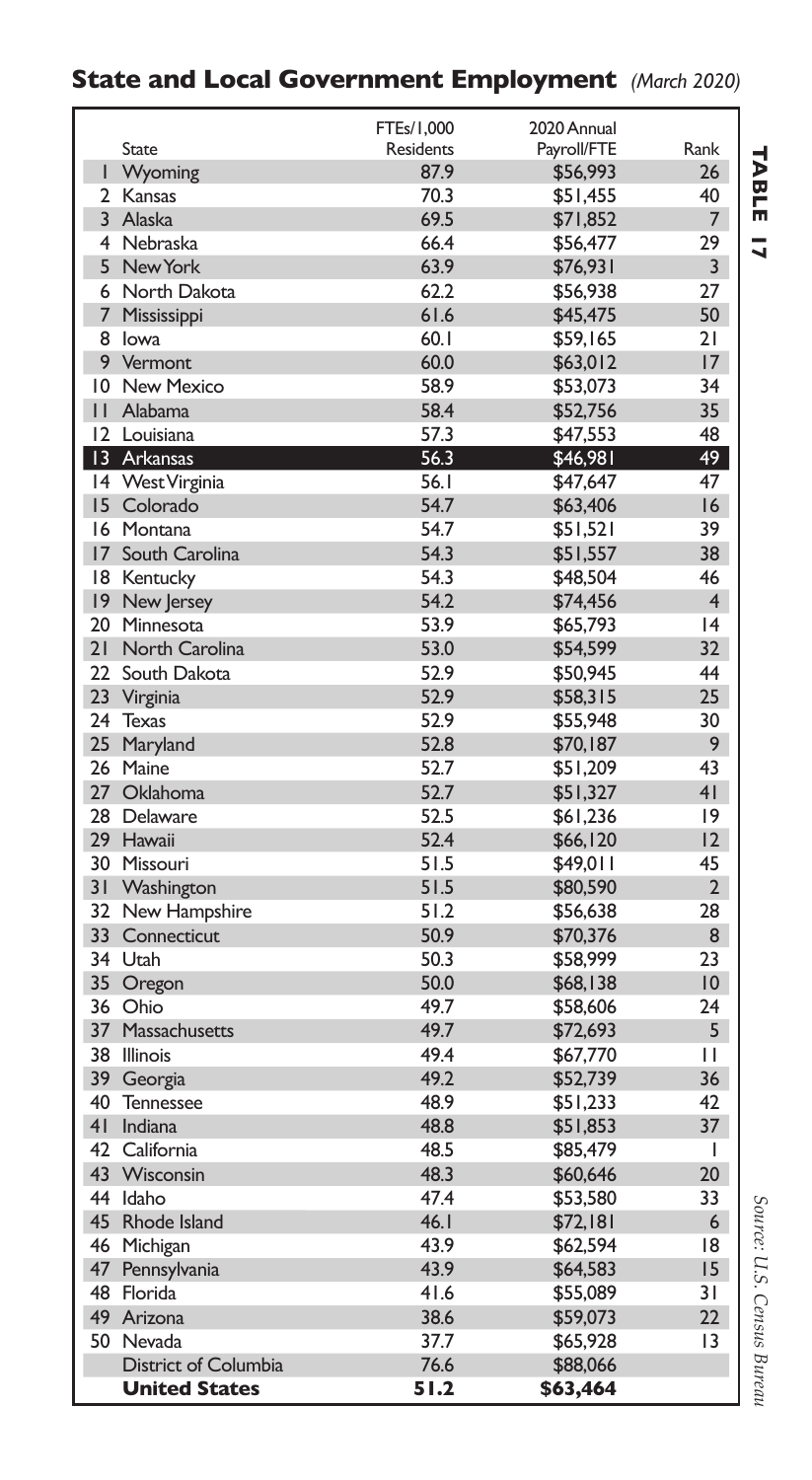### **State & Local FTE Average Annual Pay** *(March 2020)*

|                      | <b>State Avg</b>  | Local Avg         |                |
|----------------------|-------------------|-------------------|----------------|
| <b>State</b>         | <b>FTE Salary</b> | <b>FTE Salary</b> | Rank           |
| I California         | \$90,709          | \$83,910          | L              |
| 2 Massachusetts      | \$79,218          | \$69,784          | 7              |
| 3 Connecticut        | \$77,579          | \$66,834          | 10             |
| 4 Rhode Island       | \$77,005          | \$68,251          | 9              |
| 5 Washington         | \$76,255          | \$82,798          | $\overline{2}$ |
| 6 New Jersey         | \$75,929          | \$73,815          | 4              |
| 7 Illinois           | \$75,905          | \$65,717          | 12             |
| 8 New York           | \$75,630          | \$77,273          | 3              |
| 9 Minnesota          | \$74,534          | \$62,413          | 4              |
| 10 Alaska            | \$74,533          | \$69,501          | 8              |
| II lowa              | \$74,387          | \$53,542          | 30             |
| 12 Michigan          | \$73,525          | \$56,864          | 23             |
| 13 Vermont           | \$73,472          | \$56,888          | $22 \,$        |
| 14 Pennsylvania      | \$72,891          | \$61,324          | 16             |
| 15 Wisconsin         | \$72,104          | \$57,125          | $ 9\rangle$    |
| 16 Oregon            | \$71,337          | \$66,325          | П              |
| 17 Maryland          | \$69,768          | \$70,367          | 6              |
| 18 Nevada            | \$68,467          | \$65,065          | 13             |
| 19 Colorado          | \$67,966          | \$61,414          | 15             |
| 20 Texas             | \$66,929          | \$53,063          | 31             |
| 21 Idaho             | \$66,836          | \$48,242          | 43             |
| 22 Utah              | \$66,044          | \$54,306          | 27             |
| 23 Virginia          | \$65,693          | \$55,422          | 25             |
| 24 Ohio              | \$65,182          | \$56,632          | 24             |
| 25 New Hampshire     | \$65,010          | \$53,611          | 29             |
| 26 Hawaii            | \$63.893          | \$73,560          | 5              |
| 27 Delaware          | \$61,979          | \$60,445          | 17             |
| 28 North Dakota      | \$61,573          | \$54,077          | 28             |
| 29 Arizona           | \$61,459          | \$58,222          | 8              |
| 30 North Carolina    | \$61,308          | \$52,049          | 32             |
| 31 New Mexico        | \$60,774          | \$48,485          | 40             |
| 32 Kansas            | \$60,159          | \$48.183          | 44             |
| 33 Alabama           | \$59,164          | \$49,540          | 37             |
| 34 Oklahoma          | \$58,795          | \$48,042          | 45             |
| 35 Tennessee         | \$57,954          | \$49,141          | 38             |
| 36 Indiana           | \$57,594          | \$49,663          | 36             |
| 37 Georgia           | \$57,163          | \$51,337          | 33             |
| 38 Wyoming           | \$56,858          | \$57,039          | 20             |
| 39 South Dakota      | \$56,617          | \$48,460          | 4 <sub>1</sub> |
| 40 Maine             | \$56,313          | \$49,113          | 39             |
| 41 Florida           | \$56,266          | \$54,790          | 26             |
| 42 Kentucky          | \$56,223          | \$44,659          | 47             |
| 43 Nebraska          | \$55,377          | \$56,912          | 21             |
| 44 Arkansas          | \$55,196          | \$42,175          | 50             |
| 45 West Virginia     | \$53,810          | \$43,747          | 48             |
| 46 Louisiana         | \$53,463          | \$44,840          | 46             |
| 47 South Carolina    | \$53,195          | \$50,855          | 35             |
| 48 Mississippi       | \$52,709          | \$42,409          | 49             |
| 49 Montana           | \$52,552          | \$50,865          | 34             |
| 50 Missouri          | \$51,043          | \$48,287          | 42             |
| District of Columbia |                   | \$88,066          |                |
| <b>United States</b> | \$68,324          | \$61,695          |                |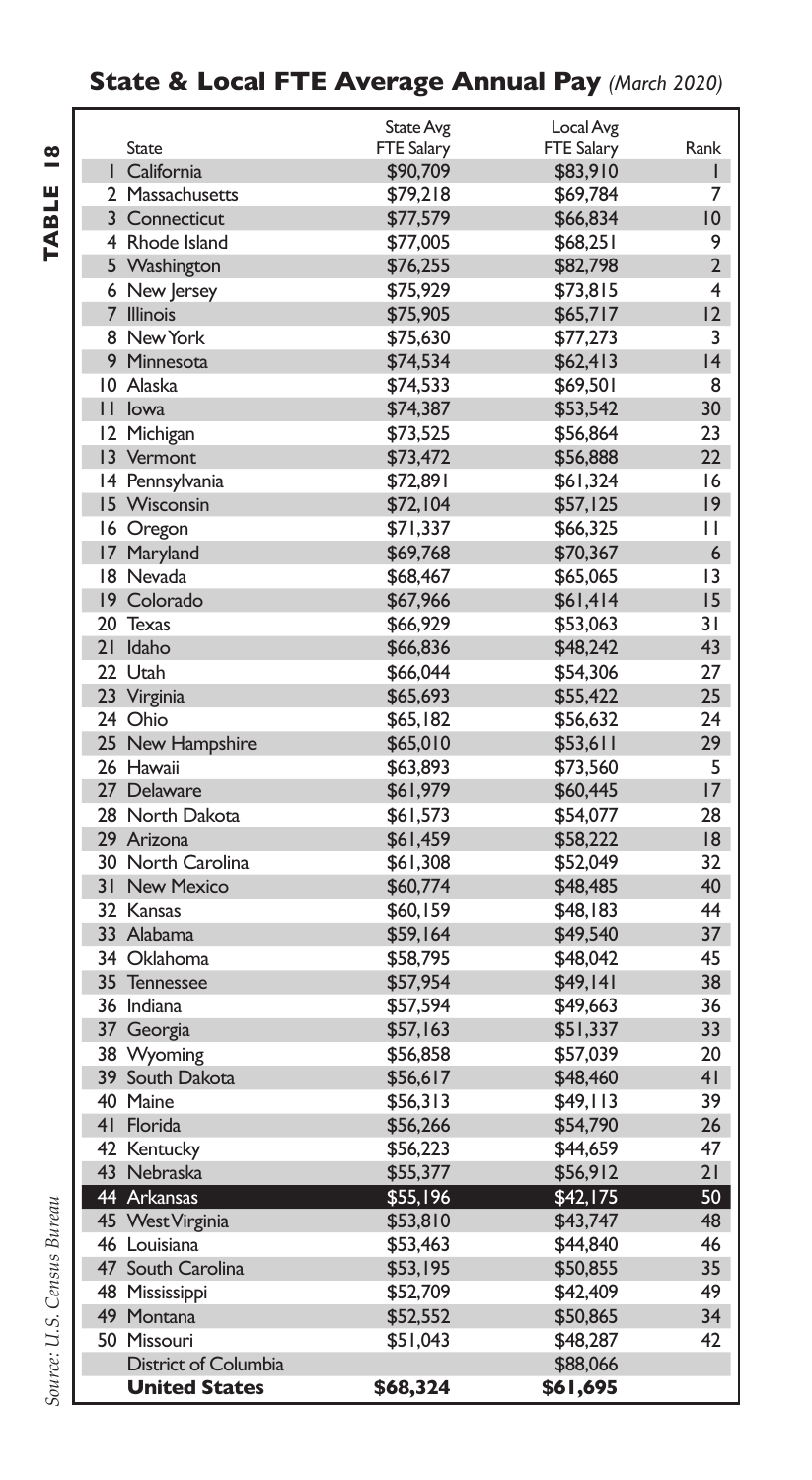### **High Tech Employment and Wages** *(2020)*

|                |                      | Net Tech   | Share of Total |                 | Median    |                |
|----------------|----------------------|------------|----------------|-----------------|-----------|----------------|
|                | State                | Employment | Employment     | Rank            | Wage \$   | Rank           |
|                | California           | 1,882,167  | 11.7%          | 5               | \$105,037 | $\overline{2}$ |
| $\overline{2}$ | <b>Texas</b>         | 1,060,588  | 8.6%           | 17              | \$85,813  | 3              |
|                | 3 New York           | 670,806    | 7.6%           | 25              | \$92,746  | 8              |
|                | 4 Florida            | 595,156    | 7.0%           | 32              | \$75,406  | 33             |
|                | 5 Virginia           | 451,268    | 11.7%          | 4               | \$98,292  | $\overline{4}$ |
|                | 6 Massachusetts      | 450,548    | 13.4%          | T               | \$97,649  | 6              |
| $\overline{7}$ | <b>Illinois</b>      | 442,076    | 7.8%           | 22              | \$85,296  | 15             |
|                | 8 Pennsylvania       | 441,162    | 7.9%           | 20              | \$80,010  | 24             |
|                | 9 Washington         | 405,816    | 12.4%          | $\overline{2}$  | \$110,020 | T              |
|                | 10 Ohio              | 391,539    | 7.5%           | 28              | \$76,583  | 29             |
| П              | Michigan             | 386,901    | 9.6%           | 10              | \$79,525  | 25             |
| 12             | Georgia              | 370,068    | 8.4%           | 18              | \$85,052  | 16             |
| $\overline{3}$ | North Carolina       | 362,686    | 8.3%           | 9               | \$82,717  | 9              |
| 14             | New Jersey           | 339,95 I   | 8.8%           | 15              | \$97,851  | 5              |
|                | 15 Colorado          | 313,260    | 11.8%          | 3               | \$94,366  | 7              |
|                | 16 Maryland          | 297,993    | 11.5%          | 6               | \$100,865 | 3              |
|                | 17 Arizona           | 255,998    | 9.0%           | 12              | \$82,313  | 21             |
|                | 18 Minnesota         | 245,587    | 8.8%           | 4               | \$85,322  | 4              |
|                | 19 Wisconsin         | 216,210    | 7.7%           | 24              | \$71,024  | 38             |
|                | 20 Missouri          | 208,690    | 7.5%           | 26              | \$75,639  | 32             |
| 21             | Indiana              | 184,274    | 6.2%           | 36              | \$69,813  | 43             |
| 22             | <b>Tennessee</b>     | 174,067    | 5.8%           | 39              | 70,780    | 4 <sub>1</sub> |
| $23 -$         | Oregon               | 166,862    | 9.1%           | $\mathsf{I}$    | \$82,397  | 20             |
|                | 24 Utah              | 152,687    | 10.0%          | 9               | \$77,492  | 26             |
|                | 25 Alabama           | 148,657    | 7.5%           | 27              | \$80,873  | 23             |
|                | 26 Connecticut       | 137,744    | 8.8%           | 16              | \$90,376  | 10             |
| 27             | South Carolina       | 130,042    | 6.3%           | 35              | \$73,508  | 35             |
|                | 28 Kansas            | 98.811     | 7.3%           | 29              | \$73,015  | 36             |
|                | 29 Kentucky          | 98,278     | 5.4%           | 43              | \$68,216  | 46             |
|                | 30 lowa              | 95,657     | 6.4%           | 34              | \$74,686  | 34             |
| 31             | Oklahoma             | 93,136     | 5.7%           | 40              | \$70,826  | 40             |
|                | 32 Louisiana         | 83.863     | 4.6%           | 47              | \$71,008  | 39             |
|                | 33 New Hampshire     | 71,912     | 11.3%          | 8               | \$85,935  | 12             |
|                | 34 New Mexico        | 71.178     | 8.9%           | 13              | \$83,970  | 18             |
|                | 35 Nevada            | 69,874     | 5.5%           | 41              | \$70,352  | 42             |
|                | 36 Nebraska          | 64,048     | 6.5%           | 33              | \$75,751  | 31             |
|                | 37 Arkansas          | 56,329     | 4.5%           | 48              | \$65,364  | 48             |
|                | 38 Idaho             | 53,803     | 7.1%           | 30              | \$76,764  | 27             |
| 39             | Mississippi          | 45,410     | 4.1%           | 50              | \$64,688  | 49             |
|                | 40 Maine             | 35,935     | 6.0%           | 37              | \$76,632  | 28             |
|                | 41 Rhode Island      | 35,426     | 7.7%           | 23              | \$88,804  | П              |
|                | 42 Delaware          | 31,243     | 7.1%           | $\overline{3}1$ | \$91,910  | 9              |
| 43             | Hawaii               | 30,465     | 5.5%           | 42              | \$81,726  | 22             |
|                | 44 WestVirginia      | 30,130     | 4.5%           | 49              | \$71,626  | 37             |
|                | 45 Montana           | 22,853     | 4.9%           | 46              | \$65,692  | 47             |
|                | 46 Vermont           | 22,509     | 7.8%           | 21              | \$75,828  | 30             |
|                | 47 South Dakota      | 22,158     | 5.2%           | 45              | \$61,866  | 50             |
|                | 48 North Dakota      | 21,443     | 5.2%           | 44              | \$68,886  | 45             |
|                | 49 Alaska            | 17,914     | 5.9%           | 38              | \$84,451  | 17             |
|                | 50 Wyoming           | 9,621      | 3.5%           | 51              | \$69,528  | 44             |
|                | District of Columbia | 84,230     | 11.3%          |                 | \$114,304 |                |
|                | <b>United States</b> | 12,159,552 | 8.6%           |                 | \$86,852  |                |
|                |                      |            |                |                 |           |                |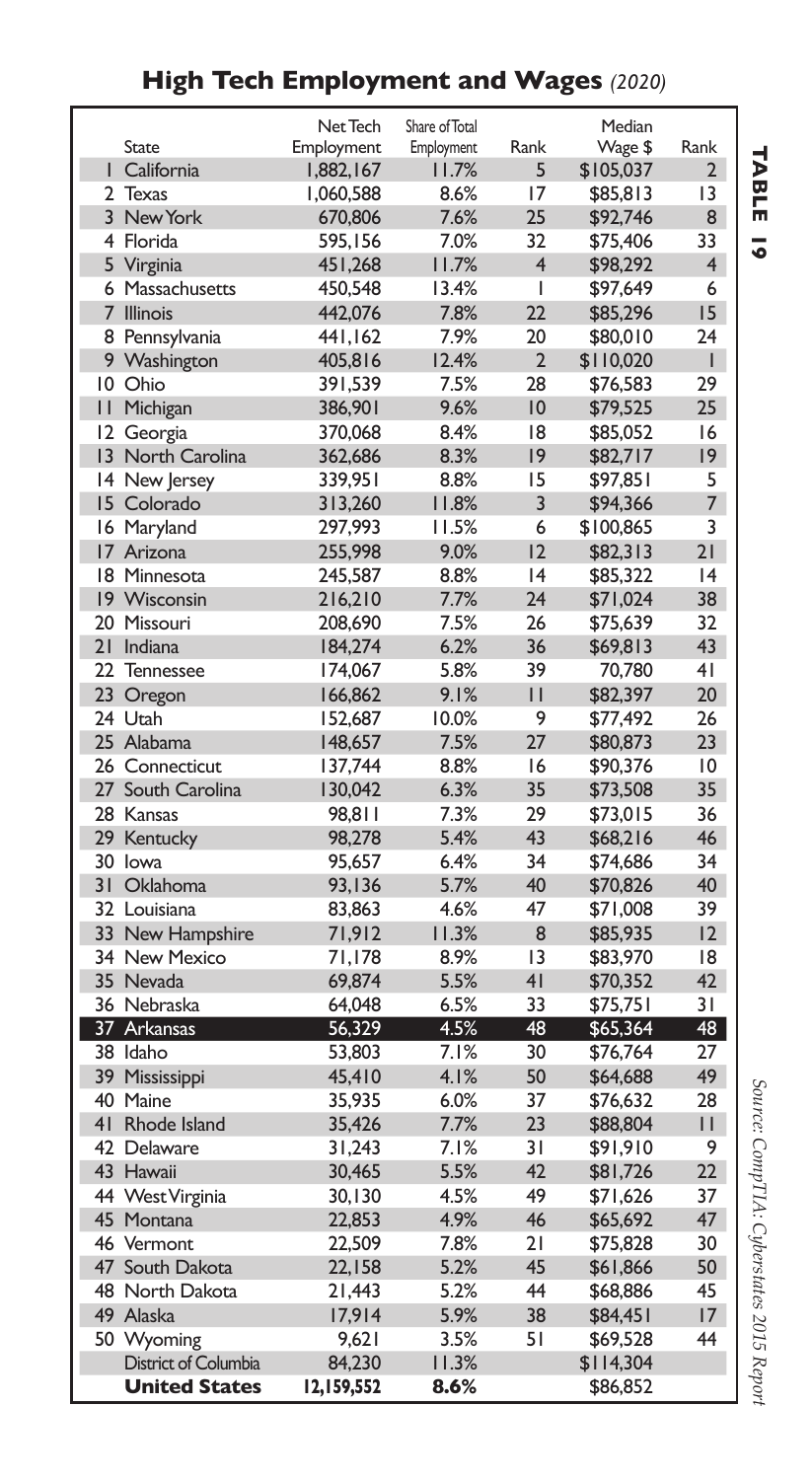#### **Wages & Productivity of Production Workers in Manufacturing** *(2019)*

| <b>Value Added</b><br>Wages<br>Per Hour<br>Rank<br>Rank<br>Per Hour<br>T<br>Wyoming<br>\$32.45<br>\$256.07<br>2<br>2 Connecticut<br>\$31.35<br>\$204.69<br>5<br>3 Louisiana<br>\$30.77<br>\$290.98<br>I<br>4 Washington<br>\$29.55<br>\$228.00<br>3<br>18<br>5 West Virginia<br>\$165.98<br>\$28.96<br>9<br>6 Massachusetts<br>\$28.12<br>\$186.01<br>7 Nevada<br>22<br>\$27.57<br>\$151.68<br>8<br>Colorado<br>\$27.34<br>\$150.90<br>23<br>9 Idaho<br>48<br>\$26.96<br>\$108.28<br>10 California<br>\$26.79<br>\$203.99<br>6<br>4<br>II Texas<br>\$26.67<br>\$225.28<br>12 Maryland<br>\$26.64<br>\$192.41<br>8<br>44<br>$ 3\rangle$<br>Rhode Island<br>\$26.56<br>\$124.12<br>14 New Jersey<br>\$26.40<br>\$178.69<br> 4<br>37<br>15 Oregon<br>\$26.39<br>\$135.65<br>16 Montana<br>12<br>\$26.29<br>\$181.77<br>17<br>New York<br>\$26.28<br>\$158.43<br>20<br>18 Kansas<br>30<br>\$26.28<br>\$145.26<br>19 Arizona<br>10<br>\$25.98<br>\$185.63<br>45<br>20 Michigan<br>\$25.86<br>\$123.06<br>21<br>32<br>Missouri<br>\$25.85<br>\$142.88<br>22 Utah<br> 9<br>\$25.78<br>\$161.46<br>23 Oklahoma<br>33<br>\$25.68<br>\$141.68<br>24 Kentucky<br>4 <sub>1</sub><br>\$25.64<br>\$130.19<br>25 Maine<br>\$25.53<br>\$118.53<br>46<br>26 Ohio<br>35<br>\$25.46<br>\$138.52<br>27 South Carolina<br>\$25.43<br>\$179.62<br> 3<br>28 Indiana<br>34<br>\$25.38<br>\$141.33<br>31<br>29<br>Minnesota<br>\$25.36<br>\$145.11<br>24<br>30 Pennsylvania<br>\$25.33<br>\$150.40<br>31<br>29<br><b>Illinois</b><br>\$25.31<br>\$147.76<br>32 Vermont<br>\$25.19<br>28<br>\$148.05<br>33 New Hampshire<br>\$25.16<br>\$129.55<br>42<br>21<br>34 lowa<br>\$152.32<br>\$24.95<br>35 Wisconsin<br>43<br>\$24.78<br>\$127.61<br>36<br>16<br>Virginia<br>\$24.73<br>\$170.23<br>37<br><b>New Mexico</b><br>\$24.50<br>\$183.71<br>П<br>38 North Dakota<br>15<br>\$24.47<br>\$170.89<br>39 Florida<br>\$24.45<br>27<br>\$148.74<br>40<br>26<br>\$24.35<br>\$149.77<br><b>Tennessee</b><br>41<br>25<br>Hawaii<br>\$24.00<br>\$150.29<br>42 Alabama<br>40<br>\$23.86<br>\$134.01<br>43 Delaware<br>$\overline{7}$<br>\$23.14<br>\$199.71<br>44 Georgia<br>38<br>\$22.86<br>\$135.12<br>45<br>North Carolina<br>\$22.83<br>17<br>\$166.80<br>50<br>46 Alaska<br>\$22.49<br>\$94.07<br>47 Nebraska<br>\$22.28<br>36<br>\$138.15<br>48 Arkansas<br>47<br>\$22.25<br>\$116.91<br>49<br>49<br>South Dakota<br>\$22.20<br>\$100.83<br>50<br>39<br>Mississippi<br>\$22.12<br>\$134.10<br>District of Columbia<br>\$27.10<br>\$105.15<br><b>United States</b><br>\$25.59<br>\$160.80 |  |  |  |
|--------------------------------------------------------------------------------------------------------------------------------------------------------------------------------------------------------------------------------------------------------------------------------------------------------------------------------------------------------------------------------------------------------------------------------------------------------------------------------------------------------------------------------------------------------------------------------------------------------------------------------------------------------------------------------------------------------------------------------------------------------------------------------------------------------------------------------------------------------------------------------------------------------------------------------------------------------------------------------------------------------------------------------------------------------------------------------------------------------------------------------------------------------------------------------------------------------------------------------------------------------------------------------------------------------------------------------------------------------------------------------------------------------------------------------------------------------------------------------------------------------------------------------------------------------------------------------------------------------------------------------------------------------------------------------------------------------------------------------------------------------------------------------------------------------------------------------------------------------------------------------------------------------------------------------------------------------------------------------------------------------------------------------------------------------------------------------------------------------------------------------------------------------------------------------------------------------------------------------------------------------------------------------------------------------------------------------------------------------------------------------------------------------------------------------------------------------------------------------------------------------------------------------------------------------------|--|--|--|
|                                                                                                                                                                                                                                                                                                                                                                                                                                                                                                                                                                                                                                                                                                                                                                                                                                                                                                                                                                                                                                                                                                                                                                                                                                                                                                                                                                                                                                                                                                                                                                                                                                                                                                                                                                                                                                                                                                                                                                                                                                                                                                                                                                                                                                                                                                                                                                                                                                                                                                                                                              |  |  |  |
|                                                                                                                                                                                                                                                                                                                                                                                                                                                                                                                                                                                                                                                                                                                                                                                                                                                                                                                                                                                                                                                                                                                                                                                                                                                                                                                                                                                                                                                                                                                                                                                                                                                                                                                                                                                                                                                                                                                                                                                                                                                                                                                                                                                                                                                                                                                                                                                                                                                                                                                                                              |  |  |  |
|                                                                                                                                                                                                                                                                                                                                                                                                                                                                                                                                                                                                                                                                                                                                                                                                                                                                                                                                                                                                                                                                                                                                                                                                                                                                                                                                                                                                                                                                                                                                                                                                                                                                                                                                                                                                                                                                                                                                                                                                                                                                                                                                                                                                                                                                                                                                                                                                                                                                                                                                                              |  |  |  |
|                                                                                                                                                                                                                                                                                                                                                                                                                                                                                                                                                                                                                                                                                                                                                                                                                                                                                                                                                                                                                                                                                                                                                                                                                                                                                                                                                                                                                                                                                                                                                                                                                                                                                                                                                                                                                                                                                                                                                                                                                                                                                                                                                                                                                                                                                                                                                                                                                                                                                                                                                              |  |  |  |
|                                                                                                                                                                                                                                                                                                                                                                                                                                                                                                                                                                                                                                                                                                                                                                                                                                                                                                                                                                                                                                                                                                                                                                                                                                                                                                                                                                                                                                                                                                                                                                                                                                                                                                                                                                                                                                                                                                                                                                                                                                                                                                                                                                                                                                                                                                                                                                                                                                                                                                                                                              |  |  |  |
|                                                                                                                                                                                                                                                                                                                                                                                                                                                                                                                                                                                                                                                                                                                                                                                                                                                                                                                                                                                                                                                                                                                                                                                                                                                                                                                                                                                                                                                                                                                                                                                                                                                                                                                                                                                                                                                                                                                                                                                                                                                                                                                                                                                                                                                                                                                                                                                                                                                                                                                                                              |  |  |  |
|                                                                                                                                                                                                                                                                                                                                                                                                                                                                                                                                                                                                                                                                                                                                                                                                                                                                                                                                                                                                                                                                                                                                                                                                                                                                                                                                                                                                                                                                                                                                                                                                                                                                                                                                                                                                                                                                                                                                                                                                                                                                                                                                                                                                                                                                                                                                                                                                                                                                                                                                                              |  |  |  |
|                                                                                                                                                                                                                                                                                                                                                                                                                                                                                                                                                                                                                                                                                                                                                                                                                                                                                                                                                                                                                                                                                                                                                                                                                                                                                                                                                                                                                                                                                                                                                                                                                                                                                                                                                                                                                                                                                                                                                                                                                                                                                                                                                                                                                                                                                                                                                                                                                                                                                                                                                              |  |  |  |
|                                                                                                                                                                                                                                                                                                                                                                                                                                                                                                                                                                                                                                                                                                                                                                                                                                                                                                                                                                                                                                                                                                                                                                                                                                                                                                                                                                                                                                                                                                                                                                                                                                                                                                                                                                                                                                                                                                                                                                                                                                                                                                                                                                                                                                                                                                                                                                                                                                                                                                                                                              |  |  |  |
|                                                                                                                                                                                                                                                                                                                                                                                                                                                                                                                                                                                                                                                                                                                                                                                                                                                                                                                                                                                                                                                                                                                                                                                                                                                                                                                                                                                                                                                                                                                                                                                                                                                                                                                                                                                                                                                                                                                                                                                                                                                                                                                                                                                                                                                                                                                                                                                                                                                                                                                                                              |  |  |  |
|                                                                                                                                                                                                                                                                                                                                                                                                                                                                                                                                                                                                                                                                                                                                                                                                                                                                                                                                                                                                                                                                                                                                                                                                                                                                                                                                                                                                                                                                                                                                                                                                                                                                                                                                                                                                                                                                                                                                                                                                                                                                                                                                                                                                                                                                                                                                                                                                                                                                                                                                                              |  |  |  |
|                                                                                                                                                                                                                                                                                                                                                                                                                                                                                                                                                                                                                                                                                                                                                                                                                                                                                                                                                                                                                                                                                                                                                                                                                                                                                                                                                                                                                                                                                                                                                                                                                                                                                                                                                                                                                                                                                                                                                                                                                                                                                                                                                                                                                                                                                                                                                                                                                                                                                                                                                              |  |  |  |
|                                                                                                                                                                                                                                                                                                                                                                                                                                                                                                                                                                                                                                                                                                                                                                                                                                                                                                                                                                                                                                                                                                                                                                                                                                                                                                                                                                                                                                                                                                                                                                                                                                                                                                                                                                                                                                                                                                                                                                                                                                                                                                                                                                                                                                                                                                                                                                                                                                                                                                                                                              |  |  |  |
|                                                                                                                                                                                                                                                                                                                                                                                                                                                                                                                                                                                                                                                                                                                                                                                                                                                                                                                                                                                                                                                                                                                                                                                                                                                                                                                                                                                                                                                                                                                                                                                                                                                                                                                                                                                                                                                                                                                                                                                                                                                                                                                                                                                                                                                                                                                                                                                                                                                                                                                                                              |  |  |  |
|                                                                                                                                                                                                                                                                                                                                                                                                                                                                                                                                                                                                                                                                                                                                                                                                                                                                                                                                                                                                                                                                                                                                                                                                                                                                                                                                                                                                                                                                                                                                                                                                                                                                                                                                                                                                                                                                                                                                                                                                                                                                                                                                                                                                                                                                                                                                                                                                                                                                                                                                                              |  |  |  |
|                                                                                                                                                                                                                                                                                                                                                                                                                                                                                                                                                                                                                                                                                                                                                                                                                                                                                                                                                                                                                                                                                                                                                                                                                                                                                                                                                                                                                                                                                                                                                                                                                                                                                                                                                                                                                                                                                                                                                                                                                                                                                                                                                                                                                                                                                                                                                                                                                                                                                                                                                              |  |  |  |
|                                                                                                                                                                                                                                                                                                                                                                                                                                                                                                                                                                                                                                                                                                                                                                                                                                                                                                                                                                                                                                                                                                                                                                                                                                                                                                                                                                                                                                                                                                                                                                                                                                                                                                                                                                                                                                                                                                                                                                                                                                                                                                                                                                                                                                                                                                                                                                                                                                                                                                                                                              |  |  |  |
|                                                                                                                                                                                                                                                                                                                                                                                                                                                                                                                                                                                                                                                                                                                                                                                                                                                                                                                                                                                                                                                                                                                                                                                                                                                                                                                                                                                                                                                                                                                                                                                                                                                                                                                                                                                                                                                                                                                                                                                                                                                                                                                                                                                                                                                                                                                                                                                                                                                                                                                                                              |  |  |  |
|                                                                                                                                                                                                                                                                                                                                                                                                                                                                                                                                                                                                                                                                                                                                                                                                                                                                                                                                                                                                                                                                                                                                                                                                                                                                                                                                                                                                                                                                                                                                                                                                                                                                                                                                                                                                                                                                                                                                                                                                                                                                                                                                                                                                                                                                                                                                                                                                                                                                                                                                                              |  |  |  |
|                                                                                                                                                                                                                                                                                                                                                                                                                                                                                                                                                                                                                                                                                                                                                                                                                                                                                                                                                                                                                                                                                                                                                                                                                                                                                                                                                                                                                                                                                                                                                                                                                                                                                                                                                                                                                                                                                                                                                                                                                                                                                                                                                                                                                                                                                                                                                                                                                                                                                                                                                              |  |  |  |
|                                                                                                                                                                                                                                                                                                                                                                                                                                                                                                                                                                                                                                                                                                                                                                                                                                                                                                                                                                                                                                                                                                                                                                                                                                                                                                                                                                                                                                                                                                                                                                                                                                                                                                                                                                                                                                                                                                                                                                                                                                                                                                                                                                                                                                                                                                                                                                                                                                                                                                                                                              |  |  |  |
|                                                                                                                                                                                                                                                                                                                                                                                                                                                                                                                                                                                                                                                                                                                                                                                                                                                                                                                                                                                                                                                                                                                                                                                                                                                                                                                                                                                                                                                                                                                                                                                                                                                                                                                                                                                                                                                                                                                                                                                                                                                                                                                                                                                                                                                                                                                                                                                                                                                                                                                                                              |  |  |  |
|                                                                                                                                                                                                                                                                                                                                                                                                                                                                                                                                                                                                                                                                                                                                                                                                                                                                                                                                                                                                                                                                                                                                                                                                                                                                                                                                                                                                                                                                                                                                                                                                                                                                                                                                                                                                                                                                                                                                                                                                                                                                                                                                                                                                                                                                                                                                                                                                                                                                                                                                                              |  |  |  |
|                                                                                                                                                                                                                                                                                                                                                                                                                                                                                                                                                                                                                                                                                                                                                                                                                                                                                                                                                                                                                                                                                                                                                                                                                                                                                                                                                                                                                                                                                                                                                                                                                                                                                                                                                                                                                                                                                                                                                                                                                                                                                                                                                                                                                                                                                                                                                                                                                                                                                                                                                              |  |  |  |
|                                                                                                                                                                                                                                                                                                                                                                                                                                                                                                                                                                                                                                                                                                                                                                                                                                                                                                                                                                                                                                                                                                                                                                                                                                                                                                                                                                                                                                                                                                                                                                                                                                                                                                                                                                                                                                                                                                                                                                                                                                                                                                                                                                                                                                                                                                                                                                                                                                                                                                                                                              |  |  |  |
|                                                                                                                                                                                                                                                                                                                                                                                                                                                                                                                                                                                                                                                                                                                                                                                                                                                                                                                                                                                                                                                                                                                                                                                                                                                                                                                                                                                                                                                                                                                                                                                                                                                                                                                                                                                                                                                                                                                                                                                                                                                                                                                                                                                                                                                                                                                                                                                                                                                                                                                                                              |  |  |  |
|                                                                                                                                                                                                                                                                                                                                                                                                                                                                                                                                                                                                                                                                                                                                                                                                                                                                                                                                                                                                                                                                                                                                                                                                                                                                                                                                                                                                                                                                                                                                                                                                                                                                                                                                                                                                                                                                                                                                                                                                                                                                                                                                                                                                                                                                                                                                                                                                                                                                                                                                                              |  |  |  |
|                                                                                                                                                                                                                                                                                                                                                                                                                                                                                                                                                                                                                                                                                                                                                                                                                                                                                                                                                                                                                                                                                                                                                                                                                                                                                                                                                                                                                                                                                                                                                                                                                                                                                                                                                                                                                                                                                                                                                                                                                                                                                                                                                                                                                                                                                                                                                                                                                                                                                                                                                              |  |  |  |
|                                                                                                                                                                                                                                                                                                                                                                                                                                                                                                                                                                                                                                                                                                                                                                                                                                                                                                                                                                                                                                                                                                                                                                                                                                                                                                                                                                                                                                                                                                                                                                                                                                                                                                                                                                                                                                                                                                                                                                                                                                                                                                                                                                                                                                                                                                                                                                                                                                                                                                                                                              |  |  |  |
|                                                                                                                                                                                                                                                                                                                                                                                                                                                                                                                                                                                                                                                                                                                                                                                                                                                                                                                                                                                                                                                                                                                                                                                                                                                                                                                                                                                                                                                                                                                                                                                                                                                                                                                                                                                                                                                                                                                                                                                                                                                                                                                                                                                                                                                                                                                                                                                                                                                                                                                                                              |  |  |  |
|                                                                                                                                                                                                                                                                                                                                                                                                                                                                                                                                                                                                                                                                                                                                                                                                                                                                                                                                                                                                                                                                                                                                                                                                                                                                                                                                                                                                                                                                                                                                                                                                                                                                                                                                                                                                                                                                                                                                                                                                                                                                                                                                                                                                                                                                                                                                                                                                                                                                                                                                                              |  |  |  |
|                                                                                                                                                                                                                                                                                                                                                                                                                                                                                                                                                                                                                                                                                                                                                                                                                                                                                                                                                                                                                                                                                                                                                                                                                                                                                                                                                                                                                                                                                                                                                                                                                                                                                                                                                                                                                                                                                                                                                                                                                                                                                                                                                                                                                                                                                                                                                                                                                                                                                                                                                              |  |  |  |
|                                                                                                                                                                                                                                                                                                                                                                                                                                                                                                                                                                                                                                                                                                                                                                                                                                                                                                                                                                                                                                                                                                                                                                                                                                                                                                                                                                                                                                                                                                                                                                                                                                                                                                                                                                                                                                                                                                                                                                                                                                                                                                                                                                                                                                                                                                                                                                                                                                                                                                                                                              |  |  |  |
|                                                                                                                                                                                                                                                                                                                                                                                                                                                                                                                                                                                                                                                                                                                                                                                                                                                                                                                                                                                                                                                                                                                                                                                                                                                                                                                                                                                                                                                                                                                                                                                                                                                                                                                                                                                                                                                                                                                                                                                                                                                                                                                                                                                                                                                                                                                                                                                                                                                                                                                                                              |  |  |  |
|                                                                                                                                                                                                                                                                                                                                                                                                                                                                                                                                                                                                                                                                                                                                                                                                                                                                                                                                                                                                                                                                                                                                                                                                                                                                                                                                                                                                                                                                                                                                                                                                                                                                                                                                                                                                                                                                                                                                                                                                                                                                                                                                                                                                                                                                                                                                                                                                                                                                                                                                                              |  |  |  |
|                                                                                                                                                                                                                                                                                                                                                                                                                                                                                                                                                                                                                                                                                                                                                                                                                                                                                                                                                                                                                                                                                                                                                                                                                                                                                                                                                                                                                                                                                                                                                                                                                                                                                                                                                                                                                                                                                                                                                                                                                                                                                                                                                                                                                                                                                                                                                                                                                                                                                                                                                              |  |  |  |
|                                                                                                                                                                                                                                                                                                                                                                                                                                                                                                                                                                                                                                                                                                                                                                                                                                                                                                                                                                                                                                                                                                                                                                                                                                                                                                                                                                                                                                                                                                                                                                                                                                                                                                                                                                                                                                                                                                                                                                                                                                                                                                                                                                                                                                                                                                                                                                                                                                                                                                                                                              |  |  |  |
|                                                                                                                                                                                                                                                                                                                                                                                                                                                                                                                                                                                                                                                                                                                                                                                                                                                                                                                                                                                                                                                                                                                                                                                                                                                                                                                                                                                                                                                                                                                                                                                                                                                                                                                                                                                                                                                                                                                                                                                                                                                                                                                                                                                                                                                                                                                                                                                                                                                                                                                                                              |  |  |  |
|                                                                                                                                                                                                                                                                                                                                                                                                                                                                                                                                                                                                                                                                                                                                                                                                                                                                                                                                                                                                                                                                                                                                                                                                                                                                                                                                                                                                                                                                                                                                                                                                                                                                                                                                                                                                                                                                                                                                                                                                                                                                                                                                                                                                                                                                                                                                                                                                                                                                                                                                                              |  |  |  |
|                                                                                                                                                                                                                                                                                                                                                                                                                                                                                                                                                                                                                                                                                                                                                                                                                                                                                                                                                                                                                                                                                                                                                                                                                                                                                                                                                                                                                                                                                                                                                                                                                                                                                                                                                                                                                                                                                                                                                                                                                                                                                                                                                                                                                                                                                                                                                                                                                                                                                                                                                              |  |  |  |
|                                                                                                                                                                                                                                                                                                                                                                                                                                                                                                                                                                                                                                                                                                                                                                                                                                                                                                                                                                                                                                                                                                                                                                                                                                                                                                                                                                                                                                                                                                                                                                                                                                                                                                                                                                                                                                                                                                                                                                                                                                                                                                                                                                                                                                                                                                                                                                                                                                                                                                                                                              |  |  |  |
|                                                                                                                                                                                                                                                                                                                                                                                                                                                                                                                                                                                                                                                                                                                                                                                                                                                                                                                                                                                                                                                                                                                                                                                                                                                                                                                                                                                                                                                                                                                                                                                                                                                                                                                                                                                                                                                                                                                                                                                                                                                                                                                                                                                                                                                                                                                                                                                                                                                                                                                                                              |  |  |  |
|                                                                                                                                                                                                                                                                                                                                                                                                                                                                                                                                                                                                                                                                                                                                                                                                                                                                                                                                                                                                                                                                                                                                                                                                                                                                                                                                                                                                                                                                                                                                                                                                                                                                                                                                                                                                                                                                                                                                                                                                                                                                                                                                                                                                                                                                                                                                                                                                                                                                                                                                                              |  |  |  |
|                                                                                                                                                                                                                                                                                                                                                                                                                                                                                                                                                                                                                                                                                                                                                                                                                                                                                                                                                                                                                                                                                                                                                                                                                                                                                                                                                                                                                                                                                                                                                                                                                                                                                                                                                                                                                                                                                                                                                                                                                                                                                                                                                                                                                                                                                                                                                                                                                                                                                                                                                              |  |  |  |
|                                                                                                                                                                                                                                                                                                                                                                                                                                                                                                                                                                                                                                                                                                                                                                                                                                                                                                                                                                                                                                                                                                                                                                                                                                                                                                                                                                                                                                                                                                                                                                                                                                                                                                                                                                                                                                                                                                                                                                                                                                                                                                                                                                                                                                                                                                                                                                                                                                                                                                                                                              |  |  |  |
|                                                                                                                                                                                                                                                                                                                                                                                                                                                                                                                                                                                                                                                                                                                                                                                                                                                                                                                                                                                                                                                                                                                                                                                                                                                                                                                                                                                                                                                                                                                                                                                                                                                                                                                                                                                                                                                                                                                                                                                                                                                                                                                                                                                                                                                                                                                                                                                                                                                                                                                                                              |  |  |  |
|                                                                                                                                                                                                                                                                                                                                                                                                                                                                                                                                                                                                                                                                                                                                                                                                                                                                                                                                                                                                                                                                                                                                                                                                                                                                                                                                                                                                                                                                                                                                                                                                                                                                                                                                                                                                                                                                                                                                                                                                                                                                                                                                                                                                                                                                                                                                                                                                                                                                                                                                                              |  |  |  |
|                                                                                                                                                                                                                                                                                                                                                                                                                                                                                                                                                                                                                                                                                                                                                                                                                                                                                                                                                                                                                                                                                                                                                                                                                                                                                                                                                                                                                                                                                                                                                                                                                                                                                                                                                                                                                                                                                                                                                                                                                                                                                                                                                                                                                                                                                                                                                                                                                                                                                                                                                              |  |  |  |
|                                                                                                                                                                                                                                                                                                                                                                                                                                                                                                                                                                                                                                                                                                                                                                                                                                                                                                                                                                                                                                                                                                                                                                                                                                                                                                                                                                                                                                                                                                                                                                                                                                                                                                                                                                                                                                                                                                                                                                                                                                                                                                                                                                                                                                                                                                                                                                                                                                                                                                                                                              |  |  |  |
|                                                                                                                                                                                                                                                                                                                                                                                                                                                                                                                                                                                                                                                                                                                                                                                                                                                                                                                                                                                                                                                                                                                                                                                                                                                                                                                                                                                                                                                                                                                                                                                                                                                                                                                                                                                                                                                                                                                                                                                                                                                                                                                                                                                                                                                                                                                                                                                                                                                                                                                                                              |  |  |  |
|                                                                                                                                                                                                                                                                                                                                                                                                                                                                                                                                                                                                                                                                                                                                                                                                                                                                                                                                                                                                                                                                                                                                                                                                                                                                                                                                                                                                                                                                                                                                                                                                                                                                                                                                                                                                                                                                                                                                                                                                                                                                                                                                                                                                                                                                                                                                                                                                                                                                                                                                                              |  |  |  |
|                                                                                                                                                                                                                                                                                                                                                                                                                                                                                                                                                                                                                                                                                                                                                                                                                                                                                                                                                                                                                                                                                                                                                                                                                                                                                                                                                                                                                                                                                                                                                                                                                                                                                                                                                                                                                                                                                                                                                                                                                                                                                                                                                                                                                                                                                                                                                                                                                                                                                                                                                              |  |  |  |
|                                                                                                                                                                                                                                                                                                                                                                                                                                                                                                                                                                                                                                                                                                                                                                                                                                                                                                                                                                                                                                                                                                                                                                                                                                                                                                                                                                                                                                                                                                                                                                                                                                                                                                                                                                                                                                                                                                                                                                                                                                                                                                                                                                                                                                                                                                                                                                                                                                                                                                                                                              |  |  |  |
|                                                                                                                                                                                                                                                                                                                                                                                                                                                                                                                                                                                                                                                                                                                                                                                                                                                                                                                                                                                                                                                                                                                                                                                                                                                                                                                                                                                                                                                                                                                                                                                                                                                                                                                                                                                                                                                                                                                                                                                                                                                                                                                                                                                                                                                                                                                                                                                                                                                                                                                                                              |  |  |  |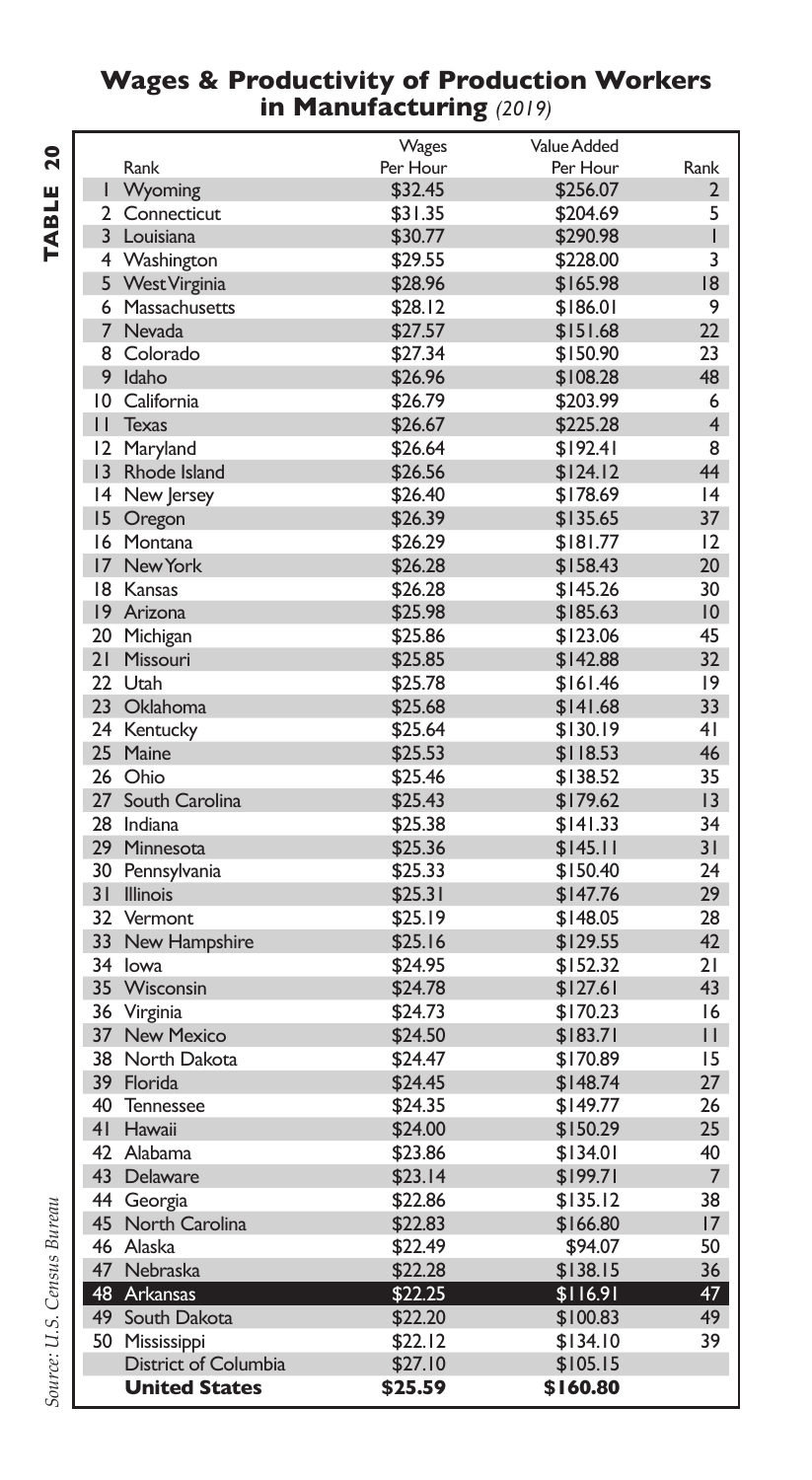#### **Annual Average Investment per Manufacturing Employee** *(2019)*

|    |                      |             |                  | Machinery and                 |
|----|----------------------|-------------|------------------|-------------------------------|
|    |                      |             |                  | <b>Equipment Expenditures</b> |
|    | Rank                 | \$/Employee | <b>Employees</b> | (in thousands)                |
|    | I Louisiana          | \$78,304    | l I7,675         | \$9,214,455                   |
|    | 2 West Virginia      | \$36,849    | 47,774           | \$1,760,423                   |
|    | 3 Wyoming            | \$35,419    | 9,529            | \$337,504                     |
|    | 4 New Mexico         | \$31,020    | 22,962           | \$712,286                     |
|    | 5 Arizona            | \$28,353    | 141,952          | \$4,024,701                   |
| 6  | Texas                | \$25,207    | 768,430          | \$19,369,979                  |
|    | 7 Idaho              | \$22,946    | 59,573           | \$1,366,966                   |
|    | 8 North Dakota       | \$22,896    | 25,857           | \$592,022                     |
|    | 9 South Carolina     | \$22,891    | 233,084          | \$5,335,428                   |
|    | 10 Alabama           | \$21,735    | 251,083          | \$5,457,290                   |
| П. | New Jersey           | \$19,228    | 215,987          | \$4,152,929                   |
|    | 12 Arkansas          | \$18,787    | 149,382          | \$2,806,467                   |
|    | 13 Delaware          | \$17,998    | 28,067           | \$505,153                     |
|    | 14 Oregon            | \$17,436    | 179,333          | \$3,126,899                   |
|    | 15 Kentucky          | \$17,208    | 237,221          | \$4,082,124                   |
|    | 16 Maryland          | \$17,048    | 94,793           | \$1,616,041                   |
|    | 17 Hawaii            | \$16,749    | 11,120           | \$186,254                     |
|    | 18 Kansas            | \$16,201    | 159,116          | \$2,577,834                   |
|    | 19 Oklahoma          | \$15,963    | 125,887          | \$2,009,561                   |
| 20 | Tennessee            | \$15,150    | 323,997          | \$4,908,704                   |
| 21 | North Carolina       | \$14,767    | 421,514          | \$6,224,505                   |
|    | 22 Montana           | \$14,716    | 17,782           | \$261,682                     |
|    | 23 Georgia           | \$14,321    | 369,473          | \$5,291,321                   |
|    | 24 Utah              | \$14,312    | 123,862          | \$1,772,759                   |
|    | 25 Mississippi       | \$14,115    | 139,009          | \$1,962,047                   |
|    | 26 Indiana           | \$14,002    | 494.042          | \$6,917,454                   |
|    | 27 Washington        | \$13,948    | 264,192          | \$3,685,063                   |
|    | 28 Ohio              | \$13,660    | 650,381          | \$8,884,500                   |
|    | 29 Illinois          | \$13,343    | 522,767          | \$6,975,088                   |
|    | 30 Maine             | \$13,319    | 47,941           | \$638,537                     |
| 31 | <b>lowa</b>          | \$13,191    | 211,910          | \$2,795,244                   |
|    | 32 Wisconsin         |             | 460,458          | \$5,904,375                   |
|    | 33 Nebraska          | \$12,823    |                  |                               |
|    |                      | \$12,364    | 94,230           | \$1,165,081                   |
|    | 34 California        | \$12,179    | 1,121,952        | \$13,663,864                  |
|    | 35 Virginia          | \$11,817    | 235,130          | \$2,778,440                   |
|    | 36 Michigan          | \$11,564    | 586,642          | \$6,784,219                   |
|    | 37 Florida           | \$11,541    | 299,965          | \$3,461,759                   |
|    | 38 Colorado          | \$11,524    | 118,536          | \$1,366,037                   |
|    | 39 Missouri          | \$11,496    | 259,716          | \$2,985,616                   |
|    | 40 Minnesota         | \$11,328    | 305,057          | \$3,455,782                   |
| 41 | Pennsylvania         | \$11,149    | 538,573          | \$6,004,700                   |
|    | 42 Alaska            | \$10,937    | 12,544           | \$137,190                     |
|    | 43 New York          | \$10,905    | 394,805          | \$4,305,463                   |
|    | 44 Vermont           | \$10,763    | 29,744           | \$320,136                     |
|    | 45 Massachusetts     | \$10,330    | 231,601          | \$2,392,425                   |
|    | 46 Rhode Island      | \$10,253    | 38,296           | \$392,645                     |
|    | 47 Nevada            | \$10,038    | 45,431           | \$456,052                     |
|    | 48 South Dakota      | \$9,837     | 44,413           | \$436,884                     |
|    | 49 Connecticut       | \$9,729     | 156,811          | \$1,525,690                   |
|    | 50 New Hampshire     | \$7,880     | 66.255           | \$522,078                     |
|    | District of Columbia | \$3,859     | 1,558            | \$6,013                       |
|    | <b>United States</b> | \$15,435    | 11,507,412       | \$177,615,669                 |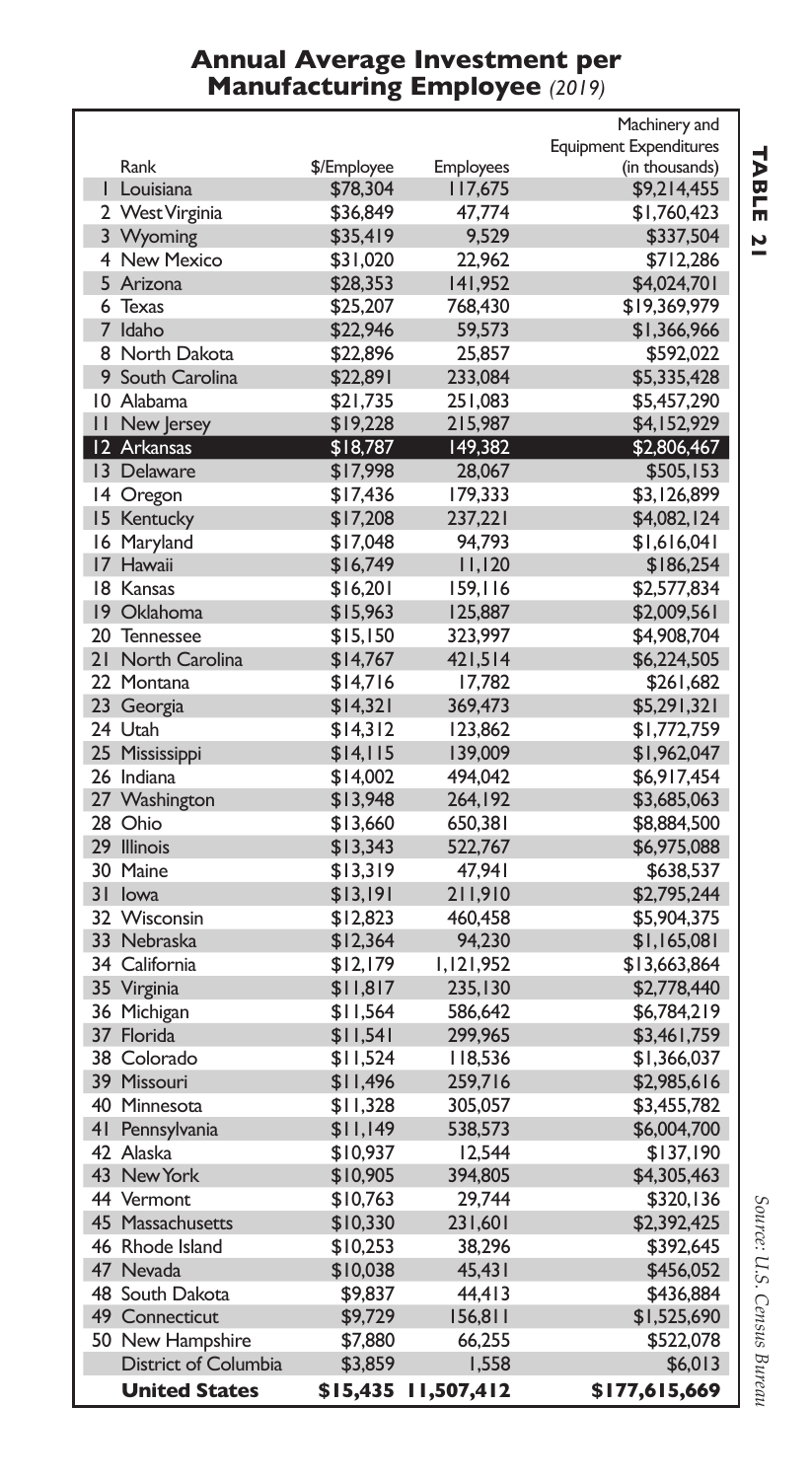#### **Union Members as Share of Employment** *(2020)*

| <b>State</b>                   | 2020 Percent   | 2019 Percent   | <b>2019 Rank</b> |
|--------------------------------|----------------|----------------|------------------|
| I South Carolina               | 2.9%           | 2.2%           | ı                |
| 2 North Carolina               | 3.1%           | 2.3%           | 2                |
| 3 Utah                         | 3.7%           | 4.4%           | 6                |
| 4 South Dakota                 | 4.3%           | 5.6%           | $\mathbf{L}$     |
| 5 Tennessee                    | 4.4%           | 4.6%           | 7                |
| 5 Virginia                     | 4.4%           | 4.0%           | 3                |
| 7 Georgia                      | 4.6%           | 4.1%           | 5                |
| 8 Arkansas                     | 4.7%           | 5.2%           | 9                |
| 9 Texas                        | 4.9%           | 4.0%           | $\overline{3}$   |
| 10 Arizona                     | 5.3%           | 5.7%           | 12               |
| II Idaho                       | 5.6%           | 4.9%           | 8                |
| 12 Louisiana                   | 5.9%           | 5.3%           | 10               |
| 13 Oklahoma                    | 6.0%           | 6.2%           | 4                |
| 14 North Dakota                | 6.2%           | 6.0%           | 13               |
| 15 Florida                     | 6.4%           | 6.2%           | 4                |
| 16 lowa                        | 6.6%           | 6.3%           | 16               |
| 17 Mississippi                 | 7.1%           | 6.3%           | 16               |
| 17 New Mexico                  | 7.1%           | 7.1%           | 18               |
| 19 Colorado                    | 7.4%           | 9.0%           | 27               |
| 20 Kentucky                    | 7.5%           | 8.0%           | 20               |
| 21 Wyoming                     | 7.6%           | 7.3%           | 9                |
| 22 Alabama                     | 8.0%           | 8.5%           | 24               |
| 23 Indiana                     | 8.3%           | 8.3%           | 22               |
| 24 Wisconsin                   | 8.7%           | 8.1%           | 21               |
| 25 Kansas                      | 8.9%           | 8.7%           | 25               |
| 26 Missouri                    | 9.4%           | 11.1%          | $\overline{3}1$  |
| 27 Nebraska                    | 9.6%           | 8.4%           | 23               |
| 28 Delaware                    |                | 8.7%           | 25               |
|                                | 9.7%<br>9.8%   | 10.3%          | 29               |
| 29 New Hampshire               |                |                | 28               |
| 30 West Virginia               | 10.7%<br>11.8% | 10.2%<br>11.2% | 32 <sub>2</sub>  |
| 31 Vermont<br>32 Massachusetts | 12.0%          | 12.0%          | 36               |
|                                |                |                |                  |
| 32 Montana                     | 12.0%          | 10.5%          | 30               |
| 34 Maryland                    | 13.1%          | 11.3%          | 33               |
| 35 Ohio                        | 13.2%          | 11.9%          | 35               |
| 36 Nevada                      | 13.4%          | 14.6%          | 43               |
| 37 Pennsylvania                | 13.5%          | 12.0%          | 36               |
| 38 Illinois                    | 14.3%          | 13.6%          | 38               |
| 39 Maine                       | 14.7%          | 11.8%          | 34               |
| 40 Michigan                    | 15.2%          | 13.6%          | 38               |
| 41 Minnesota                   | 15.8%          | 13.7%          | 40               |
| 42 New Jersey                  | 16.1%          | 15.7%          | 45               |
| 43 California                  | 16.2%          | 15.2%          | 44               |
| 43 Oregon                      | 16.2%          | 14.4%          | 4 <sub>1</sub>   |
| 45 Connecticut                 | 17.1%          | 14.5%          | 42               |
| 46 Washington                  | 17.4%          | 18.8%          | 48               |
| 47 Alaska                      | 17.7%          | 17.1%          | 46               |
| 48 Rhode Island                | 17.8%          | 17.4%          | 47               |
| 49 New York                    | 22.0%          | 21.0%          | 49               |
| 50 Hawaii                      | 23.7%          | 23.5%          | 50               |
| District of Columbia           | 8.6%           | 9.3%           |                  |
| <b>United States</b>           | 10.8%          | 10.3%          |                  |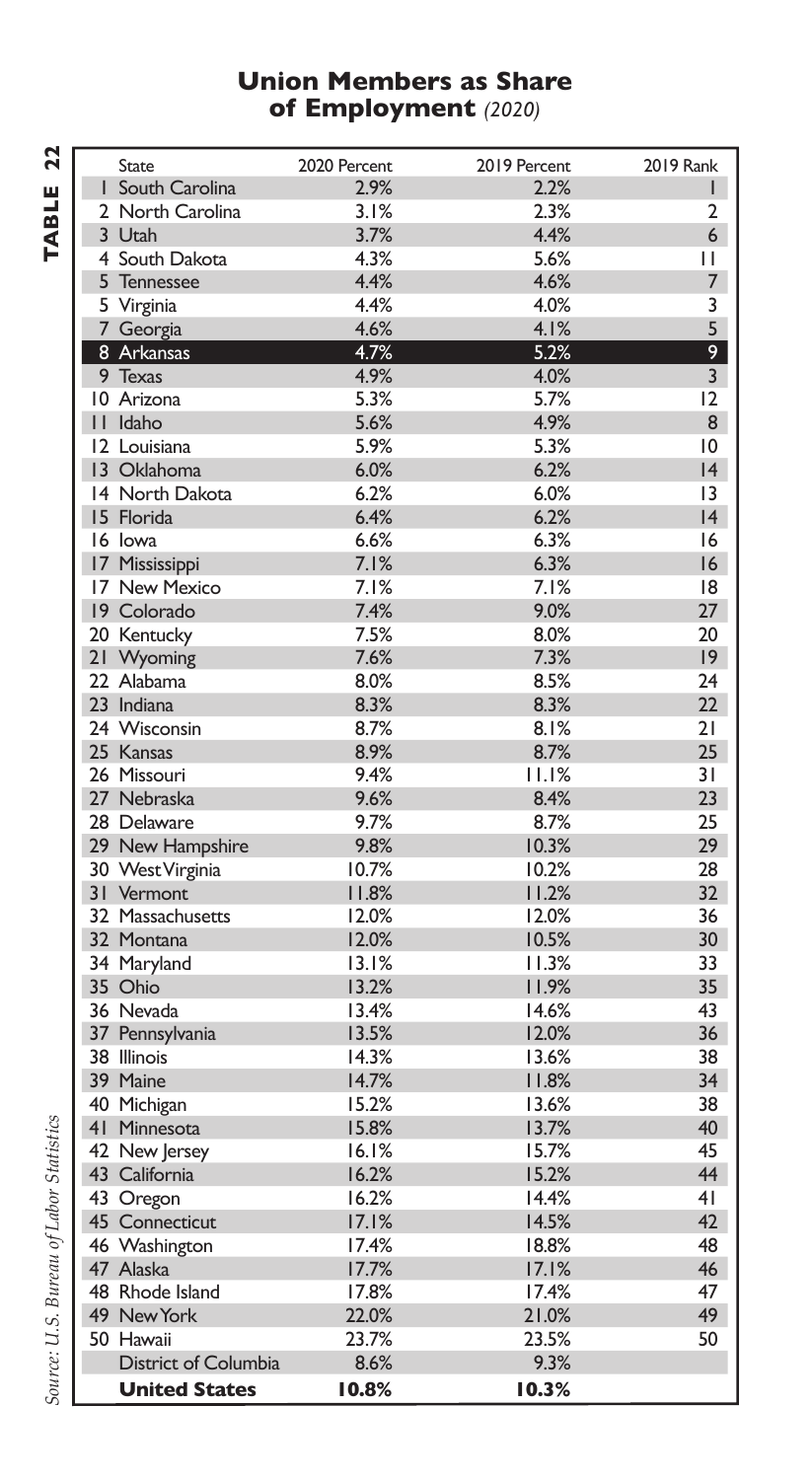#### **Union Membership - Public vs. Private** *(2020)*

| <b>State</b>                | <b>Public Percent</b> | <b>Private Percent</b> | Rank           |
|-----------------------------|-----------------------|------------------------|----------------|
| I Connecticut               | 8.2%                  | 1.9%                   | 3              |
| 2 New York                  | 10.4%                 | 3.6%                   | Н              |
| 3 Rhode Island              | 11.1%                 | 1.8%                   | T              |
| 4 Minnesota                 | 12.2%                 | 6.5%                   | 33             |
| 5 Illinois                  | 12.6%                 | 1.8%                   | г              |
| 5 New Jersey                | 12.6%                 | 2.0%                   | 4              |
| 7 Pennsylvania              | 13.4%                 | 2.7%                   | 5              |
| 8 Massachusetts             | 13.5%                 | 2.8%                   | 7              |
| 9 Oregon                    | 14.1%                 | 3.0%                   | 8              |
| 9 Hawaii                    | 14.1%                 | 5.1%                   | 22             |
| II California               | 15.3%                 | 3.8%                   | 15             |
| 12 Washington               | 15.4%                 | 3.8%                   | 15             |
| 13 Maine                    | 16.5%                 | 5.2%                   | 23             |
| 14 Ohio                     | 16.7%                 | 3.6%                   | $\mathbf{H}$   |
| 15 New Hampshire            | 17.2%                 | 3.5%                   | 10             |
|                             | 17.2%                 | 2.7%                   | 5              |
| 15 Michigan                 |                       | 3.6%                   | П              |
| 17 Vermont                  | 18.1%                 |                        |                |
| 18 Alaska                   | 19.3%                 | 3.0%                   | 8              |
| 19 Montana                  | 19.4%                 | 5.0%                   | 21             |
| 20 Delaware                 | 20.6%                 | 3.8%                   | 15             |
| 21 Nevada                   | 20.9%                 | 5.4%                   | 24             |
| 21 Nebraska                 | 20.9%                 | 6.4%                   | 29             |
| 23 Maryland                 | 22.1%                 | 6.5%                   | 33             |
| 24 Missouri                 | 24.7%                 | 7.3%                   | 36             |
| 25 Indiana                  | 24.8%                 | 3.6%                   | $\mathbf{H}$   |
| 26 Florida                  | 26.9%                 | 5.8%                   | 27             |
| 27 West Virginia            | 27.8%                 | 6.4%                   | 29             |
| 28 Wisconsin                | 33.5%                 | 6.3%                   | 28             |
| 29 Kansas                   | 34.8%                 | 9.6%                   | 44             |
| 30 Alabama                  | 35.1%                 | 4.6%                   | 20             |
| 31 Colorado                 | 38.2%                 | 4.5%                   | $ 9\rangle$    |
| 31 Iowa                     | 38.2%                 | 5.6%                   | 26             |
| 33 Arizona                  | 41.1%                 | 9.4%                   | 43             |
| 34 North Dakota             | 41.5%                 | 5.5%                   | 25             |
| 35 Texas                    | 44.1%                 | 4.3%                   | 18             |
| 36 Idaho                    | 44.2%                 | 11.1%                  | 48             |
| 37 New Mexico               | 45.5%                 | 7.1%                   | 35             |
| 38 Mississippi              | 46.6%                 | 6.4%                   | 29             |
| 39 Louisiana                | 50.6%                 | 10.3%                  | 47             |
| 40 Oklahoma                 | 51.7%                 | 9.6%                   | 44             |
| 41 Wyoming                  | 52.3%                 | 8.9%                   | 42             |
| 42 Georgia                  | 53.7%                 | 13.3%                  | 50             |
| 43 South Dakota             | 53.8%                 | 6.4%                   | 29             |
|                             | 53.8%                 | 8.2%                   | 38             |
| 43 Tennessee                |                       |                        | 40             |
| 45 Virginia                 | 55.0%                 | 8.5%                   |                |
| 46 Utah                     | 59.2%                 | 8.3%                   | 39             |
| 47 Kentucky                 | 61.5%                 | 7.5%                   | 37             |
| 48 North Carolina           | 67.2%                 | 9.9%                   | 46             |
| 49 Arkansas                 | 68.3%                 | 12.6%                  | 49             |
| 50 South Carolina           | 74.1%                 | 8.6%                   | 4 <sub>1</sub> |
| <b>District of Columbia</b> | 18.0%                 | 4.7%                   |                |
| <b>United States</b>        | 33.6%                 | 6.2%                   |                |

**TABLE TABLE 23**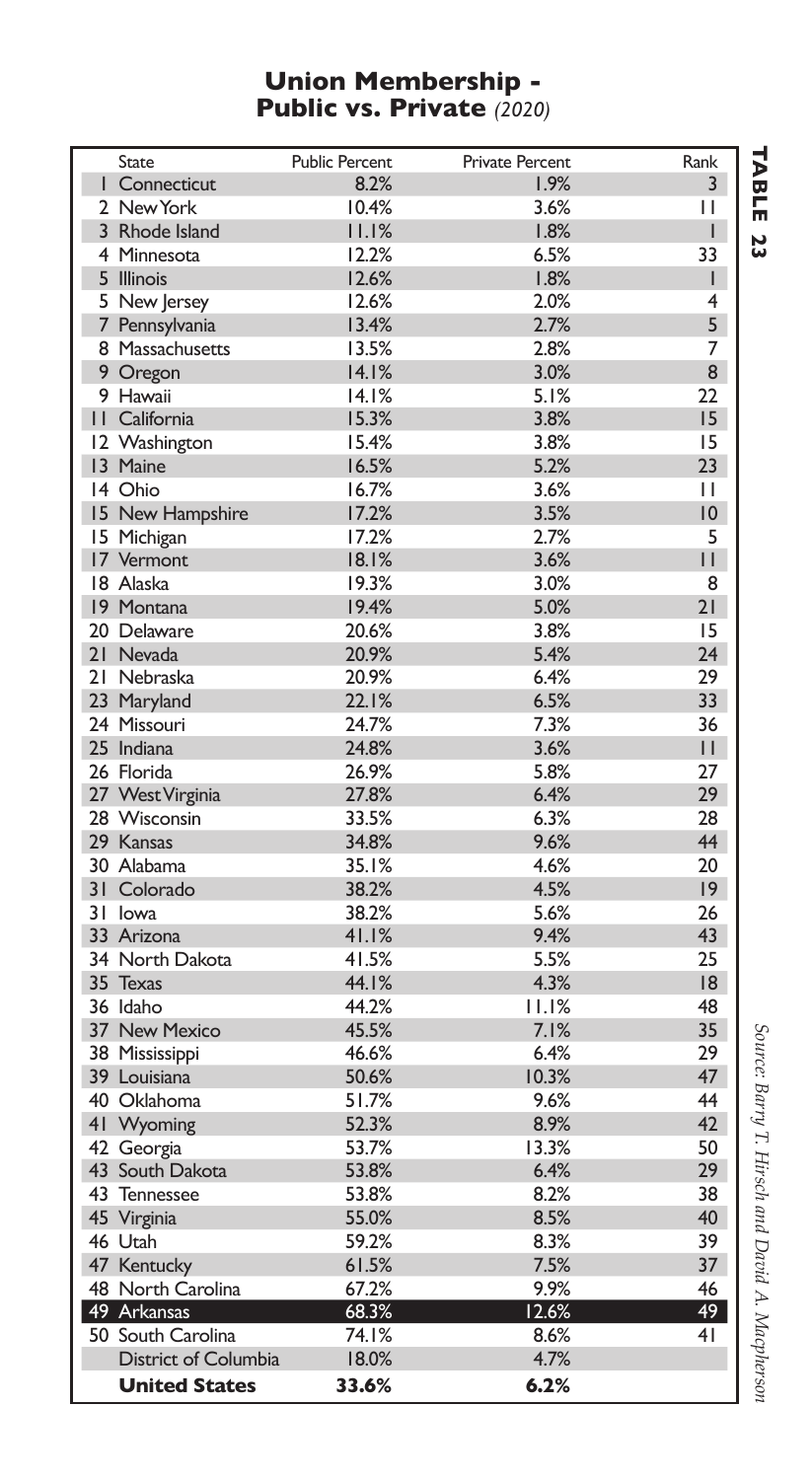### **Unemployment Insurance Taxes** *(2019)*

TABLE 24 **TABLE 24**

|                 |                      | Tax on Average       |                          |                 |
|-----------------|----------------------|----------------------|--------------------------|-----------------|
|                 |                      | Full-Time            |                          |                 |
|                 | Rank                 | Employee             | <b>Taxable Wage Base</b> | <b>Tax Rate</b> |
| ı               | Oregon               | \$735.84             | \$43,800                 | 1.68%           |
| 2               | Alaska               | \$630.80             | \$41.500                 | 1.52%           |
| $\overline{3}$  | New Jersey           | \$590.06             | \$36,200                 | 1.63%           |
|                 | 4 Hawaii             | \$587.76             | \$47,400                 | 1.24%           |
|                 | 5 Nevada             | \$584.50             | \$33,400                 | 1.75%           |
| 6               | Rhode Island         | \$528.90             | \$24,600                 | 2.15%           |
| 7               | Washington           | \$491.55             | \$56,500                 | 0.87%           |
|                 | 8 Connecticut        | \$481.50             | \$15,000                 | 3.21%           |
|                 | 9 Massachusetts      | \$442.50             | \$15,000                 | 2.95%           |
| 10              | lowa                 | \$401.76             | \$32,400                 | 1.24%           |
| П               | Montana              | \$398.89             | \$35,300                 | 1.13%           |
| 12              | Minnesota            | \$374.50             | \$35,000                 | 1.07%           |
| $\overline{13}$ | Pennsylvania         | \$364.00             | \$10,000                 | 3.64%           |
| 4               | Vermont              | \$358.14             | \$14,100                 | 2.54%           |
| 15              | Idaho                | \$313.90             | \$43,000                 | 0.73%           |
|                 | 16 West Virginia     | \$307.20             | \$12,000                 | 2.56%           |
| 17              | North Dakota         | \$296.45             | \$38,500                 | 0.77%           |
| 18              | California           | \$280.70             | \$7,000                  | 4.01%           |
| $ 9\rangle$     | Michigan             | \$279.30             | \$9,500                  | 2.94%           |
| 20              | Wyoming              | \$275.73             | \$27,300                 | 1.01%           |
| 21              | New York             | \$273.76             | \$11,800                 | 2.32%           |
| フフ              | <b>Illinois</b>      | \$268.27             | \$12,960                 | 2.07%           |
| 23              | Delaware             | \$234.30             | \$16,500                 | 1.42%           |
| 24              | Maine                | \$219.60             | \$12,000                 | 1.83%           |
|                 | 25 Wisconsin         | \$214.20             | \$14,000                 | 1.53%           |
| 26              | <b>New Mexico</b>    | \$197.10             | \$27,000                 | 0.73%           |
| 27 <sub>2</sub> | Ohio                 | \$189.90             | \$9,000                  | 2.11%           |
| 28              | Kentucky             | \$188.70             | \$11.100                 | 1.70%           |
| 29              | Colorado             | \$184.96             | \$13,600                 | 1.36%           |
| 30              | Oklahoma             | \$172.80             | \$24,000                 | 0.72%           |
| 31              | Utah                 |                      |                          | 0.41%           |
| 32              | Kansas               | \$159.49<br>\$158.20 | \$38,900<br>\$14,000     | 1.13%           |
| 33              |                      |                      |                          |                 |
|                 | <b>Texas</b>         | \$157.50             | \$9,000                  | 1.75%           |
| 34              | Indiana              | \$153.90             | \$9,500                  | 1.62%           |
| 35              | Maryland             | \$152.15             | \$8,500                  | 1.79%           |
| 36              | North Carolina       | \$145.60             | \$26,000                 | 0.56%           |
| 37              | New Hampshire        | \$137.20             | \$14,000                 | 0.98%           |
| 38              | Arkansas             | \$121.00             | \$10,000                 | 1.21%           |
| 39              | South Carolina       | \$120.40             | \$14,000                 | 0.86%           |
| 40              | Missouri             | \$119.90             | \$11,000                 | 1.09%           |
| 4 <sub>1</sub>  | Georgia              | \$114.00             | \$9,500                  | 1.20%           |
| 42              | Arizona              | \$107.10             | \$7,000                  | 1.53%           |
| 43              | Louisiana            | \$101.64             | \$7,700                  | 1.32%           |
|                 | 44 Alabama           | \$92.00              | \$8,000                  | 1.15%           |
| 45              | South Dakota         | \$85.50              | \$15,000                 | 0.57%           |
| 46              | Virginia             | \$80.00              | \$8,000                  | 1.00%           |
| 47              | Nebraska             | \$79.20              | \$9,000                  | 0.88%           |
| 48              | Tennessee            | \$70.70              | \$7,000                  | 1.01%           |
| 49              | Mississippi          | \$65.80              | \$14,000                 | 0.47%           |
| 50              | Florida              | \$40.60              | \$7,000                  | 0.58%           |
|                 | District of Columbia | \$212.40             | \$9,000                  | 2.36%           |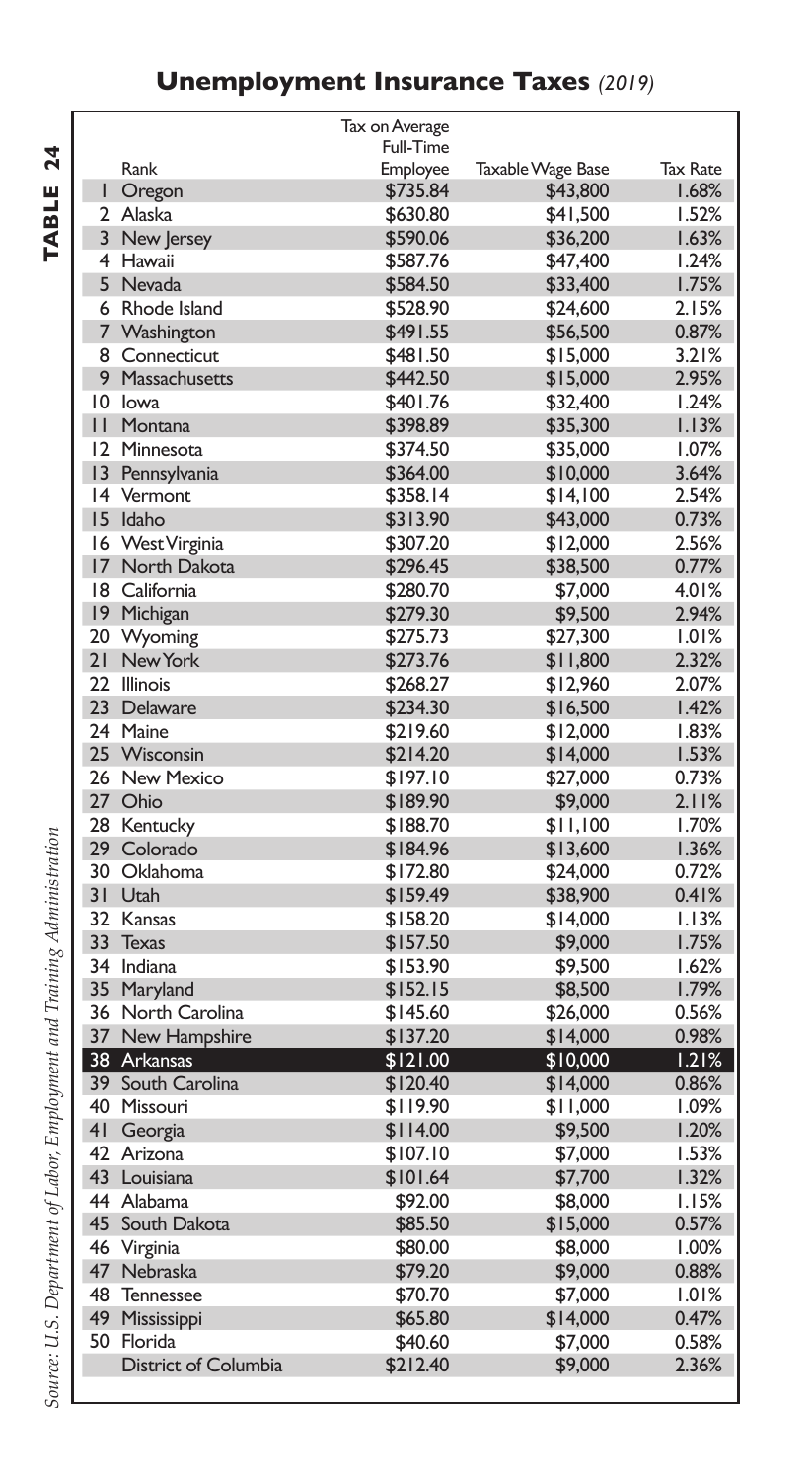### **Regular Unemployment Insurance Payments**

*(2nd Quarter 2020)*

|                      | Average Weekly Benefit | Average               |                 |
|----------------------|------------------------|-----------------------|-----------------|
| Rank                 | Amount \$              | <b>Duration Weeks</b> | Rank            |
| 1 Massachusetts      | \$507.36               | 10.2                  | 20              |
| 2 Hawaii             | \$495.79               | 9.7                   | 28              |
| 3 New Jersey         | \$481.00               | 3.1                   | 5               |
| 4 Washington         | \$480.40               | 13.1                  | 4               |
| 5 Montana            | \$478.17               | 33.5                  | $\overline{2}$  |
| 6 North Dakota       | \$455.83               | 8.7                   | 39              |
| 7 Minnesota          | \$427.39               | 63.3                  | I               |
| 8 Utah               | \$422.21               | 8.7                   | 38              |
| 9 Wyoming            | \$417.41               | 10.5                  | 19              |
| 10 Kansas            | \$413.70               | 6.1                   | 49              |
| II Iowa              | \$412.99               | 9.4                   | 34              |
| 12 Texas             | \$411.20               | 10.1                  | 22              |
| 13 Nevada            | \$401.67               | 11.0                  | 9               |
| 14 Pennsylvania      | \$393.80               | 10.6                  | 18              |
| 15 Rhode Island      | \$390.60               | 10.9                  | П               |
| 16 Colorado          | \$381.75               | 9.1                   | 35              |
| 17 Oregon            | \$380.86               | 10.2                  | 20              |
| 18 Kentucky          | \$379.32               | 9.5                   | 31              |
| 19 Ohio              | \$375.70               | 9.5                   | 30              |
| 20 Vermont           | \$369.50               | 10.1                  | 23              |
| 21 Illinois          | \$362.67               | 10.8                  | 13              |
| 22 New York          | \$357.00               | 12.0                  | 6               |
| 23 Idaho             | \$351.72               | 8.2                   | 43              |
| 24 Connecticut       | \$346.22               | 15.1                  | 3               |
| 25 Maine             | \$342.50               | 10.0                  | 24              |
| 26 South Dakota      | \$341.65               | 7.8                   | 46              |
| 27 Nebraska          | \$341.07               | 10.7                  | 4               |
| 28 New Mexico        | \$336.38               | 10.9                  | 10              |
| 29 Michigan          | \$328.30               | 9.8                   | 26              |
| 30 Maryland          | \$321.94               | 9.5                   | 32              |
| 31 California        | \$316.90               | 10.9                  | 12              |
| 32 Oklahoma          | \$308.45               | 7.0                   | 47              |
| 33 Wisconsin         | \$298.78               | 10.7                  | 4               |
| 34 Virginia          | \$290.74               | 4.7                   | 50              |
| 35 North Carolina    | \$289.33               | 8.5                   | 4 <sub>1</sub>  |
| 36 Delaware          | \$287.27               | 11.8                  | 7               |
| 37 New Hampshire     | \$282.78               | 7.9                   | 45              |
| 38 Alabama           | \$278.25               | 8.3                   | 42              |
| 39 Georgia           | \$275.72               | 9.0                   | 36              |
| 40 West Virginia     | \$267.28               | 10.7                  | 17              |
| 41 Alaska            | \$265.26               | 11.6                  | 8               |
| 42 Missouri          | \$262.44               | 10.7                  | 16              |
| 43 Indiana           | \$252.86               | 8.2                   | 43              |
| 44 South Carolina    | \$242.17               | 8.6                   | 40              |
| 45 Florida           | \$237.97               | 6.9                   | 48              |
| 46 Arizona           | \$237.79               | 9.4                   | 33              |
| 47 Arkansas          | \$236.15               | 8.8                   | $\overline{37}$ |
| 48 Tennessee         | \$215.76               | 10.0                  | 24              |
| 49 Mississippi       | \$197.64               | 9.7                   | 29              |
| 50 Louisiana         | \$178.33               | 9.8                   | 27              |
| District of Columbia | \$366.53               | 12.6                  |                 |
| <b>United States</b> | \$343.95               | 10.2                  |                 |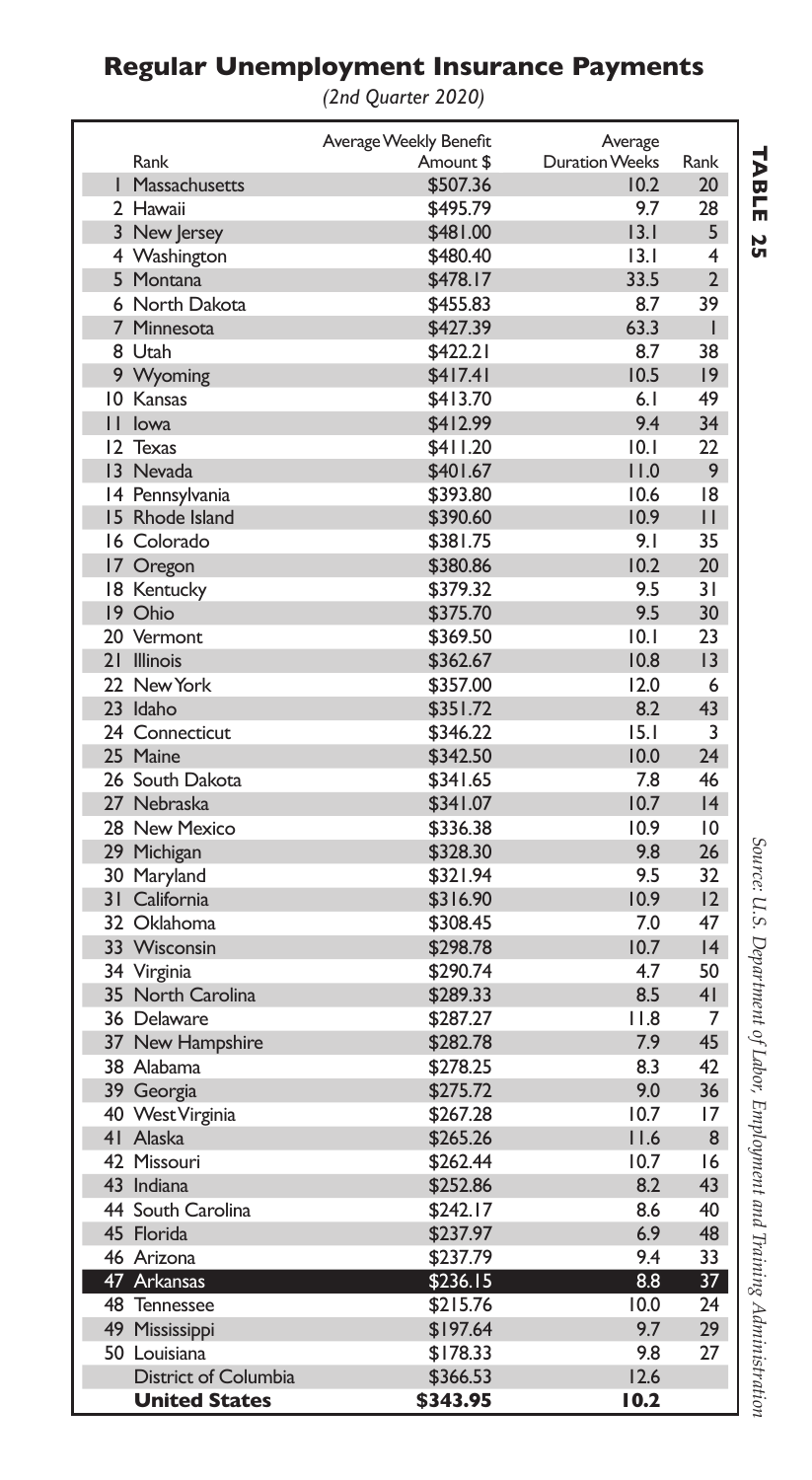### **Workers' Compensation - Benefits Paid** *(2019)*

|                                   | Dollars Per          | % of Covered   |                 |
|-----------------------------------|----------------------|----------------|-----------------|
| <b>State</b>                      | Covered Worker       | Wages          | % Rank          |
| I Washington                      | \$777.33             | 1.12%          | 6               |
| 2 California                      | \$713.52             | 1.00%          | 9               |
| 3 Alaska                          | \$669.33             | 1.19%          | $\overline{4}$  |
| 4 Wyoming                         | \$666.71             | 1.63%          | ı               |
| 5 New York                        | \$658.46             | 0.87%          | 15              |
| 6 New Jersey                      | \$623.63             | 0.93%          | 12              |
| 7 Hawaii                          | \$612.59             | 1.20%          | 3               |
| 8 West Virginia                   | \$600.15             | 1.32%          | $\overline{2}$  |
| 9 Connecticut                     | \$538.49             | 0.77%          | 20 <sub>2</sub> |
| 10 Louisiana                      | \$520.45             | 1.06%          | 8               |
| II Montana                        | \$507.81             | 1.15%          | 5               |
| 12 South Carolina                 | \$504.59             | 1.10%          | 7               |
| 13 Pennsylvania                   | \$498.10             | 0.87%          | 16              |
| 14 Vermont                        | \$478.87             | 0.98%          | $\mathbf{H}$    |
| 15 Delaware                       | \$433.39             | 0.74%          | 23              |
| 16 Idaho                          | \$432.16             | 0.99%          | 10              |
| 17 Wisconsin                      | \$431.49             | 0.86%          | 17              |
| 18 Florida                        | \$422.61             | 0.82%          | 9               |
| 19 Maine                          | \$419.44             | 0.90%          | $ 3\rangle$     |
| 20 lowa                           | \$413.82             | 0.85%          | 8               |
| 21 New Mexico                     | \$406.28             | 0.89%          | 4               |
| 22 Missouri                       | \$374.70             | 0.75%          | 22              |
| 23 Minnesota                      | \$373.62             | 0.63%          | 32              |
| 24 Illinois                       | \$370.26             | 0.60%          | 35              |
| 25 Oregon                         | \$363.31             | 0.66%          | 29              |
| 26 Alabama                        | \$359.53             | 0.75%          | 21              |
| 27 Massachusetts                  | \$356.20             | 0.47%          | 43              |
| 28 Maryland                       | \$353.81             | 0.59%          | 37              |
| 29 North Dakota                   | \$348.18             | 0.65%          | 31              |
| 30 Ohio                           | \$340.24             | 0.66%          | 30              |
| 31 Nebraska                       | \$339.06             | 0.71%          | 25              |
| 32 Oklahoma                       | \$333.45             | 0.71%          | 26              |
| 33 Rhode Island                   | \$329.69             | 0.61%          | 34              |
| 34 Georgia                        | \$329.37             | 0.60%          | 36              |
| 35 Kentucky                       | \$329.30             | 0.70%          | 27              |
| 36 New Hampshire                  | \$320.17             | 0.55%          | 39              |
| 37 Kansas                         | \$317.47             | 0.67%          | 28              |
| 38 Colorado<br>39 Nevada          | \$312.30<br>\$290.26 | 0.51%<br>0.57% | 40<br>38        |
|                                   | \$286.98             | 0.72%          | 24              |
| 40 Mississippi<br>41 South Dakota |                      | 0.62%          | 33              |
| 42 Arizona                        | \$278.20             | 0.50%          | 4 <sub>1</sub>  |
|                                   | \$265.57             |                | 42              |
| 43 North Carolina                 | \$253.70<br>\$248.31 | 0.49%<br>0.43% | 44              |
| 44 Virginia<br>45 Michigan        |                      | 0.38%          | 48              |
| 46 Indiana                        | \$210.04<br>\$200.14 | 0.41%          | 45              |
| 47 Utah                           | \$196.33             | 0.39%          | 47              |
| 48 Tennessee                      | \$191.11             | 0.37%          | 49              |
| 49 Arkansas                       | \$177.77             | 0.39%          | 46              |
| 50 Texas                          | \$150.12             | 0.26%          | 50              |
| District of Columbia              | \$308.24             | 0.34%          |                 |
| <b>United States</b>              | \$420.80             | 0.72%          |                 |
|                                   |                      |                |                 |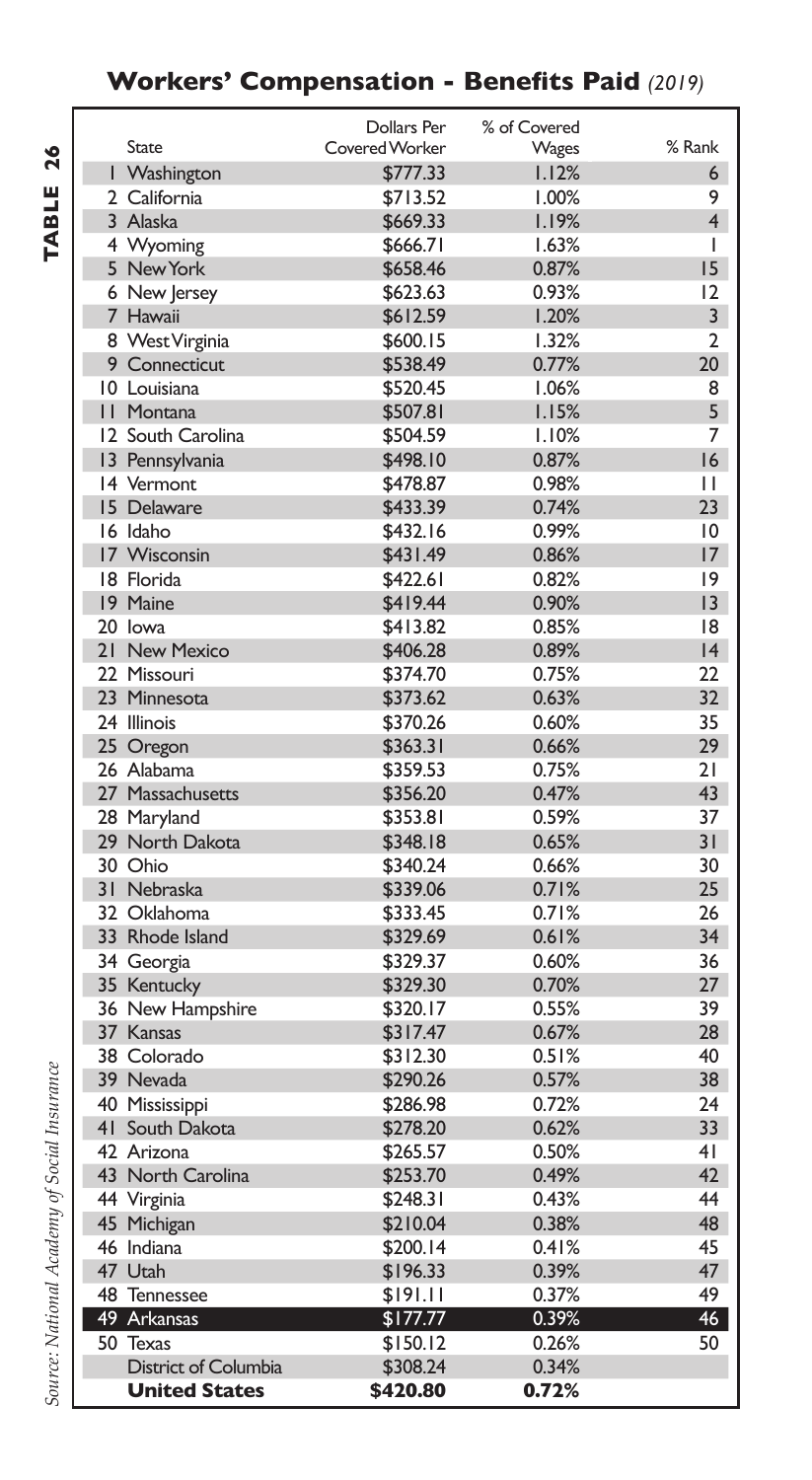|                | Rank                        | Minimum Wage             |
|----------------|-----------------------------|--------------------------|
| ı              | New York                    | \$15.00/\$12.50          |
| $\overline{2}$ | California                  | \$14.00/\$13.00          |
| $\overline{2}$ | Oregon                      | $$14.00/\$12.75/\$12.00$ |
| 4              | Washington                  | \$13.69                  |
| 5              | Massachusetts               | \$13.50                  |
| 6              | Connecticut                 | \$13.00                  |
| 7              | Colorado                    | \$12.32                  |
| 8              | Arizona                     | \$12.15                  |
| 8              | Maine                       | \$12.15                  |
| $\overline{0}$ | New Jersey                  | \$12.00/\$11.10/\$10.30  |
| П              | Maryland                    | $$11.75/\$11.65$         |
| $\mathbf{L}$   | Vermont                     | \$11.75                  |
| 3              | Rhode Island                | \$11.50                  |
| 4              | <b>Arkansas</b>             | \$11.00                  |
| 4              | Illinois                    | \$11.00                  |
| 16             | <b>New Mexico</b>           | \$10.50                  |
| 17             | Alaska                      | \$10.34                  |
| 18             | Missouri                    | \$10.30/\$0              |
| 9              | Hawaii                      | \$10.10                  |
| 20             | Minnesota                   | \$10.08/\$8.21           |
| 21             | Florida                     | \$10.00                  |
| 22             | Montana                     | \$9.75/\$0               |
| 22             | Nevada                      | \$9.75/\$8.75            |
| 24             | Michigan                    | \$9.65                   |
| 25             | South Dakota                | \$9.45                   |
| 26             | Delaware                    | \$9.25                   |
| 27             | Nebraska                    | \$9.00                   |
| 28             | Ohio                        | \$8.80                   |
| 29             | <b>West Virginia</b>        | \$8.75                   |
| 30             | Alabama                     | \$7.25                   |
| 30             | Georgia                     | \$7.25                   |
| 30             | Idaho                       | \$7.25                   |
| 30             | Indiana                     | \$7.25                   |
| 30             | lowa                        | \$7.25                   |
| 30             | Kansas                      | \$7.25                   |
| 30             | Kentucky                    | \$7.25                   |
| 30             | Louisiana                   | \$7.25                   |
| 30             | Mississippi                 | \$7.25                   |
| 30             | New Hampshire               | \$7.25                   |
| 30             | North Carolina              | \$7.25                   |
| 30             | North Dakota                | \$7.25                   |
| 30             | Oklahoma                    | \$7.25                   |
| 30             | Pennsylvania                | \$7.25                   |
| 30             | South Carolina              | \$7.25                   |
| 30             | <b>Tennessee</b>            | \$7.25                   |
| 30             | <b>Texas</b>                | \$7.25                   |
| 30             | Utah                        | \$7.25                   |
| 30             | Virginia                    | \$7.25                   |
| 30             | Wisconsin                   | \$7.25                   |
| 30             | Wyoming                     | \$7.25                   |
|                | District of Columbia        | \$15.20                  |
|                | <b>Federal Minimum Wage</b> | \$7.25                   |

**TABLE 7ABLE 27**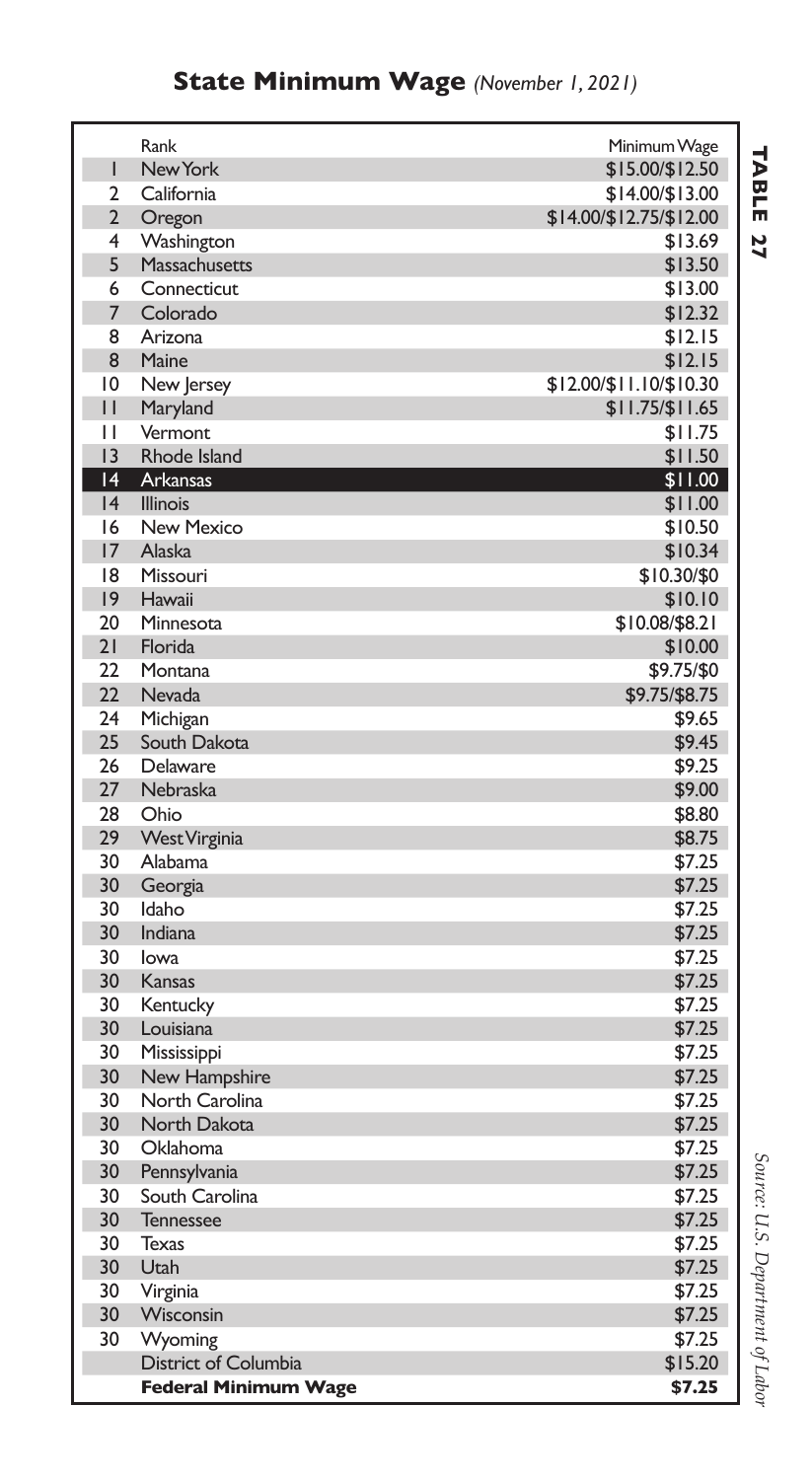#### **Economic, Fiscal and Regulatory Freedom** *(2016)*

|                |                      | Economic      | <b>Fiscal Policy</b> |                 | Regulatory   |                 |
|----------------|----------------------|---------------|----------------------|-----------------|--------------|-----------------|
|                | <b>State</b>         | Freedom Score | Score                | Rank            | Policy Score | Rank            |
| T              | Florida              | 0.36          | 0.40                 | I               | $-0.05$      | $22 \,$         |
| 2              | Tennessee            | 0.28          | 0.26                 | 3               | 0.01         | 10              |
| $\overline{3}$ | New Hampshire        | 0.24          | 0.33                 | $\overline{2}$  | $-0.09$      | 31              |
| 4              | South Dakota         | 0.24          | 0.22                 | 6               | 0.02         | 8               |
| 5              | <b>Indiana</b>       | 0.21          | 0.18                 | $\overline{10}$ | 0.03         | 5               |
| 6              | North Dakota         | 0.20          | 0.22                 | 5               | $-0.02$      | 19              |
| 7              | Georgia              | 0.15          | 0.15                 | 15              | 0.00         | 13              |
| 8              | Virginia             | 0.15          | 0.17                 | $\mathbf{H}$    | $-0.02$      | 20              |
| 9              | Idaho                | 0.15          | 0.09                 | 21              | 0.05         | $\overline{3}$  |
| 10             | Texas                | 0.14          | 0.20                 | $\overline{7}$  | $-0.06$      | 26              |
| $\mathbf{H}$   | Colorado             | 0.14          | 0.20                 | 8               | $-0.06$      | 25 <sub>1</sub> |
| 12             | Oklahoma             | 0.13          | 0.14                 | 16              | $-0.01$      | 15              |
| 3              | Kansas               | 0.12          | 0.04                 | 32              | 0.07         | L               |
| 4              | Arizona              | 0.11          | 0.12                 | 18              | $-0.01$      | 16              |
| 15             | Nevada               | 0.10          | 0.11                 | 20              | $-0.02$      | 17              |
| 16             | Missouri             | 0.10          | 0.17                 | 12              | $-0.08$      | 27              |
| 17             | Michigan             | 0.07          | 0.13                 | 17              | $-0.06$      | 24              |
| 18             | Alabama              | 0.07          | 0.12                 | 19              | $-0.06$      | 23              |
| 9              | Pennsylvania         | 0.06          | 0.23                 | $\overline{4}$  | $-0.17$      | 37              |
| 20             | Utah                 | 0.05          | 0.04                 | 31              | 0.01         | 12              |
|                | 21 Arkansas          | 0.04          | 0.04                 | 33              | 0.00         | $\overline{14}$ |
| 22             | Montana              | 0.03          | 0.17                 | 13              | $-0.14$      | 36              |
| 23             | North Carolina       | 0.03          | 0.06                 | 25              | $-0.03$      | 21              |
| 24             | Wisconsin            | 0.02          | 0.02                 | 35              | 0.01         | П               |
| 25             | South Carolina       | 0.02          | 0.00                 | 36              | 0.01         | 9               |
| 26             | Kentucky             | 0.00          | 0.02                 | 34              | $-0.02$      | 18              |
| 27             | Massachusetts        | $-0.01$       | 0.19                 | 9               | $-0.20$      | 40              |
| 28             | Louisiana            | $-0.03$       | 0.07                 | 22              | $-0.10$      | 32              |
| 29             | Alaska               | $-0.03$       | 0.06                 | 26              | $-0.09$      | 30              |
| 30             | Nebraska             | $-0.03$       | $-0.10$              | 44              | 0.07         | $\overline{2}$  |
| 31             | Connecticut          | $-0.03$       | 0.17                 | 4               | $-0.20$      | 4 <sub>1</sub>  |
| 32             | Ohio                 | $-0.04$       | 0.07                 | 23              | $-0.11$      | 33              |
| 33             | Wyoming              | $-0.04$       | $-0.07$              | 43              | 0.03         | 6               |
| 34             | lowa                 | $-0.07$       | $-0.11$              | 45              | 0.05         | $\overline{4}$  |
| 35             | Mississippi          | $-0.10$       | $-0.12$              | 46              | 0.02         | $\overline{7}$  |
| 36             | Illinois             | $-0.12$       | 0.07                 | 24              | $-0.19$      | 38              |
| 37             | Rhode Island         | $-0.13$       | 0.06                 | 27              | $-0.19$      | 39              |
| 38             | Delaware             | $-0.14$       | $-0.02$              | 37              | $-0.12$      | 35              |
| 39             | <b>West Virginia</b> | $-0.14$       | $-0.05$              | 39              | $-0.09$      | 29              |
| 40             | Minnesota            | $-0.15$       | $-0.06$              | 4 <sub>1</sub>  | $-0.09$      | 28              |
| 4 <sub>l</sub> | Washington           | $-0.18$       | 0.05                 | 28              | $-0.24$      | 42              |
| 42             | Oregon               | $-0.28$       | $-0.05$              | 38              | $-0.24$      | 43              |
| 43             | <b>New Mexico</b>    | $-0.29$       | $-0.18$              | 48              | $-0.11$      | 34              |
| 44             | Maine                | $-0.31$       | $-0.06$              | 40              | $-0.24$      | 44              |
| 45             | Maryland             | $-0.32$       | 0.05                 | 29              | $-0.38$      | 47              |
| 46             | New Jersey           | $-0.40$       | 0.05                 | 30              | $-0.45$      | 49              |
| 47             | Vermont              | $-0.43$       | $-0.14$              | 47              | $-0.29$      | 45              |
| 48             | California           | $-0.50$       | $-0.07$              | 42              | $-0.43$      | 48              |
| 49             | Hawaii               | $-0.58$       | $-0.29$              | 49              | $-0.29$      | 46              |
| 50             | New York             | $-0.83$       | $-0.36$              | 50              | $-0.47$      | 50              |
|                |                      |               |                      |                 |              |                 |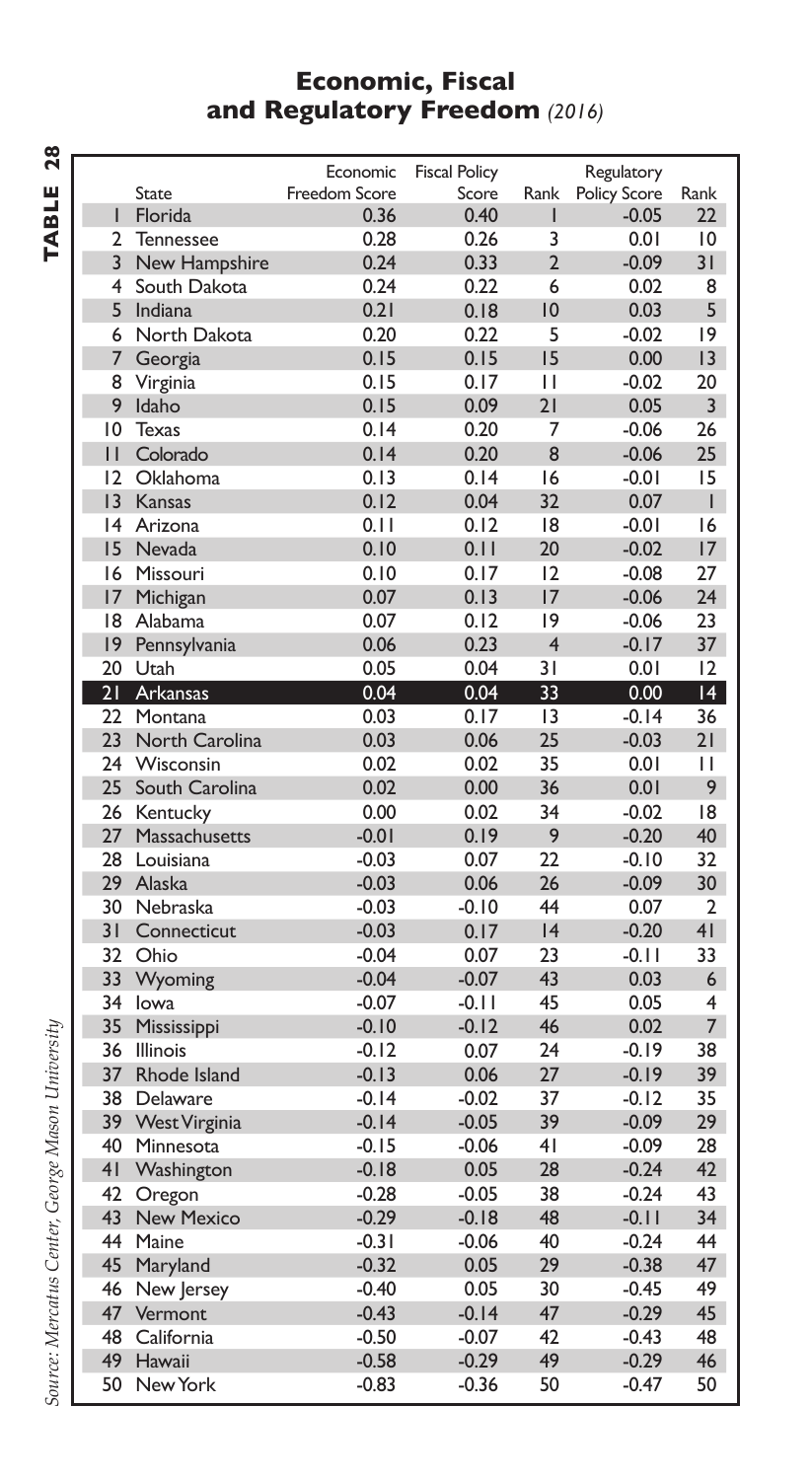### **Rankings of State Liability Systems** *(2019)*

|                   | Overall | Judge's                 |                 |
|-------------------|---------|-------------------------|-----------------|
| Rank              | Score   | Competence              | Jury Fairness   |
| I Delaware        | 76.3    | ı                       | $\overline{2}$  |
| 2 Maine           | 73.8    | 3                       | 9               |
| 2 Connecticut     | 73.8    | $\overline{2}$          | $\overline{2}$  |
| 4 Alaska          | 73.1    | 8                       | Н               |
| 4 Wyoming         | 73.1    | $\overline{\mathbf{4}}$ | 19              |
| 6 North Dakota    | 72.6    | 16                      | 3               |
| 7 Montana         | 72.5    | 10                      | 6               |
| 8 Nebraska        | 72.3    | 13                      | 8               |
| 9 Idaho           | 72.2    | 20                      | $\overline{4}$  |
| 10 South Dakota   | 72      | 18                      | 10              |
| II Virginia       | 71.3    | 22                      | 28              |
| 12 Wisconsin      | 71.2    | 15                      | 16              |
| 12 Oklahoma       | 71.2    | 26                      | ı               |
| 14 Vermont        | 71.1    | П                       | 4               |
| 14 Hawaii         | 71.1    | 9                       | 25              |
| 16 North Carolina | 70.9    | 4                       | 17              |
| 17 Arizona        | 70.8    | 12                      | 20              |
| 18 Minnesota      | 70.7    | 6                       | 15              |
| 18 New Hampshire  | 70.7    | 7                       | 30              |
| 18 Utah           | 70.7    | 31                      | 7               |
| 18 Colorado       | 70.7    | 17                      | 24              |
| 22 lowa           | 70.6    | 22                      | 26              |
| 22 New Mexico     | 70.6    | 32                      | 23              |
| 24 Rhode Island   | 70.5    | 28                      | 21              |
| 25 Oregon         | 69.9    | 5                       | 3               |
| 26 Washington     | 69.8    | 21                      | 5               |
| 27 Maryland       | 69.7    | 38                      | 31              |
| 28 Massachusetts  | 69.6    | 34                      | 29              |
| 29 Arkansas       | 69.5    | 29                      | $\overline{18}$ |
| 29 Nevada         | 69.5    | 35                      | 34              |
| 31 Indiana        | 68.9    | 25                      | 27              |
| 32 Kansas         | 68.8    | 74                      | 22              |
| 32 Michigan       | 68.8    | 9                       | 32              |
| 34 Tennessee      | 68.3    | 30                      | 36              |
| 35 Ohio           | 67.7    | 36                      | 33              |
| 35 New York       | 67.7    | 33                      | 4 <sub>1</sub>  |
| 37 South Carolina | 67.6    | 39                      | 35              |
| 38 Texas          | 67.1    | 4 <sub>1</sub>          | 38              |
|                   | 66.6    | 27                      | 40              |
| 39 Pennsylvania   | 66.5    | 40                      | 37              |
| 40 Kentucky       | 66.1    | 42                      | 43              |
| 41 Georgia        |         | 45                      |                 |
| 42 Alabama        | 65.6    |                         | 39              |
| 43 New Jersey     | 65.4    | 37                      | 42              |
| 44 Missouri       | 64.4    | 43                      | 44              |
| 45 West Virginia  | 63.3    | 44                      | 45              |
| 46 Florida        | 62.3    | 47                      | 47              |
| 47 Mississippi    | 61.9    | 46                      | 49              |
| 48 California     | 60.2    | 48                      | 50              |
| 49 Louisiana      | 60      | 49                      | 46              |
| 50 Illinois       | 59.6    | 50                      | 48              |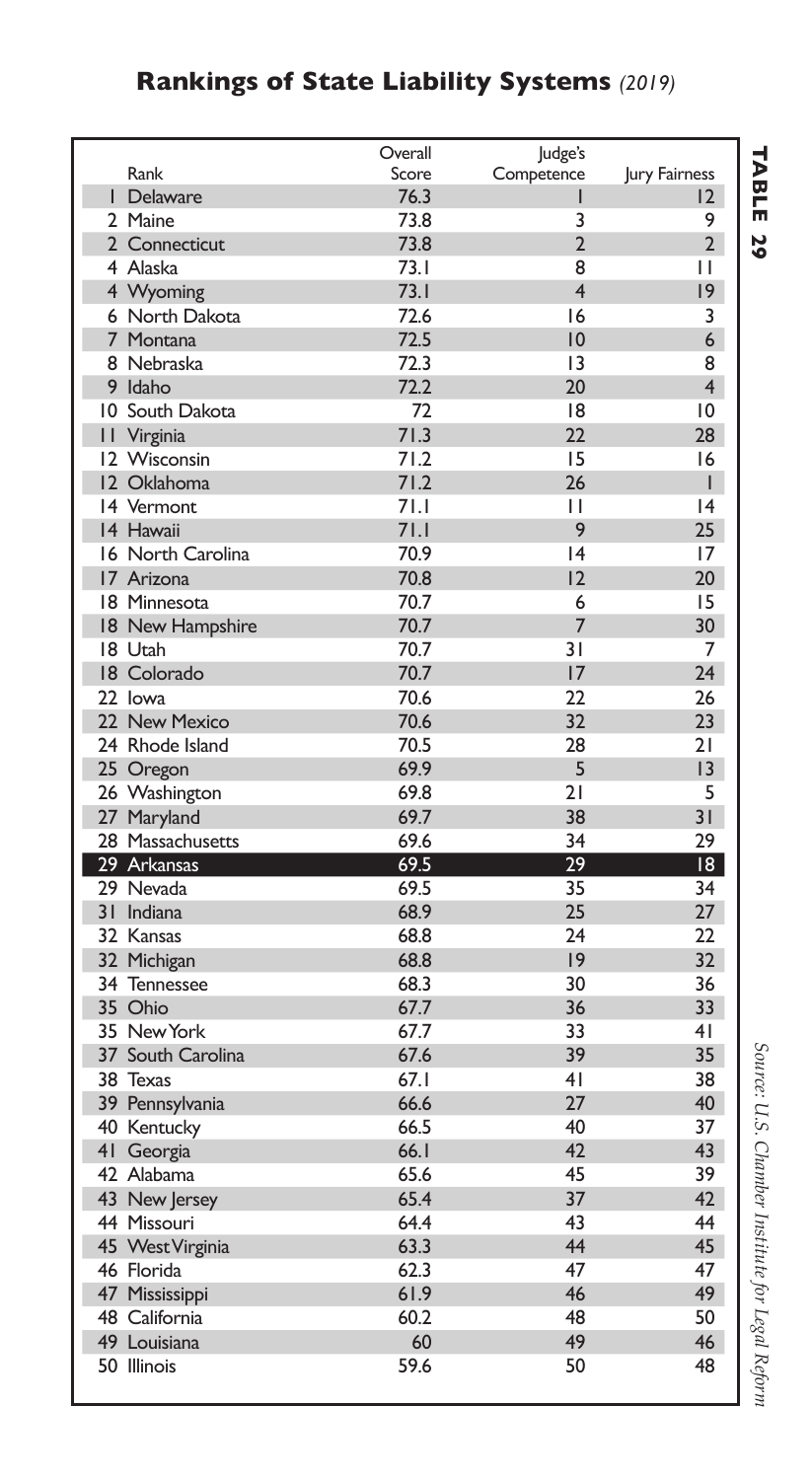#### **Venture Capital Investment**

*(Quarter 1 - Quarter 3, 2021; 2020 Population)*

 $\frac{Rank}{2}$ 

|                                              |                            |                   | Amount     |                |
|----------------------------------------------|----------------------------|-------------------|------------|----------------|
| ន្ល                                          | <b>State</b>               | Amount            | Per Capita | Rank           |
|                                              | I California               | \$116,931,675,000 | \$2,970.22 | $\overline{2}$ |
| <b>TABLE</b>                                 | 2 New York                 | \$35,017,533,000  | \$1,810.93 | 3              |
|                                              | 3 Massachusetts            | \$23,892,560,000  | \$3,465.92 | $\overline{1}$ |
|                                              | 4 Texas                    | \$6,460,378,000   | \$220.03   | 19             |
|                                              | 5 Illinois                 | \$5,537,924,000   | \$439.95   | 10             |
|                                              | 6 Washington               | \$5,334,169,000   | \$693.32   | 7              |
|                                              | 7 Pennsylvania             | \$4,416,658,000   | \$345.50   | 4              |
|                                              | 8 Colorado                 | \$3,803,942,000   | \$654.98   | 8              |
|                                              | 9 New Jersey               | \$3,748,447,000   | \$422.01   | $\mathbf{I}$   |
|                                              | 10 Florida                 | \$3,209,223,000   | \$147.66   | 23             |
|                                              | II Georgia                 | \$2,984,106,000   | \$278.63   | 15             |
|                                              | 12 Utah                    | \$2,896,009,000   | \$891.11   | 6              |
|                                              | 13 North Carolina          | \$2,847,125,000   | \$268.58   | 16             |
|                                              | 14 Minnesota               | \$2,270,994,000   | \$401.42   | 2              |
|                                              | 15 Ohio                    | \$2,013,201,000   | \$172.17   | 21             |
|                                              | 16 Virginia                | \$1,695,950,000   | \$197.42   | 20             |
|                                              | 17 Maryland                | \$1,600,011,000   | \$264.21   | 17             |
|                                              | 18 Nevada                  | \$1,467,225,000   | \$467.53   | 9              |
|                                              | 19 Connecticut             | \$1,357,930,000   | \$381.76   | 13             |
|                                              | 20 Michigan                | \$1,109,706,000   | \$111.34   | 28             |
|                                              | 21 Delaware                | \$1,002,555,000   | \$1,015.96 | 5              |
|                                              | 22 Oregon                  | \$1,001,470,000   | \$236.11   | 18             |
|                                              | 23 Arizona                 | \$979,463,000     | \$131.98   | 26             |
|                                              | 24 Missouri                | \$836,135,000     | \$135.92   | 25             |
|                                              |                            |                   | \$111.80   | 27             |
|                                              | 25 Tennessee               | \$769,938,000     |            | $\overline{4}$ |
|                                              | 26 Vermont<br>27 Wisconsin | \$642,853,000     | \$1,031.29 | 31             |
|                                              |                            | \$436,052,000     | \$74.76    |                |
|                                              | 28 Indiana                 | \$378,963,000     | \$56.10    | 37             |
|                                              | 29 Idaho                   | \$254,729,000     | \$139.43   | 24             |
|                                              | 30 South Carolina          | \$249,054,000     | \$47.73    | 40             |
|                                              | 31 Iowa                    | \$216,446,000     | \$68.42    | 33             |
|                                              | 32 Nebraska                | \$211,483,000     | \$109.15   | 30             |
|                                              | 33 Kentucky                | \$170,082,000     | \$37.99    | 43             |
|                                              | 34 South Dakota            | \$153,590,000     | \$172.05   | 22             |
|                                              | 35 Kansas                  | \$129,148,000     | \$44.32    | 42             |
|                                              | 36 Alabama                 | \$128,176,000     | \$26.04    | 46             |
|                                              | 37 New Mexico              | \$106,271,000     | \$50.45    | 39             |
|                                              | 38 Arkansas                | \$103,580,000     | \$34.18    | 44             |
|                                              | 39 Oklahoma                | \$102,062,000     | \$25.64    | 47             |
|                                              | 40 Maine                   | \$82,338,000      | \$60.98    | 36             |
|                                              | 41 Montana                 | \$75,556,000      | \$69.92    | 32             |
|                                              | 42 New Hampshire           | \$74,956,000      | \$54.86    | 38             |
|                                              | 43 Rhode Island            | \$70,638,000      | \$66.82    | 34             |
|                                              | 44 Wyoming                 | \$63,667,000      | \$109.33   | 29             |
|                                              | 45 North Dakota            | \$47,605,000      | \$62.20    | 35             |
|                                              | 46 Hawaii                  | \$46,930,000      | \$33.35    | 45             |
|                                              | 47 Louisiana               | \$33,479,000      | \$7.21     | 48             |
|                                              | 48 Alaska                  | \$32,427,000      | \$44.35    | 41             |
|                                              | 49 West Virginia           | \$8,040,000       | \$4.50     | 49             |
|                                              | 50 Mississippi             | \$4,800,000       | \$1.62     | 50             |
|                                              | District of Columbia       | \$1,411,282,000   | \$1,979.87 |                |
| Source: National Venture Capital Association | บร                         | \$238,418,533,000 | \$723.61   |                |
|                                              |                            |                   |            |                |

í **TABLE 30** Ï í. Í í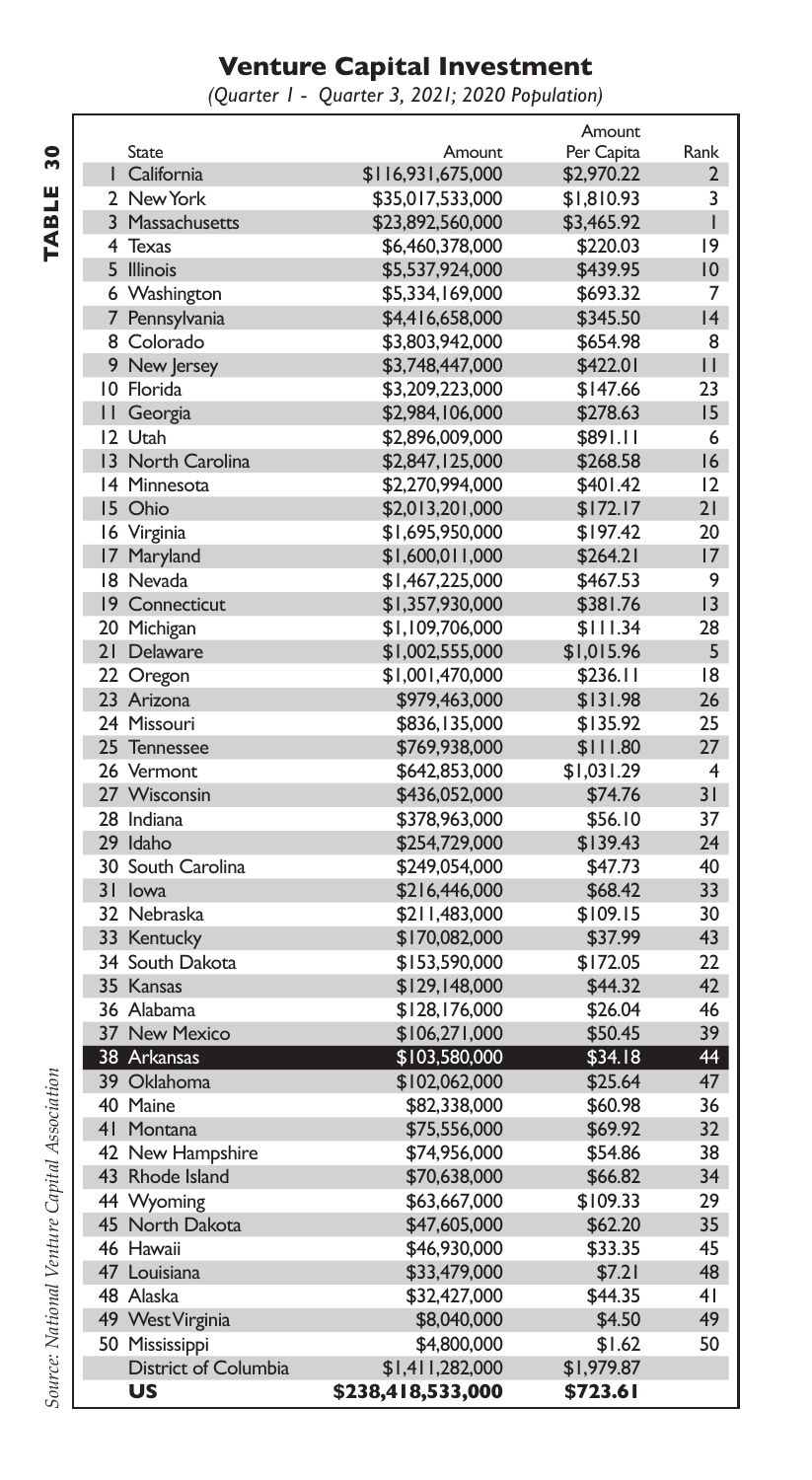### **Overall R&D Spending** *(2017)*

|                     |                      | Millions           | <b>Dollars</b> |                |
|---------------------|----------------------|--------------------|----------------|----------------|
| Rank                |                      | of Dollars         | Per Capita     | Rank           |
| California<br>L     |                      | \$150,552          | \$3,825        | 2              |
| 2 Massachusetts     |                      | \$31,299           | \$4,563        | I              |
| 3 Texas             |                      | \$27,113           | \$958          | 31             |
| 4 Washington        |                      | \$24,958           | \$3,362        | 4              |
| 5 Michigan          |                      | \$23,855           | \$2,392        | 7              |
| 6 New York          |                      | \$23,631           | \$1,206        | 22             |
| 7 Maryland          |                      | \$20,859           | \$3,463        | 3              |
| 8 New Jersey        |                      | \$18.495           | \$2,081        | 9              |
| 9 Illinois          |                      | \$18,120           | \$1,418        | 4              |
| 10<br>Pennsylvania  |                      | \$15,998           | \$1,251        | 9              |
| П<br>North Carolina |                      | \$13,799           | \$1,344        | 16             |
| 12 Ohio             |                      | \$13,056           | \$1,120        | 26             |
| 13 Florida          |                      | \$10,156           | \$484          | 37             |
| 14 Connecticut      |                      | \$10,018           | \$2,804        | 6              |
| 15 Georgia          |                      | \$9,056            | \$870          | 32             |
| 16 Virginia         |                      | \$8,897            | \$1,051        | 29             |
| 17 Oregon           |                      | \$8,579            | \$2,070        | 10             |
| 18<br>Minnesota     |                      | \$8,470            | \$1,522        | 12             |
| 19 Arizona          |                      | \$7,826            | \$1,111        | 27             |
| 20 Indiana          |                      | \$7,814            | \$1,174        | 25             |
| 21 Colorado         |                      | \$7,159            | \$1,276        | 8              |
| 22 Wisconsin        |                      | \$7,020            | \$1,212        | 21             |
| 23 New Mexico       |                      | \$6,595            | \$3,153        | 5              |
| 24 Missouri         |                      | \$6,518            | \$1,067        | 28             |
| 25 Alabama          |                      | \$5,879            | \$1,206        | 23             |
| 26 Tennessee        |                      | \$4,521            | \$674          | 34             |
| 27 lowa             |                      | \$3,900            | \$1,241        | 20             |
| 28 Utah             |                      | \$3,664            | \$1,182        | 24             |
| 29 Kansas           |                      |                    | \$969          | 30             |
| 30 Idaho            |                      | \$2,819<br>\$2,442 | \$1,422        | 13             |
| 31 South Carolina   |                      |                    | \$470          | 38             |
| 32 Delaware         |                      | \$2,360            |                | 8              |
|                     |                      | \$2,265            | \$2,367        | 15             |
| 33 New Hampshire    |                      | \$1,845            | \$1,368        |                |
| 34 Kentucky         |                      | \$1,596            | \$358          | 45<br>43       |
| 35 Oklahoma         |                      | \$1,531            | \$389          |                |
| 36 Rhode Island     |                      | \$1,410            | \$1,336        | 17             |
| 37 Nebraska         |                      | \$1,150            | \$600          | 36             |
| 38 Alaska           |                      | \$1,146            | \$1,549        | п              |
| 39 Louisiana        |                      | \$1,058            | \$227          | 50             |
| 40 Mississippi      |                      | \$991              | \$332          | 46             |
| 41 Nevada           |                      | \$846              | \$285          | 47             |
| 42 Arkansas         |                      | \$812              | \$271          | 49             |
| 43 North Dakota     |                      | \$592              | \$784          | 33             |
| 44 Hawaii           |                      | \$558              | \$392          | 4 <sub>1</sub> |
| 45 Maine            |                      | \$520              | \$390          | 42             |
| 46 West Virginia    |                      | \$492              | \$271          | 48             |
| 47 Montana          |                      | \$414              | \$393          | 39             |
| 48 Vermont          |                      | \$381              | \$610          | 35             |
| 49 South Dakota     |                      | \$343              | \$393          | 40             |
| 50 Wyoming          |                      | \$219              | \$378          | 44             |
|                     | District of Columbia | \$4,557            | \$6,558        |                |
|                     | <b>United States</b> | \$547,886          | \$1,686        |                |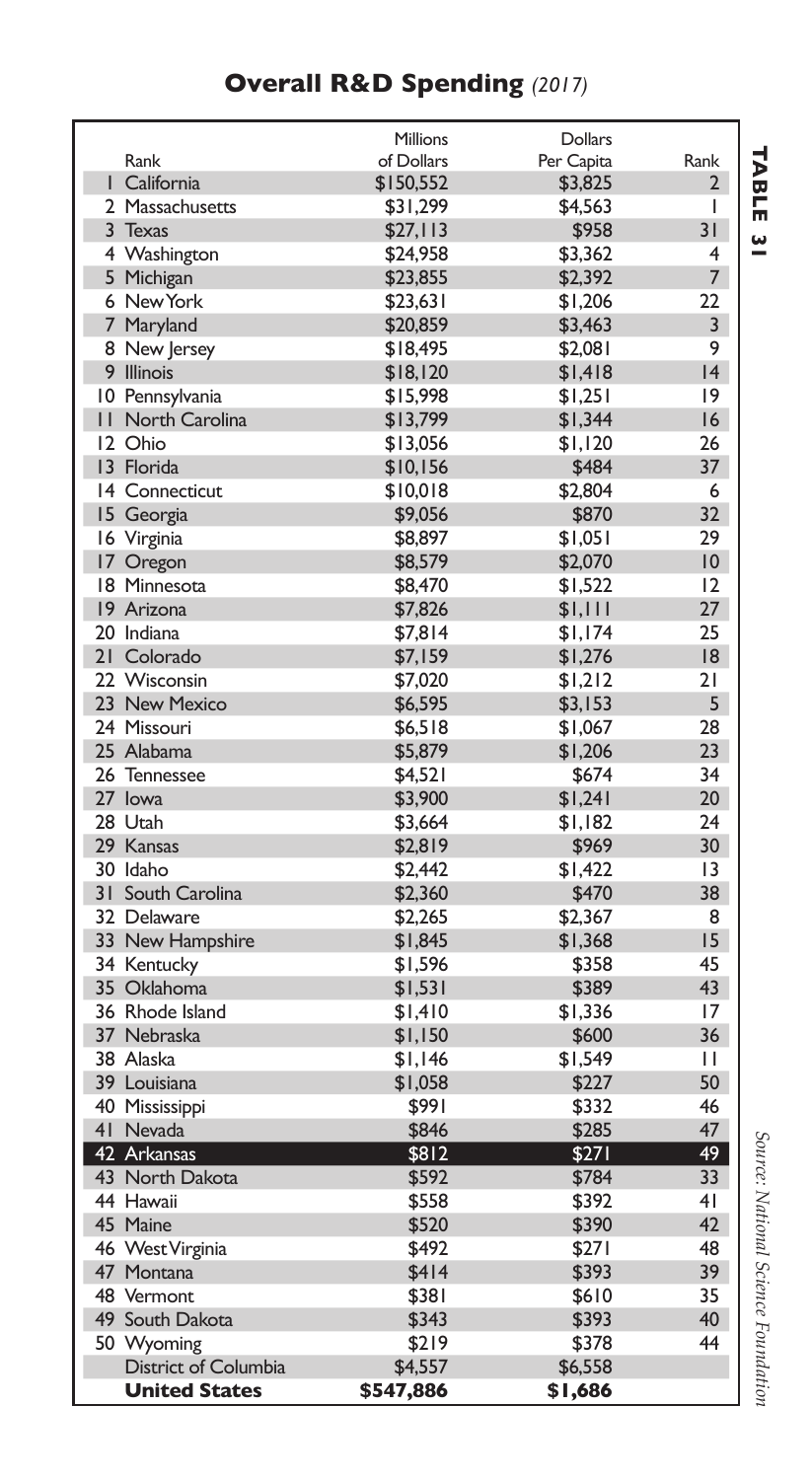#### **R&D Per Capita by Performing Sector** *(2018, 2019)*

TABLE 32 **TABLE 32**

|                          | <b>Industrial R&amp;D</b> | Academic R&D    |                 |
|--------------------------|---------------------------|-----------------|-----------------|
| <b>State</b>             | Per Capita 2018           | Per Capita 2019 | Rank            |
| I Washington             | \$4,028                   | \$240           | 21              |
| 2 Massachusetts          | \$3,964                   | \$625           | 2               |
| 3 California             | \$3,662                   | \$265           | 16              |
| 4 Delaware               | \$2,460                   | \$235           | 22              |
| 5 New Jersey             | \$2,279                   | \$150           | 39              |
| 6 Michigan               | \$2,245                   | \$290           | П               |
| 7 Connecticut            | \$2,097                   | \$389           | 3               |
| 8 Oregon                 | \$2,093                   | \$205           | 32              |
| 9 New Hampshire          | \$1,896                   | \$362           | 7               |
| 10 Idaho                 | \$1,460                   | \$94            | 49              |
| <b>II</b> Minnesota      | \$1,321                   | \$188           | 35              |
| 12 Missouri              | \$1,171                   | \$216           | 26              |
| 13 North Carolina        | \$1,129                   | \$323           | 9               |
| 14 lowa                  | \$1,053                   | \$279           | 15              |
| 15 Indiana               | \$1,042                   | \$247           | 9               |
| 16 Illinois              | \$1,036                   | \$214           | 27              |
| 17 Wisconsin             | \$1,027                   | \$284           | 13              |
| 18 Maryland              | \$997                     | \$766           | I               |
| 19 Utah                  | \$959                     | \$288           | 12              |
| 20 Pennsylvania          | \$946                     | \$363           | 6               |
| 21 New York              | \$897                     | \$364           | 5               |
| 22 Kansas                | \$891                     | \$242           | 20              |
| 23 Colorado              | \$884                     | \$282           | 4               |
| 24 Arizona               | \$867                     | \$197           | 33              |
| 25 Ohio                  | \$826                     | \$214           | 28              |
| 26 Texas                 | \$731                     | \$206           | 31              |
| 27 Virginia              | \$673                     | \$213           | 30              |
| 28 Rhode Island          | \$664                     | \$369           | $\overline{4}$  |
| 29 Georgia               | \$482                     | \$251           | 18              |
| 30 Vermont               | \$480                     | \$222           | 25              |
| 31 Alabama               | \$457                     | \$229           | 24              |
| 32 North Dakota          | \$412                     | \$345           | 8               |
| 33 New Mexico            | \$334                     | \$174           | 37              |
| 34 South Carolina        | \$328                     | \$144           | 40              |
|                          |                           |                 | 42              |
| 35 Kentucky<br>36 Nevada | \$322                     | \$137           |                 |
| 37 Florida               | \$317                     | \$92            | 50<br>45        |
|                          | \$305                     | \$125           | $\overline{10}$ |
| 38 Nebraska              | \$296                     | \$296           |                 |
| 39 South Dakota          | \$229                     | \$134           | 44              |
| 40 Oklahoma              | \$220                     | \$135           | 43              |
| 41 Maine                 | \$213                     | \$113           | 48              |
| 42 Tennessee             | \$213                     | \$196           | 34              |
| 43 Montana               | \$170                     | \$256           | 17              |
| 44 Arkansas              | \$156                     | \$121           | 46              |
| 45 West Virginia         | \$132                     | \$119           | 47              |
| 46 Hawaii                | \$103                     | \$213           | 29              |
| 47 Mississippi           | \$93                      | \$180           | 36              |
| 48 Louisiana             | \$89                      | \$167           | 38              |
| 49 Wyoming               | \$68                      | \$139           | 41              |
| 50 Alaska                | \$34                      | \$231           | 23              |
| District of Columbia     | \$570                     | \$942           |                 |
| <b>United States</b>     | \$1,350                   | \$254           |                 |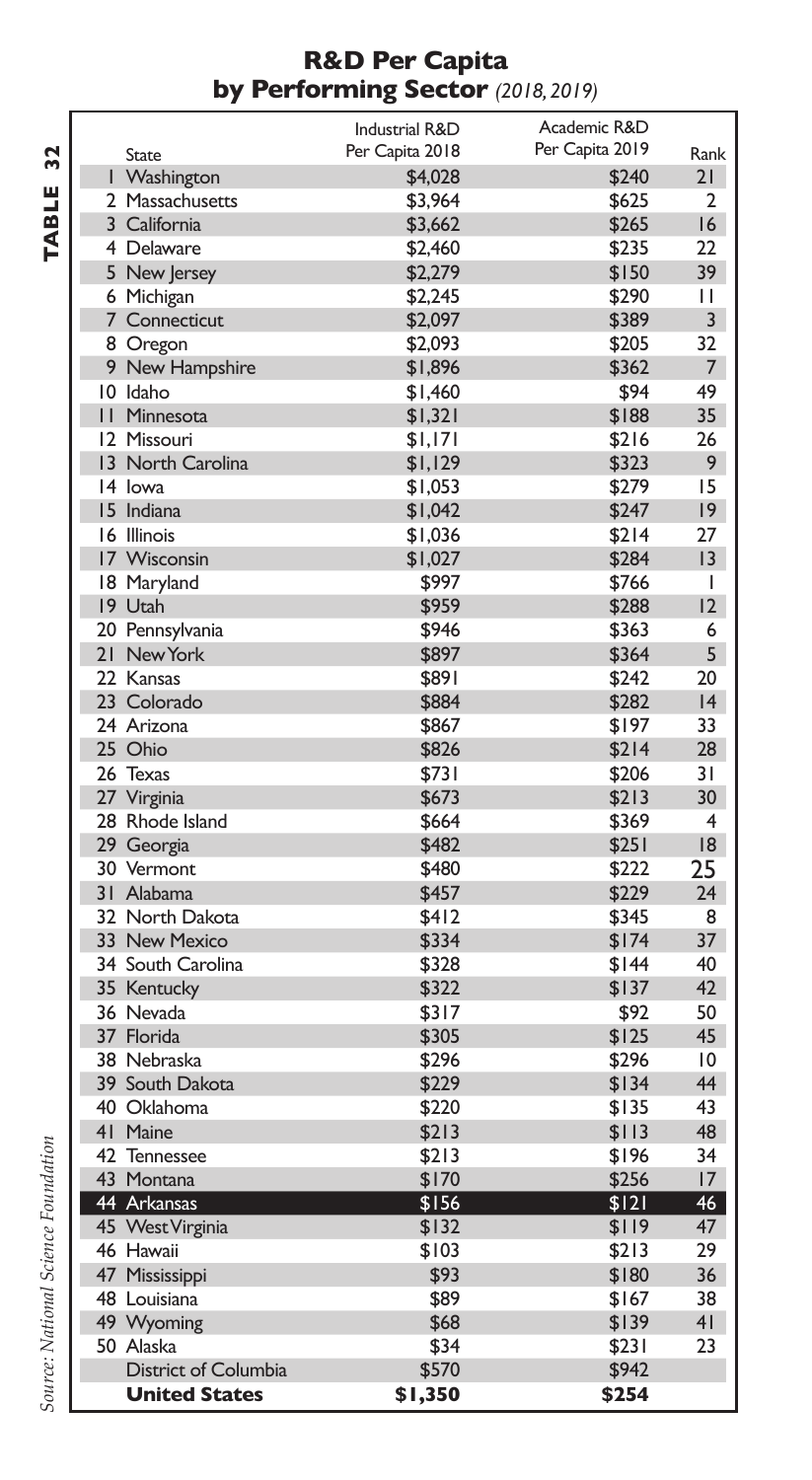#### **Science, Engineering and Health Doctorates** *(2017, 2020)*

|                 |                      | Number S. E. & H | S. E. & H Doctor- | % of Workforce                    |                 |
|-----------------|----------------------|------------------|-------------------|-----------------------------------|-----------------|
|                 |                      | Doctorates       |                   | ates Employed with S, E, & H Doc- |                 |
|                 | Rank                 | Awarded (2020)   | (2017)            | torates (2017)                    | Rank            |
|                 | I California         | 3,841            | 131,350           | 0.72                              | 6               |
|                 | 2 Texas              | 2,610            | 49,850            | 0.38                              | 35              |
|                 | 3 New York           | 2,285            | 58,100            | 0.64                              | $10^{\circ}$    |
|                 | 4 Massachusetts      | 1,822            | 46,700            | 1.31                              | I               |
|                 | 5 Pennsylvania       | 1,618            | 33,450            | 0.55                              | 15              |
|                 | 6 Florida            | I,445            | 23,500            | 0.24                              | 49              |
|                 | 7 Illinois           | 1,437            | 28,250            | 0.46                              | $22 \,$         |
|                 | 8 Michigan           | 1,243            | 20,550            | 0.44                              | 24              |
| 9               | North Carolina       | 1,211            | 25,800            | 0.55                              | 16              |
|                 | 10 Ohio              | 1,202            | 24,750            | 0.45                              | 23              |
|                 | II Indiana           | 1,013            | 12,950            | 0.40                              | 30 <sup>°</sup> |
|                 | 12 Georgia           | 983              | 18,100            | 0.38                              | 36              |
| $\overline{13}$ | Maryland             | 903              | 34,450            | 1.13                              | $\overline{2}$  |
|                 | 14 Virginia          | 871              | 25,500            | 0.61                              | $\mathbf{H}$    |
|                 | 15 Colorado          | 710              | 16,950            | 0.58                              | 12              |
|                 | 16 Washington        | 706              | 23.050            | 0.65                              | 9               |
| 17              | Minnesota            | 619              | 15,300            | 0.52                              | 18              |
|                 | 18 Tennessee         | 604              | 10,250            | 0.33                              | 4 <sub>1</sub>  |
|                 | 19 Arizona           | 603              | 12,200            | 0.39                              | 33              |
|                 | 20 Wisconsin         | 595              | 11,950            | 0.39                              | $\overline{3}1$ |
|                 | 21 Missouri          | 584              | 12,950            | 0.44                              | 25              |
|                 | 22 New Jersey        | 567              | 22,100            | 0.52                              | 17              |
|                 | 23 lowa              | 489              | 6,750             | 0.42                              | 27              |
|                 | 24 Connecticut       | 450              | 12,450            | 0.69                              | 7               |
|                 | 25 Alabama           | 428              | 7,650             | 0.37                              | 38              |
|                 | 26 South Carolina    | 380              | 7,200             | 0.33                              | 42              |
|                 | 27 Oregon            | 373              | 14,400            | 0.72                              | 5               |
|                 | 28 Louisiana         | 368              | 6,100             | 0.31                              | 46              |
|                 | 29 Utah              | 358              | 7,200             | 0.48                              | 21              |
|                 | 30 Kansas            | 322              | 5,300             | 0.37                              | 37              |
|                 | 31 Oklahoma          | 280              | 5,150             | 0.29                              | 47              |
|                 | 32 Kentucky          | 273              | 5,700             | 0.29                              | 48              |
|                 | 33 Mississippi       | 215              | 3,800             | 0.31                              | 44              |
|                 | 34 Nebraska          | 210              | 4,000             | 0.41                              | 29              |
|                 | 35 Rhode Island      | 9                | 2,700             | 0.51                              | 9               |
|                 | 36 Arkansas          | 168              | 4,400             | 0.34                              | 40              |
|                 | 37 New Hampshire     | 140              | 3,600             | 0.49                              | 20              |
|                 | 38 Delaware          | 137              | 3,800             | 0.83                              | 4               |
|                 | 39 New Mexico        | 3                | 7,850             | 0.89                              | $\overline{3}$  |
|                 | 40 North Dakota      | 2                | 1,300             | 0.33                              | 43              |
|                 | 41 Nevada            | 118              | 2,600             | 0.19                              | 50              |
|                 | 42 South Dakota      | 87               | 1,600             | 0.36                              | 39              |
|                 | 43 West Virginia     | 86               | 2,300             | 0.31                              | 45              |
|                 | 44 Hawaii            | 75               | 3,700             | 0.55                              | 4               |
|                 | 44 Idaho             | 75               | 3,150             | 0.39                              | 32 <sub>2</sub> |
|                 | 46 Montana           | 68               | 2,850             | 0.57                              | 13              |
|                 | 47 Wyoming           | 65               | 1,150             | 0.41                              | 28              |
|                 | 48 Alaska            | 34               | 1,450             | 0.43                              | 26              |
|                 | 49 Maine             | 22               | 2,600             | 0.39                              | 34              |
|                 | 50 Vermont           | 9                | 2,200             | 0.66                              | 8               |
|                 | District of Columbia | 229              | 18,000            | 4.77                              |                 |
|                 | <b>United States</b> | 33,672           | 812,050           | 0.53                              |                 |
|                 |                      |                  |                   |                                   |                 |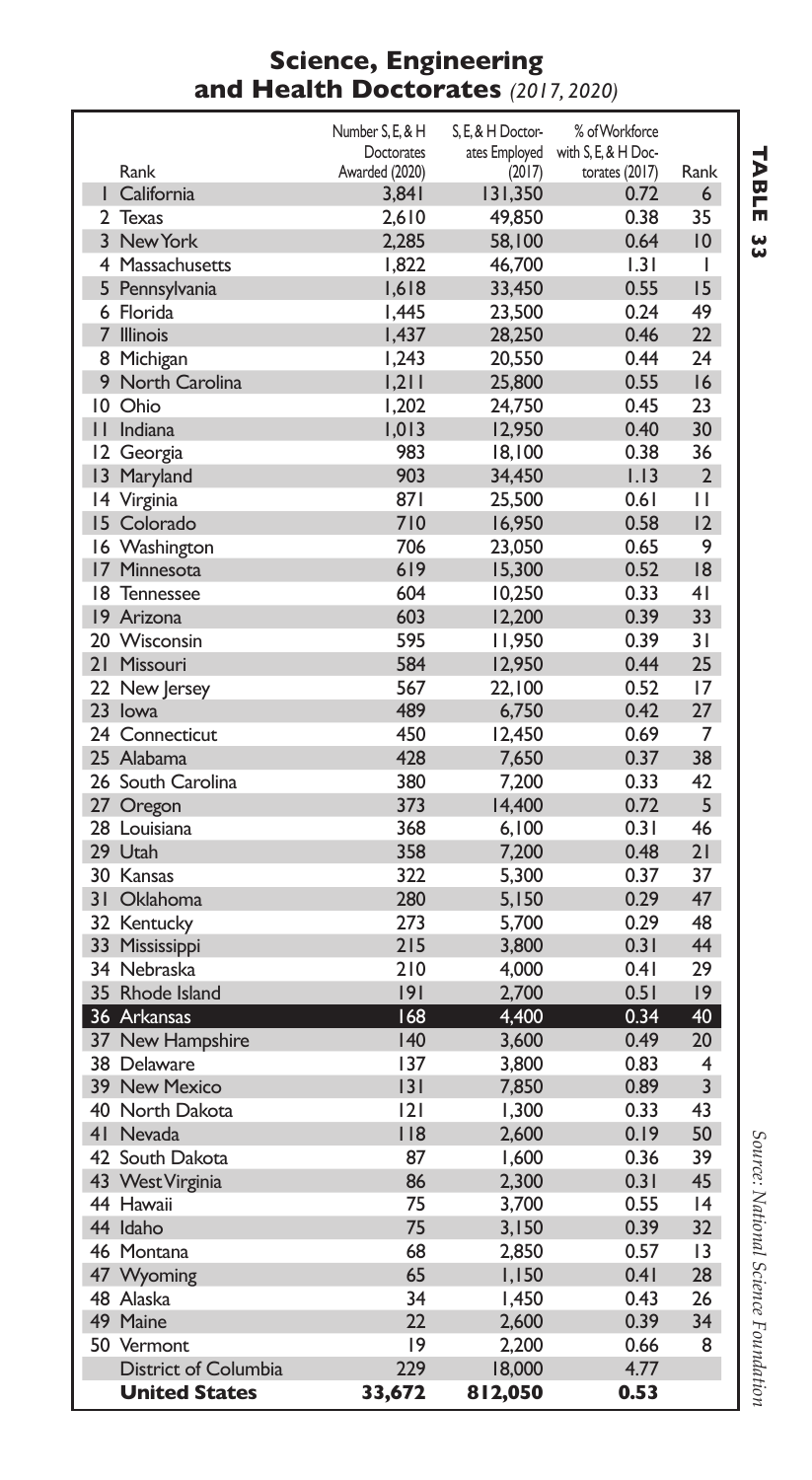### **Educational Attainment of Population 25 and Older** *(2019)*

|                 |                             | Completed High           | Bachelor's Degree or |        |       |                 |
|-----------------|-----------------------------|--------------------------|----------------------|--------|-------|-----------------|
|                 |                             | School (or Eq) or Higher |                      | Higher |       | Adv. Degree     |
|                 | State                       | ℀                        | %                    | Rank   | %     | Rank            |
| ı               | Wyoming                     | 94.5%                    | 29.1%                | 38     | 10.4% | 37              |
|                 | 2 Montana                   | 94.2%                    | 33.6%                | 9      | 10.5% | 36              |
|                 | 3 Minnesota                 | 93.6%                    | 37.3%                | 10     | 12.7% | 17              |
|                 | 4 Alaska                    | 93.6%                    | 30.2%                | 31     | 11.7% | 25              |
|                 | 5 North Dakota              | 93.5%                    | 30.4%                | 29     | 8.9%  | 47              |
|                 | 6 New Hampshire             | 93.3%                    | 37.6%                | 9      | 14.7% | 9               |
| $\overline{7}$  | Maine                       | 93.2%                    | 33.2%                | 22     | 12.4% | 9               |
|                 | 8 Vermont                   | 93.1%                    | 38.7%                | 7      | 16.0% | 8               |
|                 | 9 Utah                      | 93.0%                    | 34.8%                | 15     | 11.3% | 30              |
|                 | 10 Wisconsin                | 92.8%                    | 31.3%                | 26     | 10.7% | 35              |
| П               | lowa                        | 92.6%                    | 29.3%                | 36     | 9.5%  | 42              |
|                 | 12 Colorado                 | 92.4%                    | 42.7%                | 2      | 16.0% | 7               |
|                 | 13 Hawaii                   | 92.4%                    | 33.6%                | 18     | 11.6% | 26              |
|                 | 14 South Dakota             | 92.1%                    | 29.7%                | 34     | 9.1%  | 44              |
|                 | 15 Nebraska                 | 92.0%                    | 33.2%                | 20     | 11.4% | 28              |
|                 | 16 Kansas                   | 91.8%                    | 34.0%                | 17     | 12.4% | 20              |
|                 | 17 Washington               | 91.7%                    | 37.0%                | П      | 14.2% | 10              |
|                 | 18 Idaho                    | 91.5%                    | 28.7%                | 39     | 9.9%  | 40              |
|                 | 19 Oregon                   | 91.4%                    | 34.5%                | 16     | 13.5% | 4               |
|                 | 20 Michigan                 | 91.4%                    | 30.0%                | 33     | 11.9% | 22              |
| 21              | Massachusetts               | 91.3%                    | 45.0%                | ı      | 20.3% | T               |
|                 | 22 Pennsylvania             | 91.0%                    | 32.3%                | 24     | 12.8% | 16              |
|                 | 23 Ohio                     | 90.8%                    | 29.3%                | 37     | 11.1% | 32              |
|                 | 24 Connecticut              | 90.7%                    | 39.8%                | 5      | 17.8% | 3               |
|                 | 25 Missouri                 | 90.7%                    | 30.2%                | 30     | 11.8% | 24              |
|                 | 26 Maryland                 | 90.4%                    | 40.9%                | 4      | 19.1% | 2               |
|                 | 27 Delaware                 | 90.3%                    | 33.2%                | 21     | 13.7% | 3               |
|                 | 28 New Jersey               | 90.3%                    | 41.2%                | 3      | 16.1% | 6               |
|                 | 29 Virginia                 | 90.0%                    | 39.6%                | 6      | 17.2% | $\overline{4}$  |
|                 | 30 Illinois                 | 89.8%                    | 35.8%                | 12     | 14.1% | Н               |
|                 | 31 Indiana                  | 89.6%                    | 26.9%                | 47     | 9.7%  | 41              |
|                 | 32 Rhode Island             | 89.3%                    | 34.8%                | 4      | 13.9% | 12              |
| 33 <sup>2</sup> | North Carolina              | 88.6%                    | 32.3%                | 25     | 11.8% | 23              |
|                 | 34 Oklahoma                 | 88.4%                    | 26.2%                | 44     | 9.1%  | 43              |
|                 | 35 Florida                  | 88.4%                    | 30.7%                | 28     | 11.4% | 27              |
|                 | 36 South Carolina           | 88.3%                    | 29.6%                | 35     | 11.2% | $\overline{3}1$ |
| 37              | Tennessee                   | 88.0%                    | 28.7%                | 40     | 10.7% | 34              |
|                 | 38 Georgia                  | 87.9%                    | 32.5%                | 23     | 12.6% | 18              |
|                 | 39 Arizona                  | 87.6%                    | 30.2%                | 32     | 11.3% | 29              |
|                 | 40 New York                 | 87.6%                    | 37.8%                | 8      | 16.6% | 5               |
| S               | 41 Arkansas                 | 87.5%                    | 23.3%                | 48     | 8.3%  | 50              |
|                 | 42 Kentucky                 | 87.2%                    | 25.1%                | 46     | 10.3% | 38              |
| S               | 43 West Virginia            | 87.1%                    | 21.1%                | 50     | 8.4%  | 49              |
|                 | 44 Alabama                  | 87.1%                    | 26.3%                | 43     | 10.0% | 39              |
|                 | 45 Nevada                   | 86.9%                    | 25.7%                | 45     | 9.0%  | 45              |
|                 | 46 Louisiana                | 86.0%                    | 25.0%                | 47     | 8.9%  | 46              |
|                 | 47 New Mexico               | 85.9%                    | 27.7%                | 41     | 12.2% | 21              |
|                 | 48 Mississippi              | 85.3%                    | 22.3%                | 49     | 8.6%  | 48              |
|                 | 49 Texas                    | 84.6%                    | 30.8%                | 27     | 10.8% | 33              |
| 50              | California                  | 84.0%                    | 35.0%                | 13     | 13.1% | 15              |
|                 | <b>District of Columbia</b> | 91.9%                    | 59.7%                |        | 34.0% |                 |
|                 | <b>United States</b>        | 88.5%                    | 33.1%                |        | 12.7% |                 |

TABLE 34 **TABLE 34**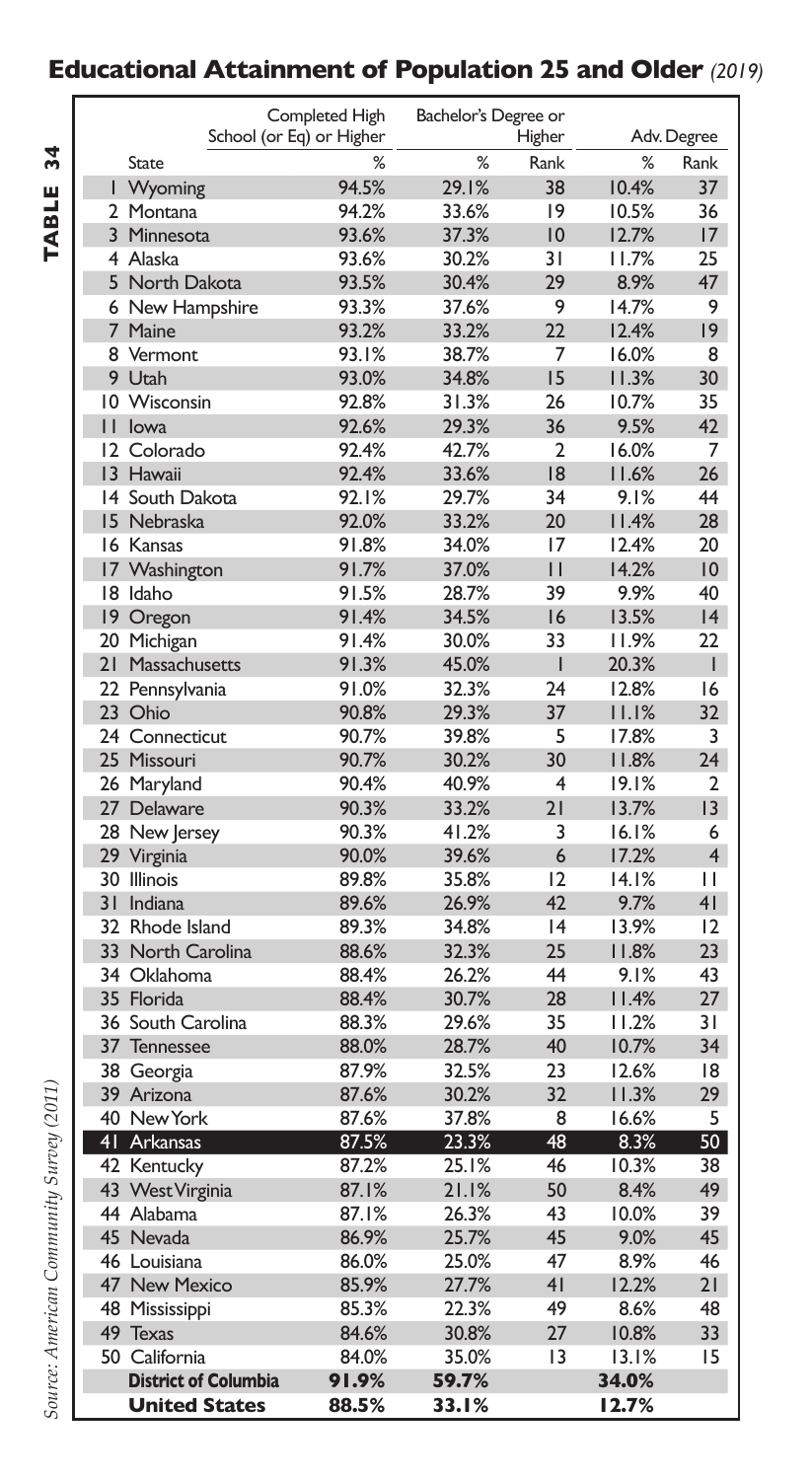#### **Higher Education Total Fall Enrollment as Percentage of Population, Public vs. Private** *(Fall 2019)*

|                            |         | Public |                | Private |                 |
|----------------------------|---------|--------|----------------|---------|-----------------|
| State                      | Total % | %      | Rank           | %       | Rank            |
| I New Hampshire            | 12.45%  | 2.74%  | 50             | 9.72%   | I               |
| 2 Utah                     | 11.89%  | 5.91%  | 3              | 5.99%   | $\overline{2}$  |
| 3 Arizona                  | 8.37%   | 5.19%  | 9              | 3.18%   | 6               |
| 4 West Virginia            | 7.76%   | 4.56%  | 20             | 3.20%   | 5               |
| 5 Rhode Island             | 7.56%   | 3.75%  | 36             | 3.81%   | 4               |
| 6 Kansas                   | 7.16%   | 6.08%  | ı              | 1.07%   | 27              |
| 7 Massachusetts            | 7.15%   | 2.94%  | 49             | 4.20%   | 3               |
| 8 Minnesota                | 7.14%   | 4.29%  | 29             | 2.85%   | 8               |
| 9 Nebraska                 | 7.01%   | 5.14%  | 10             | 1.86%   | 16              |
| 10 lowa                    | 6.91%   | 5.20%  | 8              | 1.72%   | $ 9\rangle$     |
| II California              | 6.87%   | 5.69%  | 4              | 1.18%   | 26              |
| 12 North Dakota            | 6.87%   | 5.98%  | $\overline{2}$ | 0.89%   | 35              |
| 13 Idaho                   | 6.82%   | 4.41%  | 26             | 2.41%   | 10              |
| 14 Vermont                 | 6.60%   | 4.03%  | 34             | 2.57%   | 9               |
|                            | 6.53%   | 4.50%  | 22             | 2.02%   | 15              |
| 15 Virginia<br>16 Colorado | 6.39%   | 4.92%  | 4              | 1.47%   | 21              |
|                            |         |        | 44             |         |                 |
| 17 New York                | 6.35%   | 3.49%  |                | 2.87%   | 7               |
| 18 Indiana                 | 6.28%   | 4.94%  | 13             | 1.34%   | 23              |
| 19 Alabama                 | 6.18%   | 5.20%  | 7              | 0.98%   | 32              |
| 20 Delaware                | 6.16%   | 4.34%  | 28             | 1.82%   | 17              |
| 21 Kentucky                | 5.97%   | 4.47%  | 24             | 1.50%   | 20              |
| 22 Missouri                | 5.91%   | 3.68%  | 39             | 2.23%   | 13              |
| 23 South Dakota            | 5.87%   | 4.91%  | 15             | 0.96%   | 34              |
| 24 Maryland                | 5.87%   | 4.88%  | 16             | 0.99%   | 31              |
| 25 New Mexico              | 5.81%   | 5.63%  | 5              | 0.18%   | 48              |
| 26 Texas                   | 5.72%   | 5.10%  | $\mathbf{H}$   | 0.61%   | 44              |
| 27 Wisconsin               | 5.72%   | 4.71%  | 17             | 1.00%   | 30              |
| 28 Illinois                | 5.67%   | 3.57%  | 42             | 2.10%   | 4               |
| 29 Ohio                    | 5.62%   | 4.38%  | 27             | 1.24%   | 25              |
| 30 Mississippi             | 5.61%   | 4.98%  | 12             | 0.63%   | 4 <sub>1</sub>  |
| 31 Wyoming                 | 5.59%   | 5.55%  | 6              | 0.04%   | 50              |
| 32 Connecticut             | 5.43%   | 3.10%  | 46             | 2.33%   | 12              |
| 33 North Carolina          | 5.42%   | 4.41%  | 25             | 1.01%   | 29              |
| 34 Pennsylvania            | 5.42%   | 3.04%  | 48             | 2.37%   | $\mathsf{L}$    |
| 35 Oregon                  | 5.35%   | 4.50%  | 23             | 0.85%   | 37              |
| 36 Maine                   | 5.33%   | 3.59%  | 40             | 1.74%   | 18              |
| 37 Michigan                | 5.26%   | 4.56%  | 21             | 0.71%   | 39              |
| 38 Arkansas                | 5.26%   | 4.70%  | 18             | 0.55%   | 45              |
| 39 Louisiana               | 5.24%   | 4.58%  | 9              | 0.66%   | 40              |
| 40 Georgia                 | 5.22%   | 4.19%  | 31             | 1.03%   | 28              |
| 41 Florida                 | 4.97%   | 3.72%  | 37             | 1.25%   | 24              |
| 42 Oklahoma                | 4.87%   | 4.24%  | 30             | 0.62%   | 42              |
|                            | 4.77%   | 4.15%  | 33             | 0.62%   | 43              |
| 43 Washington              |         |        |                |         |                 |
| 44 Tennessee               | 4.73%   | 3.31%  | 45             | 1.42%   | 22 <sub>1</sub> |
| 45 South Carolina          | 4.69%   | 3.84%  | 35             | 0.85%   | 36              |
| 46 New Jersey              | 4.65%   | 3.68%  | 38             | 0.97%   | 33              |
| 47 Montana                 | 4.50%   | 4.16%  | 32             | 0.34%   | 46              |
| 48 Hawaii                  | 4.27%   | 3.53%  | 43             | 0.74%   | 38              |
| 49 Nevada                  | 3.89%   | 3.59%  | 41             | 0.30%   | 47              |
| 50 Alaska                  | 3.19%   | 3.05%  | 47             | 0.14%   | 49              |
| District of Columbia       | 14.01%  | 0.63%  |                | 13.38%  |                 |
| <b>US</b>                  | 5.98%   | 4.42%  |                | 1.56%   |                 |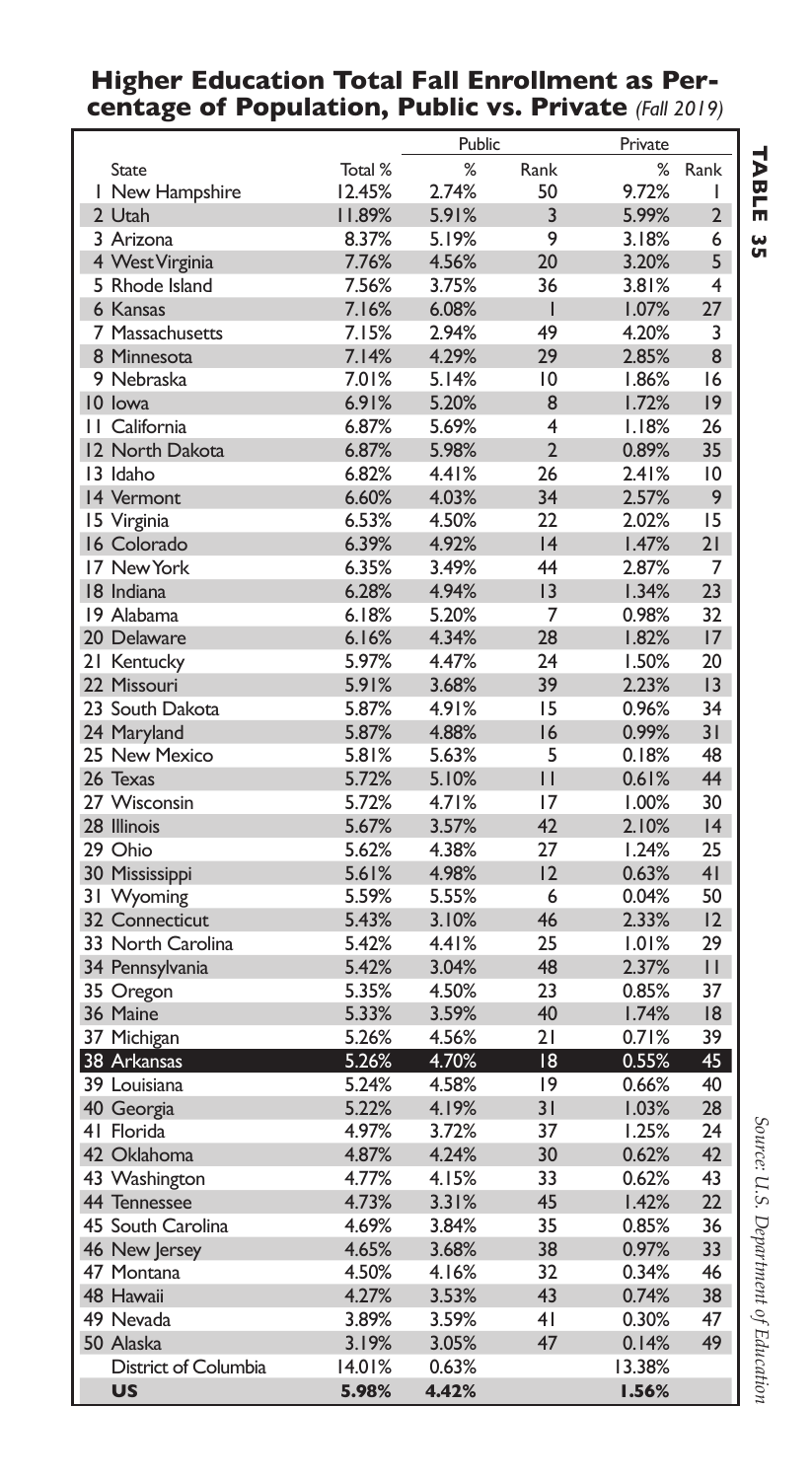#### **Fall Enrollment as Percentage of Poplulation: Public** *(Fall 2019)*

TABLE 36 **TABLE 36**

|                       | 4-Yr Undergrad | $2-Yr$ |                         | Post-Baccalaureate |                 |
|-----------------------|----------------|--------|-------------------------|--------------------|-----------------|
| <b>State</b>          | %              | %      | Rank                    | %                  | Rank            |
| I Utah                | 4.55%          | 0.92%  | 40                      | 0.43%              | 30              |
| 2 North Dakota        | 4.21%          | 0.95%  | 37                      | 0.82%              | T               |
| 3 Delaware            | 3.87%          | 0.00%  | 48                      | 0.47%              | 22              |
| 4 Colorado            | 3.85%          | 0.37%  | 46                      | 0.70%              | 6               |
| 5 South Dakota        | 3.51%          | 0.80%  | 43                      | 0.60%              | 10              |
| 6 Washington          | 3.41%          | 0.39%  | 45                      | 0.34%              | 44              |
| 7 Nevada              | 3.29%          | 0.00%  | 48                      | 0.30%              | 49              |
| 8 Florida             | 3.28%          | 0.10%  | 47                      | 0.33%              | 45              |
| 9 Indiana             | 3.10%          | 1.08%  | 35                      | 0.76%              | $\overline{4}$  |
| 10 Idaho              | 3.00%          | 0.96%  | 36                      | 0.44%              | 27              |
|                       | 3.00%          |        | 38                      | 0.63%              | 8               |
| II West Virginia      |                | 0.93%  |                         |                    |                 |
| 12 Montana            | 2.94%          | 0.72%  | 44<br>48                | 0.50%              | 20              |
| 13 Alaska             | 2.79%          | 0.00%  |                         | 0.26%              | 50              |
| 14 Alabama            | 2.78%          | 1.63%  | 17                      | 0.78%              | $\overline{2}$  |
| 15 Vermont            | 2.76%          | 0.82%  | 42                      | 0.45%              | 26              |
| 16 Wisconsin          | 2.70%          | 1.59%  | 9                       | 0.43%              | 33              |
| 17 Kansas             | 2.66%          | 2.65%  | 5                       | 0.78%              | 3               |
| 18 Ohio               | 2.64%          | 1.24%  | 32                      | 0.50%              | 21              |
| 19 Arkansas           | 2.61%          | 1.49%  | 21                      | 0.60%              | Ш               |
| 20 Louisiana          | 2.57%          | 1.42%  | 23                      | 0.60%              | 12              |
| 21 Michigan           | 2.53%          | 1.40%  | 24                      | 0.63%              | 9               |
| 22 Georgia            | 2.50%          | 1.15%  | 33                      | 0.54%              | 15              |
| 23 Texas              | 2.38%          | 2.20%  | 8                       | 0.52%              | 18              |
| 24 Oklahoma           | 2.36%          | 1.36%  | 26                      | 0.52%              | 17              |
| 25 Nebraska           | 2.33%          | 2.08%  | П                       | 0.74%              | 5               |
| 26 Maryland           | 2.32%          | 1.87%  | 15                      | 0.68%              | 7               |
| 27 California         | 2.28%          | 3.11%  | $\overline{2}$          | 0.30%              | 48              |
| 28 Arizona            | 2.19%          | 2.48%  | 6                       | 0.52%              | 9               |
| 29 Kentucky           | 2.19%          | 1.75%  | 16                      | 0.53%              | 16              |
| 30 Mississippi        | 2.13%          | 2.39%  | 7                       | 0.47%              | 23              |
| 31 South Carolina     | 2.07%          | 1.36%  | 27                      | 0.42%              | 35              |
| 32 Virginia           | 2.05%          | 1.88%  | 4                       | 0.58%              | 13              |
| 33 New Mexico         | 2.02%          | 3.05%  | 3                       | 0.56%              | 4               |
| 34 Oregon             | 2.01%          | 2.05%  | 12                      | 0.44%              | 28              |
| 35 Maine              | 2.00%          | 1.29%  | 29                      | 0.31%              | 46              |
| 36 Rhode Island       | 1.98%          | 1.39%  | 25                      | 0.38%              | 40              |
| 37 Iowa               | 1.92%          | 2.82%  | $\overline{\mathbf{4}}$ | 0.46%              | 25              |
| 38 Missouri           | 1.91%          | 1.35%  | 28                      | 0.43%              | $\overline{31}$ |
| 39 North Carolina     | 1.83%          | 2.12%  | $\overline{10}$         | 0.46%              | 24              |
| 40 Minnesota          | 1.83%          | 2.03%  | 13                      | 0.43%              | 32              |
|                       | 1.72%          | 0.93%  | 39                      | 0.39%              | 38              |
| 41 Pennsylvania       | 1.71%          | 1.42%  | 22                      | 0.36%              | 43              |
| 42 New York           |                |        |                         |                    |                 |
| 43 New Jersey         | 1.70%          | 1.55%  | 20                      | 0.44%              | 29              |
| 44 Wyoming            | 1.69%          | 3.43%  | T                       | 0.42%              | 34              |
| 45 Tennessee          | 1.66%          | 1.29%  | 30                      | 0.37%              | 42              |
| 46 New Hampshire      | 1.61%          | 0.82%  | 4 <sub>1</sub>          | 0.31%              | 47              |
| 47 Hawaii             | 1.52%          | 1.63%  | 18                      | 0.38%              | 39              |
| <b>48 Connecticut</b> | 1.47%          | 1.27%  | 31                      | 0.37%              | 4 <sub>1</sub>  |
| 49 Massachusetts      | 1.40%          | 1.15%  | 34                      | 0.40%              | 36              |
| 50 Illinois           | 1.03%          | 2.14%  | 9                       | 0.40%              | 37              |
| District of Columbia  | 0.54%          | 0.00%  |                         | 0.09%              |                 |
| <b>United States</b>  | 2.32%          | 1.64%  |                         | 0.46%              |                 |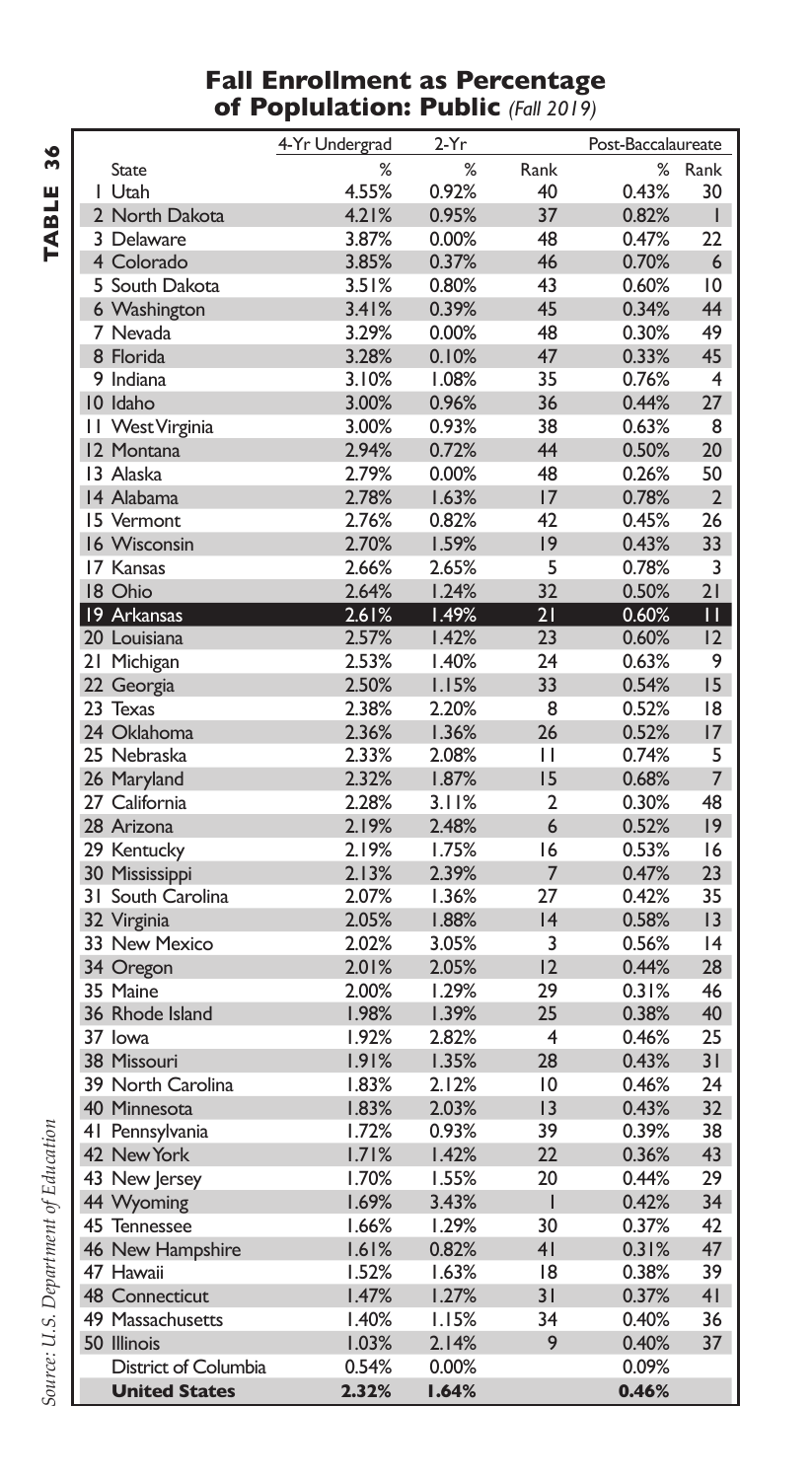#### **Fall Enrollment as Percentage of Poplulation: Private** *(Fall 2019)*

|                       | 4-Yr Undergrad | 2-Yr           |                         |                | Post-Bac.      |
|-----------------------|----------------|----------------|-------------------------|----------------|----------------|
| State                 | %              | %              | Rank                    | ℅              | Rank           |
| I Colorado            | 0.91%          | 0.17%          | ı                       | 0.39%          | 21             |
| 2 Florida             | 0.83%          | 0.17%          | $\overline{2}$          | 0.25%          | 29             |
| 3 West Virginia       | 2.52%          | 0.15%          | 3                       | 0.53%          | 16             |
| 4 Arizona             | 2.13%          | 0.14%          | $\overline{\mathbf{4}}$ | 0.91%          | 6              |
| 5 Nevada              | 0.07%          | 0.13%          | 5                       | 0.10%          | 43             |
| 6 Pennsylvania        | 1.53%          | 0.11%          | 6                       | 0.74%          | 9              |
| 7 Ohio                | 0.91%          | 0.09%          | 7                       | 0.24%          | 31             |
| 8 Tennessee           | 0.97%          | 0.09%          | 8                       | 0.36%          | 23             |
| 9 Utah                | 4.59%          | 0.08%          | 9                       | 1.32%          | 4              |
| 10 Louisiana          | 0.42%          | 0.08%          | 10                      | 0.17%          | 36             |
| II Georgia            | 0.70%          | 0.07%          | П                       | 0.25%          | 28             |
| 12 Texas              | 0.40%          | 0.07%          | 12                      | 0.15%          | 40             |
| 13 California         | 0.65%          | 0.07%          | 13                      | 0.47%          | 9              |
| 14 Alaska             | 0.05%          | 0.06%          | 4                       | 0.03%          | 49             |
| 15 Oklahoma           | 0.44%          | 0.06%          | 15                      | 0.12%          | 42             |
| 16 New Mexico         | 0.05%          | 0.05%          | 16                      | 0.07%          | 46             |
| 17 New Jersey         | 0.64%          | 0.05%          | 17                      | 0.28%          | 25             |
| 18 New York           | 1.90%          | 0.05%          | 18                      | 0.91%          | 5              |
| 19 Virginia           | 1.29%          | 0.05%          | 9                       | 0.69%          | П              |
| 20 Indiana            | 1.03%          | 0.04%          | 20                      | 0.27%          | 26             |
| 21 Hawaii             | 0.61%          | 0.04%          | 21                      | 0.08%          | 44             |
| 22 Wyoming            | 0.00%          | 0.04%          | 22                      | 0.00%          | 50             |
| 23 Montana            | 0.27%          | 0.04%          | 23                      | 0.04%          | 48             |
| 24 South Carolina     | 0.69%          | 0.04%          | 24                      | 0.12%          | 4 <sub>l</sub> |
| 25 Washington         | 0.44%          | 0.04%          | 25                      | 0.15%          | 39             |
| 26 Arkansas           | 0.44%          | 0.03%          | 26                      | 0.08%          | 45             |
| 27 Kansas             | 0.85%          | 0.03%          | 27                      | 0.19%          | 35             |
| 28 Illinois           | 1.26%          | 0.03%          | 28                      | 0.81%          | 7              |
| 29 Alabama            | 0.74%          | 0.01%          | 39                      | 0.23%          | 32             |
| 29 Kentucky           | 0.80%          | 0.03%          | 29                      | 0.67%          | 12             |
| 30 Idaho              | 2.35%          | 0.03%          | 30                      | 0.04%          | 47             |
| 31 Maryland           | 0.47%          | 0.02%          | 31                      | 0.50%          | 18             |
| 32 Missouri           | 1.41%          | 0.02%          | 32                      | 0.80%          | 8              |
| 33 Oregon             | 0.51%          | 0.02%          | 33                      | 0.32%          | 24             |
| 34 North Carolina     | 0.73%          | 0.02%          | 34                      | 0.26%          | 27             |
| 35 Michigan           | 0.53%          | 0.02%          | 35                      | 0.16%          | 38             |
| 36 Massachusetts      | 2.50%          |                | 36                      |                | $\overline{2}$ |
| 37 Delaware           | 1.17%          | 0.02%<br>0.01% | 37                      | 1.68%<br>0.64% | 4              |
|                       |                |                |                         |                |                |
| 38 Mississippi        | 0.41%<br>7.75% | 0.01%<br>0.01% | 38<br>40                | 0.20%<br>1.96% | 33<br>I        |
| 40 New Hampshire      |                |                | 41                      |                |                |
| 41 Maine              | 1.35%          | 0.00%          | 42                      | 0.39%          | 22<br>3        |
| 42 Minnesota          | 1.27%          | 0.00%          | 43                      | 1.58%          | 30             |
| 43 Wisconsin          | 0.75%          | 0.00%          |                         | 0.24%          |                |
| 44 Nebraska           | 1.28%          | 0.00%          | 44                      | 0.57%          | 15             |
| 45 lowa               | 1.27%          | $0.00\%$       | 45                      | 0.44%          | 20             |
| <b>46 Connecticut</b> | 1.66%          | 0.00%          | 46                      | 0.67%          | 13             |
| 46 North Dakota       | 0.68%          | 0.00%          | 46                      | 0.20%          | 34             |
| 46 Rhode Island       | 3.11%          | 0.00%          | 46                      | 0.70%          | 10             |
| 46 South Dakota       | 0.79%          | 0.00%          | 46                      | 0.16%          | 37             |
| 46 Vermont            | 2.07%          | 0.00%          | 46                      | 0.50%          | 17             |
| District of Columbia  | 6.96%          | 0.05%          |                         | 6.37%          |                |
| <b>United States</b>  | 1.02%          | 0.06%          |                         | 0.48%          |                |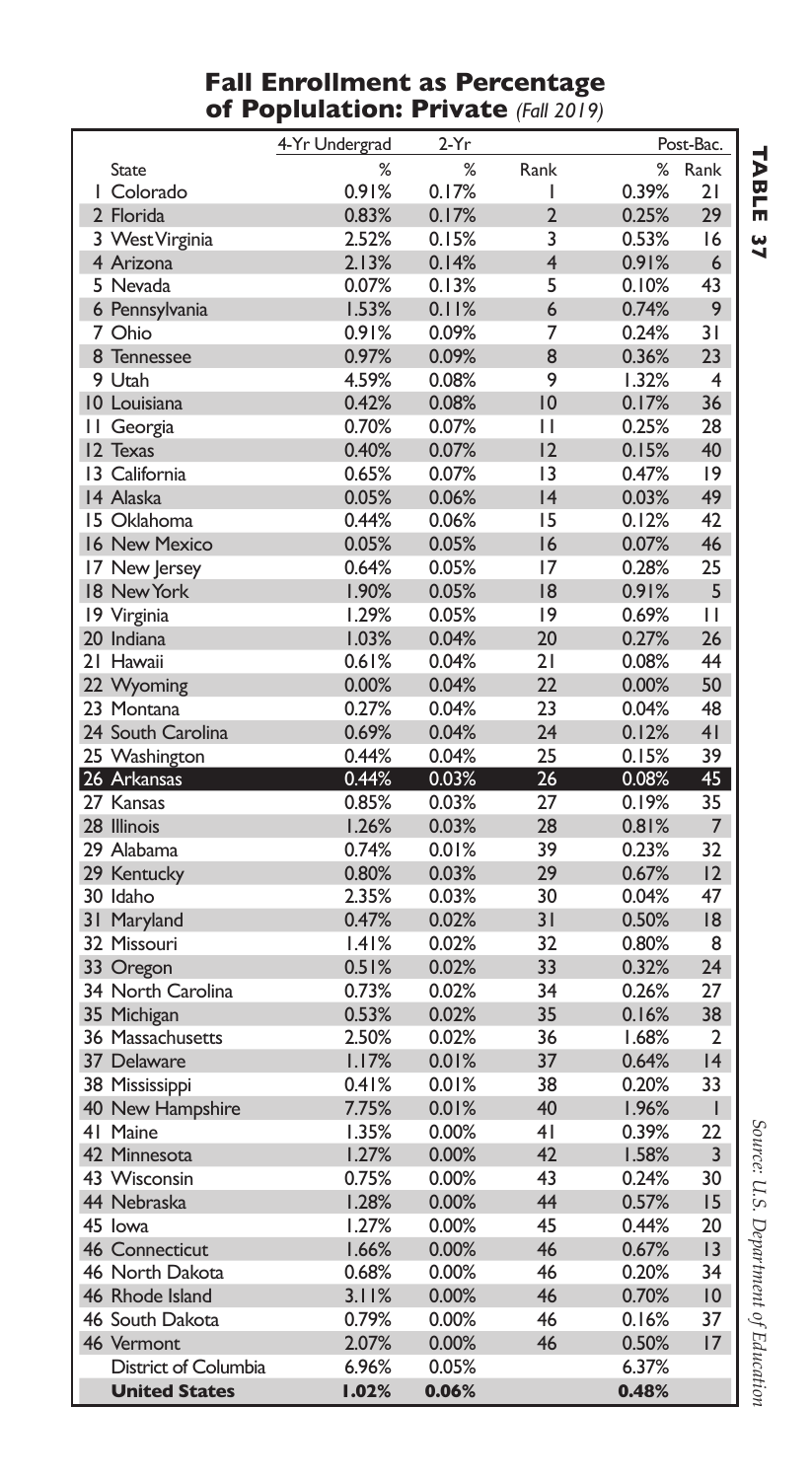#### **Fall Enrollment in Private For-Profit and Nonprofit Colleges** *(Fall 2019)*

| <b>State</b>         | <b>Total For-Profit</b> | <b>Total Non-Profit</b> | Rank            |
|----------------------|-------------------------|-------------------------|-----------------|
| I Arizona            | 219,716                 | 389,428                 | 15              |
| 2 California         | 142,367                 | 2,572,718               | I               |
| 3 Minnesota          | 90,721                  | 312,008                 | 22              |
| 4 Florida            | 68,736                  | 998,047                 | 4               |
| 5 Illinois           | 52,513                  | 665.991                 | 6               |
| 6 Colorado           | 51,141                  | 316,982                 | 21              |
| 7 West Virginia      | 49,625                  | 89,534                  | 40              |
| 8 New York           | 38,460                  | 1,197,352               | 3               |
| 9 Texas              | 35,915                  | 1,621,776               | $\overline{2}$  |
| 10 Virginia          | 30,546                  | 526,517                 | $\overline{10}$ |
| II Georgia           | 26,293                  | 527,462                 | 9               |
| 12 Alabama           | 22,680                  | 280,350                 | 24              |
| 13 Ohio              | 14,395                  | 642.050                 | 7               |
| 14 Tennessee         | 14,360                  | 308,726                 | 23              |
| 15 Pennsylvania      | 12,781                  | 680,559                 | 5               |
| 16 New Jersey        | 10,829                  | 402,346                 | 4               |
| 17 Connecticut       | 10,642                  | 183,044                 | 32              |
| 18 North Carolina    | 10.634                  | 557,929                 | 8               |
| 19 Kansas            | 8,611                   | 199,927                 | 30              |
| 20 Kentucky          | 7,768                   | 258,739                 | 25              |
| 21 South Carolina    | 6,411                   | 235,161                 | 27              |
| 22 Washington        | 5,586                   | 357,433                 | 18              |
| 23 Utah              | 5,245                   | 376,038                 | 16              |
| 24 Nevada            | 5,244                   | 14,527                  | 39              |
| 25 Maryland          | 4,724                   | 350,189                 | $ 9\rangle$     |
| 26 Missouri          | 3,864                   | 359,044                 | 17              |
| 27 Louisiana         | 3,299                   | 240,451                 | 26              |
| 28 lowa              | 3,259                   | 214,774                 | 29              |
| 29 Indiana           | 3,016                   | 419,890                 | 13              |
| 30 Oklahoma          | 2,456                   | 190,200                 | 31              |
| 31 Wisconsin         | 2,346                   | 330,510                 | 20              |
| 32 New Mexico        | 2,288                   | 119,528                 | 38              |
| 33 Oregon            | 2,188                   | 223,528                 | 28              |
| 34 Michigan          | 2,067                   | 523,424                 | $\mathbf{H}$    |
| 35 South Dakota      | 1,753                   | 50,188                  | 46              |
| 36 Mississippi       | 967                     | 166,002                 | 34              |
| 37 Hawaii            | 879                     | 59,555                  | 44              |
| 38 Massachusetts     | 709                     | 491,788                 | 12              |
| 39 North Dakota      | 653                     | 51,701                  | 45              |
| 40 Arkansas          | 548                     | 158,039                 | 35 <sup>2</sup> |
| 41 Idaho             | 454                     | 121,510                 | 37              |
| 42 Delaware          | 404                     | 59,579                  | 43              |
| 43 Maine             | 390                     | 71,268                  | 42              |
| 44 Alaska            | 361                     | 22,992                  | 50              |
| 45 Wyoming           | 253                     | 32,120                  | 49              |
| 46 Nebraska          | 83                      | 135,426                 | 36              |
| 47 Vermont           | 58                      | 41,128                  | 48              |
| 48 Montana           | 55                      | 48,011                  | 47              |
| 49 New Hampshire     | $\mathbf{0}$            | 169,338                 | 33              |
| 49 Rhode Island      | $\mathbf 0$             | 80,077                  | 4 <sub>1</sub>  |
| District of Columbia | 12,886                  | 86,023                  |                 |
| <b>United States</b> | 991,179                 | 18,646,320              |                 |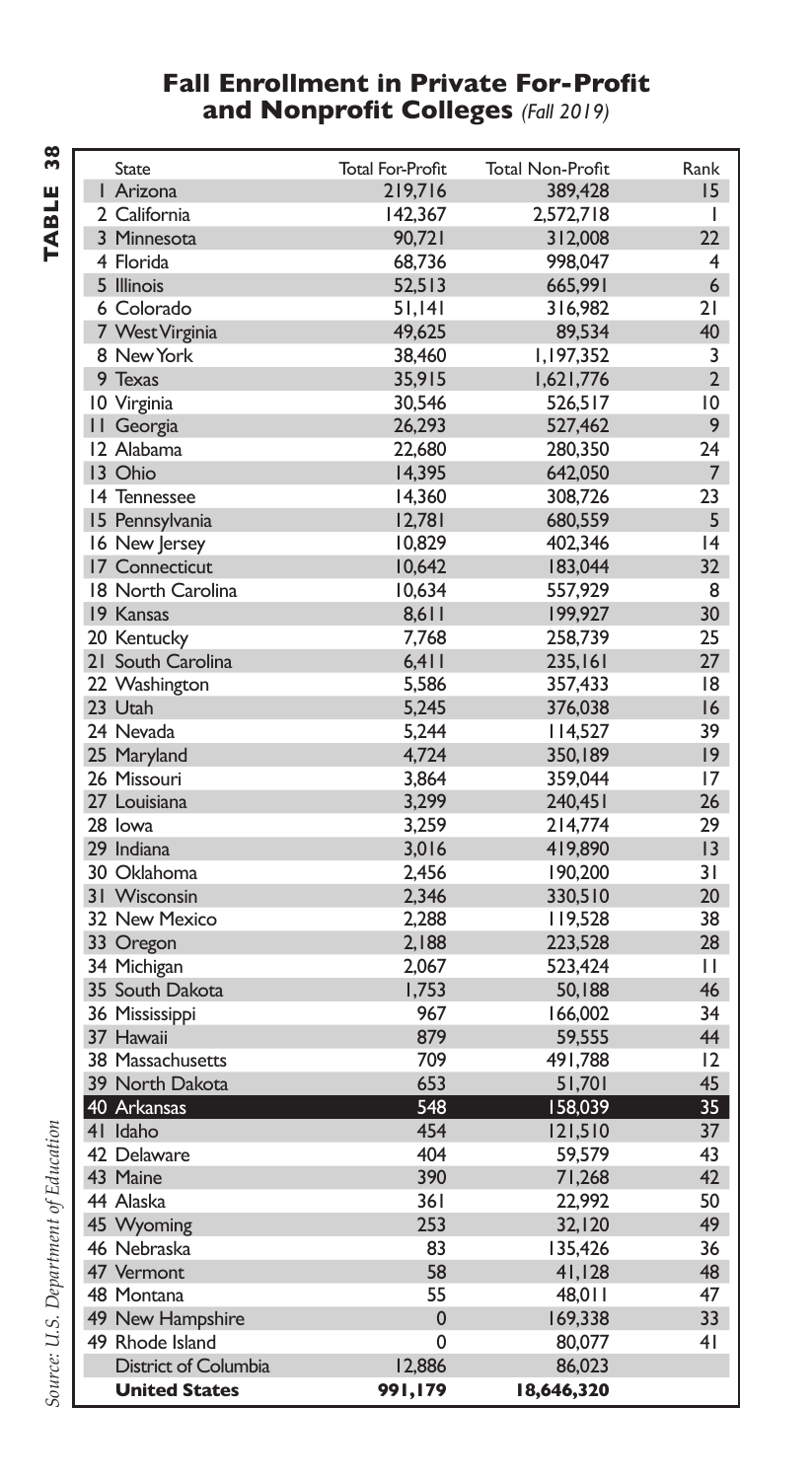|                      | Import/Export          |                      |              | Freshmen                    |                |
|----------------------|------------------------|----------------------|--------------|-----------------------------|----------------|
|                      | Ratio<br>(<1=Exporter, | Migration<br>Out-of- | Into         | Enrolled in<br>Institutions |                |
| State                | >I=Importer)           | State                | <b>State</b> | <b>Inside State</b>         | Rank           |
| I Utah               | 4.48                   | 1,725                | 7,725        | 24,364                      | 32             |
| 2 West Virginia      | 4.16                   | 1,145                | 4,762        | 13,189                      | 38             |
| 3 Mississippi        | 3.65                   | 1.728                | 6,309        | 27,829                      | 28             |
| 4 lowa               | 3.42                   | 3,064                | 10,489       | 30,534                      | 27             |
| 5 Rhode Island       | 3.37                   | 2,503                | 8,442        | 13,650                      | 36             |
| 6 North Dakota       | 3.29                   | I, I48               | 3,773        | 7,361                       | 45             |
| 7 Alabama            | 2.94                   | 4.073                | 11,969       | 40,01 I                     | 9              |
| 8 Indiana            | 2.76                   | 5,994                | 16,522       | 56,603                      | 13             |
| 9 South Carolina     | 2.68                   | 3,853                | 10,318       | 38,638                      | 20             |
| 10 Arkansas          | 2.49                   | 2,346                | 5,835        | 23,306                      | 34             |
| II Arizona           | 2.47                   | 5.042                | 12.471       | 42,012                      | 17             |
| 12 Vermont           | 2.32                   | 1,913                | 4,437        | 6,204                       | 48             |
| 13 Oklahoma          | 2.26                   | 2,955                | 6,693        | 27,674                      | 29             |
| 14 Montana           | 2.24                   | 1,202                | 2,696        | 6,722                       | 46             |
| 15 South Dakota      | 2.14                   | 1,443                | 3,091        | 7,555                       | 44             |
| 16 Kansas            | 2.05                   | 3,474                | 7,138        | 25,623                      | 31             |
| 17 Wyoming           | 2.03                   | 736                  | 1,492        | 4,050                       | 49             |
| 18 Idaho             | 1.97                   | 2,446                | 4.823        | 11,519                      | 40             |
| 19 Pennsylvania      | 1.86                   | 17,173               | 31,993       | 100,362                     | 5              |
| 20 Kentucky          | 1.77                   | 3,840                | 6,785        | 32,673                      | 26             |
| 21 Oregon            | 1.70                   | 4,418                | 7,501        | 23,448                      | 33             |
| 22 North Carolina    | 1.65                   | 8,643                | 14,221       | 73,565                      | 7              |
| 23 Delaware          | 1.58                   | 2,295                | 3,635        | 8,222                       | 43             |
| 24 Ohio              | 1.57                   | 11,682               | 18,366       | 83,999                      | 6              |
| 25 Nebraska          | 1.50                   | 2,740                | 4,121        | 16,402                      | 35             |
| 26 Maine             | 1.50                   | 2,528                | 3,787        | 9,698                       | 42             |
| 27 Louisiana         | 1.50                   | 4,022                | 6,018        | 33,077                      | 25             |
| 28 Wisconsin         | 1.40                   | 8,283                | 11,560       | 41,485                      | 18             |
| 29 Tennessee         | 1.34                   | 7,460                | 10,024       | 48,729                      | 15             |
| 30 Massachusetts     | 1.34                   | 19,470               | 26,051       | 61,138                      | 12             |
| 31 New Hampshire     | 1.28                   | 4,515                | 5,784        | 10,604                      | 41             |
| 32 Virginia          | 1.27                   | 11,630               | 14,827       | 65,454                      | П              |
| 33 New York          | 1.21                   | 29,706               | 35,957       | 154,728                     | 3              |
| 34 Michigan          | 1.19                   | 8,253                | 9,834        | 68,495                      | 10             |
| 35 Missouri          | 1.19                   | 8,326                | 9,875        | 42,166                      | 16             |
| 36 Florida           | 1.04                   | 16,200               | 16,900       | 18,091                      | $\overline{4}$ |
| 37 Colorado          | 1.01                   | 9,502                | 9,639        | 34, I 33                    | 23             |
| 38 Georgia           | 0.98                   | 13,496               | 13,221       | 70,231                      | 8              |
| 39 New Mexico        | 0.95                   | 2,262                | 2,158        | 12,626                      | 39             |
| 40 Washington        | 0.87                   | 9,408                | 8,203        | 36,294                      | 22             |
| 41 California        | 0.71                   | 38,319               | 27,100       | 272,438                     | I              |
| 42 Connecticut       | 0.69                   | 14, 179              | 9,846        | 26,924                      | 30             |
| 43 Minnesota         | 0.63                   | 13,544               | 8,493        | 37,133                      | 21             |
| 44 Nevada            | 0.59                   | 3,187                | 1,894        | 13,291                      | 37             |
| 45 Maryland          | 0.52                   | 15,166               | 7,900        | 33,743                      | 24             |
| 46 Texas             | 0.50                   | 25, 121              | 12,577       | 188,234                     | $\overline{2}$ |
| 47 Hawaii            | 0.47                   | 3,602                | 1,694        | 6,505                       | 47             |
| <b>48 Illinois</b>   | 0.40                   | 33,250               | 13,341       | 69,886                      | 9              |
| 49 New Jersey        | 0.16                   | 31,819               | 5,195        | 49,679                      | 4              |
| 50 Alaska            | 0.11                   | 1,402                | 154          | 1,925                       | 50             |
| District of Columbia | 3.71                   | 2,145                | 7,964        | 8,467                       |                |
| <b>United States</b> | 1.15                   | 434,376              | 498,289      | 2,270,782                   |                |

#### **Import/Export Ratio of College-Bound High School Graduates** *(Fall 2018)*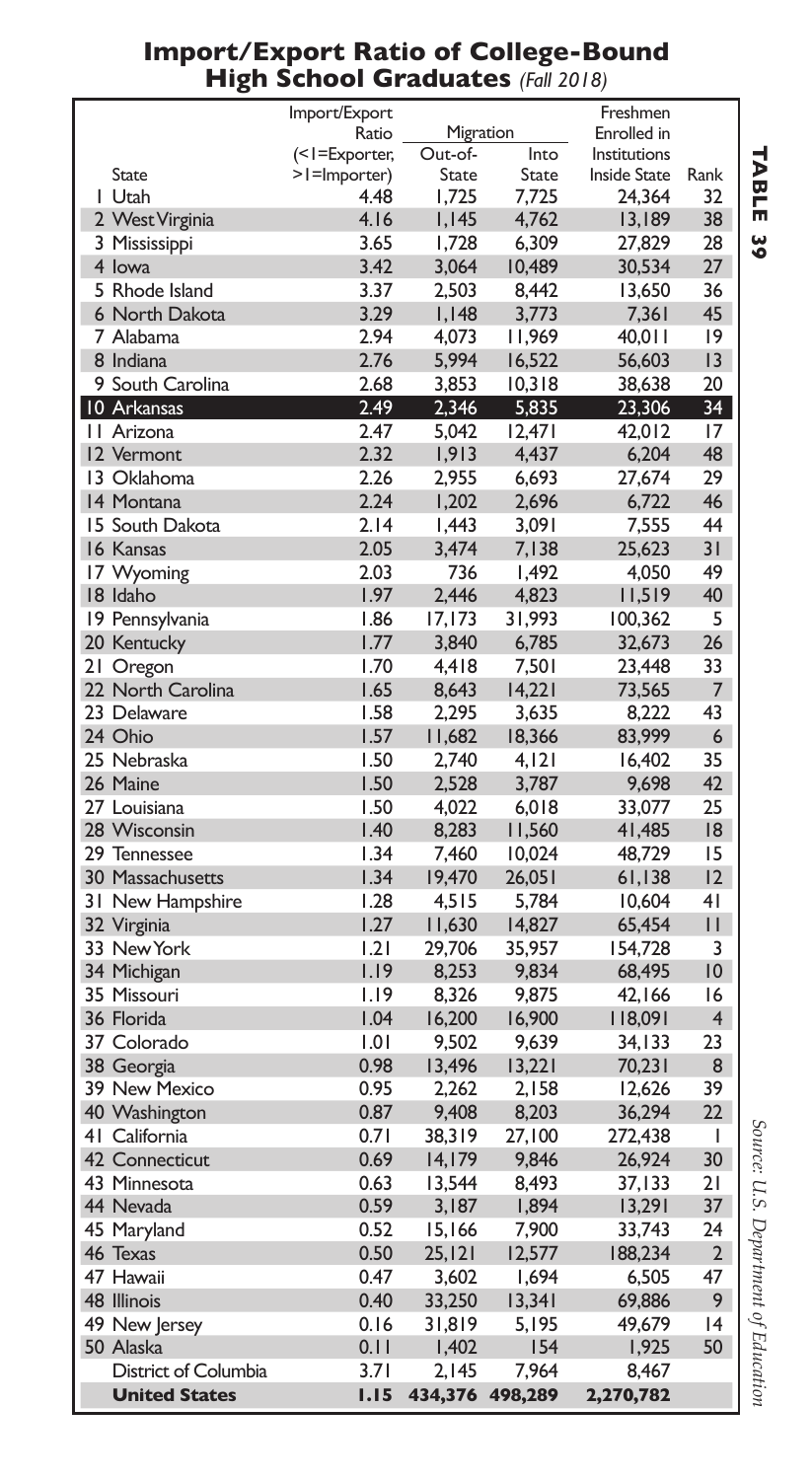### **National Assessment of Educational Progress** *(2019)*

TABLE 40 **TABLE 40**

|                 |                      | 4th Grade<br>Reading |               | 8th Grade<br>Reading |               | 4th Grade<br>Math       |               | 8th Grade<br>Math |
|-----------------|----------------------|----------------------|---------------|----------------------|---------------|-------------------------|---------------|-------------------|
|                 | State                | <b>Scores</b>        | <b>Scores</b> | Rank                 | <b>Scores</b> | Rank                    | <b>Scores</b> | Rank              |
| I               | Massachusetts        | 231                  | 273           | I                    | 247           | $\overline{2}$          | 294           | I                 |
|                 | 2 New Jersey         | 227                  | 270           | 2                    | 246           | $\overline{\mathbf{4}}$ | 292           | 2                 |
|                 | 3 Wyoming            | 227                  | 265           | 3                    | 246           | $\overline{4}$          | 286           | 9                 |
|                 | 4 Utah               | 225                  | 267           | 6                    | 244           | 9                       | 285           | 18                |
|                 | 5 Colorado           | 225                  | 267           | 6                    | 242           | 15                      | 285           | 9                 |
|                 | 6 Florida            | 225                  | 263           | 22                   | 246           | 4                       | 279           | 35                |
| 7               | Connecticut          | 224                  | 270           | $\overline{2}$       | 243           | 13                      | 286           | 10                |
| 8               | New Hampshire        | 224                  | 268           | $\overline{4}$       | 245           | 7                       | 287           | 5                 |
| 9               | Virginia             | 224                  | 262           | 30                   | 247           | $\overline{2}$          | 287           | 7                 |
|                 | 10 Pennsylvania      | 223                  | 264           | 17                   | 244           | 9                       | 285           | 16                |
| П               | Idaho                | 223                  | 266           | 10                   | 242           | 15                      | 286           | П                 |
|                 | 12 Minnesota         | 222                  | 264           | 17                   | 248           | I                       | 291           | 3                 |
| $\overline{3}$  | Nebraska             | 222                  | 264           | 17                   | 244           | 9                       | 285           | 17                |
| 14              | South Dakota         | 222                  | 263           | 22                   | 241           | 18                      | 287           | 6                 |
| 15              | Ohio                 | 222                  | 267           | 6                    | 241           | 18                      | 286           | 3                 |
| 16              | Vermont              | 222                  | 268           | $\overline{4}$       | 239           | 27                      | 287           | 8                 |
| 17              | Indiana              | 222                  | 266           | 10                   | 245           | 7                       | 286           | 4                 |
| 18              | Montana              | 222                  | 265           | 13                   | 241           | 8                       | 284           | 20                |
| 9               | North Carolina       | 221                  | 263           | 22                   | 241           | 18                      | 284           | 21                |
|                 | 20 Maine             | 221                  | 265           | 13                   | 241           | 8                       | 282           | 23                |
| 21              | North Dakota         | 221                  | 263           | 22                   | 243           | 3                       | 286           | 15                |
| 22              | Kentucky             | 221                  | 263           | 22                   | 239           | 27                      | 278           | 36                |
| 23 <sup>2</sup> | lowa                 | 221                  | 262           | 30                   | 241           | 18                      | 282           | 25                |
|                 | 24 Rhode Island      | 220                  | 262           | 30                   | 239           | 27                      | 276           | 40                |
|                 | 25 Maryland          | 220                  | 264           | 17                   | 239           | 27                      | 280           | 29                |
|                 | 26 Wisconsin         | 220                  | 267           | 6                    | 242           | 15                      | 289           | 4                 |
|                 | 27 Washington        | 220                  | 266           | 10                   | 240           | 25                      | 286           | 12                |
|                 | 28 New York          | 220                  | 262           | 30                   | 237           | 37                      | 280           | 27                |
| 29              | Mississippi          | 219                  | 256           | 45                   | 241           | 18                      | 274           | 46                |
|                 | 30 Kansas            | 219                  | 263           | 22                   | 239           | 27                      | 282           | 24                |
| 31              | Tennessee            | 219                  | 262           | 30                   | 240           | 25                      | 280           | 30                |
|                 | 32 Michigan          | 218                  | 263           | 22                   | 236           | 4 <sub>1</sub>          | 280           | 28                |
| 33              | <b>Illinois</b>      | 218                  | 265           | 3                    | 237           | 37                      | 283           | 22                |
|                 | 34 Missouri          | 218                  | 263           | 22                   | 238           | 34                      | 281           | 26                |
| 35              | Georgia              | 218                  | 262           | 30                   | 238           | 34                      | 279           | 34                |
| 36              | Oregon               | 218                  | 264           | 17                   | 236           | 4 <sub>1</sub>          | 280           | 33                |
| 37              | Delaware             | 218                  | 260           | 36                   | 239           | 27                      | 277           | 37                |
|                 | 38 Nevada            | 218                  | 258           | 41                   | 236           | 41                      | 274           | 45                |
|                 | 39 Hawaii            | 218                  | 258           | 4 <sub>1</sub>       | 239           | 27                      | 275           | 42                |
|                 | 40 California        | 216                  | 259           | 37                   | 235           | 44                      | 276           | 4 <sub>1</sub>    |
| 4 <sub>1</sub>  | Oklahoma             | 216                  | 258           | 4 <sub>1</sub>       | 237           | 37                      | 276           | 38                |
| 42              | Texas                | 216                  | 256           | 45                   | 244           | 9                       | 280           | 32                |
| 43              | South Carolina       | 216                  | 259           | 37                   | 237           | 37                      | 276           | 39                |
|                 | 44 Arizona           | 216                  | 259           | 37                   | 238           | 34                      | 280           | 31                |
|                 | 45 Arkansas          | 215                  | 259           | 37                   | 233           | 45                      | 274           | 43                |
|                 | 46 West Virginia     | 213                  | 256           | 45                   | 231           | 47                      | 272           | 47                |
| 47              | Alabama              | 212                  | 253           | 48                   | 230           | 50                      | 269           | 50                |
|                 | 48 Louisiana         | 210                  | 257           | 44                   | 231           | 47                      | 272           | 48                |
| 49              | <b>New Mexico</b>    | 208                  | 252           | 49                   | 231           | 47                      | 269           | 49                |
|                 | 50 Alaska            | 204                  | 252           | 49                   | 232           | 46                      | 274           | 44                |
|                 | District of Columbia | 214                  | 250           |                      | 235           |                         | 266           |                   |
|                 | <b>United States</b> | 220                  | 263           |                      | 241           |                         | 282           |                   |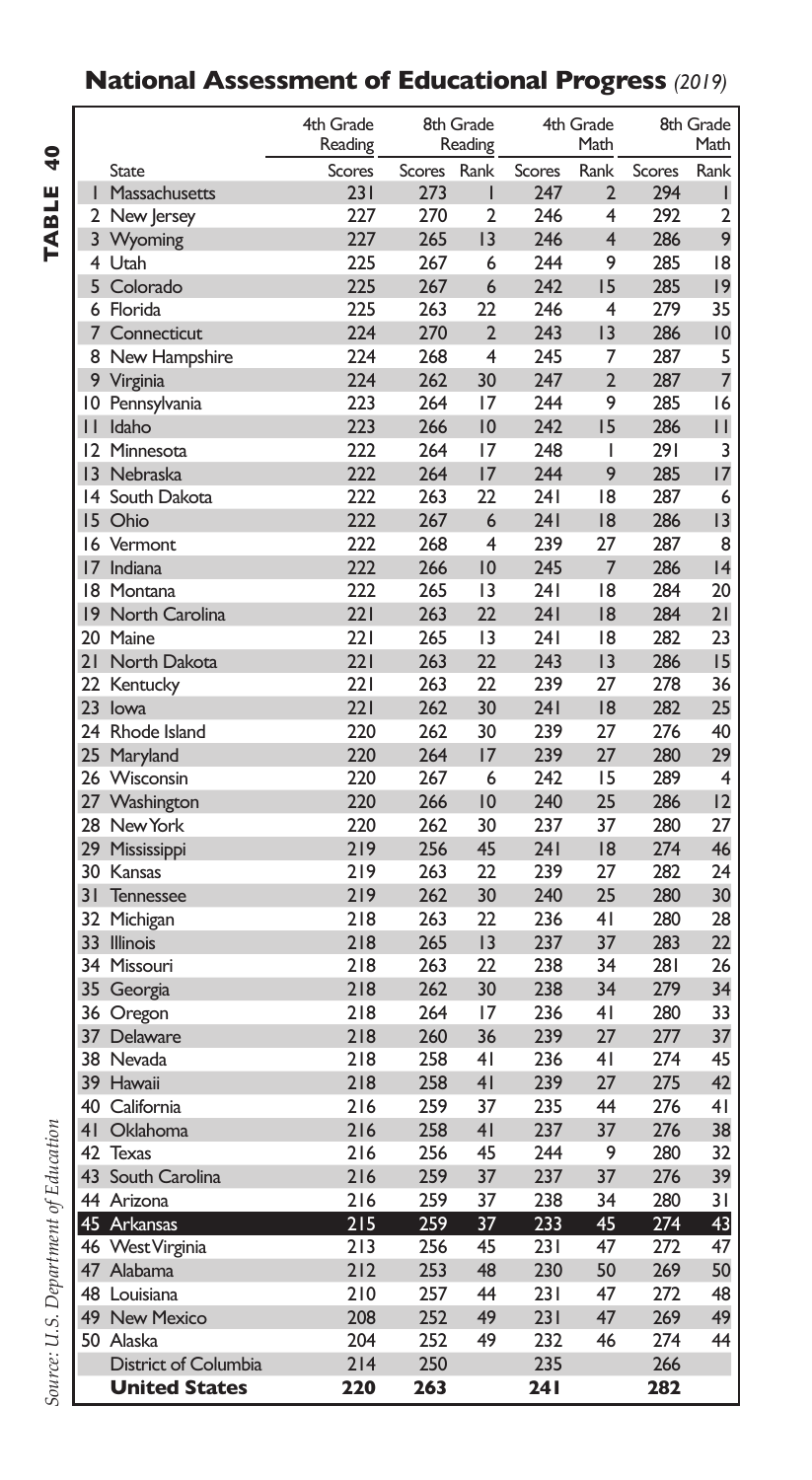### **Estimated Public School Spending Per Pupil** *(2019)*

|    |                      | <b>Total Spending</b> |                | Instruction    |                | <b>Support Services</b> |
|----|----------------------|-----------------------|----------------|----------------|----------------|-------------------------|
|    | <b>State</b>         | <b>Dollars</b>        | <b>Dollars</b> | Rank           | <b>Dollars</b> | Rank                    |
| I. | New York             | 25.139                | 17,355         | $\mathsf{I}$   | 7,261          | 5                       |
|    | 2 Connecticut        | 21,310                | 12,662         | 2              | 7,982          | 2                       |
|    | 3 New Jersey         | 20,512                | 11,826         | $\overline{4}$ | 8,041          | L                       |
|    | 4 Vermont            | 20,315                | 11,913         | 3              | 7,795          | 4                       |
|    | 5 Alaska             | 18,394                | 9.789          | 9              | 7,937          | 3                       |
|    | 6 Massachusetts      | 17,748                | 11,073         | 5              | 6,127          | 7                       |
|    | 7 New Hampshire      | 17,462                | 10,915         | $\overline{6}$ | 6, 123         | 8                       |
|    | 8 Pennsylvania       | 16,864                | 10,340         | 7              | 5,890          | 12                      |
|    | 9 Rhode Island       | 16,750                | 9,689          | $\overline{2}$ | 6,598          | $6\overline{6}$         |
|    | 10 Delaware          | 16,315                | 10,064         | 8              | 5,517          | 4                       |
|    | II Wyoming           | 16,304                | 9,694          | П              | 6,103          | 9                       |
|    | 12 Illinois          | 16,227                | 9,756          | 10             | 6,021          | 10                      |
|    | 13 Hawaii            | 16, 132               | 9,378          | 4              | 5,955          | $\mathsf{H}$            |
|    | 14 Maryland          | 15,148                | 9,489          | 13             | 5,220          | 16                      |
|    | 15 Maine             | 14,614                | 8,247          | 9              | 5,760          | $ 3\rangle$             |
|    | 16 Washington        | 14,223                | 8,491          | 16             | 5,238          | 15                      |
|    | 17 California        | 14,035                | 8,374          | 18             | 5,130          | 17                      |
|    | 18 North Dakota      | 14,004                | 8,426          | 17             | 4,554          | 22                      |
|    | 19 Ohio              | 13,538                | 7,994          | 20             | 5,111          | 18                      |
|    | 20 Minnesota         | 13,387                | 8,683          | 15             | 4,119          | 33                      |
|    | 21 Michigan          | 12,756                | 7,364          | 24             | 4,943          | $ 9\rangle$             |
|    | 22 Nebraska          | 12,743                | 7,910          | 21             | 4,295          | 30                      |
|    | 23 Virginia          | 12,641                | 7,672          | 22             | 4.491          | 25                      |
|    | 24 Wisconsin         | 12,598                | 7,400          | 23             | 4,744          | 21                      |
|    | 25 Oregon            | 12,450                | 7,228          | 26             | 4,808          | 20                      |
|    | 26 West Virginia     | 12,010                | 6,919          | 29             | 4,359          | 29                      |
|    | 27 Montana           | 11,988                | 7,075          | 28             | 4,400          | 27                      |
|    | 28 Kansas            | 11,926                | 7,266          | 25             | 4,145          | 32                      |
|    | 29 lowa              | 11,907                | 7,148          | 27             | 4,271          | 31                      |
|    | 30 Louisiana         | 11,755                | 6,562          | 32             | 4,549          | 23                      |
|    | 31 Kentucky          | 11,291                | 6,605          | 31             | 3,982          | 35                      |
|    | 32 Georgia           | 11,228                | 6,758          | 30             | 3,860          | 38                      |
|    | 33 Missouri          | 11,200                | 6,332          | 33             | 4,391          | 28                      |
|    | 34 South Carolina    | 11,140                | 6,074          | 36             | 4,482          | 26                      |
|    | 35 Colorado          | 11,030                | 6,105          | 35             | 4,533          | 24                      |
|    | 36 Indiana           | 10,397                | 5,964          | 39             | 3,947          | 36                      |
|    | 37 Arkansas          | 10,388                | 5.842          | 4 <sub>1</sub> | 3,985          | 34 <sup>2</sup>         |
|    | 38 New Mexico        | 10, 177               | 5,751          | 43             | 3,878          | 37                      |
|    | 39 South Dakota      | 10, 139               | 6.009          | 37             | 3,592          | 40                      |
|    | 40 Alabama           | 10,077                | 5,715          | 44             | 3,688          | 39                      |
|    | 41 Tennessee         | 9.868                 | 5,984          | 38             | 3,368          | 46                      |
|    | 42 North Carolina    | 9,857                 | 6,206          | 34             | 3,165          | 48                      |
|    | 43 Texas             | 9,827                 | 5,804          | 42             | 3,516          | 42                      |
|    | 44 Florida           | 9,645                 | 5,900          | 40             | 3,247          | 47                      |
|    | 45 Nevada            | 9,344                 | 5,433          | 45             | 3,529          | 41                      |
|    | 46 Oklahoma          | 9,323                 | 5,243          | 47             | 3,467          | 44                      |
|    | 47 Mississippi       | 9,284                 | 5,258          | 46             | 3,455          | 45                      |
|    | 48 Arizona           | 8,625                 | 4,705          | 50             | 3,470          | 43                      |
|    | 49 Utah              | 8,014                 | 5,068          | 48             | 2,555          | 50                      |
|    | 50 Idaho             | 7,985                 | 4,753          | 49             | 2,852          | 49                      |
|    | District of Columbia | 22,406                | 10,958         |                | 10,584         |                         |
|    | <b>United States</b> | 13,187                | 7,963          |                | 4,701          |                         |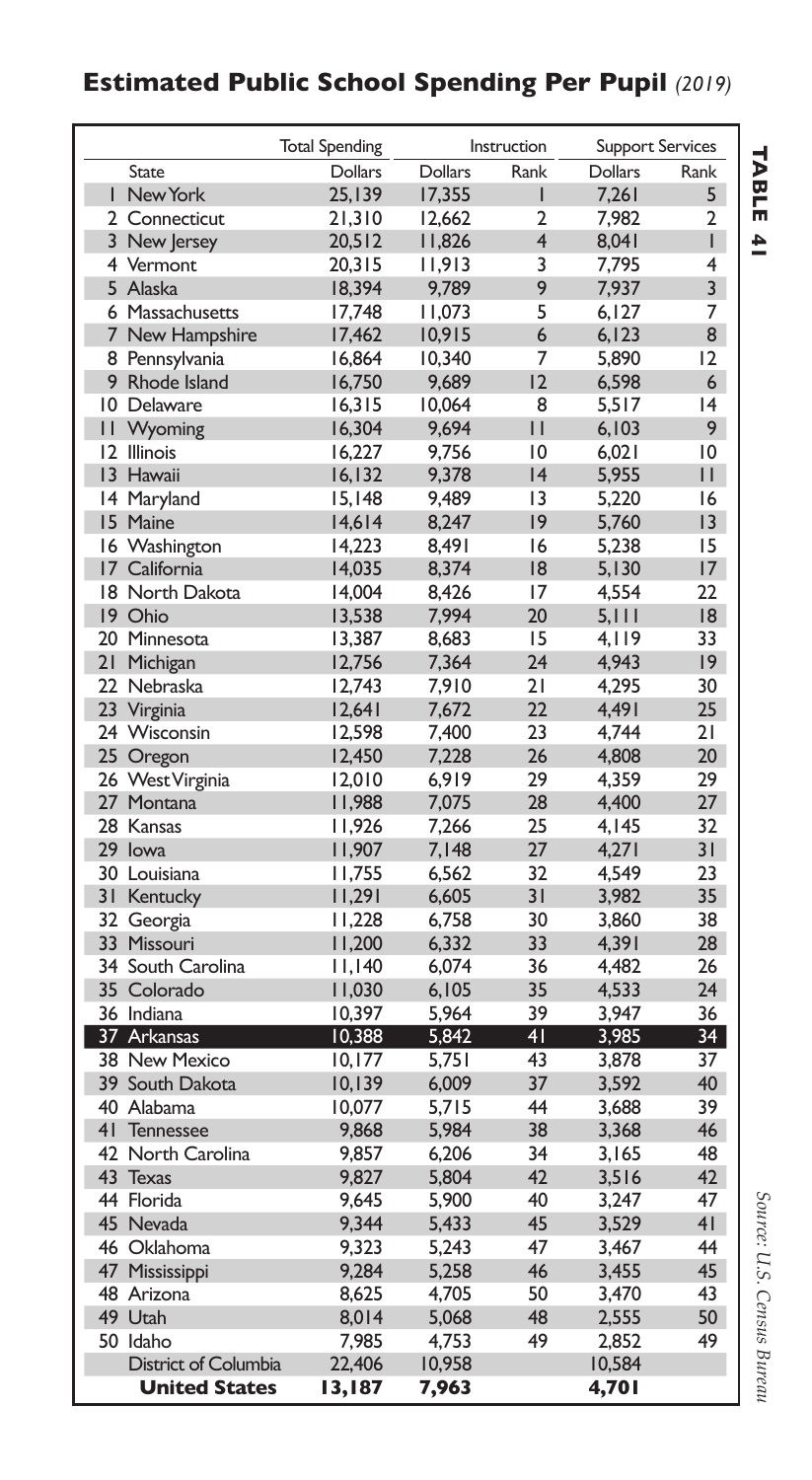#### **Average Retail Price Per KwH for Industrial Customers** *(2019 - 2020)*

|                            |           |                | Change from        |
|----------------------------|-----------|----------------|--------------------|
|                            | Cents/KwH | Cents/KwH      | 2019 to            |
| State                      | (2020)    | (2019)         | 2020 (cents)       |
| Oklahoma                   | 4.61      | 5.07           | $-0.46$            |
| 2 Louisiana                | 4.88      | 5.23           | $-0.35$            |
| 3 Texas                    | 5.07      | 5.45           | $-0.38$            |
| 4 Washington               | 5.08      | 4.80           | 0.28               |
| 5 Montana                  | 5.18      | 5.45           | $-0.27$            |
| 6 Kentucky                 | 5.31      | 5.57           | $-0.26$            |
| 7 Tennessee                | 5.33      | 5.68           | $-0.35$            |
| 8 New York                 | 5.54      | 5.61           | $-0.07$            |
| 9 New Mexico               | 5.58      | 5.48           | 0.10               |
| 10 Nevada                  | 5.61      | 6.14           | $-0.53$            |
| <b>II Mississippi</b>      | 5.63      | 5.85           | $-0.22$            |
| 12 Oregon                  | 5.70      | 5.86           | $-0.16$            |
| 13 Georgia                 | 5.77      | 6.17           | $-0.40$            |
| 14 Alabama                 | 5.87      | 5.95           | $-0.08$            |
| 15 Arkansas                | 5.89      | 6.13           | $-0.24$            |
| 16 Utah                    | 5.90      | 5.98           | $-0.08$            |
| 17 South Carolina          | 5.98      | 6.11           | $-0.13$            |
| 18 Arizona                 | 6.07      | 6.28           | $-0.21$            |
| 19 West Virginia           | 6.09      | 6.02           | 0.07               |
| 20 Ohio                    | 6.16      | 6.55           | $-0.39$            |
| 20 Pennsylvania            | 6.16      | 6.41           | $-0.25$            |
| 22 Idaho                   | 6.23      | 6.08           | 0.15               |
| 23 Virginia                | 6.28      | 6.85           | $-0.57$            |
| 24 North Carolina          | 6.31      | 6.30           | 0.01               |
| 25 Iowa                    | 6.43      | 6.60           | $-0.17$            |
| 26 Delaware                | 6.70      | 7.70           | $-1.00$            |
| 26 Illinois                | 6.70      | 6.52           | 0.18               |
| 28 Missouri                | 6.84      | 7.11           | $-0.27$            |
| 29 Wyoming                 | 6.88      | 6.73           | 0.15               |
| 30 Indiana                 | 6.98      | 7.36           | $-0.38$            |
| 31 Florida                 | 7.15      | 7.65           | $-0.50$            |
| 32 Michigan                | 7.24      | 7.07           | 0.17               |
| 33 North Dakota            | 7.26      | 7.94           | $-0.68$            |
| 34 Wisconsin               | 7.29      | 7.31           | $-0.02$            |
| 35 Kansas                  | 7.30      | 7.35           | $-0.05$            |
| 36 Nebraska                | 7.38      | 7.65           | $-0.27$            |
| 37 Colorado                | 7.48      | 7.40           | 0.08               |
| 38 Minnesota               | 7.67      | 7.53           | 0.14               |
| 39 South Dakota            | 7.79      | 7.81           | $-0.02$            |
| 40 Maryland                | 7.81      | 7.80           | 0.01               |
| 41 Maine                   | 8.86      | 9.22           | $-0.36$            |
| 42 New Jersey              | 10.01     | 10.16          | $-0.15$            |
| 43 Vermont                 | 11.20     | 11.05          | 0.15               |
| 44 Connecticut             | 13.07     | 13.44          | $-0.37$            |
| 45 New Hampshire           | 13.11     | 13.09          | 0.02               |
| 46 California              | 14.27     | 13.40          | 0.87               |
| 47 Massachusetts           | 14.51     | 14.76          | $-0.25$            |
| 48 Rhode Island            | 15.76     |                |                    |
| 49 Alaska                  | 15.88     | 15.59          | 0.17               |
| 50 Hawaii                  | 24.45     | 16.94<br>25.76 | $-1.06$<br>$-1.31$ |
|                            |           |                |                    |
| <b>Districtof Columbia</b> | 7.99      | 8.22           | $-0.23$            |
| <b>United States</b>       | 6.67      | 6.81           | $-0.14$            |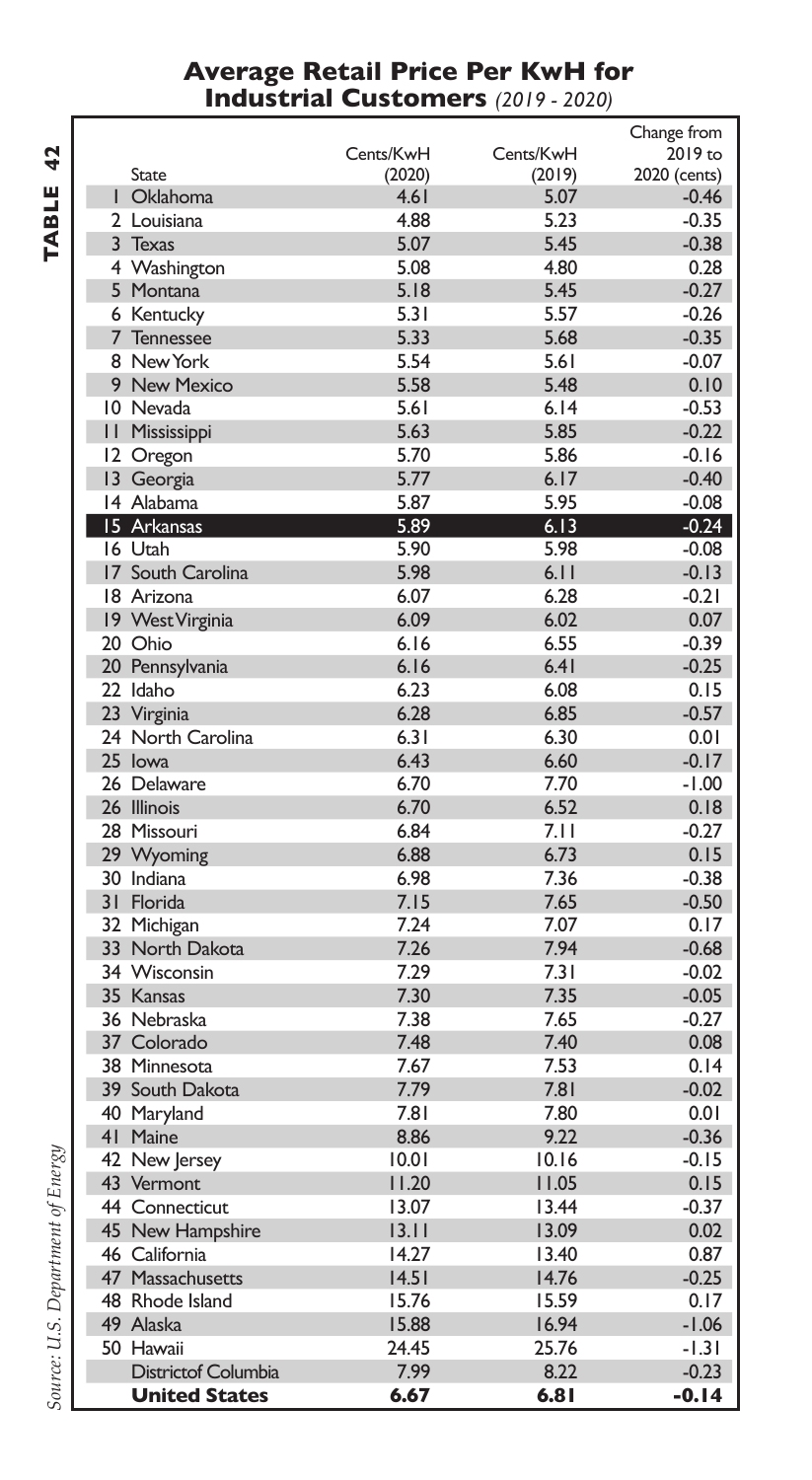#### **Average Retail Price Per KwH for Commercial Customers** *(2019 - 2020)*

|   |                      |                         |                | Change from        |
|---|----------------------|-------------------------|----------------|--------------------|
|   |                      |                         | Cents/KwH      | 2019 to            |
|   | State                | <b>Cents/KwH (2020)</b> | (2019)         | 2020 (cents)       |
|   | I Nevada             | 7.45                    | 8.04           | -0.59              |
| 2 | Texas                | 7.60                    | 8.06           | $-0.46$            |
|   | 3 Virginia           | 7.63                    | 8.18           | $-0.55$            |
|   | 4 Idaho              | 7.75                    | 7.67           | 0.08               |
|   | 5 Oklahoma           | 7.82                    | 7.98           | $-0.16$            |
|   | 6 Utah               | 8.27                    | 8.26           | 0.01               |
|   | 7 Pennsylvania       | 8.50                    | 8.71           | $-0.21$            |
|   | 8 Arkansas           | 8.61                    | 8.78           | $-0.17$            |
|   | 9 North Carolina     | 8.69                    | 8.81           | $-0.12$            |
|   | 10 Florida           | 8.85                    | 9.27           | $-0.42$            |
|   | 10 Louisiana         | 8.85                    | 8.91           | $-0.06$            |
|   | 12 Nebraska          | 8.89                    | 8.85           | 0.04               |
|   | 13 Washington        | 8.92                    | 8.75           | 0.17               |
|   | 14 Missouri          | 8.93                    | 9.07           | -0.14              |
|   | 15 Oregon            | 9.00                    | 8.85           | 0.15               |
|   | 16 North Dakota      | 9.02                    | 9.01           | 0.01               |
|   | 17 Illinois          | 9.15                    | 9.08           | 0.07               |
|   | 18 Delaware          | 9.18                    | 9.53           | $-0.35$            |
|   | 19 West Virginia     | 9.40                    | 9.16           | 0.24               |
|   | 20 Ohio              | 9.53                    | 9.72           | $-0.19$            |
|   | 21 South Dakota      | 9.65                    | 9.59           | 0.06               |
|   | 21 Wyoming           | 9.65                    | 9.64           | 0.01               |
|   | 23 Maryland          | 9.72                    | 9.97           | $-0.25$            |
|   | 24 lowa              | 9.96                    | 9.99           | $-0.03$            |
|   | 25 Georgia           | 10.08                   | 10.02          | 0.06               |
|   | 26 Arizona           | 10.11                   | 10.25          | $-0.14$            |
|   | 27 New Mexico        | 10.28                   | 9.79           | 0.49               |
|   | 28 Colorado          | 10.29                   | 10.43          | $-0.14$            |
|   | 29 Kentucky          | 10.34                   | 10.15          | 0.19               |
|   | 30 South Carolina    | 10.35                   | 10.58          | $-0.23$            |
|   | 31 Mississippi       | 10.38                   | 10.52          | $-0.14$            |
|   | 32 Kansas            | 10.40                   | 10.29          | 0.11               |
|   | 33 Minnesota         | 10.43                   | 10.34          | 0.09               |
|   | 34 Montana           | 10.51                   | 10.41          | 0.10               |
|   | 35 Tennessee         | 10.56                   | 10.65          | $-0.09$            |
|   | 36 Wisconsin         | 10.75                   | 10.72          | 0.03               |
|   | 37 Indiana           | 11.21                   | 11.03          | 0.18               |
|   | 38 Alabama           | 11.55                   | 11.52          | 0.03               |
|   | 39 Michigan          | 11.71                   | 11.39          | 0.32               |
|   | 40 New Jersey        | 12.35                   | 12.23          | 0.12               |
|   | 41 Maine             | 12.56                   | 12.83          | $-0.27$            |
|   | 42 New York          | 14.56                   | 14.06          | 0.50               |
|   | 43 New Hampshire     | 15.41                   | 15.93          | $-0.52$            |
|   | 44 Rhode Island      | 15.94                   | 16.38          | $-0.44$            |
|   | 45 Massachusetts     | 16.03                   | 16.8           | $-0.77$            |
|   | 46 Vermont           | 16.39                   | 15.98          | 0.41               |
|   | 47 Connecticut       | 16.58                   | 16.75          | $-0.17$            |
|   | 48 California        | 17.53                   | 16.67          | 0.86               |
|   | 49 Alaska            | 19.58                   | 19.8           | $-0.22$            |
|   | 50 Hawaii            |                         |                |                    |
|   | District of Columbia | 28.41<br>11.85          | 29.23<br>12.26 | $-0.82$            |
|   | <b>United States</b> | 10.59                   | 10.68          | $-0.41$<br>$-0.09$ |
|   |                      |                         |                |                    |

**TABLE TABLE 43**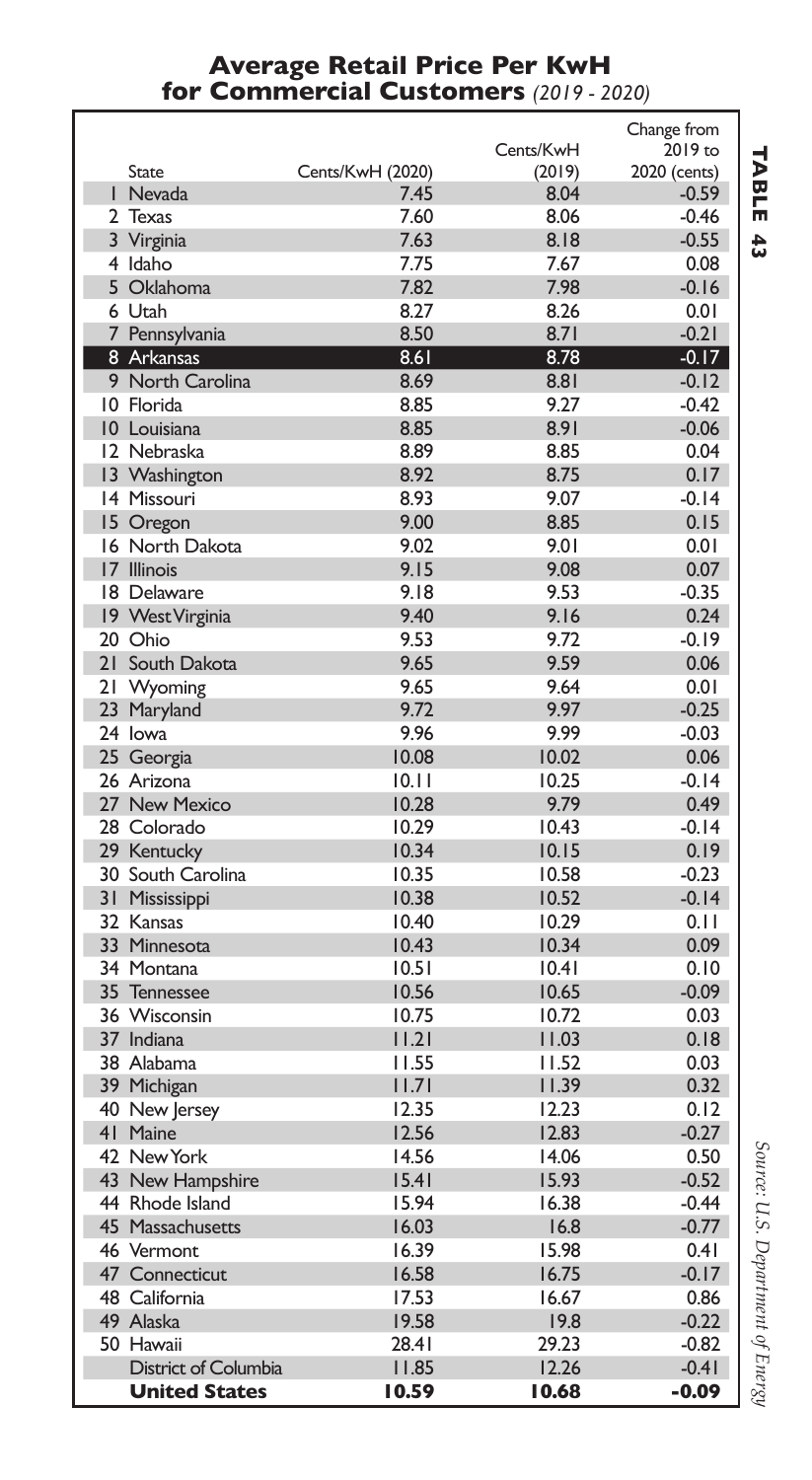#### **Average Retail Price Per KwH for Residential Customers** *(2019 - 2020)*

|                          |                |              | Change from  |
|--------------------------|----------------|--------------|--------------|
|                          | Cents/KwH      | Cents/KwH    | 2019 to      |
| <b>State</b>             | (2020)         | (2019)       | 2020 (cents) |
| I Louisiana              | 9.67           | 9.8          | $-0.13$      |
| 2 Washington             | 9.87           | 9.71         | 0.16         |
| 3 Idaho                  | 9.95           | 9.89         | 0.06         |
| 4 Oklahoma               |                |              | $-0.09$      |
| 5 Arkansas               | 10.12          | 10.21        |              |
|                          | 10.41          | 9.8          | 0.61         |
| 6 North Dakota<br>6 Utah | 10.44<br>10.44 | 10.3<br>10.4 | 0.14<br>0.04 |
|                          | 10.76          | 10.87        | $-0.11$      |
| 8 Tennessee              |                | 10.77        |              |
| 9 Nebraska               | 10.80          |              | 0.03         |
| 10 Kentucky              | 10.87          | 10.8         | 0.07         |
| II Wyoming               | 11.11          | 11.18        | $-0.07$      |
| 12 Mississippi           | 11.17          | 11.27        | $-0.10$      |
| 12 Oregon                | 11.17          | 11.01        | 0.16         |
| 14 Missouri              | 11.22          | 11.14        | 0.08         |
| 15 Montana               | 11.24          | 11.13        | 0.11         |
| 16 Florida               | 11.27          | 11.7         | $-0.43$      |
| 17 Nevada                | 11.34          | 12           | $-0.66$      |
| 18 North Carolina        | 11.38          | 11.42        | $-0.04$      |
| 19 Texas                 | 1.7            | 11.76        | $-0.05$      |
| 20 South Dakota          | 11.75          | 11.55        | 0.20         |
| 21 West Virginia         | 11.80          | 11.25        | 0.55         |
| 22 Georgia               | 12.02          | 11.76        | 0.26         |
| 23 Virginia              | 12.03          | 12.07        | $-0.04$      |
| 24 Arizona               | 12.27          | 12.43        | $-0.16$      |
| 25 Ohio                  | 12.29          | 12.38        | $-0.09$      |
| 26 Colorado              | 12.36          | 12.18        | 0.18         |
| 27 lowa                  | 12.46          | 12.46        | 0.00         |
| 28 Delaware              | 12.56          | 12.55        | 0.01         |
| 29 Alabama               | 12.58          | 12.53        | 0.05         |
| 30 South Carolina        | 12.78          | 12.99        | $-0.21$      |
| 31 Indiana               | 12.83          | 12.58        | 0.25         |
| 32 Kansas                | 12.85          | 12.71        | 0.14         |
| 33 New Mexico            | 12.94          | 12.51        |              |
|                          |                |              | 0.43         |
| 34 Maryland              | 13.01          | 13.12        | $-0.11$      |
| 35 Illinois              | 13.04          | 13.03        | 0.01         |
| 36 Minnesota             | 13.17          | 13.04        | 0.13         |
| 37 Pennsylvania          | 13.58          | 13.8         | $-0.22$      |
| 38 Wisconsin             | 14.32          | 14.18        | 0.14         |
| 39 New Jersey            | 16.03          | 15.85        | 0.18         |
| 40 Michigan              | 16.26          | 15.74        | 0.52         |
| 41 Maine                 | 16.81          | 17.89        | $-1.08$      |
| 42 New York              | 18.36          | 17.94        | 0.42         |
| 43 New Hampshire         | 19.04          | 20.05        | $-1.01$      |
| 44 Vermont               | 19.54          | 17.71        | 1.83         |
| 45 California            | 20.45          | 19.15        | 1.30         |
| 46 Massachusetts         | 21.97          | 21.92        | 0.05         |
| 47 Rhode Island          | 22.01          | 21.73        | 0.28         |
| 48 Alaska                | 22.57          | 22.92        | $-0.35$      |
| 49 Connecticut           | 22.71          | 21.87        | 0.84         |
| 50 Hawaii                | 30.28          | 32.06        | $-1.78$      |
| District of Columbia     | 12.63          | 12.98        | $-0.35$      |
| <b>United States</b>     | 13.15          | 13.01        | 0.14         |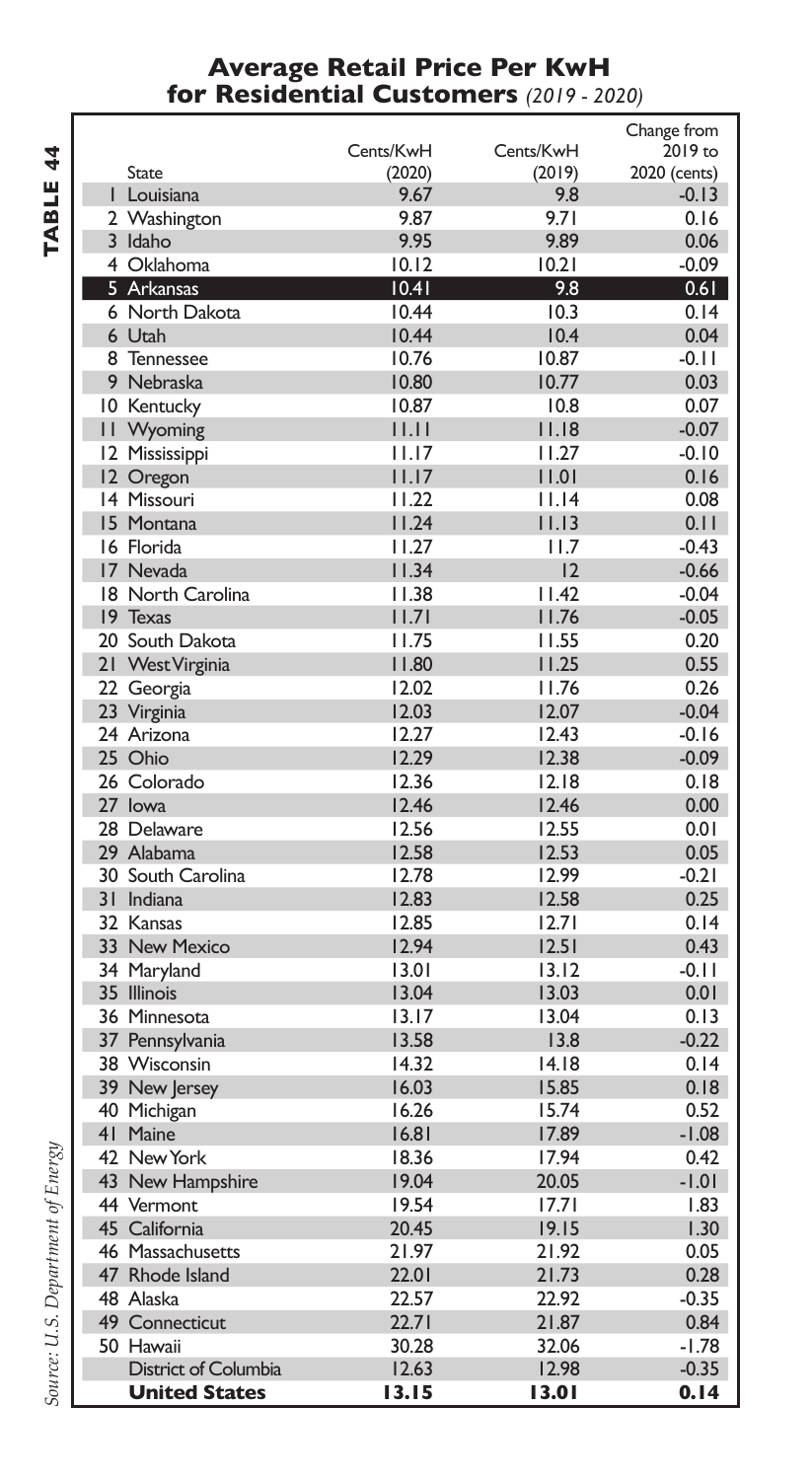### **Generation of Energy Resources** *(2020)*

| <b>State</b>                    | % Coal        | Rank           | % Gases       | Rank           | % Nuclear    | Rank            |
|---------------------------------|---------------|----------------|---------------|----------------|--------------|-----------------|
| Alabama*                        | 15.8%         | 23             | 40.2%         | 20             | 31.7%        | 10              |
| Alaska                          | 11.5%         | 29             | 42.1%         | 18             | 0.0%         | 30              |
| Arizona                         | 12.6%         | 26             | 46.5%         | 16             | 28.9%        | 13              |
| Arkansas                        | 28.2%         | 15             | 33.5%         | 27             | 27.6%        | 15 <sub>1</sub> |
| California                      | 0.2%          | 44             | 48.5%         | 15             | 8.4%         | 27              |
| Colorado                        | 36.0%         | 13             | 33.6%         | 26             | 0.0%         | 30              |
| Connecticut                     | 0.0%          | 50             | 57.1%         | 9              | 38.2%        | $\overline{7}$  |
| Delaware                        | 2.0%          | 40             | 95.4%         | I              | 0.0%         | 30              |
| Florida                         | 6.6%          | 34             | 75.5%         | 5              | 11.7%        | 23              |
| Georgia                         | 11.6%         | 28             | 49.3%         | 4              | 27.3%        | 16              |
| Hawaii                          | 12.8%         | 24             | 0.0%          | 50             | 0.0%         | 30              |
| Idaho                           | 0.1%          | 45             | 23.5%         | 32             | 0.0%         | 30              |
| <b>Illinois</b>                 | 18.0%         | 9              | 14.3%         | 38             | 57.8%        | $\overline{2}$  |
| Indiana                         | 53.1%         | $\overline{7}$ | 38.0%         | 22             | 0.0%         | 30              |
| lowa                            | 23.7%         | 18             | 11.8%         | 40             | 4.9%         | 29              |
| Kansas                          | 31.1%         | 4              | 5.1%          | 43             | 19.4%        | 8               |
| Kentucky                        | 68.7%         | $\overline{4}$ | 22.6%         | 33             | 0.0%         | 30              |
| Louisiana                       | 3.9%          | 37             | 72.0%         | 6              | 16.8%        | 9               |
| Maine                           | 0.6%          | 43             | 19.0%         | 37             | 0.0%         | 30              |
| Maryland                        | 9.3%          | 31             | 39.1%         | 21             | 41.9%        | 6               |
| Massachusetts                   | 0.0%          | 47             | 77.8%         | $\overline{4}$ | 0.0%         | 30              |
| Michigan                        | 26.2%         | 16             | 35.1%         | 25             | 28.4%        | 4               |
| Minnesota                       | 24.8%         | 17             | 20.9%         | 35             | 26.0%        | 17              |
| Mississippi                     | 6.9%          | 33             | 80.6%         | 3              | 9.7%         | 25              |
| Missouri                        | 71.3%         | 3              | 10.4%         | 41             | 10.7%        | 24              |
| Montana                         | 36.4%         | 12             | 1.3%          | 48             | 0.0%         | 30              |
| Nebraska                        | 51.0%         | 8              | 3.3%          | 47             | 16.8%        | 20              |
| Nevada                          | 4.8%          | 35             | 66.3%         | 7              | 0.0%         | 30              |
| New Hampshire                   | 0.8%          | 42             | 22.3%         | 34             | 60.3%        | T               |
| New Jersey                      | 1.5%          | 4 <sub>1</sub> | 50.4%         | 13             | 43.8%        | 5               |
| <b>New Mexico</b>               | 37.5%         | 10             | 35.2%         | 24             | 0.0%         | 30              |
| New York                        | 0.1%          | 46             | 40.9%         | 9              | 29.7%        | П               |
| North Carolina                  | 16.7%         | 21             | 33.3%         | 28             | 34.0%        | 8               |
| North Dakota                    | 58.1%         | 6              | 3.6%          | 46             | 0.0%         | 30              |
| Ohio                            | 37.2%         | $\mathbf{H}$   | 43.9%         | 17             | 15.1%        | 22              |
| Oklahoma                        | 7.2%          | 32             | 53.2%         | $\overline{0}$ | 0.0%         | 30              |
| Oregon                          | 2.6%          | 39             | 29.9%         | 29             | 0.0%         | 30              |
| Pennsylvania                    | 10.2%         | 30             | 52.7%         | П              | 33.2%        | 9               |
| Rhode Island                    | 0.0%          | 47             | 93.0%         | $\overline{2}$ | 0.0%         | 30              |
| South Carolina                  | 12.6%         | 25             | 24.6%         | 31             | 55.6%        | 3               |
| South Dakota                    | 11.7%         | 27             | 7.8%          | 42             | 0.0%         | 30              |
| <b>Tennessee</b>                | 17.7%         | 20             | 19.5%         | 36             | 45.5%        | $\overline{4}$  |
| <b>Texas</b>                    | 16.6%         | 22             | 52.6%         | 12             | 8.8%         | 26              |
| Utah                            | 61.5%         | 5              | 25.5%         | 30             | 0.0%         | 30              |
| Vermont**                       | 0.0%          | 47             | 0.1%          | 49             | 0.0%         | 30              |
| Virginia                        | 3.7%          | 38             | 60.8%         | 8              | 29.2%        | 12              |
| Washington                      | 4.5%          | 36             | 12.3%         | 39             | 8.1%         | 28              |
| West Virginia                   | 88.6%         | I              | 5.0%          | 44             | 0.0%         | 30              |
| Wisconsin                       | 38.7%         | 9              | 35.8%         | 23             | 15.9%        | 21              |
| Wyoming<br>District of Columbia | 79.4%<br>0.0% | $\overline{2}$ | 4.2%<br>66.4% | 45             | 0.0%<br>0.0% | 30              |
| <b>United States</b>            |               |                |               |                |              |                 |
|                                 | 19.3%         |                | 38.7%         |                | 19.7%        |                 |

**TABLE 45** 

*Source: U.S. Department of Energy* **TABLE**Source: U.S. Department of Energy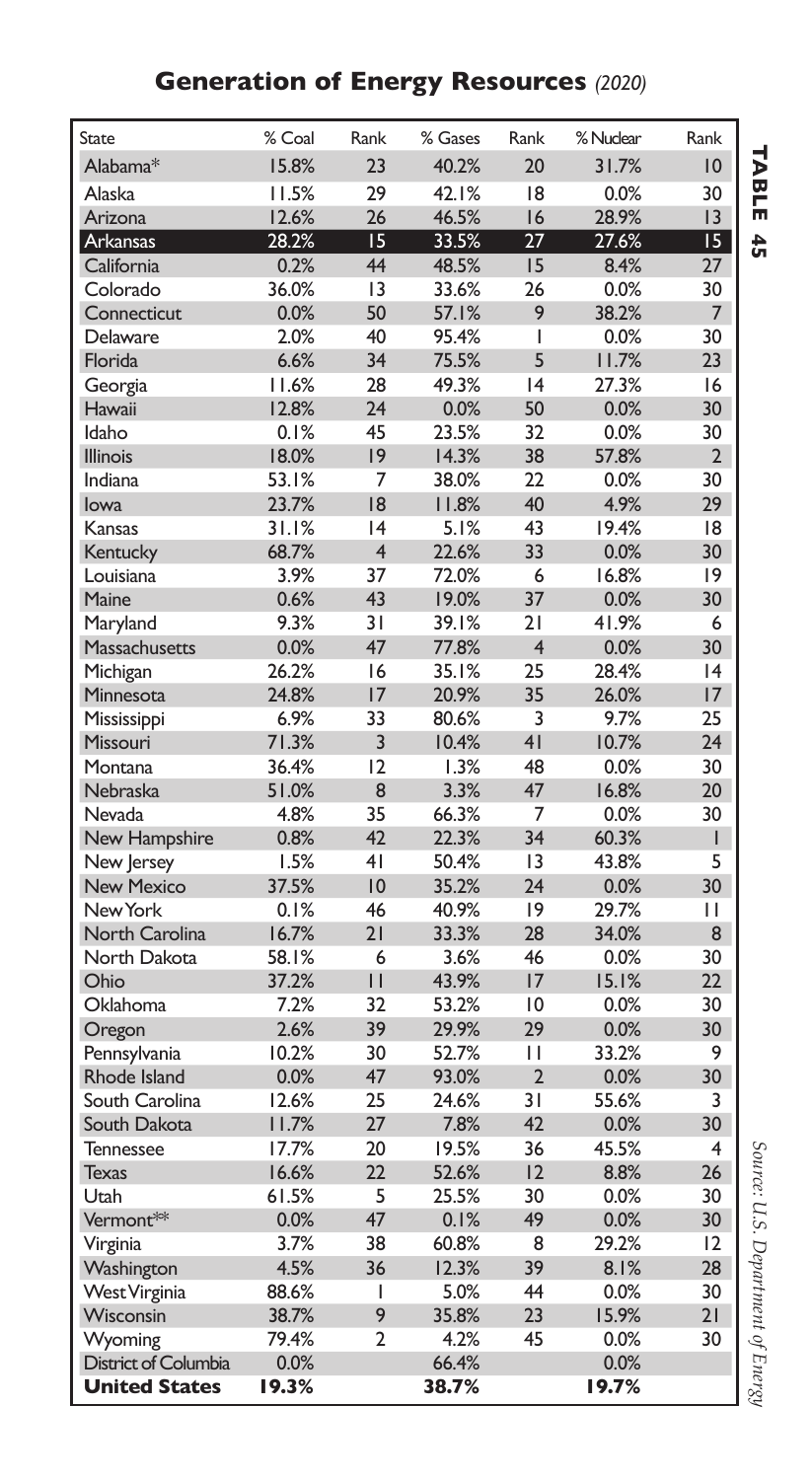### **Generation of Energy Resources cont.** *(2020)*

TABLE 46 **TABLE 46**

|                      | %         |                |           |                 | % Pumped  |                 |
|----------------------|-----------|----------------|-----------|-----------------|-----------|-----------------|
|                      | Renewable |                | %         |                 | Storage   |                 |
| State                | Sources   | Rank           | Petroleum | Rank            | and Other | Rank            |
| Alabama              | 12.4%     | 28             | 0.0%      | 47              | 0.0%      | 37              |
| Alaska               | 30.8%     | 4              | 15.7%     | $\mathfrak{p}$  | $-0.1%$   | 42              |
| Arizona              | 12.0%     | 29             | 0.0%      | 38              | 0.1%      | 28              |
| <b>Arkansas</b>      | 10.5%     | 31             | 0.1%      | 30              | 0.1%      | 20 <sub>1</sub> |
| California           | 42.6%     | 10             | 0.0%      | 42              | 0.3%      | 15              |
| Colorado             | 30.9%     | 13             | $-0.3%$   | 50              | $-0.2%$   | 45              |
| Connecticut          | 3.2%      | 47             | 0.1%      | 31              | 1.4%      | $\overline{4}$  |
| Delaware             | 2.5%      | 50             | 0.2%      | 18              | 0.0%      | 32              |
| Florida              | 4.3%      | 43             | 0.7%      | $\overline{7}$  | 1.2%      | 5               |
| Georgia              | 11.9%     | 30             | 0.2%      | 16              | $-0.2%$   | 46              |
| Hawaii               | 15.9%     | 25             | 67.7%     | I               | 3.5%      | $\mathsf{I}$    |
| Idaho                | 76.1%     | 4              | 0.0%      | 49              | 0.3%      | 17              |
| <b>Illinois</b>      | 9.7%      | 33             | 0.0%      | 43              | 0.1%      | $ 9\rangle$     |
| Indiana              | 8.2%      | 37             | 0.1%      | 21              | 0.6%      | $\mathbf{H}$    |
| lowa                 | 59.4%     | $\overline{7}$ | 0.2%      | 15              | 0.0%      | 38              |
| Kansas               | 44.2%     | 9              | 0.1%      | 9               | 0.0%      | 30              |
| Kentucky             | 8.5%      | 36             | 0.1%      | 28              | 0.1%      | 22              |
| Louisiana            | 3.3%      | 46             | 3.4%      | 3               | 0.6%      | 9               |
| Maine                | 76.7%     | 3              | 0.4%      | 8               | 3.3%      | $\overline{2}$  |
| Maryland             | 8.6%      | 35             | 0.2%      | 4               | 0.9%      | 7               |
| Massachusetts        | 19.2%     | 21             | 0.2%      | $\overline{13}$ | 2.8%      | $\overline{3}$  |
| Michigan             | 10.0%     | 32             | 0.9%      | 6               | $-0.7%$   | 49              |
| Minnesota            | 27.6%     | 18             | 0.1%      | 34              | 0.6%      | 10              |
| Mississippi          | 2.8%      | 49             | 0.0%      | 46              | 0.0%      | 32              |
| Missouri             | 7.5%      | 39             | 0.1%      | 22              | 0.0%      | 4 <sub>1</sub>  |
| Montana              | 59.4%     | 8              | 2.0%      | 4               | 1.0%      | 6               |
| Nebraska             | 28.9%     | 15             | 0.0%      | 37              | 0.0%      | 32 <sub>2</sub> |
| Nevada               | 28.8%     | 16             | 0.0%      | 45              | 0.1%      | 27              |
| New Hampshire        | 16.0%     | 24             | 0.3%      | 10              | 0.3%      | 16              |
| New Jersey           | 3.4%      | 45             | 0.1%      | 23              | 0.8%      | 8               |
| <b>New Mexico</b>    | 27.2%     | 9              | 0.1%      | 26              | 0.0%      | 39              |
| New York             | 28.5%     | 17             | 0.3%      | 9               | 0.5%      | 12              |
| North Carolina       | 15.5%     | 26             | 0.1%      | 27              | 0.4%      | $\overline{13}$ |
| North Dakota         | 38.1%     | 12             | 0.1%      | 32              | 0.1%      | 24              |
| Ohio                 | 2.9%      | 48             | 1.0%      | 5               | 0.0%      | $\overline{31}$ |
| Oklahoma             | 39.7%     | $\mathbf{L}$   | 0.0%      | 39              | $-0.1%$   | 44              |
| Oregon               | 67.5%     | 6              | 0.0%      | 48              | 0.1%      | 26              |
| Pennsylvania         | 3.7%      | 44             | 0.0%      | 4 <sub>1</sub>  | 0.1%      | 21              |
| Rhode Island         | 6.9%      | 40             | 0.1%      | 36              | 0.0%      | 32 <sub>2</sub> |
| South Carolina       | 7.8%      | 38             | 0.1%      | 33              | $-0.6%$   | 48              |
| South Dakota         | 80.5%     | $\overline{2}$ | 0.1%      | 35              | 0.0%      | 32 <sub>2</sub> |
| <b>Tennessee</b>     | 18.1%     | 22             | 0.1%      | 20              | $-0.9%$   | 50              |
| <b>Texas</b>         | 21.8%     | 20             | 0.0%      | 40              | 0.1%      | 23              |
| Utah                 | 12.5%     | 27             | 0.1%      | 24              | 0.3%      | 4               |
| Vermont              | 99.9%     | $\overline{1}$ | 0.1%      | 29              | $-0.1%$   | 43              |
| Virginia             | 6.6%      | 4 <sub>1</sub> | 0.2%      | 12              | $-0.5%$   | 47              |
| Washington           | 75.0%     | 5              | 0.0%      | 44              | 0.1%      | 25              |
| <b>West Virginia</b> | 6.2%      | 42             | 0.3%      | $\mathbf{I}$    | 0.0%      | 40              |
| Wisconsin            | 9.4%      | 34             | 0.2%      | 17              | 0.0%      | 29              |
| Wyoming              | 16.1%     | 23             | 0.1%      | 25              | 0.2%      | 18              |
| District of Columbia | 33.6%     |                | 0.0%      |                 | 0.0%      |                 |
| <b>United States</b> | 19.5%     |                | 0.4%      |                 | 0.2%      |                 |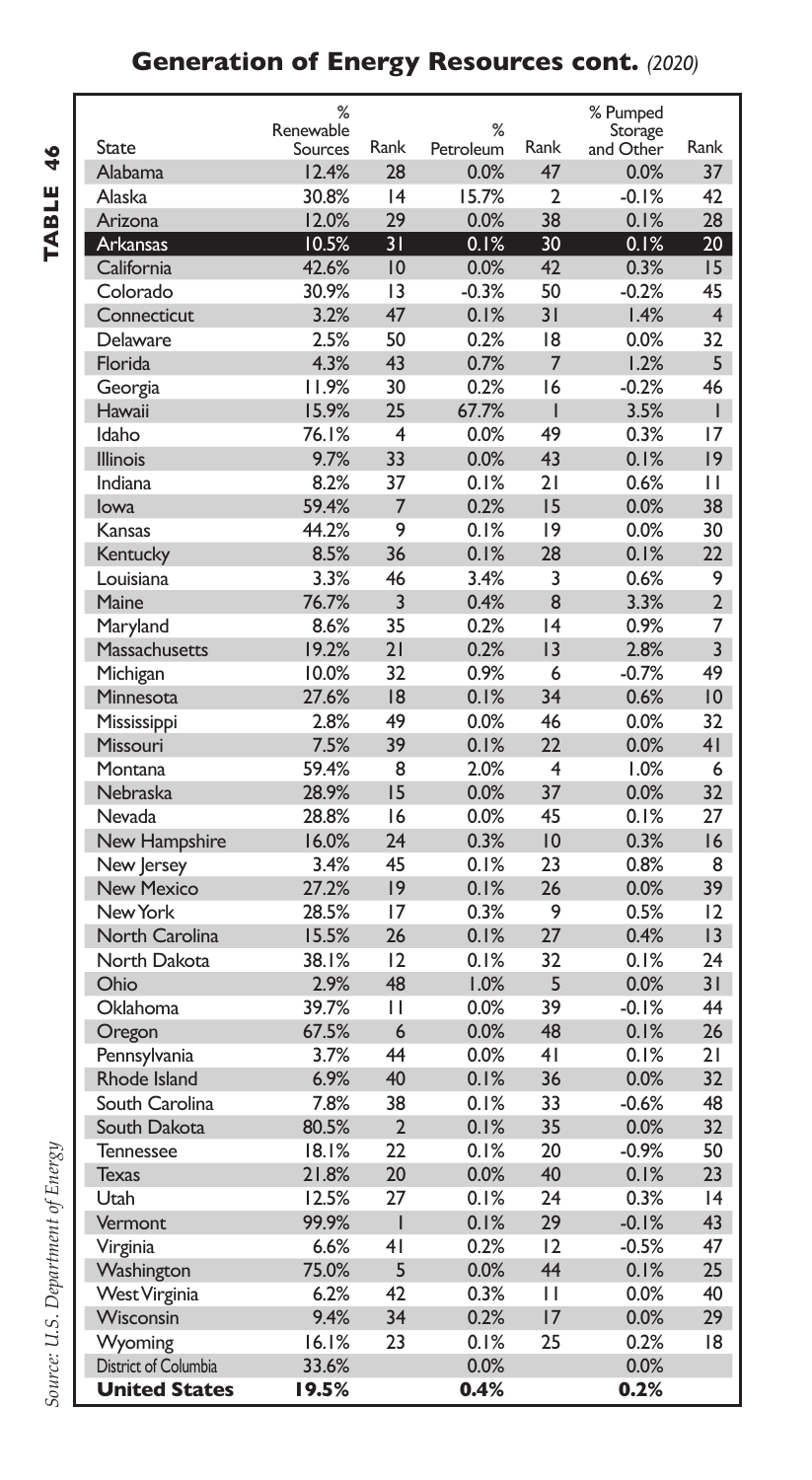|                 |                            | Total   | Capital |                | Maint. |                         |
|-----------------|----------------------------|---------|---------|----------------|--------|-------------------------|
|                 |                            | Per     | Per     |                | Per    |                         |
|                 | <b>State</b>               | Capita  | Capita  | Rank           | Capita | Rank                    |
|                 | Alaska                     | \$1,159 | \$1,049 | ı              | \$110  | 9                       |
|                 | 2 Delaware                 | \$766   | \$608   | 3              | \$158  | 3                       |
|                 | 3 Wyoming                  | \$747   | \$647   | $\overline{2}$ | \$100  | 12                      |
|                 | 4 Maine                    | \$683   | \$425   | 9              | \$258  | $\overline{1}$          |
|                 | 5 West Virginia            | \$659   | \$508   | 5              | \$151  | 5                       |
| 6               | Nebraska                   | \$590   | \$439   | 8              | \$151  | 6                       |
| 7               | North Dakota               | \$576   | \$561   | 4              | \$15   | 50                      |
|                 | 8 Montana                  | \$570   | \$494   | 6              | \$76   | 17                      |
|                 | 9 North Carolina           | \$567   | \$462   | 7              | \$105  | П                       |
| 10              | Vermont                    | \$553   | \$412   | 10             | \$140  | 8                       |
| Ĥ               | Oklahoma                   | \$523   | \$367   | 3              | \$156  | $\overline{\mathbf{4}}$ |
|                 | 12 South Carolina          | \$459   | \$370   | 12             | \$90   | 4                       |
|                 | 13 Kentucky                | \$451   | \$352   | 15             | \$99   | 13                      |
| 4               | South Dakota               | \$425   | \$356   | 4              | \$69   | 9                       |
|                 | 15 Idaho                   | \$418   | \$372   | $\mathsf{I}$   | \$47   | 34                      |
|                 | 16 Rhode Island            | \$409   | \$342   | 16             | \$67   | 20                      |
| 17              | <b>Texas</b>               | \$403   | \$340   | 17             | \$63   | 22                      |
|                 | 18 Arkansas                | \$392   | \$307   | 24             | \$85   | 6                       |
|                 | 19 New Jersey              | \$380   | \$332   | 18             | \$49   | 31                      |
| 20              | Washington                 | \$380   | \$274   | 27             | \$106  | 10                      |
| 21              | Indiana                    | \$371   | \$231   | 33             | \$141  | 7                       |
|                 | 22 Utah                    | \$369   | \$307   | 23             | \$61   | 23                      |
|                 | 23 Florida                 | \$365   | \$311   | 22             | \$54   | 29                      |
|                 | 24 lowa                    | \$363   | \$321   | 9              | \$42   | 36                      |
| 25              | Pennsylvania               | \$362   | \$313   | 20             | \$49   | 32                      |
|                 | 26 Virginia                | \$359   | \$179   | 45             | \$179  | $\overline{2}$          |
|                 | 27 Alabama                 | \$341   | \$302   | 25             | \$39   | 37                      |
|                 | 28 Michigan                | \$336   | \$312   | 21             | \$24   | 45                      |
|                 | 29 Mississippi             | \$329   | \$296   | 26             | \$33   | 41                      |
|                 | 30 Connecticut             | \$316   | \$260   | 30             | \$55   | 27                      |
| 31              | Wisconsin                  | \$300   | \$271   | 28             | \$29   | 43                      |
|                 | 32 Illinois                | \$298   | \$252   | 31             | \$46   | 35                      |
|                 | 33 Maryland                | \$296   | \$263   | 29             | \$33   | 40                      |
|                 | 34 Oregon                  | \$296   | \$242   | 32             | \$53   | 30                      |
| 35 <sup>2</sup> | Minnesota                  | \$283   | \$212   | 36             | \$71   | 8                       |
|                 | 36 Louisiana               | \$277   | \$192   | 43             | \$85   | 15                      |
|                 | 37 Colorado                | \$262   | \$201   | 39             | \$61   | 24                      |
|                 | 38 Nevada                  | \$260   | \$224   | 35             | \$36   | 38                      |
| 39              | New York                   | \$252   | \$229   | 34             | \$23   | 47                      |
|                 | 40 Kansas                  | \$252   | \$192   | 42             | \$60   | 25                      |
| 41              | Tennessee                  | \$239   | \$183   | 44             | \$56   | 26                      |
|                 | 42 New Mexico              | \$232   | \$208   | 37             | \$25   | 44                      |
|                 | 43 New Hampshire           | \$225   | \$202   | 38             | \$23   | 46                      |
|                 | 44 Arizona                 | \$218   | \$199   | 40             | \$19   | 48                      |
|                 | 45 Georgia                 | \$217   | \$169   | 47             | \$48   | 33                      |
|                 | 46 Missouri                | \$212   | \$148   | 48             | \$64   | 21                      |
|                 | 47 Ohio                    |         |         | 41             |        | 49                      |
|                 |                            | \$211   | \$196   | 46             | \$16   | 39                      |
|                 | 48 Hawaii<br>49 California | \$206   | \$172   |                | \$34   | 28                      |
|                 |                            | \$171   | \$116   | 50             | \$55   |                         |
|                 | 50 Massachusetts           | \$166   | \$136   | 49             | \$30   | 42                      |
|                 | District of Columbia       | \$748   | \$648   |                | \$100  |                         |
|                 | <b>United States</b>       | \$321   | \$260   |                | \$61   |                         |

### **State Expenditure on Roadways** *(2019)*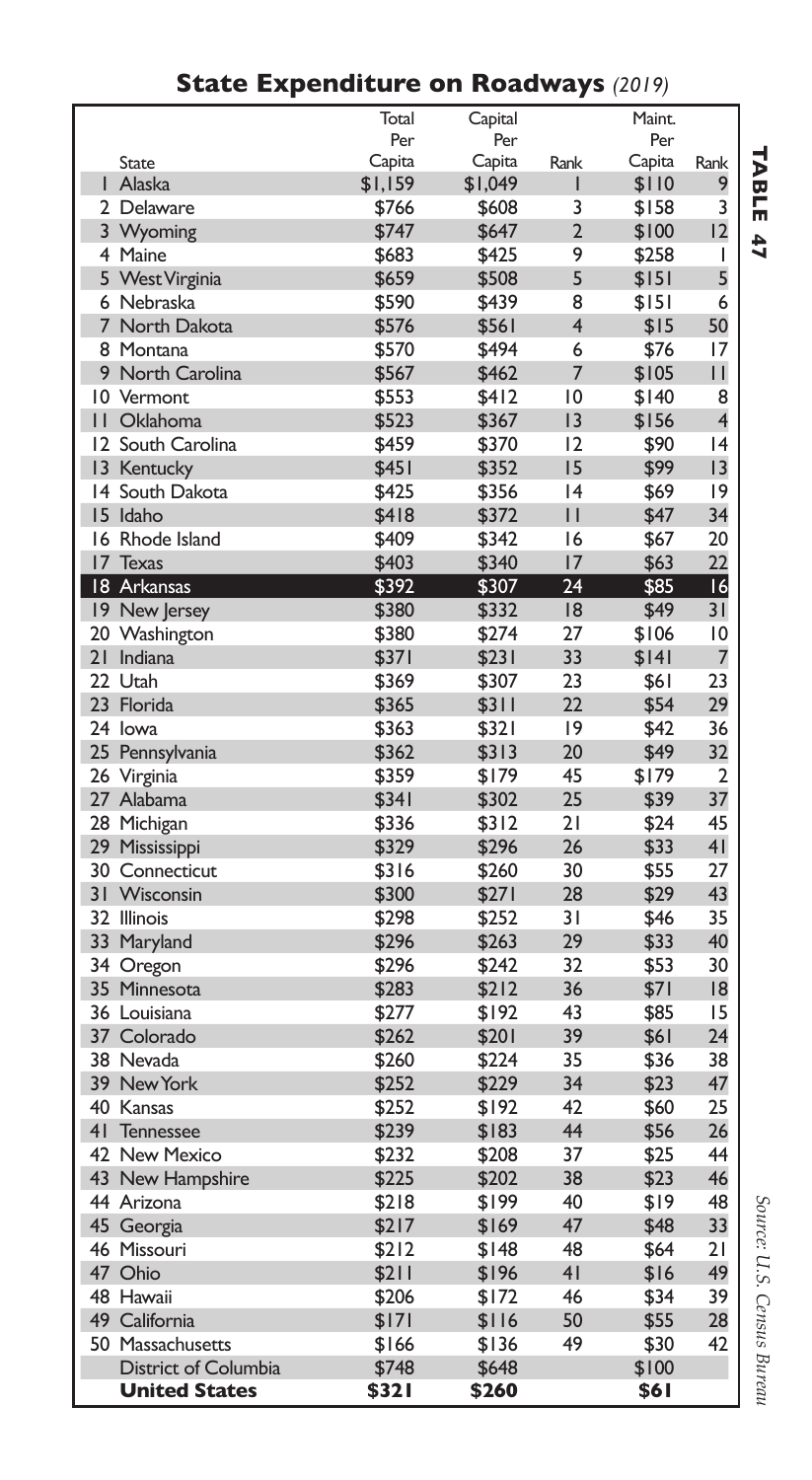#### **Health Care Services Expenditures Per Capita**

*(2019)*

| ٢<br>۰<br>۲ |
|-------------|
|             |
|             |

|              |                      | Total    |            | Total %  |                 |
|--------------|----------------------|----------|------------|----------|-----------------|
|              |                      | Per      | Total      | Personal |                 |
|              | State                | Capita   | (Billions) | Income   | Rank            |
|              | Alaska               | \$10,483 | \$7.7      | 16.5%    | $\overline{2}$  |
|              | 2 South Dakota       | \$9,666  | \$8.6      | 16.3%    | 3               |
|              | 3 North Dakota       | \$8,998  | \$6.9      | 14.6%    | $\overline{4}$  |
|              | 4 New Hampshire      | \$8,759  | \$12.0     | 13.1%    | 18              |
|              | 5 Massachusetts      | \$8,701  | \$60.0     | 11.1%    | 39              |
|              | 6 West Virginia      | \$8,649  | \$15.4     | 19.2%    | ı               |
|              | 7 New York           | \$8,585  | \$166.0    | 11.5%    | 34              |
|              | 8 Vermont            | \$8,490  | \$5.3      | 14.3%    | 9               |
|              |                      |          |            |          | 5               |
|              | 9 Delaware           | \$8,156  | \$8.0      | 14.5%    |                 |
|              | 10 Minnesota         | \$8,024  | \$45.4     | 12.9%    | 9               |
| $\mathbf{H}$ | Pennsylvania         | \$7,894  | \$100.9    | 12.8%    | 20              |
|              | 12 Maine             | \$7.851  | \$10.6     | 14.5%    | 6               |
|              | 13 New Jersey        | \$7,825  | \$69.5     | 10.7%    | 44              |
| 14           | Connecticut          | \$7,780  | \$27.7     | 9.9%     | 49              |
|              | 15 Wisconsin         | \$7,648  | \$44.6     | 13.8%    | 4               |
|              | 16 California        | \$7,638  | \$300.7    | 10.9%    | 42              |
|              | 17 Montana           | \$7,560  | \$8.2      | 14.2%    | 10              |
|              | 18 Indiana           | \$7,508  | \$50.7     | 14.5%    | 7               |
|              | 19 Ohio              | \$7,507  | \$87.8     | 14.0%    | $\mathbf{H}$    |
|              | 20 Washington        | \$7,408  | \$57.0     | 11.0%    | 40              |
|              | 21 Nebraska          | \$7,365  | \$14.3     | 12.8%    | 21              |
|              | 22 Rhode Island      | \$7,242  | \$7.7      | 11.9%    | 33              |
|              | 23 Maryland          | \$7,186  | \$43.5     | 10.8%    | 43              |
|              | 24 Oregon            | \$7,124  | \$30.2     | 12.7%    | 24              |
|              | 25 Missouri          | \$7,081  | \$43.6     | 13.7%    | 15              |
|              | 26 Hawaii            |          | \$9.9      | 11.9%    | 32              |
|              |                      | \$7,002  |            |          |                 |
|              | 27 Wyoming           | \$6,894  | \$4.0      | 11.1%    | 38              |
|              | 28 Illinois          | \$6,873  | \$86.5     | 10.9%    | 4 <sub>1</sub>  |
|              | 29 Louisiana         | \$6,742  | \$31.3     | 13.3%    | 16              |
|              | 30 Kansas            | \$6,707  | \$19.5     | 12.0%    | 31              |
|              | 31 Florida           | \$6,675  | \$145.1    | 12.0%    | 30              |
|              | 32 Michigan          | \$6,651  | \$66.3     | 12.5%    | 25              |
|              | 33 Kentucky          | \$6,561  | \$29.4     | 13.9%    | 12              |
|              | 34 Colorado          | \$6,543  | \$38.0     | 10.3%    | 47              |
|              | 35 New Mexico        | \$6,418  | \$13.5     | 13.8%    | 13              |
|              | 36 Virginia          | \$6,361  | \$54.6     | 10.3%    | 46              |
| 37           | Tennessee            | \$6,295  | \$43.4     | 12.3%    | 27              |
|              | 38 North Carolina    | \$6,250  | \$66.3     | 12.4%    | 26              |
|              | 39 Arkansas          | \$6,194  | \$18.8     | 13.1%    | 17 <sup>2</sup> |
|              | 40 Idaho             | \$6,169  | \$11.3     | 12.7%    | 23              |
|              | 41 Oklahoma          | \$6,121  | \$24.4     | 12.3%    | 28              |
|              | 42 lowa              | \$6,116  | \$19.3     | 11.4%    | 35              |
|              | 43 Mississippi       | \$6,063  | \$18.0     | 14.4%    | 8               |
|              | 44 Arizona           | \$6,047  | \$44.9     | 12.2%    | 29              |
|              |                      | \$5,910  | \$63.3     | 11.4%    | 36              |
|              | 45 Georgia           |          |            |          |                 |
|              | 46 Alabama           | \$5,904  | \$29.1     | 12.7%    | 22              |
| 47           | <b>Texas</b>         | \$5,793  | \$170.1    | 10.5%    | 45              |
|              | 48 Nevada            | \$5,486  | \$17.2     | 10.2%    | 48              |
|              | 49 South Carolina    | \$5,449  | \$28.4     | 11.3%    | 37              |
|              | 50 Utah              | \$5,055  | \$16.4     | 9.7%     | 50              |
|              | District of Columbia | \$10,295 | \$7.3      | 11.9%    |                 |
|              | <b>United States</b> | \$7,006  | \$2,308.4  | 11.8%    |                 |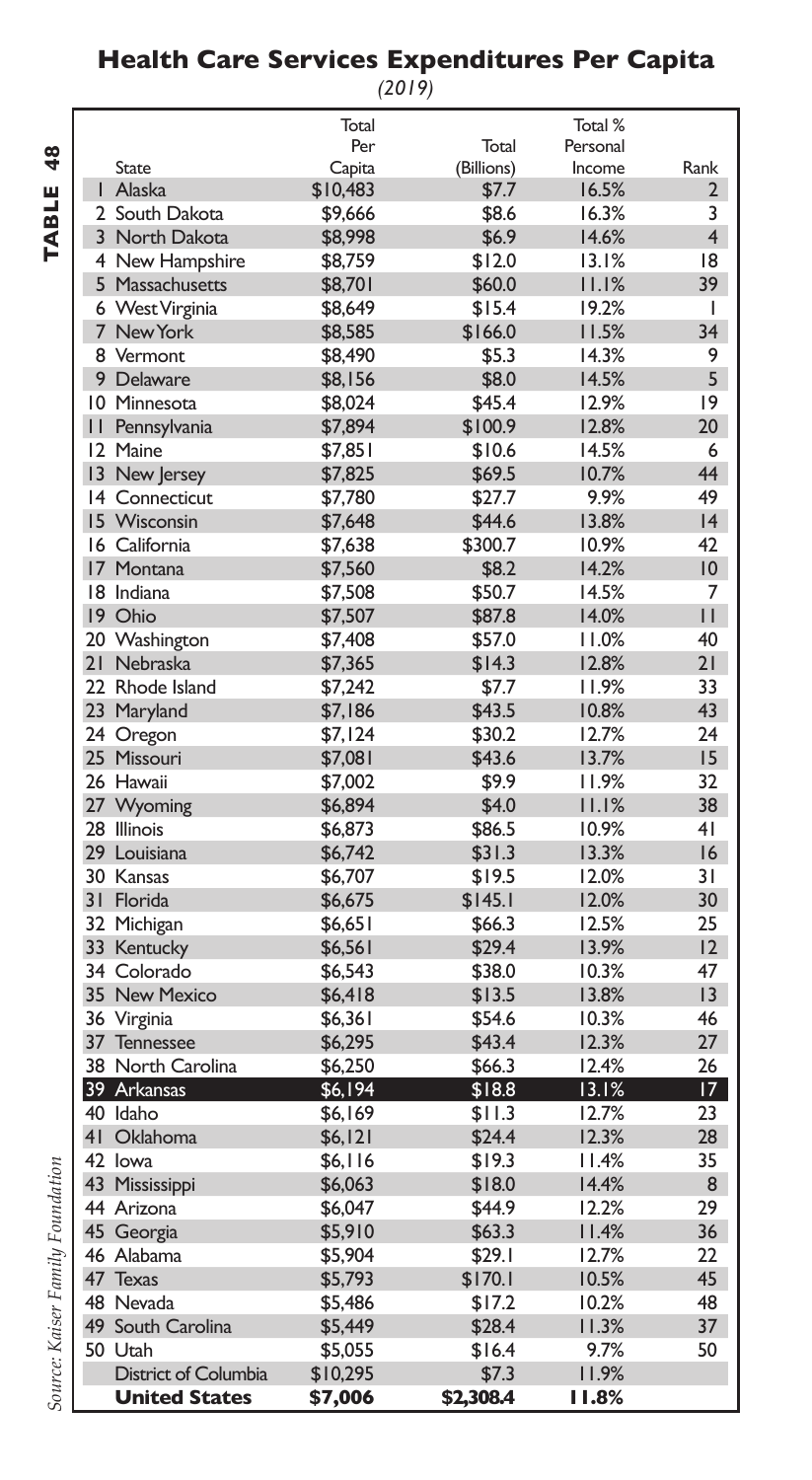#### **Percentage Without Health Insurance by State** *(2019)*

|                 |                      | % Uninsured | % Uninsured | Rank           |          |                 |
|-----------------|----------------------|-------------|-------------|----------------|----------|-----------------|
|                 | <b>State</b>         | 2019        | 2010        | 2010           | Change   | Rank            |
| L               | Massachusetts        | 3.0%        | 4.4%        | ı              | $-1.4%$  | 50              |
|                 | 2 Rhode Island       | 4.1%        | 12.2%       | 16             | $-8.1%$  | 9               |
|                 | 3 Hawaii             | 4.2%        | 7.9%        | $\overline{2}$ | $-3.7%$  | 39              |
|                 | 4 Vermont            | 4.5%        | 8.0%        | 3              | $-3.5%$  | 4 <sub>1</sub>  |
|                 | 5 Minnesota          | 4.9%        | 9.1%        | $\overline{4}$ | $-4.2%$  | 38              |
|                 | 6 Iowa               | 5.0%        | 9.3%        | 6              | $-4.3%$  | 37              |
|                 | 7 New York           | 5.2%        | 11.9%       | 15             | $-6.7%$  | 16              |
|                 | 8 Wisconsin          | 5.7%        | 9.4%        | 7              | $-3.7%$  | 39              |
|                 | 9 Michigan           | 5.8%        | 12.4%       | 18             | $-6.6%$  | 18              |
|                 | 9 Pennsylvania       | 5.8%        | 10.2%       | П              | $-4.4%$  | 35              |
|                 | II Connecticut       | 5.9%        | 9.1%        | $\overline{4}$ | $-3.2%$  | 44              |
|                 | 12 Maryland          | 6.0%        | 11.3%       | 13             | $-5.3%$  | 26              |
| $\overline{13}$ | New Hampshire        | 6.3%        | 11.1%       | 12             | $-4.8%$  | 32              |
| 14              | Kentucky             | 6.4%        | 15.3%       | 31             | $-8.9\%$ | 7               |
|                 | 15 Delaware          | 6.6%        | 9.7%        | 8              | $-3.1%$  | 45              |
|                 | 15 Ohio              | 6.6%        | 12.3%       | 17             | $-5.7%$  | 22              |
|                 | 15 Washington        | 6.6%        | 14.2%       | 25             | $-7.6%$  | 4               |
|                 | 18 West Virginia     | 6.7%        | 14.6%       | 27             | $-7.9%$  | 12              |
|                 | 19 North Dakota      | 6.9%        | 9.8%        | 9              | $-2.9%$  | 46              |
|                 | 20 Oregon            | 7.2%        | 17.1%       | 36             | $-9.9%$  | 3               |
| 21              | <b>Illinois</b>      | 7.4%        | 13.8%       | 23             | $-6.4%$  | 19              |
|                 | 22 California        | 7.7%        | 18.5%       | 43             | $-10.8%$ | $\overline{2}$  |
|                 | 23 New Jersey        | 7.9%        | 13.2%       | 21             | $-5.3%$  | 26              |
|                 | 23 Virginia          | 7.9%        | 13.1%       | 20             | $-5.2%$  | 29              |
|                 | 25 Colorado          | 8.0%        | 15.9%       | 33             | $-7.9%$  | П               |
|                 | 25 Maine             | 8.0%        | 10.1%       | 10             | $-2.1%$  | 49              |
|                 | 27 Montana           | 8.3%        | 17.3%       | 37             | $-9.0%$  | 5               |
|                 | 27 Nebraska          | 8.3%        | 11.5%       | 4              | $-3.2%$  | 42              |
|                 | 29 Indiana           | 8.7%        | 14.8%       | 29             | $-6.1%$  | 21              |
|                 | 30 Louisiana         | 8.9%        | 17.8%       | 41             | $-8.9%$  | 6               |
|                 | 31 Arkansas          | 9.1%        | 17.5%       | 38             | $-8.4%$  | $\overline{8}$  |
|                 | 32 Kansas            | 9.2%        | 13.9%       | 24             | $-4.7%$  | 33              |
|                 | 33 Alabama           | 9.7%        | 14.6%       | 27             | $-4.9%$  | 31              |
|                 | 33 Utah              | 9.7%        | 15.3%       | 31             | $-5.6%$  | 23              |
|                 | 35 Missouri          | 10.0%       | 13.2%       | 21             | $-3.2%$  | 42              |
|                 | 35 New Mexico        | 10.0%       | 19.6%       | 45             | $-9.6%$  | 4               |
| 37              | Tennessee            | 10.1%       | 14.4%       | 26             | $-4.3%$  | 36              |
|                 | 38 South Dakota      | 10.2%       | 12.4%       | 18             | $-2.2%$  | 48              |
|                 | 39 Idaho             | 10.8%       | 17.7%       | 40             | $-6.9%$  | 15              |
| 39              | South Carolina       | 10.8%       | 17.5%       | 38             | $-6.7%$  | 17              |
| 41              | Arizona              | 11.3%       | 16.9%       | 35             | $-5.6%$  | 24              |
|                 | 41 North Carolina    | 11.3%       | 16.8%       | 34             | $-5.5%$  | 25              |
|                 | 43 Nevada            | 11.4%       | 22.6%       | 49             | $-11.2%$ | I               |
|                 | 44 Alaska            | 12.2%       | 19.9%       | 47             | $-7.7%$  | $\overline{13}$ |
| 45              | Wyoming              | 12.3%       | 14.9%       | 30             | $-2.6%$  | 47              |
|                 | 46 Mississippi       | 13.0%       | 18.2%       | 42             | $-5.2%$  | 30              |
|                 | 47 Florida           | 13.2%       | 21.3%       | 48             | $-8.1%$  | 10              |
|                 | 48 Georgia           | 13.4%       | 19.7%       | 46             | $-6.3%$  | 20              |
|                 | 49 Oklahoma          | 14.3%       | 18.9%       | 44             | $-4.6%$  | 34              |
|                 | 50 Texas             | 18.4%       | 23.7%       | 50             | $-5.3%$  | 28              |
|                 | District of Columbia | 3.5%        | 7.6%        |                | $-4.1%$  |                 |
|                 | <b>United States</b> | 9.2%        | 15.5%       |                | $-6.3%$  |                 |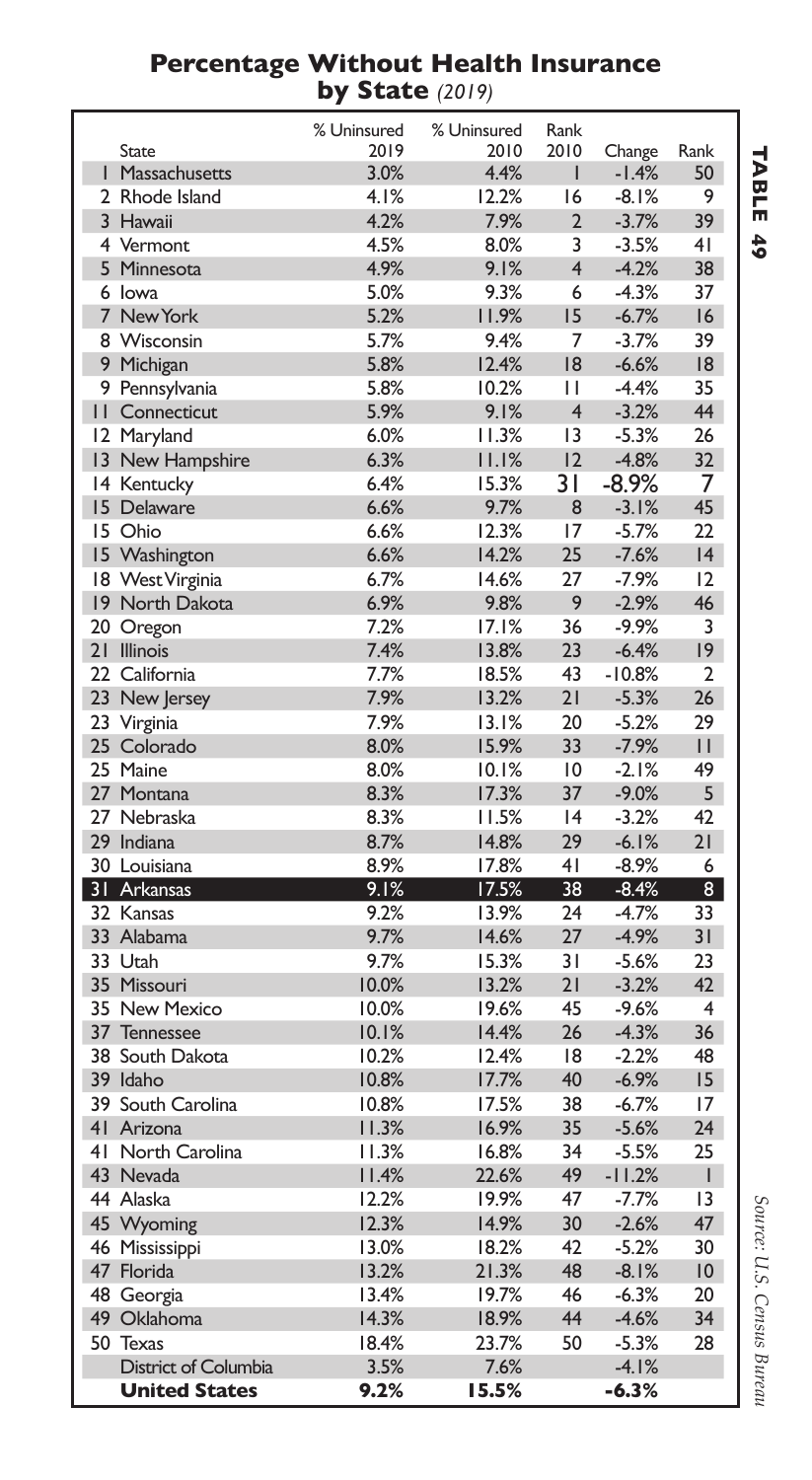#### **Percent of Privately Insured Persons with Employment-Based Insurance** *(2019)*

| State                | 2019  | 2018  | <b>Difference</b> | Rank           |
|----------------------|-------|-------|-------------------|----------------|
| I New Jersey         | 86.4% | 86.1% | 0.3%              | 27             |
| 2 West Virginia      | 86.3% | 85.0% | 1.3%              | 5              |
| 3 Ohio               | 85.8% | 85.4% | 0.3%              | 25             |
| 4 Maryland           | 85.3% | 85.1% | 0.3%              | 31             |
| 5 Connecticut        | 85.3% | 84.9% | 0.4%              | 24             |
| 6 Illinois           | 85.2% | 84.6% | 0.7%              | 13             |
| 7 Michigan           | 85.2% | 85.1% | 0.1%              | 39             |
| 8 Massachusetts      | 84.9% | 84.9% | 0.0%              | 40             |
| 9 Indiana            | 84.6% | 84.4% | 0.2%              | 37             |
| 10 New York          | 84.2% | 84.0% | 0.3%              | 29             |
| II Hawaii            | 84.0% | 82.4% | 1.7%              | $\mathsf I$    |
| 12 Delaware          | 83.8% | 84.4% | $-0.6%$           | 46             |
| 13 Alaska            | 83.6% | 82.8% | 0.8%              | 10             |
| 14 Texas             | 83.2% | 82.5% | 0.7%              | 4              |
| 15 Wisconsin         | 83.1% | 82.8% | 0.3%              | 30             |
| 16 California        | 83.0% | 82.0% | 1.0%              | 7              |
| 17 Kentucky          | 83.0% | 83.0% | 0.0%              | 41             |
| 18 Nevada            | 82.8% | 82.4% | 0.4%              | 22             |
| 19 Rhode Island      | 82.7% | 82.2% | 0.6%              | 17             |
| 20 New Hampshire     | 82.7% | 83.9% | $-1.3%$           | 49             |
| 21 Minnesota         | 82.5% | 81.9% | 0.7%              | 12             |
| 22 Georgia           | 82.4% | 82.0% | 0.4%              | 23             |
| 23 Washington        | 82.4% | 81.6% | 0.8%              | П              |
| 24 Louisiana         | 82.3% | 81.7% | 0.6%              | 16             |
| 25 Pennsylvania      | 82.3% | 82.1% | 0.2%              | 36             |
| 26 Utah              | 82.3% | 82.2% | 0.0%              | 42             |
| 27 lowa              | 82.1% | 80.6% | 1.5%              | 3              |
| 28 Missouri          | 81.9% | 81.6% | 0.3%              | 28             |
| 29 New Mexico        | 81.4% | 80.5% | 0.9%              | 8              |
| 30 Oregon            | 80.9% | 79.4% | 1.5%              | $\overline{2}$ |
| 31 Colorado          | 80.9% | 80.4% | 0.5%              | 9              |
| 32 Arizona           | 80.8% | 80.5% | 0.3%              | 26             |
| 33 Alabama           | 80.8% | 80.5% | 0.2%              | 32             |
| 34 Virginia          | 80.6% | 79.2% | 1.3%              | $\overline{4}$ |
| 35 Tennessee         | 80.3% | 79.8% | 0.5%              | 21             |
| 36 Kansas            | 80.2% | 79.6% | 0.6%              | 18             |
| 37 Nebraska          | 80.0% | 79.1% | 0.8%              | 9              |
| 38 Vermont           | 79.5% | 80.6% | $-1.1%$           | 48             |
| 39 Oklahoma          | 79.5% | 79.3% | 0.2%              | 38             |
| 40 South Carolina    | 79.2% | 78.7% | 0.5%              | 20             |
| 41 Arkansas          | 78.9% | 78.3% | 0.6%              | $15-1$         |
| 42 Maine             | 78.9% | 79.0% | $-0.1%$           | 44             |
| 43 Mississippi       | 78.5% | 79.2% | $-0.7%$           | 47             |
| 44 North Carolina    | 78.4% | 78.2% | 0.2%              | 35             |
| 45 Wyoming           | 78.1% | 80.7% | $-2.5%$           | 50             |
| 46 North Dakota      | 77.7% | 77.7% | 0.0%              | 43             |
| 47 Idaho             | 76.0% | 74.9% | 1.1%              | 6              |
| 48 South Dakota      | 75.7% | 76.1% | $-0.4%$           | 45             |
| 49 Montana           | 73.4% | 73.2% | 0.2%              | 34             |
| 50 Florida           | 73.3% | 73.1% | 0.2%              | 33             |
| District of Columbia | 84.4% | 84.2% | 0.2%              |                |
| <b>United States</b> | 82.I% | 81.7% | 0.5%              |                |
|                      |       |       |                   |                |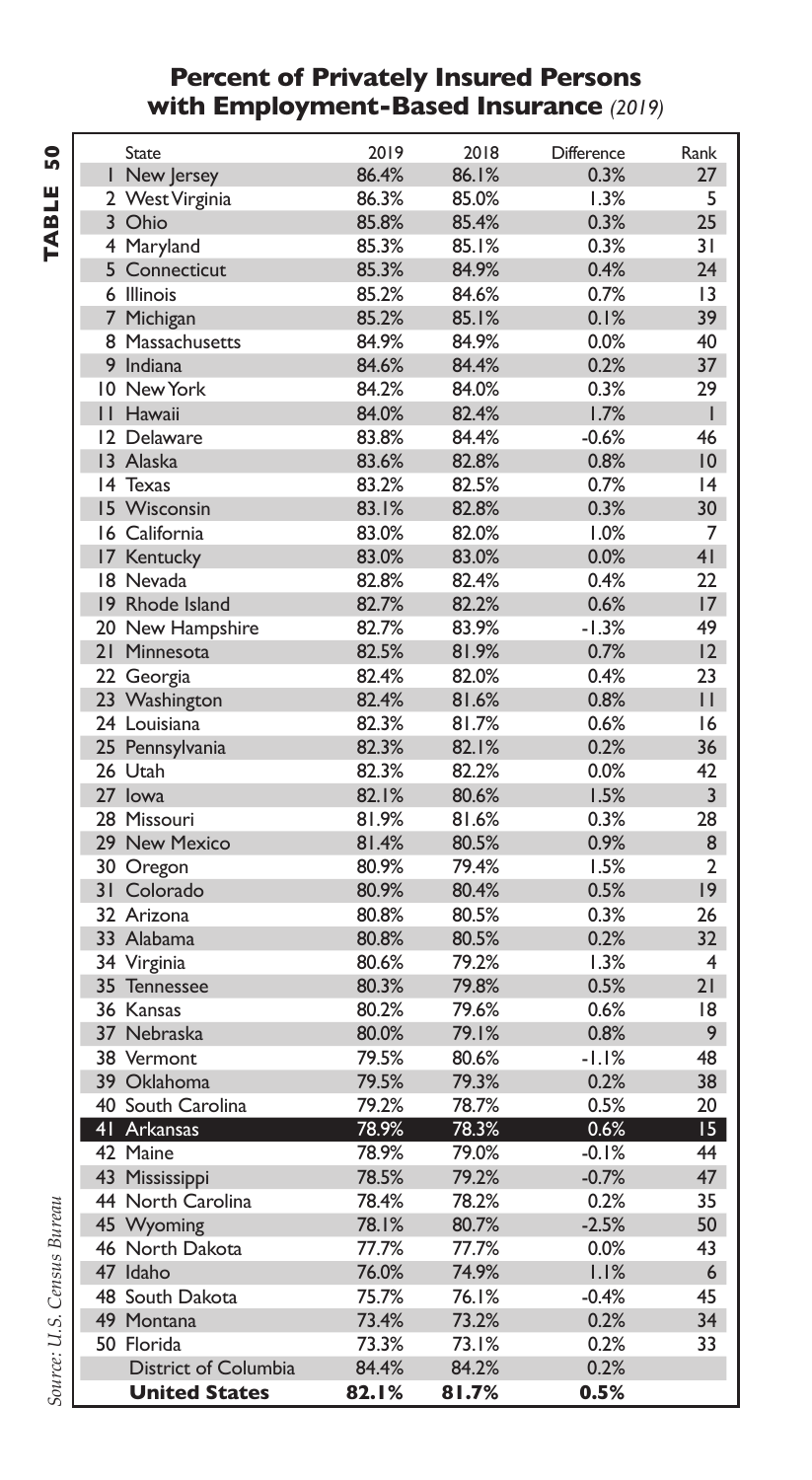#### **State and Local Government Health and Hospital Spending** *(2019)*

| Per Capita<br>(Millions)<br>Rank<br>Income<br>Rank<br>9 Alabama<br>\$1,474<br>3.5%<br>\$7,229<br>4<br>\$943<br>\$690<br>1.6%<br>24<br>18 Alaska<br>49 Arizona<br>\$224<br>\$1,632<br>0.5%<br>49<br>1.3%<br>38 Arkansas<br>\$548<br>\$1,655<br>32<br>6 California<br>\$1,533<br>\$60,569<br>2.5%<br>9<br>1.2%<br>35<br>31 Colorado<br>\$665<br>\$3,831<br>28 Connecticut<br>\$709<br>\$2,527<br>1.0%<br>40<br>34 Delaware<br>1.2%<br>34<br>\$623<br>\$606<br>22 Florida<br>1.6%<br>23<br>\$823<br>\$17,669<br>27 Georgia<br>\$719<br>1.5%<br>25<br>\$7,634<br>21<br>1.5%<br>Hawaii<br>\$831<br>\$1,177<br>26<br>32 Idaho<br>1.5%<br>\$645<br>\$1,153<br>28<br>42 Illinois<br>\$499<br>0.9%<br>42<br>\$6,321<br>1.9%<br>19 Indiana<br>\$902<br>\$6,072<br>16<br>8 lowa<br>3.0%<br>7<br>\$1,499<br>\$4,729<br>3.0%<br>3 Kansas<br>\$1,558<br>\$4,539<br>6<br>26 Kentucky<br>1.9%<br>17<br>\$792<br>\$3,540<br>23 Louisiana<br>1.8%<br> 9<br>\$822<br>\$3,820<br>45 Maine<br>\$404<br>0.8%<br>43<br>\$543<br>44 Maryland<br>\$406<br>\$2,453<br>0.7%<br>46<br>40 Massachusetts<br>0.7%<br>44<br>\$513<br>\$3,539<br>2.1%<br>14 Michigan<br>\$1,013<br> 4<br>\$10,120<br>1.1%<br>37<br>37<br>Minnesota<br>\$599<br>\$3,375<br>4.1%<br>$\overline{2}$<br>4 Mississippi<br>\$1,547<br>\$4,605<br>П<br>Missouri<br>2.5%<br>10<br>\$1,163<br>\$7,138<br>39 Montana<br>1.1%<br>36<br>\$527<br>\$564<br>33 Nebraska<br>\$627<br>\$1,213<br>1.2%<br>33<br>41 Nevada<br>1.0%<br>38<br>\$507<br>\$1,562<br>0.3%<br>50 New Hampshire<br>\$174<br>\$237<br>50<br>35 New Jersey<br>\$620<br>\$5,509<br>0.9%<br>41<br>2.3%<br>16 New Mexico<br>\$962<br>\$2,017<br>12<br>1.9%<br>10 New York<br>\$1,315<br>\$25,589<br>15<br>5 North Carolina<br>3.4%<br>5<br>\$1,536<br>\$16,105<br>47 North Dakota<br>\$350<br>0.6%<br>47<br>\$267<br>25 Ohio<br>\$798<br>1.6%<br>22<br>\$9,325<br>36 Oklahoma<br>1.3%<br>29<br>\$614<br>\$2.431<br>2.3%<br>13<br>12 Oregon<br>\$1,142<br>\$4,816<br>1.5%<br>20 Pennsylvania<br>\$844<br>\$10,800<br>27<br>48 Rhode Island<br>0.6%<br>48<br>\$312<br>\$331<br>2 South Carolina<br>\$1,730<br>\$8.906<br>4.0%<br>3<br>0.7%<br>46 South Dakota<br>45<br>\$359<br>\$317<br>24 Tennessee<br>1.7%<br>20<br>\$816<br>\$5,575<br>17<br>1.9%<br>18<br>Texas<br>\$953<br>\$27,640<br>13 Utah<br>2.5%<br>\$1,123<br>\$3,601<br>п<br>29 Vermont<br>\$696<br>\$434<br>1.3%<br>31<br>1.7%<br>21<br>15 Virginia<br>\$988<br>\$8,429<br>2.5%<br>8<br>7 Washington<br>\$1,512<br>\$11,513<br>43 West Virginia<br>1.0%<br>39<br>\$425<br>\$761<br>30 Wisconsin<br>\$3,926<br>1.3%<br>30<br>\$674<br>5.0%<br>I<br>Wyoming<br>\$2.978<br>\$1,723<br>ı<br>District of Columbia<br>\$1,366<br>\$964<br>1.7% |                      | Total |           | Total Total % Personal |  |
|--------------------------------------------------------------------------------------------------------------------------------------------------------------------------------------------------------------------------------------------------------------------------------------------------------------------------------------------------------------------------------------------------------------------------------------------------------------------------------------------------------------------------------------------------------------------------------------------------------------------------------------------------------------------------------------------------------------------------------------------------------------------------------------------------------------------------------------------------------------------------------------------------------------------------------------------------------------------------------------------------------------------------------------------------------------------------------------------------------------------------------------------------------------------------------------------------------------------------------------------------------------------------------------------------------------------------------------------------------------------------------------------------------------------------------------------------------------------------------------------------------------------------------------------------------------------------------------------------------------------------------------------------------------------------------------------------------------------------------------------------------------------------------------------------------------------------------------------------------------------------------------------------------------------------------------------------------------------------------------------------------------------------------------------------------------------------------------------------------------------------------------------------------------------------------------------------------------------------------------------------------------------------------------------------------------------------------------------------------------------------------------------------------------------------------------------------------------------------------------------------------------------------------------------------------------------------------------------------------------------------------------------------------------------------------------------------------|----------------------|-------|-----------|------------------------|--|
|                                                                                                                                                                                                                                                                                                                                                                                                                                                                                                                                                                                                                                                                                                                                                                                                                                                                                                                                                                                                                                                                                                                                                                                                                                                                                                                                                                                                                                                                                                                                                                                                                                                                                                                                                                                                                                                                                                                                                                                                                                                                                                                                                                                                                                                                                                                                                                                                                                                                                                                                                                                                                                                                                                        |                      |       |           |                        |  |
|                                                                                                                                                                                                                                                                                                                                                                                                                                                                                                                                                                                                                                                                                                                                                                                                                                                                                                                                                                                                                                                                                                                                                                                                                                                                                                                                                                                                                                                                                                                                                                                                                                                                                                                                                                                                                                                                                                                                                                                                                                                                                                                                                                                                                                                                                                                                                                                                                                                                                                                                                                                                                                                                                                        |                      |       |           |                        |  |
|                                                                                                                                                                                                                                                                                                                                                                                                                                                                                                                                                                                                                                                                                                                                                                                                                                                                                                                                                                                                                                                                                                                                                                                                                                                                                                                                                                                                                                                                                                                                                                                                                                                                                                                                                                                                                                                                                                                                                                                                                                                                                                                                                                                                                                                                                                                                                                                                                                                                                                                                                                                                                                                                                                        |                      |       |           |                        |  |
|                                                                                                                                                                                                                                                                                                                                                                                                                                                                                                                                                                                                                                                                                                                                                                                                                                                                                                                                                                                                                                                                                                                                                                                                                                                                                                                                                                                                                                                                                                                                                                                                                                                                                                                                                                                                                                                                                                                                                                                                                                                                                                                                                                                                                                                                                                                                                                                                                                                                                                                                                                                                                                                                                                        |                      |       |           |                        |  |
|                                                                                                                                                                                                                                                                                                                                                                                                                                                                                                                                                                                                                                                                                                                                                                                                                                                                                                                                                                                                                                                                                                                                                                                                                                                                                                                                                                                                                                                                                                                                                                                                                                                                                                                                                                                                                                                                                                                                                                                                                                                                                                                                                                                                                                                                                                                                                                                                                                                                                                                                                                                                                                                                                                        |                      |       |           |                        |  |
|                                                                                                                                                                                                                                                                                                                                                                                                                                                                                                                                                                                                                                                                                                                                                                                                                                                                                                                                                                                                                                                                                                                                                                                                                                                                                                                                                                                                                                                                                                                                                                                                                                                                                                                                                                                                                                                                                                                                                                                                                                                                                                                                                                                                                                                                                                                                                                                                                                                                                                                                                                                                                                                                                                        |                      |       |           |                        |  |
|                                                                                                                                                                                                                                                                                                                                                                                                                                                                                                                                                                                                                                                                                                                                                                                                                                                                                                                                                                                                                                                                                                                                                                                                                                                                                                                                                                                                                                                                                                                                                                                                                                                                                                                                                                                                                                                                                                                                                                                                                                                                                                                                                                                                                                                                                                                                                                                                                                                                                                                                                                                                                                                                                                        |                      |       |           |                        |  |
|                                                                                                                                                                                                                                                                                                                                                                                                                                                                                                                                                                                                                                                                                                                                                                                                                                                                                                                                                                                                                                                                                                                                                                                                                                                                                                                                                                                                                                                                                                                                                                                                                                                                                                                                                                                                                                                                                                                                                                                                                                                                                                                                                                                                                                                                                                                                                                                                                                                                                                                                                                                                                                                                                                        |                      |       |           |                        |  |
|                                                                                                                                                                                                                                                                                                                                                                                                                                                                                                                                                                                                                                                                                                                                                                                                                                                                                                                                                                                                                                                                                                                                                                                                                                                                                                                                                                                                                                                                                                                                                                                                                                                                                                                                                                                                                                                                                                                                                                                                                                                                                                                                                                                                                                                                                                                                                                                                                                                                                                                                                                                                                                                                                                        |                      |       |           |                        |  |
|                                                                                                                                                                                                                                                                                                                                                                                                                                                                                                                                                                                                                                                                                                                                                                                                                                                                                                                                                                                                                                                                                                                                                                                                                                                                                                                                                                                                                                                                                                                                                                                                                                                                                                                                                                                                                                                                                                                                                                                                                                                                                                                                                                                                                                                                                                                                                                                                                                                                                                                                                                                                                                                                                                        |                      |       |           |                        |  |
|                                                                                                                                                                                                                                                                                                                                                                                                                                                                                                                                                                                                                                                                                                                                                                                                                                                                                                                                                                                                                                                                                                                                                                                                                                                                                                                                                                                                                                                                                                                                                                                                                                                                                                                                                                                                                                                                                                                                                                                                                                                                                                                                                                                                                                                                                                                                                                                                                                                                                                                                                                                                                                                                                                        |                      |       |           |                        |  |
|                                                                                                                                                                                                                                                                                                                                                                                                                                                                                                                                                                                                                                                                                                                                                                                                                                                                                                                                                                                                                                                                                                                                                                                                                                                                                                                                                                                                                                                                                                                                                                                                                                                                                                                                                                                                                                                                                                                                                                                                                                                                                                                                                                                                                                                                                                                                                                                                                                                                                                                                                                                                                                                                                                        |                      |       |           |                        |  |
|                                                                                                                                                                                                                                                                                                                                                                                                                                                                                                                                                                                                                                                                                                                                                                                                                                                                                                                                                                                                                                                                                                                                                                                                                                                                                                                                                                                                                                                                                                                                                                                                                                                                                                                                                                                                                                                                                                                                                                                                                                                                                                                                                                                                                                                                                                                                                                                                                                                                                                                                                                                                                                                                                                        |                      |       |           |                        |  |
|                                                                                                                                                                                                                                                                                                                                                                                                                                                                                                                                                                                                                                                                                                                                                                                                                                                                                                                                                                                                                                                                                                                                                                                                                                                                                                                                                                                                                                                                                                                                                                                                                                                                                                                                                                                                                                                                                                                                                                                                                                                                                                                                                                                                                                                                                                                                                                                                                                                                                                                                                                                                                                                                                                        |                      |       |           |                        |  |
|                                                                                                                                                                                                                                                                                                                                                                                                                                                                                                                                                                                                                                                                                                                                                                                                                                                                                                                                                                                                                                                                                                                                                                                                                                                                                                                                                                                                                                                                                                                                                                                                                                                                                                                                                                                                                                                                                                                                                                                                                                                                                                                                                                                                                                                                                                                                                                                                                                                                                                                                                                                                                                                                                                        |                      |       |           |                        |  |
|                                                                                                                                                                                                                                                                                                                                                                                                                                                                                                                                                                                                                                                                                                                                                                                                                                                                                                                                                                                                                                                                                                                                                                                                                                                                                                                                                                                                                                                                                                                                                                                                                                                                                                                                                                                                                                                                                                                                                                                                                                                                                                                                                                                                                                                                                                                                                                                                                                                                                                                                                                                                                                                                                                        |                      |       |           |                        |  |
|                                                                                                                                                                                                                                                                                                                                                                                                                                                                                                                                                                                                                                                                                                                                                                                                                                                                                                                                                                                                                                                                                                                                                                                                                                                                                                                                                                                                                                                                                                                                                                                                                                                                                                                                                                                                                                                                                                                                                                                                                                                                                                                                                                                                                                                                                                                                                                                                                                                                                                                                                                                                                                                                                                        |                      |       |           |                        |  |
|                                                                                                                                                                                                                                                                                                                                                                                                                                                                                                                                                                                                                                                                                                                                                                                                                                                                                                                                                                                                                                                                                                                                                                                                                                                                                                                                                                                                                                                                                                                                                                                                                                                                                                                                                                                                                                                                                                                                                                                                                                                                                                                                                                                                                                                                                                                                                                                                                                                                                                                                                                                                                                                                                                        |                      |       |           |                        |  |
|                                                                                                                                                                                                                                                                                                                                                                                                                                                                                                                                                                                                                                                                                                                                                                                                                                                                                                                                                                                                                                                                                                                                                                                                                                                                                                                                                                                                                                                                                                                                                                                                                                                                                                                                                                                                                                                                                                                                                                                                                                                                                                                                                                                                                                                                                                                                                                                                                                                                                                                                                                                                                                                                                                        |                      |       |           |                        |  |
|                                                                                                                                                                                                                                                                                                                                                                                                                                                                                                                                                                                                                                                                                                                                                                                                                                                                                                                                                                                                                                                                                                                                                                                                                                                                                                                                                                                                                                                                                                                                                                                                                                                                                                                                                                                                                                                                                                                                                                                                                                                                                                                                                                                                                                                                                                                                                                                                                                                                                                                                                                                                                                                                                                        |                      |       |           |                        |  |
|                                                                                                                                                                                                                                                                                                                                                                                                                                                                                                                                                                                                                                                                                                                                                                                                                                                                                                                                                                                                                                                                                                                                                                                                                                                                                                                                                                                                                                                                                                                                                                                                                                                                                                                                                                                                                                                                                                                                                                                                                                                                                                                                                                                                                                                                                                                                                                                                                                                                                                                                                                                                                                                                                                        |                      |       |           |                        |  |
|                                                                                                                                                                                                                                                                                                                                                                                                                                                                                                                                                                                                                                                                                                                                                                                                                                                                                                                                                                                                                                                                                                                                                                                                                                                                                                                                                                                                                                                                                                                                                                                                                                                                                                                                                                                                                                                                                                                                                                                                                                                                                                                                                                                                                                                                                                                                                                                                                                                                                                                                                                                                                                                                                                        |                      |       |           |                        |  |
|                                                                                                                                                                                                                                                                                                                                                                                                                                                                                                                                                                                                                                                                                                                                                                                                                                                                                                                                                                                                                                                                                                                                                                                                                                                                                                                                                                                                                                                                                                                                                                                                                                                                                                                                                                                                                                                                                                                                                                                                                                                                                                                                                                                                                                                                                                                                                                                                                                                                                                                                                                                                                                                                                                        |                      |       |           |                        |  |
|                                                                                                                                                                                                                                                                                                                                                                                                                                                                                                                                                                                                                                                                                                                                                                                                                                                                                                                                                                                                                                                                                                                                                                                                                                                                                                                                                                                                                                                                                                                                                                                                                                                                                                                                                                                                                                                                                                                                                                                                                                                                                                                                                                                                                                                                                                                                                                                                                                                                                                                                                                                                                                                                                                        |                      |       |           |                        |  |
|                                                                                                                                                                                                                                                                                                                                                                                                                                                                                                                                                                                                                                                                                                                                                                                                                                                                                                                                                                                                                                                                                                                                                                                                                                                                                                                                                                                                                                                                                                                                                                                                                                                                                                                                                                                                                                                                                                                                                                                                                                                                                                                                                                                                                                                                                                                                                                                                                                                                                                                                                                                                                                                                                                        |                      |       |           |                        |  |
|                                                                                                                                                                                                                                                                                                                                                                                                                                                                                                                                                                                                                                                                                                                                                                                                                                                                                                                                                                                                                                                                                                                                                                                                                                                                                                                                                                                                                                                                                                                                                                                                                                                                                                                                                                                                                                                                                                                                                                                                                                                                                                                                                                                                                                                                                                                                                                                                                                                                                                                                                                                                                                                                                                        |                      |       |           |                        |  |
|                                                                                                                                                                                                                                                                                                                                                                                                                                                                                                                                                                                                                                                                                                                                                                                                                                                                                                                                                                                                                                                                                                                                                                                                                                                                                                                                                                                                                                                                                                                                                                                                                                                                                                                                                                                                                                                                                                                                                                                                                                                                                                                                                                                                                                                                                                                                                                                                                                                                                                                                                                                                                                                                                                        |                      |       |           |                        |  |
|                                                                                                                                                                                                                                                                                                                                                                                                                                                                                                                                                                                                                                                                                                                                                                                                                                                                                                                                                                                                                                                                                                                                                                                                                                                                                                                                                                                                                                                                                                                                                                                                                                                                                                                                                                                                                                                                                                                                                                                                                                                                                                                                                                                                                                                                                                                                                                                                                                                                                                                                                                                                                                                                                                        |                      |       |           |                        |  |
|                                                                                                                                                                                                                                                                                                                                                                                                                                                                                                                                                                                                                                                                                                                                                                                                                                                                                                                                                                                                                                                                                                                                                                                                                                                                                                                                                                                                                                                                                                                                                                                                                                                                                                                                                                                                                                                                                                                                                                                                                                                                                                                                                                                                                                                                                                                                                                                                                                                                                                                                                                                                                                                                                                        |                      |       |           |                        |  |
|                                                                                                                                                                                                                                                                                                                                                                                                                                                                                                                                                                                                                                                                                                                                                                                                                                                                                                                                                                                                                                                                                                                                                                                                                                                                                                                                                                                                                                                                                                                                                                                                                                                                                                                                                                                                                                                                                                                                                                                                                                                                                                                                                                                                                                                                                                                                                                                                                                                                                                                                                                                                                                                                                                        |                      |       |           |                        |  |
|                                                                                                                                                                                                                                                                                                                                                                                                                                                                                                                                                                                                                                                                                                                                                                                                                                                                                                                                                                                                                                                                                                                                                                                                                                                                                                                                                                                                                                                                                                                                                                                                                                                                                                                                                                                                                                                                                                                                                                                                                                                                                                                                                                                                                                                                                                                                                                                                                                                                                                                                                                                                                                                                                                        |                      |       |           |                        |  |
|                                                                                                                                                                                                                                                                                                                                                                                                                                                                                                                                                                                                                                                                                                                                                                                                                                                                                                                                                                                                                                                                                                                                                                                                                                                                                                                                                                                                                                                                                                                                                                                                                                                                                                                                                                                                                                                                                                                                                                                                                                                                                                                                                                                                                                                                                                                                                                                                                                                                                                                                                                                                                                                                                                        |                      |       |           |                        |  |
|                                                                                                                                                                                                                                                                                                                                                                                                                                                                                                                                                                                                                                                                                                                                                                                                                                                                                                                                                                                                                                                                                                                                                                                                                                                                                                                                                                                                                                                                                                                                                                                                                                                                                                                                                                                                                                                                                                                                                                                                                                                                                                                                                                                                                                                                                                                                                                                                                                                                                                                                                                                                                                                                                                        |                      |       |           |                        |  |
|                                                                                                                                                                                                                                                                                                                                                                                                                                                                                                                                                                                                                                                                                                                                                                                                                                                                                                                                                                                                                                                                                                                                                                                                                                                                                                                                                                                                                                                                                                                                                                                                                                                                                                                                                                                                                                                                                                                                                                                                                                                                                                                                                                                                                                                                                                                                                                                                                                                                                                                                                                                                                                                                                                        |                      |       |           |                        |  |
|                                                                                                                                                                                                                                                                                                                                                                                                                                                                                                                                                                                                                                                                                                                                                                                                                                                                                                                                                                                                                                                                                                                                                                                                                                                                                                                                                                                                                                                                                                                                                                                                                                                                                                                                                                                                                                                                                                                                                                                                                                                                                                                                                                                                                                                                                                                                                                                                                                                                                                                                                                                                                                                                                                        |                      |       |           |                        |  |
|                                                                                                                                                                                                                                                                                                                                                                                                                                                                                                                                                                                                                                                                                                                                                                                                                                                                                                                                                                                                                                                                                                                                                                                                                                                                                                                                                                                                                                                                                                                                                                                                                                                                                                                                                                                                                                                                                                                                                                                                                                                                                                                                                                                                                                                                                                                                                                                                                                                                                                                                                                                                                                                                                                        |                      |       |           |                        |  |
|                                                                                                                                                                                                                                                                                                                                                                                                                                                                                                                                                                                                                                                                                                                                                                                                                                                                                                                                                                                                                                                                                                                                                                                                                                                                                                                                                                                                                                                                                                                                                                                                                                                                                                                                                                                                                                                                                                                                                                                                                                                                                                                                                                                                                                                                                                                                                                                                                                                                                                                                                                                                                                                                                                        |                      |       |           |                        |  |
|                                                                                                                                                                                                                                                                                                                                                                                                                                                                                                                                                                                                                                                                                                                                                                                                                                                                                                                                                                                                                                                                                                                                                                                                                                                                                                                                                                                                                                                                                                                                                                                                                                                                                                                                                                                                                                                                                                                                                                                                                                                                                                                                                                                                                                                                                                                                                                                                                                                                                                                                                                                                                                                                                                        |                      |       |           |                        |  |
|                                                                                                                                                                                                                                                                                                                                                                                                                                                                                                                                                                                                                                                                                                                                                                                                                                                                                                                                                                                                                                                                                                                                                                                                                                                                                                                                                                                                                                                                                                                                                                                                                                                                                                                                                                                                                                                                                                                                                                                                                                                                                                                                                                                                                                                                                                                                                                                                                                                                                                                                                                                                                                                                                                        |                      |       |           |                        |  |
|                                                                                                                                                                                                                                                                                                                                                                                                                                                                                                                                                                                                                                                                                                                                                                                                                                                                                                                                                                                                                                                                                                                                                                                                                                                                                                                                                                                                                                                                                                                                                                                                                                                                                                                                                                                                                                                                                                                                                                                                                                                                                                                                                                                                                                                                                                                                                                                                                                                                                                                                                                                                                                                                                                        |                      |       |           |                        |  |
|                                                                                                                                                                                                                                                                                                                                                                                                                                                                                                                                                                                                                                                                                                                                                                                                                                                                                                                                                                                                                                                                                                                                                                                                                                                                                                                                                                                                                                                                                                                                                                                                                                                                                                                                                                                                                                                                                                                                                                                                                                                                                                                                                                                                                                                                                                                                                                                                                                                                                                                                                                                                                                                                                                        |                      |       |           |                        |  |
|                                                                                                                                                                                                                                                                                                                                                                                                                                                                                                                                                                                                                                                                                                                                                                                                                                                                                                                                                                                                                                                                                                                                                                                                                                                                                                                                                                                                                                                                                                                                                                                                                                                                                                                                                                                                                                                                                                                                                                                                                                                                                                                                                                                                                                                                                                                                                                                                                                                                                                                                                                                                                                                                                                        |                      |       |           |                        |  |
|                                                                                                                                                                                                                                                                                                                                                                                                                                                                                                                                                                                                                                                                                                                                                                                                                                                                                                                                                                                                                                                                                                                                                                                                                                                                                                                                                                                                                                                                                                                                                                                                                                                                                                                                                                                                                                                                                                                                                                                                                                                                                                                                                                                                                                                                                                                                                                                                                                                                                                                                                                                                                                                                                                        |                      |       |           |                        |  |
|                                                                                                                                                                                                                                                                                                                                                                                                                                                                                                                                                                                                                                                                                                                                                                                                                                                                                                                                                                                                                                                                                                                                                                                                                                                                                                                                                                                                                                                                                                                                                                                                                                                                                                                                                                                                                                                                                                                                                                                                                                                                                                                                                                                                                                                                                                                                                                                                                                                                                                                                                                                                                                                                                                        |                      |       |           |                        |  |
|                                                                                                                                                                                                                                                                                                                                                                                                                                                                                                                                                                                                                                                                                                                                                                                                                                                                                                                                                                                                                                                                                                                                                                                                                                                                                                                                                                                                                                                                                                                                                                                                                                                                                                                                                                                                                                                                                                                                                                                                                                                                                                                                                                                                                                                                                                                                                                                                                                                                                                                                                                                                                                                                                                        |                      |       |           |                        |  |
|                                                                                                                                                                                                                                                                                                                                                                                                                                                                                                                                                                                                                                                                                                                                                                                                                                                                                                                                                                                                                                                                                                                                                                                                                                                                                                                                                                                                                                                                                                                                                                                                                                                                                                                                                                                                                                                                                                                                                                                                                                                                                                                                                                                                                                                                                                                                                                                                                                                                                                                                                                                                                                                                                                        |                      |       |           |                        |  |
|                                                                                                                                                                                                                                                                                                                                                                                                                                                                                                                                                                                                                                                                                                                                                                                                                                                                                                                                                                                                                                                                                                                                                                                                                                                                                                                                                                                                                                                                                                                                                                                                                                                                                                                                                                                                                                                                                                                                                                                                                                                                                                                                                                                                                                                                                                                                                                                                                                                                                                                                                                                                                                                                                                        |                      |       |           |                        |  |
|                                                                                                                                                                                                                                                                                                                                                                                                                                                                                                                                                                                                                                                                                                                                                                                                                                                                                                                                                                                                                                                                                                                                                                                                                                                                                                                                                                                                                                                                                                                                                                                                                                                                                                                                                                                                                                                                                                                                                                                                                                                                                                                                                                                                                                                                                                                                                                                                                                                                                                                                                                                                                                                                                                        |                      |       |           |                        |  |
|                                                                                                                                                                                                                                                                                                                                                                                                                                                                                                                                                                                                                                                                                                                                                                                                                                                                                                                                                                                                                                                                                                                                                                                                                                                                                                                                                                                                                                                                                                                                                                                                                                                                                                                                                                                                                                                                                                                                                                                                                                                                                                                                                                                                                                                                                                                                                                                                                                                                                                                                                                                                                                                                                                        |                      |       |           |                        |  |
|                                                                                                                                                                                                                                                                                                                                                                                                                                                                                                                                                                                                                                                                                                                                                                                                                                                                                                                                                                                                                                                                                                                                                                                                                                                                                                                                                                                                                                                                                                                                                                                                                                                                                                                                                                                                                                                                                                                                                                                                                                                                                                                                                                                                                                                                                                                                                                                                                                                                                                                                                                                                                                                                                                        |                      |       |           |                        |  |
|                                                                                                                                                                                                                                                                                                                                                                                                                                                                                                                                                                                                                                                                                                                                                                                                                                                                                                                                                                                                                                                                                                                                                                                                                                                                                                                                                                                                                                                                                                                                                                                                                                                                                                                                                                                                                                                                                                                                                                                                                                                                                                                                                                                                                                                                                                                                                                                                                                                                                                                                                                                                                                                                                                        |                      |       |           |                        |  |
|                                                                                                                                                                                                                                                                                                                                                                                                                                                                                                                                                                                                                                                                                                                                                                                                                                                                                                                                                                                                                                                                                                                                                                                                                                                                                                                                                                                                                                                                                                                                                                                                                                                                                                                                                                                                                                                                                                                                                                                                                                                                                                                                                                                                                                                                                                                                                                                                                                                                                                                                                                                                                                                                                                        | <b>United States</b> | \$980 | \$321,719 | 1.8%                   |  |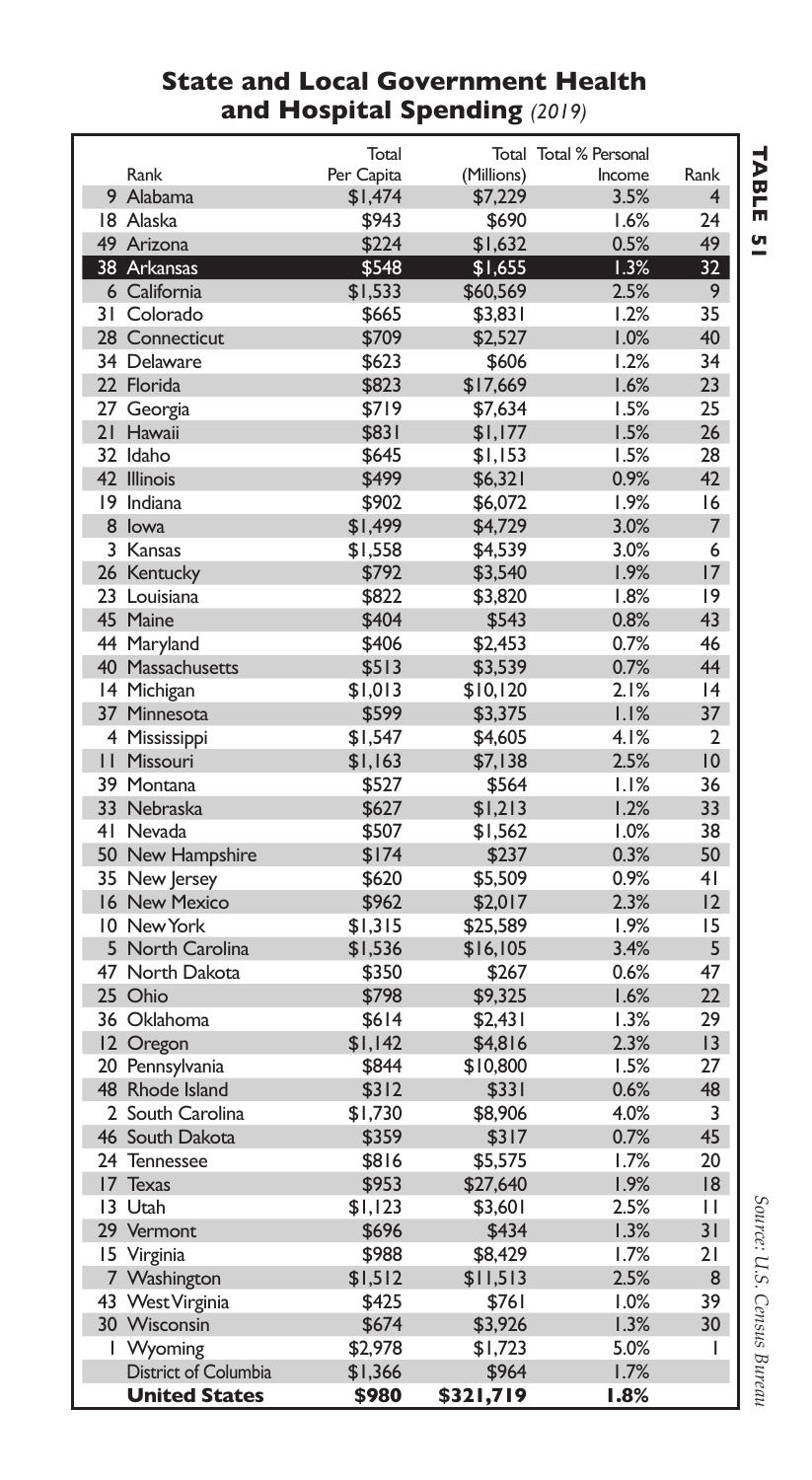#### **Occupational Injury and Illness Incidence**

*(2019)*

| f<br>L |  |
|--------|--|
| u      |  |
| ı      |  |
|        |  |

|                          | Fatalities Per 100K | Injury/Illness Per 100 |                 |
|--------------------------|---------------------|------------------------|-----------------|
| Rank                     | Workers 2019        | Private Workers 2019   | Rank            |
| 18 Alabama               | 4.2                 | 2.5                    | 28              |
| I Alaska                 | 4.1                 | 3.5                    | 6               |
| 39 Arizona               | 2.7                 | 3.2                    | 10              |
| 46 Arkansas              | 2.1                 | 2.2                    | $\overline{37}$ |
| 31 California            | 3.2                 | 3.3                    | 8               |
| 37 Colorado              | 2.9                 | No Data Available      | N/A             |
| 50 Connecticut           | 1.4                 | 3.1                    | 15              |
| 21 Delaware              | 4.1                 | 2.3                    | 34              |
| 31 Florida               | 3.2                 | No Data Available      | N/A             |
| 16 Georgia               | 4.3                 | 2.5                    | 27              |
| 21 Hawaii                | 4.1                 | 3.2                    | 10              |
| 21 Idaho                 | 4.1                 | No Data Available      | N/A             |
| 39 Illinois              | 2.7                 | 2.5                    | 27              |
| 12 Indiana               | 4.7                 | 3.2                    | 10              |
| 12 lowa                  | 4.7                 | 3.2                    | 10              |
| 8 Kansas                 | 6.0                 | 3.0                    | 17              |
| 18 Kentucky              | 4.2                 | 3.0                    | 17              |
| 6 Louisiana              | 6.2                 | 1.7                    | 40              |
| 36 Maine                 | 3.0                 | 4.8                    | $\mathbf{I}$    |
| 41 Maryland              | 2.6                 | 2.6                    | 25              |
| 44 Massachusetts         | 2.4                 | 2.6                    | 25              |
| 28 Michigan              | 3.6                 | 2.8                    | 21              |
| 41 Minnesota             | 2.6                 | 3.1                    | 15              |
| 10 Mississippi           | 5.2                 | No Data Available      | N/A             |
| 27 Missouri              | 3.7                 | 2.7                    | 23              |
| 4 Montana                | 7.8                 | 3.8                    | 4               |
| 9 Nebraska               | 5.4                 | 3.0                    | 17              |
| 38 Nevada                | 2.8                 | 3.5                    | 6               |
| 49 New Hampshire         | 1.5                 | No Data Available      | N/A             |
| 47 New Jersey            | 1.8                 | 2.5                    | 27              |
| 6 New Mexico             | 6.2                 | 2.5                    | 27              |
| 34 New York              | 3.1                 | 2.2                    | 37              |
| 24 North Carolina        | 4.0                 | 2.3                    | 34              |
| 3 North Dakota           | 9.7                 | No Data Available      | N/A             |
| 34 Ohio                  | 3.1                 | 2.4                    | 32              |
| 18 Oklahoma              | 4.2                 | No Data Available      | N/A             |
| 29 Oregon                | 3.5                 | 3.9                    | 3               |
| 41 Pennsylvania          | 2.6                 | 3.2                    | 10              |
| 47 Rhode Island          | 1.8                 | No Data Available      | N/A             |
| <b>11 South Carolina</b> | 4.8                 | 2.4                    | 32              |
| 12 South Dakota          | 4.7                 | No Data Available      | N/A             |
| 24 Tennessee             | 4.0                 | 2.7                    | 23              |
| 12 Texas                 | 4.7                 | 2.1                    | 39              |
| 29 Utah                  | 3.5                 | 2.9                    | 20              |
| 31 Vermont               | 3.2                 | 4.6                    | $\overline{2}$  |
| 16 Virginia              | 4.3                 | 2.3                    | 34              |
| 45 Washington            | 2.3                 | 3.8                    | $\overline{4}$  |
| 5 West Virginia          | 6.4                 | 2.8                    | 21              |
| 26 Wisconsin             | 3.8                 | 3.3                    | 8               |
| 2 Wyoming                | 12                  | 3.1                    | 15              |
| District of Columbia     | 2.5                 | 1.4                    |                 |
| <b>United States</b>     | 3.5                 | 2.8                    |                 |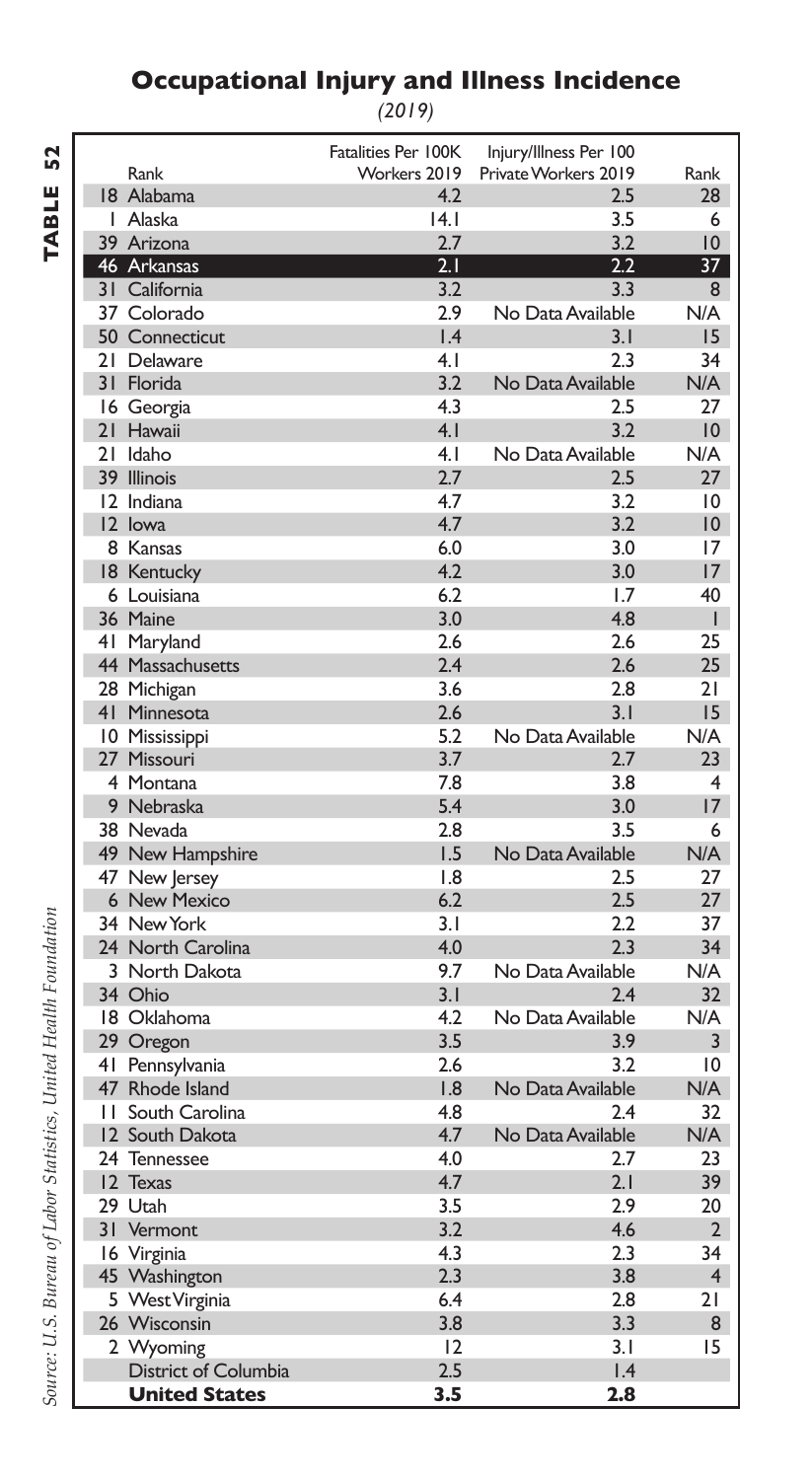### **Partisan Composition of State Governments**

*(September 15, 2021)*

|                   | Sen.           | Sen.            | Sen.           | House          | House          | House                  | Governor's |
|-------------------|----------------|-----------------|----------------|----------------|----------------|------------------------|------------|
| State             | Dem.           | Rep.            | Other          | Dem.           | Rep.           | Other                  | Party      |
| Alabama           | 8              | 27              |                | 27             | 76             | 2v                     | Rep        |
| Alaska            | 7              | 3               |                | 15             | 21             | 4                      | Rep        |
| Arizona           | 12             | 16              | 2v             | 29             | 31             |                        | Rep        |
| Arkansas          | 7              | 27              | Ī              | 22             | 78             |                        | Rep        |
| California        | 31             | 9               |                | 60             | 9              | $\overline{1}$         | Dem        |
| Colorado          | 20             | 15              |                | 4 <sub>1</sub> | 24             |                        | Dem        |
| Connecticut       | 23             | $\overline{13}$ |                | 97             | 54             |                        | Dem        |
| Delaware          | 4              | 7               |                | 26             | 15             |                        | Dem        |
| Florida           | 16             | 24              |                | 42             | 78             |                        | Rep        |
| Georgia           | 22             | 34              |                | 76             | 103            | İ٧                     | Rep        |
| Hawaii            | 24             | T               |                | 47             | $\overline{4}$ |                        | Dem        |
| Idaho             | 7              | 28              |                | 12             | 58             |                        | Rep        |
| <b>Illinois</b>   | 41             | 8               |                | 73             | 45             |                        | Dem        |
| Indiana           | П              | 39              |                | 29             | 71             |                        | Rep        |
| lowa              | 18             | 32              |                | 40             | 58             | 2v                     | Rep        |
| Kansas            | П              | 29              |                | 39             | 86             |                        | Dem        |
| Kentucky          | 8              | 30              |                | 25             | 73             | 2v                     | Dem        |
| Louisiana         | 12             | 26              | l٧             | 33             | 68             | 2, 2v                  | Dem        |
| Maine             | 22             | 3               |                | 80             | 66             | 5                      | Dem        |
| Maryland          | 32             | 15              |                | 99             | 42             |                        | Rep        |
| Massachusetts     | 36             | 3               | Iv             | 129            | 30             | I                      | Rep        |
| Michigan          | 16             | 20              | 2v             | 52             | 58             |                        | Dem        |
| Minnesota         | 31             | 34              | $\overline{2}$ | 70             | 64             |                        | Dem        |
| Mississippi       | 4              | 36              | 2v             | 46             | 75             | I                      | Rep        |
| Missouri          | 10             | 24              |                | 49             | 113            | $\mathsf{I}\mathsf{v}$ | Rep        |
| Montana           | 9              | 31              |                | 33             | 67             |                        | Rep        |
| Nebraska          |                |                 | 49             |                |                | Unicameral/Nonpartisan | Rep        |
| Nevada            | 12             | 9               |                | 26             | 16             |                        | Dem        |
| New Hampshire     | 10             | 4               |                | 186            | 208            | 6v                     | Rep        |
| New Jersey        | 25             | 4               | İ٧             | 52             | 28             |                        | Dem        |
| <b>New Mexico</b> | 27             | 15              |                | 45             | 24             | I                      | Dem        |
| New York          | 42             | 20              | İ٧             | 106            | 43             | I                      | Dem        |
| North Carolina    | 22             | 28              |                | 51             | 69             |                        | Dem        |
| North Dakota      | 7              | 40              |                | 4              | 80             |                        | Rep        |
| Ohio              | 8              | 25              |                | 34             | 64             | Iv                     | Rep        |
| Oklahoma          | 9              | 39              |                | 19             | 82             |                        | Rep        |
| Oregon            | 18             | П               | Ī              | 37             | 23             |                        | Dem        |
| Pennsylvania      | 21             | 28              | Ī              | 88             | 113            | 2v                     | Dem        |
| Rhode Island      | 32             | 5               | İv             | 65             | 10             |                        | Dem        |
| South Carolina    | 16             | 30              |                | 43             | 81             |                        | Rep        |
| South Dakota      | 3              | 32              |                | 8              | 62             |                        | Rep        |
| <b>Tennessee</b>  | 6              | 27              |                | 26             | 73             |                        | Rep        |
| <b>Texas</b>      | 13             | 8               |                | 66             | 82             | 2v                     | Rep        |
| Utah              | 6              | 23              |                | 17             | 58             |                        | Rep        |
| Vermont           | 21             | 7               | $\overline{2}$ | 92             | 46             | 12                     | Rep        |
| Virginia          | 21             | 18              | İ٧             | 55             | 45             |                        | Dem        |
| Washington        | 29             | 20              |                | 57             | 4 <sub>1</sub> |                        | Dem        |
| West Virginia     | $\mathbf{H}$   | 23              |                | 22             | 78             |                        | Rep        |
| Wisconsin         | 12             | 20              | İ٧             | 38             | 61             |                        | Dem        |
| Wyoming           | $\overline{2}$ | 28              |                | 7              | 51             | $\overline{2}$         | Rep        |

**TABLE 53**

 $\overline{a}$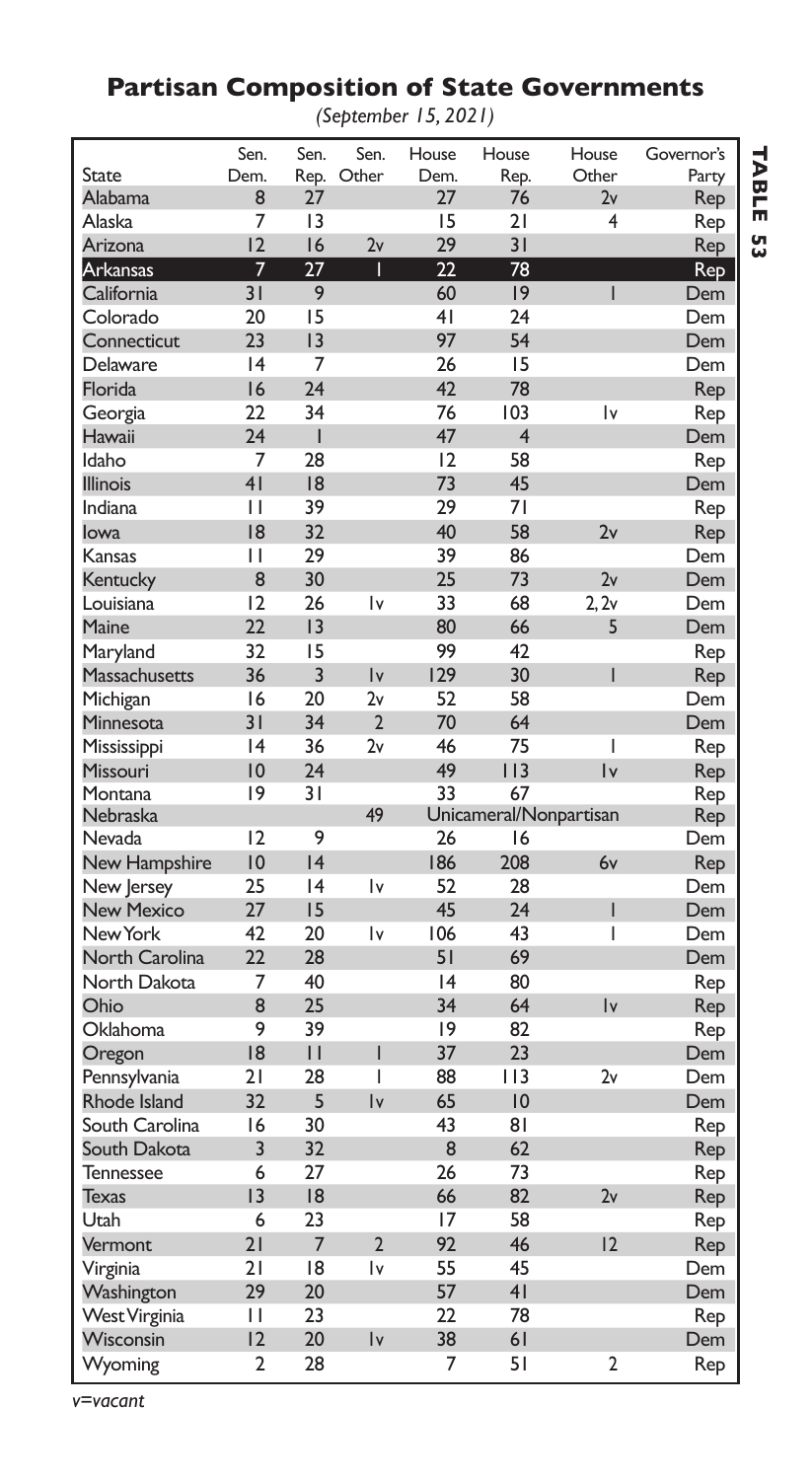### **Housing Price Appreciation** *(2nd Quarter 2020)*

TABLE 54 **TABLE 54**

|                                  | 25-Year      | 5-Year       |                |                |                 |
|----------------------------------|--------------|--------------|----------------|----------------|-----------------|
| <b>State</b>                     | Annualized   | Annualized   | Rank           | I-Year         | Rank            |
| I California                     | 5.5%         | 6.5%         | 21             | 11.9%          | 24              |
| 2 Washington                     | 5.2%         | 9.5%         | 5              | 15.8%          | 5               |
| 3 Colorado                       | 5.1%         | 8.1%         | 7              | 13.8%          | $ 2\rangle$     |
| 4 Idaho                          | 5.0%         | 13.3%        | I              | 26.0%          | I               |
| 5 Oregon                         | 4.9%         | 7.8%         | 8              | 14.9%          | $\overline{7}$  |
| 6 Florida                        | 4.8%         | 8.4%         | 6              | 14.0%          | П               |
| 7 Arizona                        | 4.8%         | 9.5%         | 3              | 18.7%          | 3               |
| 8 Massachusetts                  | 4.7%         | 6.2%         | 22             | 11.3%          | 27              |
| 9 Montana                        | 4.6%         | 7.4%         | 10             | 17.0%          | 4               |
| 10 Utah                          | 4.6%         | 10.4%        | $\overline{2}$ | 20.5%          | $\overline{2}$  |
| <b>11 New Hampshire</b>          | 4.6%         | 7.3%         | 12             | 14.6%          | 8               |
| 12 Texas                         | 4.4%         | 6.8%         | 17             | 12.0%          | 21              |
| 13 Maine                         | 4.4%         | 7.2%         | 13             | 15.3%          | 6               |
| 14 Rhode Island                  | 4.3%         | 7.1%         | 4              | 14.2%          | 9               |
| 15 New York                      | 4.2%         | 5.6%         | 29             | 9.9%           | 40              |
| 16 Wyoming                       | 4.2%         | 4.5%         | 40             | 9.2%           | 42              |
| 17 North Dakota                  | 4.2%         | 2.5%         | 50             | 5.5%           | 50              |
| 18 Hawaii                        | 4.1%         | 4.1%         | 43             | 6.1%           | 48              |
| 19 Virginia                      | 4.1%         | 4.9%         | 35             | 10.2%          | 38              |
| 20 Nevada                        | 4.0%         | 9.5%         | $\overline{4}$ | 14.0%          | 10              |
| 21 Minnesota                     | 4.0%         | 6.1%         | 25             | 11.1%          | 30              |
| 22 South Dakota                  | 4.0%         | 6.1%         | 26             | 11.7%          | 25              |
| 23 Vermont                       | 3.9%         | 4.9%         | 36             | 12.1%          | 9               |
| 24 New Jersey                    | 3.8%         | 4.7%         | 39             | 11.1%          | 28              |
| 25 Maryland                      | 3.8%         | 4.4%         | 42             | 10.1%          | 39              |
| 26 Tennessee                     | 3.8%         | 7.7%         | 9              | 13.4%          | 13              |
| 27 South Carolina                | 3.6%         | 6.6%         | 9              | 11.5%          | 26              |
|                                  | 3.5%         | 7.4%         | П              | 12.6%          | 16              |
| 28 Georgia                       | 3.5%         | 5.3%         | 33             | 10.8%          | 34              |
| 29 Pennsylvania                  |              |              |                |                |                 |
| 30 Delaware<br>31 North Carolina | 3.5%<br>3.4% | 4.8%<br>7.0% | 37<br>15       | 10.9%<br>12.5% | 32<br>17        |
|                                  |              |              | 49             |                | 47              |
| 32 Alaska                        | 3.4%         | 2.9%         | 48             | 6.8%           | 49              |
| 33 Louisiana                     | 3.4%         | 3.3%         |                | 6.0%           |                 |
| 34 Nebraska                      | 3.4%         | 6.2%         | 23             | 11.0%          | 31              |
| 35 Kansas                        | 3.4%         | 5.9%         | 27             | 11.9%          | 23              |
| 36 Oklahoma                      | 3.3%         | 4.7%         | 38             | 9.4%           | 4 <sub>1</sub>  |
| 37 Missouri                      | 3.3%         | 6.1%         | 24             | 12.0%          | 22              |
| 38 Wisconsin                     | 3.2%         | 5.9%         | 28             | 10.9%          | 33              |
| 39 Kentucky                      | 3.2%         | 5.6%         | 31             | 10.6%          | 36              |
| 40 lowa                          | 3.1%         | 4.4%         | 4 <sub>1</sub> | 8.3%           | 43              |
| 41 New Mexico                    | 3.0%         | 5.6%         | 30             | 11.1%          | 29              |
| 42 Connecticut                   | 3.0%         | 4.0%         | 44             | 12.9%          | 4               |
| 43 Alabama                       | 3.0%         | 5.6%         | 32             | 10.6%          | 35              |
| 44 Michigan                      | 2.9%         | 6.9%         | 16             | 12.1%          | 18              |
| 45 Arkansas                      | 2.9%         | 5.0%         | 34             | 10.5%          | 37 <sup>2</sup> |
| 46 Indiana                       | 2.9%         | 6.7%         | 18             | 12.6%          | 15              |
| 47 Mississippi                   | 2.8%         | 4.0%         | 45             | 8.0%           | 44              |
| 48 West Virginia                 | 2.7%         | 3.4%         | 47             | 7.4%           | 46              |
| 49 Ohio                          | 2.6%         | 6.5%         | 20             | 12.0%          | 20              |
| 50 Illinois                      | 2.5%         | 3.6%         | 46             | 7.9%           | 45              |
| District of Columbia             | 6.8%         | 4.9%         |                | 8.5%           |                 |
| <b>United States</b>             | 3.9%         | 6.4%         |                | 11.9%          |                 |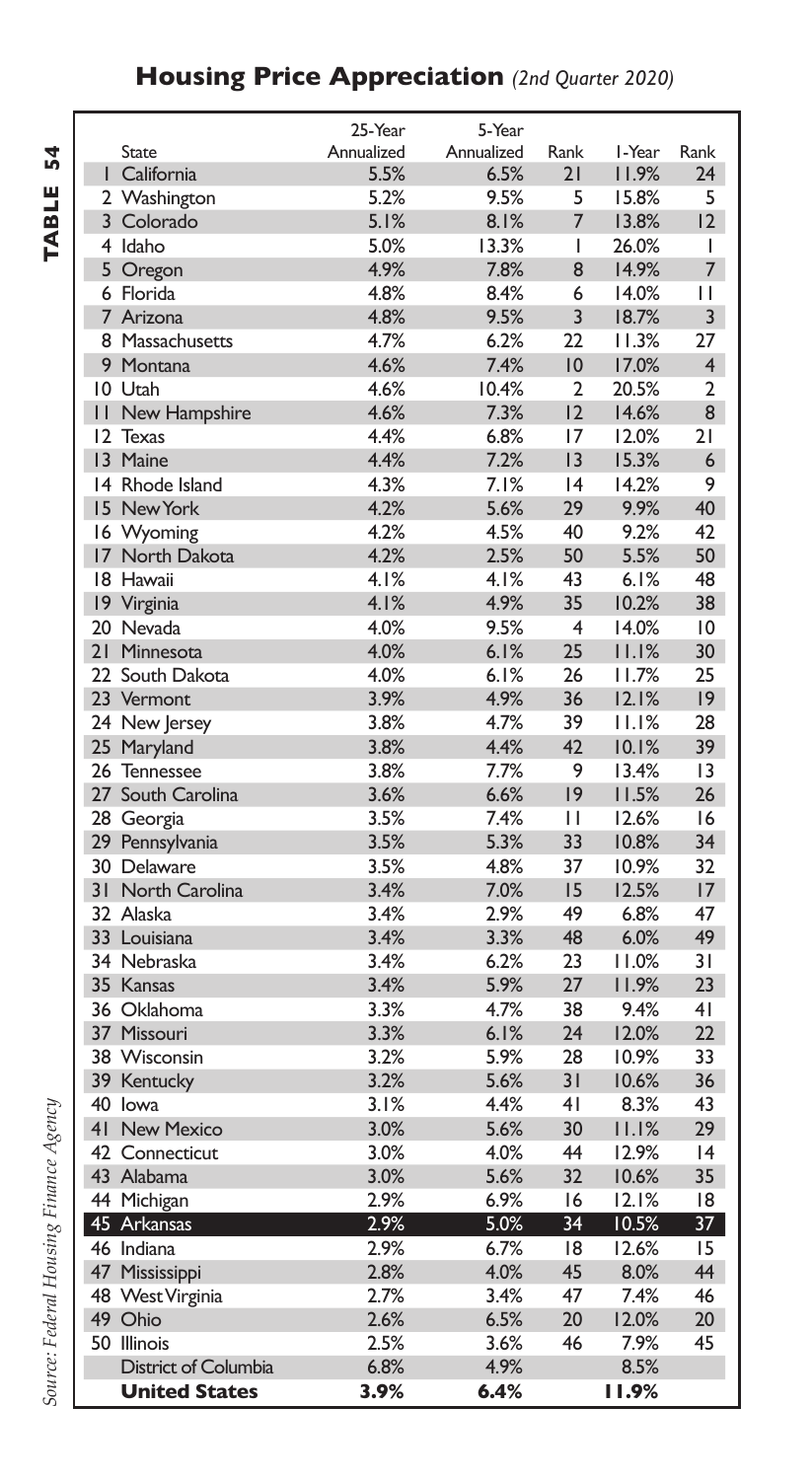### **Home Ownership Rates**

*(2nd Quarter 2016 - 2nd Quarter 2021)*

| <b>State</b>         | 2021  | 2016  | Change  | Rank            |
|----------------------|-------|-------|---------|-----------------|
| I West Virginia      | 78.1% | 75.3% | 2.8%    | 25              |
| 2 Minnesota          | 76.9% | 72.8% | 4.1%    | $\overline{10}$ |
| 3 Maine              | 75.3% | 71.6% | 3.7%    | 17              |
| 4 Vermont            | 74.7% | 70.6% | 4.1%    | $\overline{10}$ |
| 5 Missouri           | 74.6% | 65.6% | 9.0%    | L               |
| 6 Michigan           | 73.3% | 71.8% | 1.5%    | 35              |
| 7 Delaware           | 72.7% | 71.4% | 1.3%    | 38              |
| 8 Idaho              | 72.4% | 72.I% | 0.3%    | 42              |
| 9 Alabama            | 72.3% | 70.7% | 1.6%    | 34              |
| 9 Kentucky           | 72.3% | 67.5% | 4.8%    | 7               |
| 9 New Hampshire      | 72.3% | 73.8% | $-1.5%$ | 47              |
| 12 South Carolina    | 72.2% | 68.7% | 3.5%    | 21              |
| 13 lowa              | 71.9% | 68.1% | 3.8%    | 16              |
| 13 Wyoming           | 71.9% | 68.8% | 3.1%    | 23              |
| 15 Indiana           | 70.9% | 72.6% | $-1.7%$ | 49              |
| 16 Pennsylvania      | 70.5% | 69.1% | 1.4%    | 36              |
| 17 Virginia          | 70.4% | 66.0% | 4.4%    | 8               |
| 18 Kansas            | 70.2% | 64.8% | 5.4%    | $\overline{4}$  |
| 19 Mississippi       | 70.0% | 68.3% | 1.7%    | 30              |
| 20 Wisconsin         | 69.9% | 65.1% | 4.8%    | 6               |
| 21 Utah              | 69.4% | 68.1% | 1.3%    | 37              |
| 22 South Dakota      | 69.3% | 71.2% | $-1.9%$ | 50              |
| 23 Maryland          | 69.1% | 67.2% | 1.9%    | 28              |
| 24 Tennessee         | 68.4% | 64.3% | 4.1%    | $\overline{10}$ |
| 25 Louisiana         | 68.2% | 64.5% | 3.7%    | 17              |
| 26 Illinois          | 68.1% | 64.6% | 3.5%    | 20              |
| 27 Montana           | 67.9% | 66.2% | 1.7%    | 30              |
| 27 Oklahoma          | 67.9% | 68.4% | $-0.5%$ | 43              |
| 29 Ohio              | 67.7% | 65.9% | 1.8%    | 29              |
| 30 New Mexico        | 67.2% | 65.5% | 1.7%    | 30              |
| 31 Florida           | 67.0% | 63.8% | 3.2%    | 22              |
| 32 Oregon            | 66.8% | 60.9% | 5.9%    | $\overline{2}$  |
| 33 North Carolina    | 66.5% | 67.0% | $-0.5%$ | 43              |
| 34 Nebraska          | 66.2% | 67.7% | $-1.5%$ | 47              |
| 35 Arkansas          | 66.1% | 67.5% | $-1.4%$ | 46              |
| 36 Arizona           | 65.8% | 62.1% | 3.7%    | 9               |
| 37 Connecticut       | 65.7% | 61.7% | 4.0%    | $\overline{3}$  |
| 38 Washington        | 65.4% | 61.5% | 3.9%    | 4               |
| 39 Colorado          | 64.9% | 62.0% | 2.9%    | 24              |
| 40 North Dakota      | 64.2% | 59.8% | 4.4%    | 8               |
| 41 Texas             | 63.9% | 61.3% | 2.6%    | 26              |
| 42 Alaska            | 63.4% | 64.5% | $-1.1%$ | 45              |
| 43 Georgia           | 62.9% | 61.3% | 1.6%    | 33              |
| 44 Massachusetts     | 62.1% | 56.6% | 5.5%    | 3               |
| 45 New Jersey        | 61.1% | 60.3% | 0.8%    | 39              |
| 46 Nevada            | 60.2% | 54.8% | 5.4%    | 4               |
| 47 Rhode Island      | 59.5% | 55.6% | 3.9%    | 15              |
| 48 Hawaii            | 57.6% | 56.9% | 0.7%    | 40              |
| 49 California        | 53.9% | 53.4% | 0.5%    | 41              |
| 50 New York          | 53.1% | 50.9% | 2.2%    | 27              |
| District of Columbia | 40.2% | 39.7% | 0.5%    |                 |
| <b>United States</b> | 65.4% | 62.9% | 2.5%    |                 |
|                      |       |       |         |                 |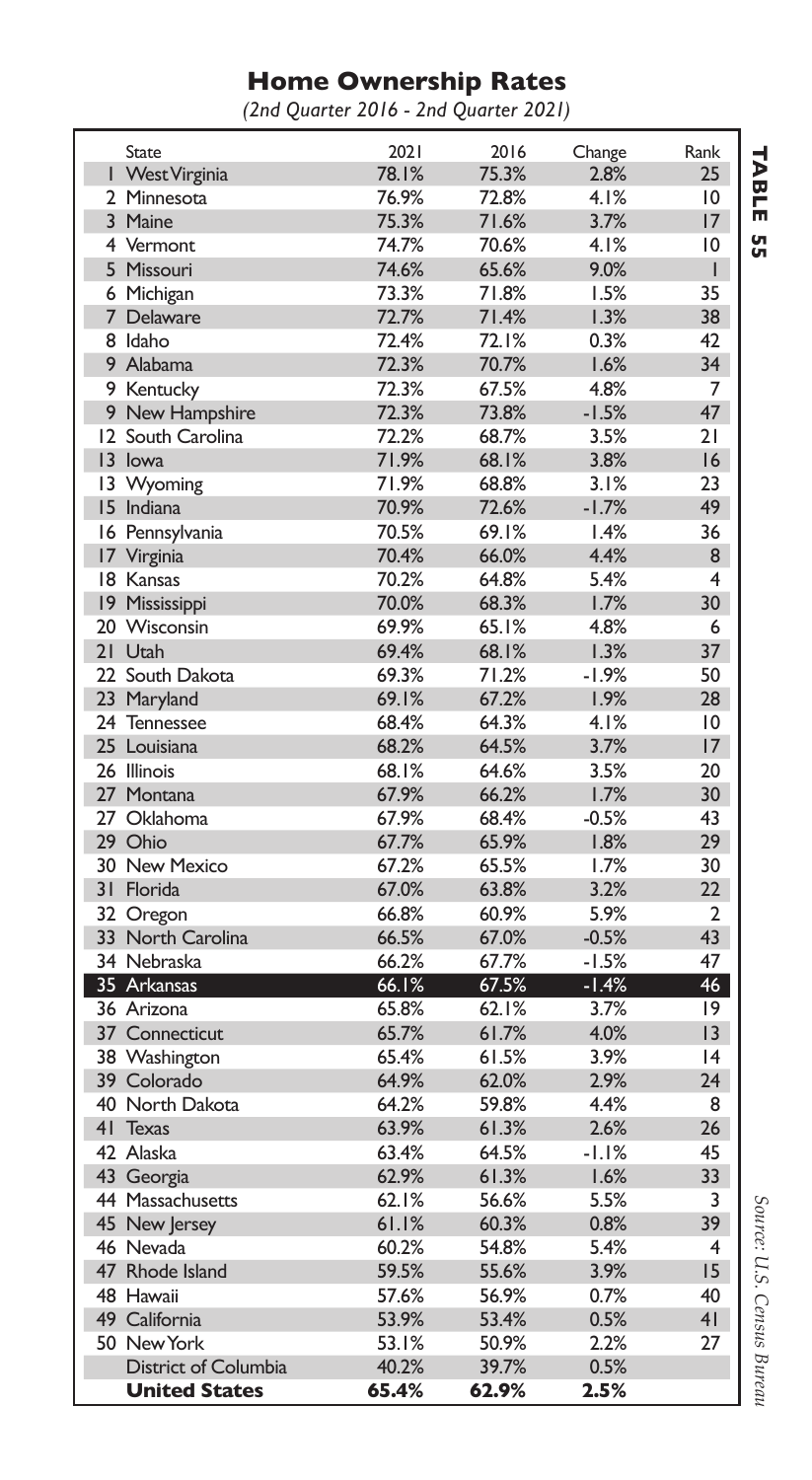| <b>Notes</b> |
|--------------|
|              |
|              |
|              |
|              |
|              |
|              |
|              |
|              |
|              |
|              |
|              |
|              |
|              |
|              |
|              |
|              |
|              |
|              |
|              |
|              |
|              |
|              |
|              |
|              |
|              |
|              |
|              |
|              |
|              |
|              |